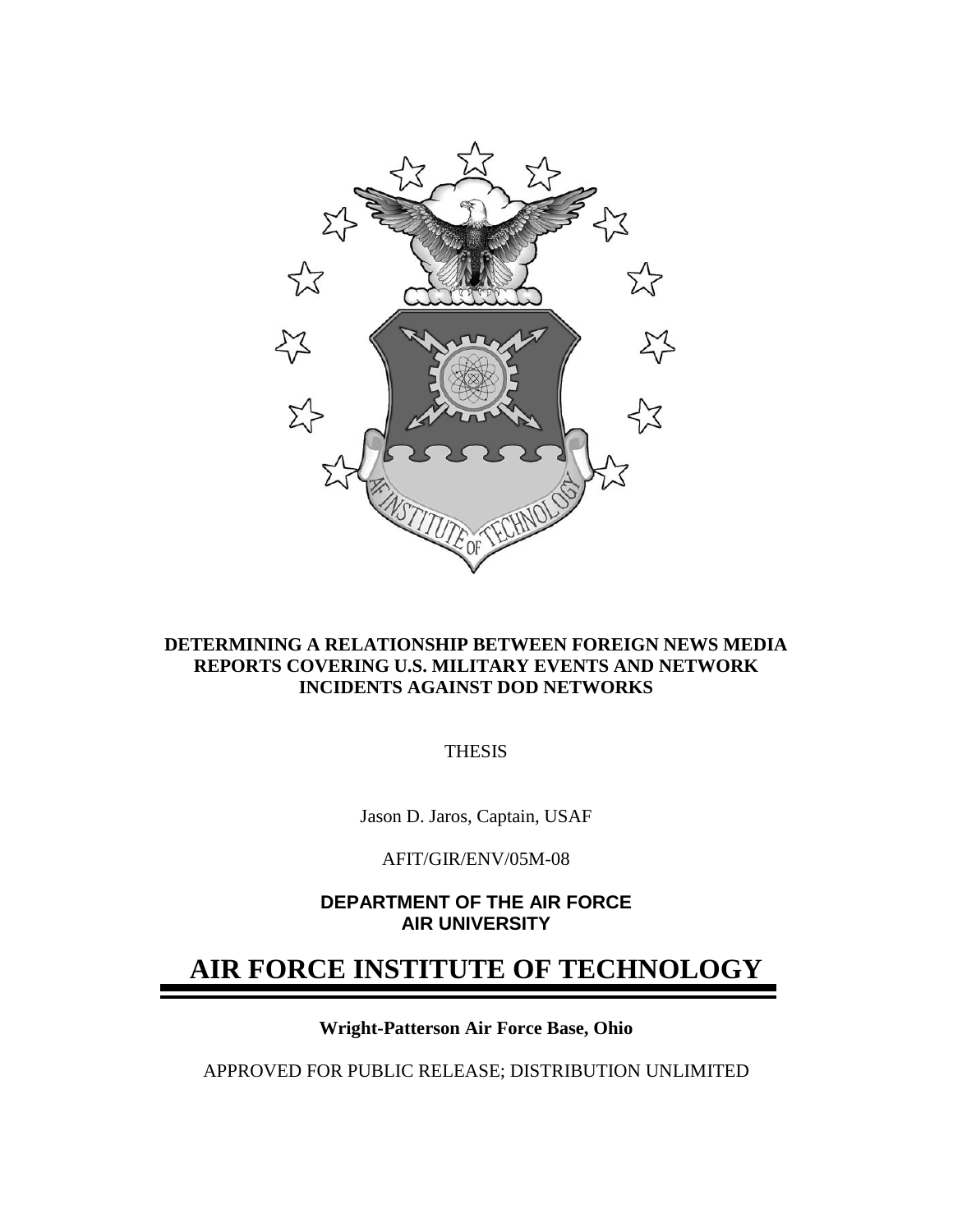The views expressed in this thesis are those of the author and do not reflect the official policy or position of the United States Air Force, Department of Defense, or the U.S. Government.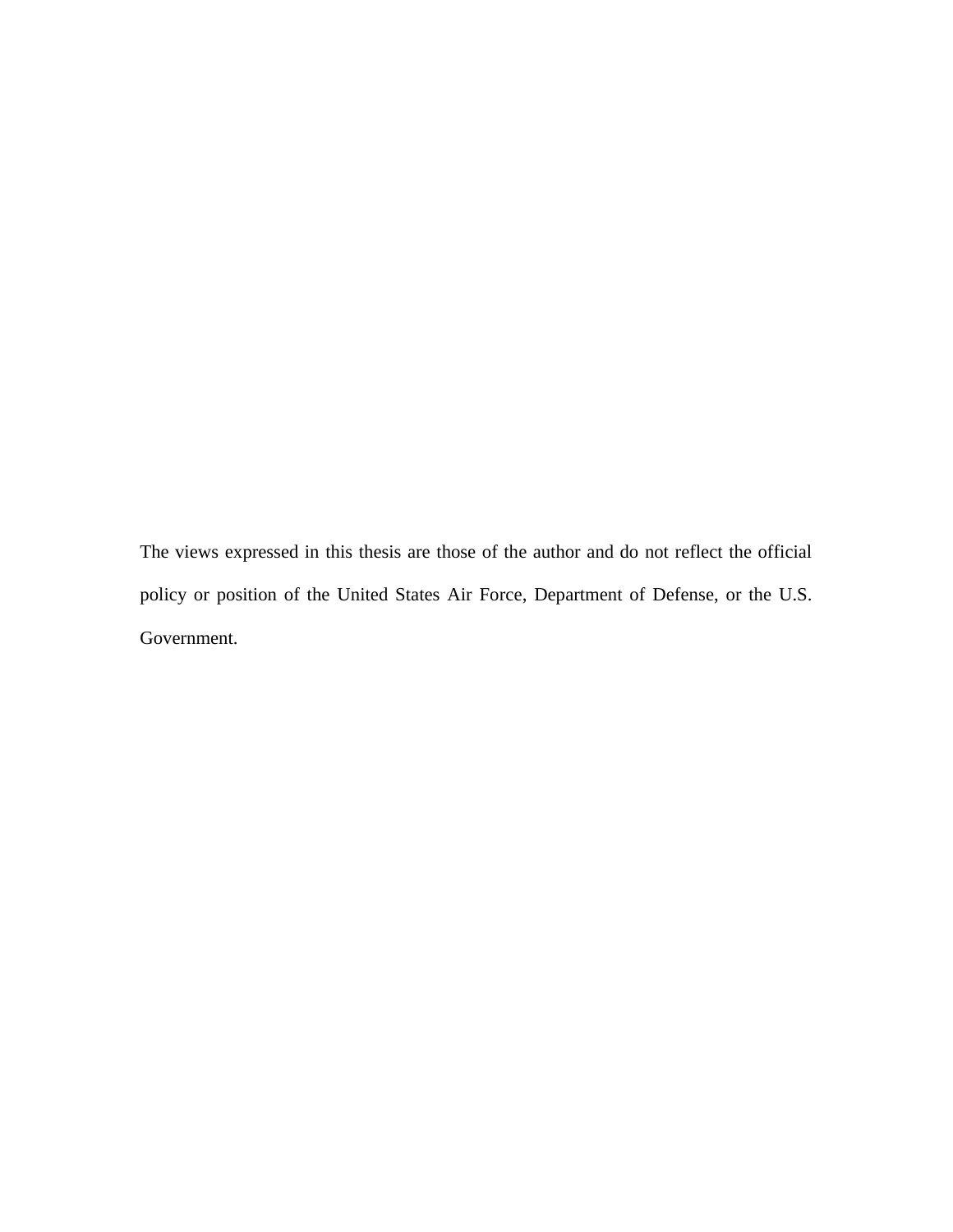#### **DETERMINING A RELATIONSHIP BETWEEN FOREIGN NEWS MEDIA REPORTS COVERING U.S. MILITARY EVENTS AND NETWORK INCIDENTS AGAINST DOD NETWORKS**

#### THESIS

Presented to the Faculty

Department of Systems Engineering Management

Graduate School of Engineering and Management

Air Force Institute of Technology

Air University

Air Education and Training Command

In Partial Fulfillment of the Requirements for the

Degree of Master of Science in Information Resource Management

Jason D. Jaros, BS

Captain, USAF

March 2005

APPROVED FOR PUBLIC RELEASE; DISTRIBUTION UNLIMITED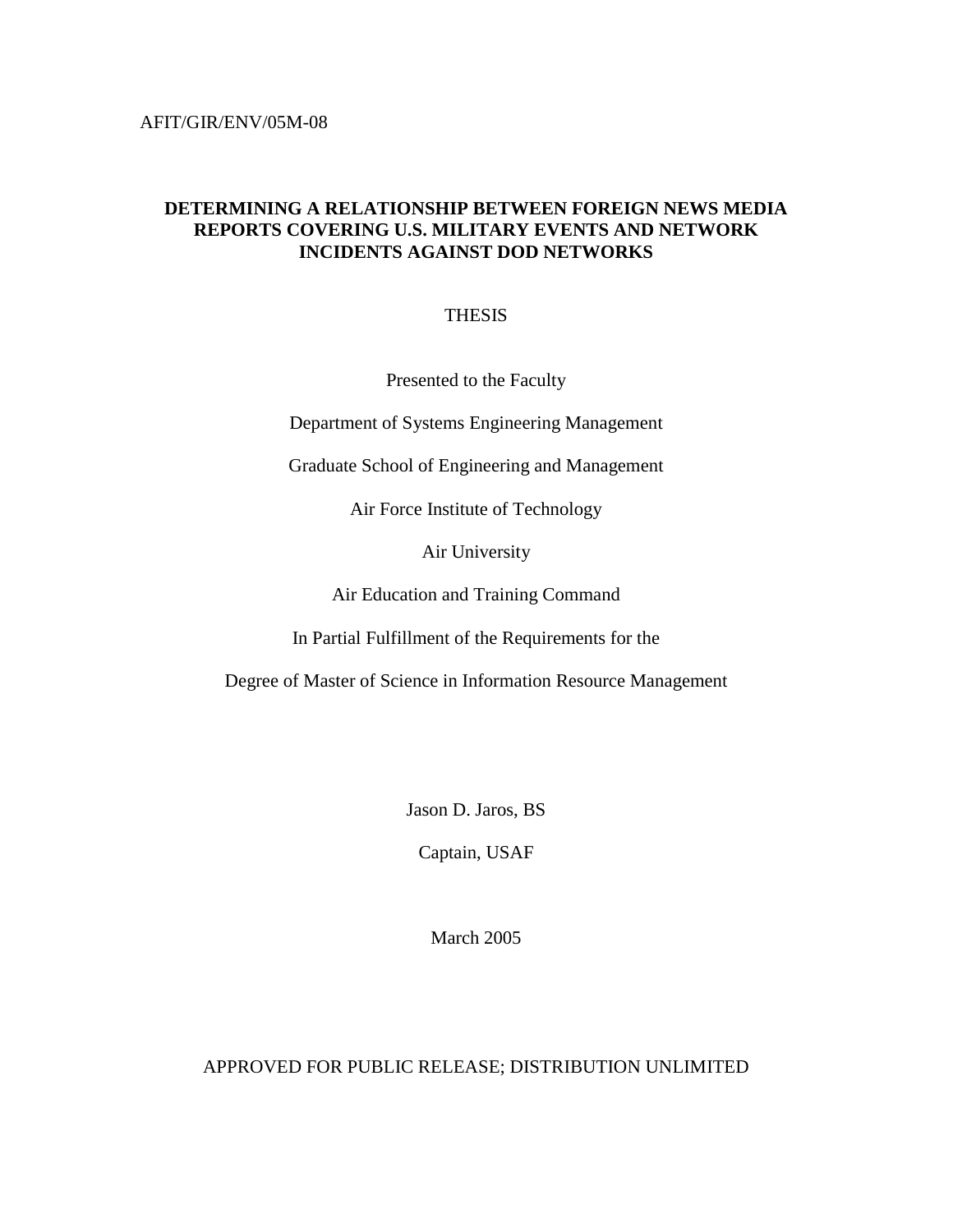#### AFIT/GIR/ENV/05M-08

#### **DETERMINING A RELATIONSHIP BETWEEN FOREIGN NEWS MEDIA REPORTS COVERING U.S. MILITARY EVENTS AND NETWORK INCIDENTS AGAINST DOD NETWORKS**

Jason D. Jaros, BS Captain, USAF

Approved:

 $\frac{15 \text{ Mar } 05}{\text{Mar } 05}$ David D. Bouvin, Capt, USAF, Ph.D. (Chairman) Date

 $\frac{15 \text{ M} \cdot 05}{2}$ Kevin L. Elder, Ph.D. (Member) Date

 $\frac{15 \text{ Mar } 05}{\text{m}^2}$ Robert F. Mills, Ph.D. (Member) Date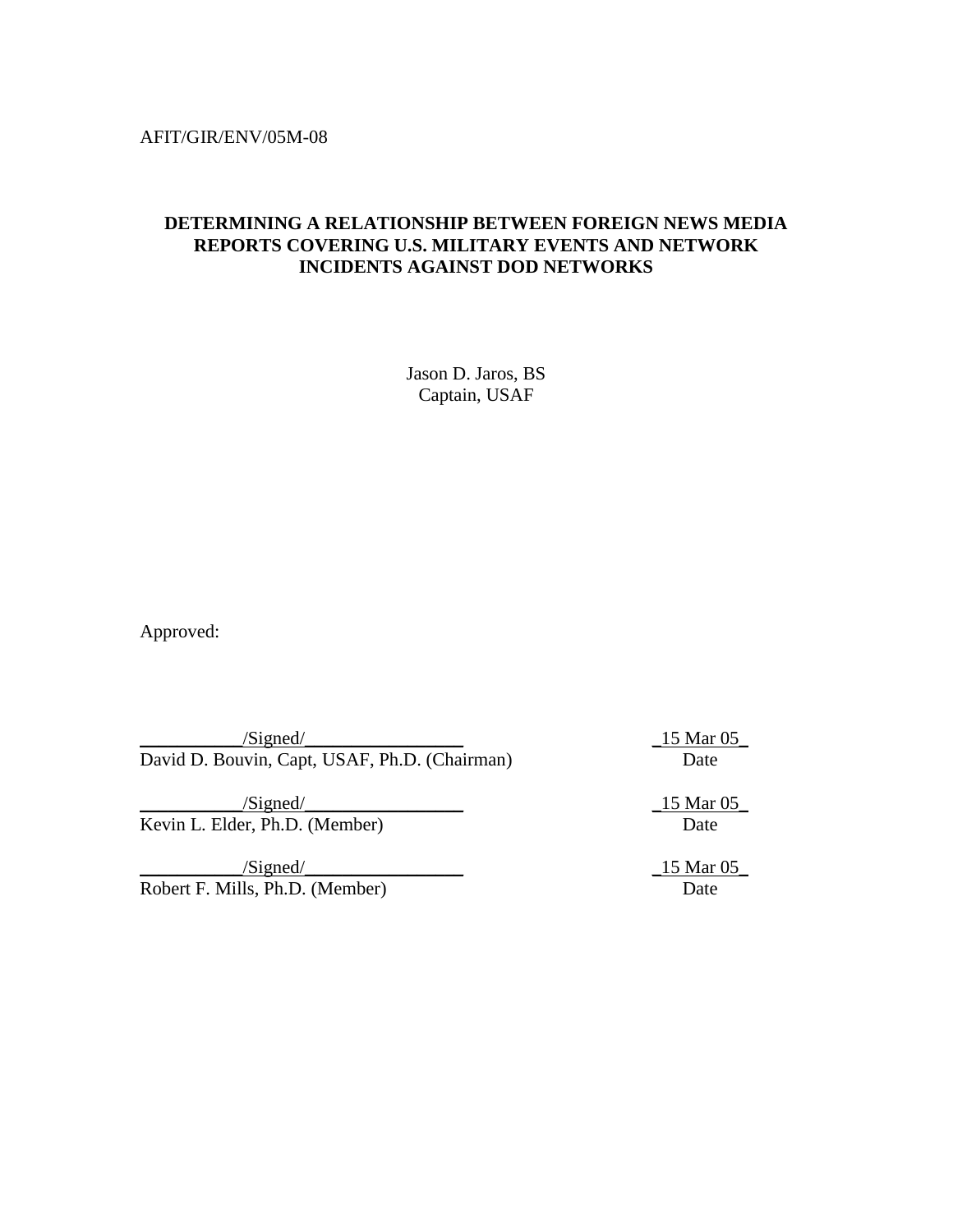#### AFIT/GIR/ENV/05M-08

#### **Abstract**

 This thesis explores the nature of the relationship between foreign news media and network incidents against DoD networks. A rank correlation was performed between the number of network incidents against DoD networks and foreign news media reports covering U.S. Military events. Further analysis was conducted to determine the key terms used in the contents of foreign news media reports for the months the reports were significantly correlated with network incidents. Several significant correlations were found between various combinations of regions and categories of network incidents. However, the correlations were only moderate and the key terms only led to a slightly better understanding of such relationships.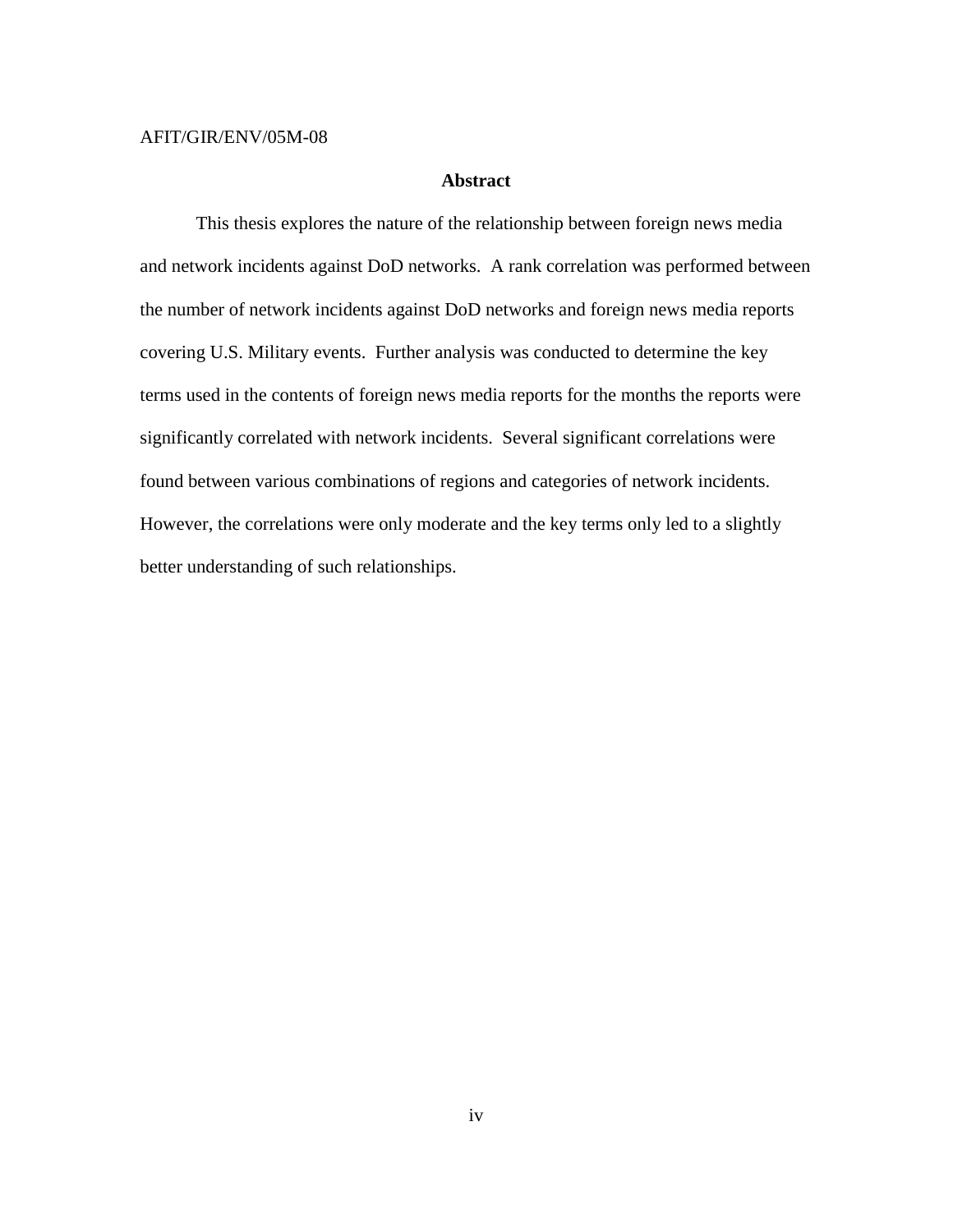#### **Acknowledgments**

 I would like to first express my sincere appreciation to all my committee members whose advice has made this thesis a better product. I would specifically thank my advisor, Capt Dave Bouvin, whose unwavering support was a major motivation for my efforts. I would also like to thank Captain Alex Svetlev and the organization he worked for, NetDefense as well as Foreign Broadcast Information Systems who provided the data without which this thesis would not have been possible. Finally I thank my family for all the laughs when times were busy and stressful and the distractions when I had nothing better to do.

Jason D. Jaros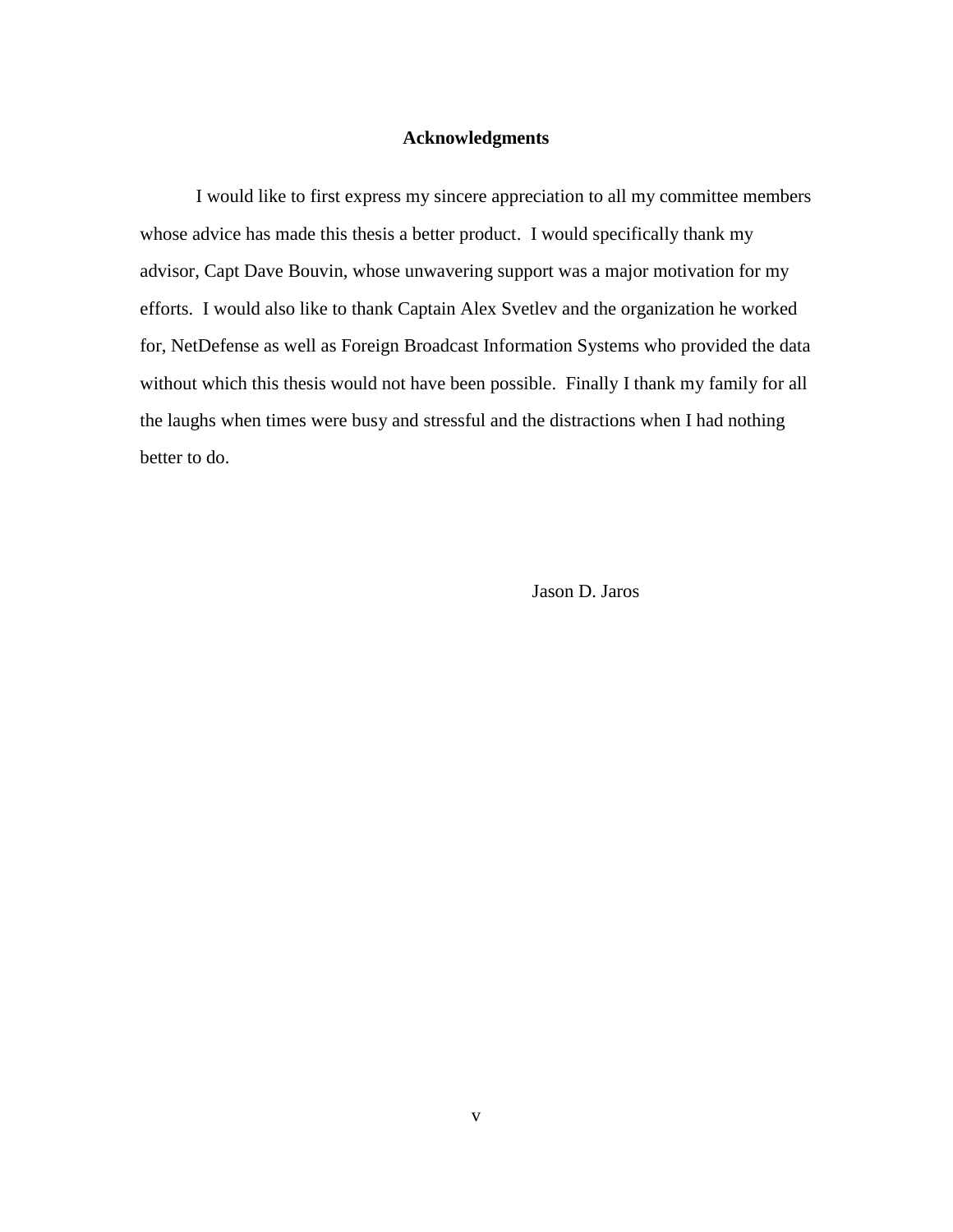### **Table of Contents**

| Page |
|------|
|      |
|      |
|      |
|      |
|      |
|      |
|      |
|      |
|      |
|      |
|      |
|      |
|      |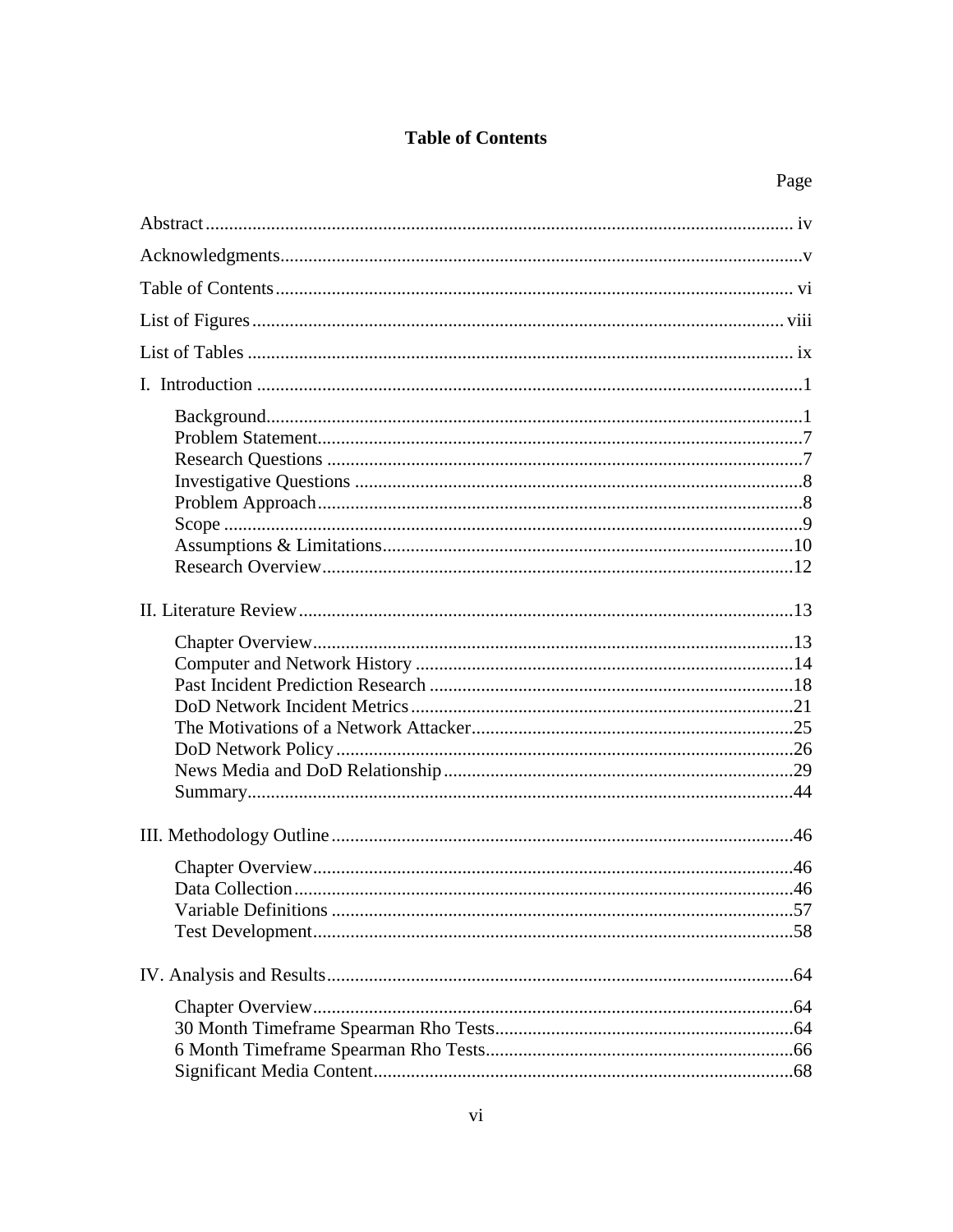## Page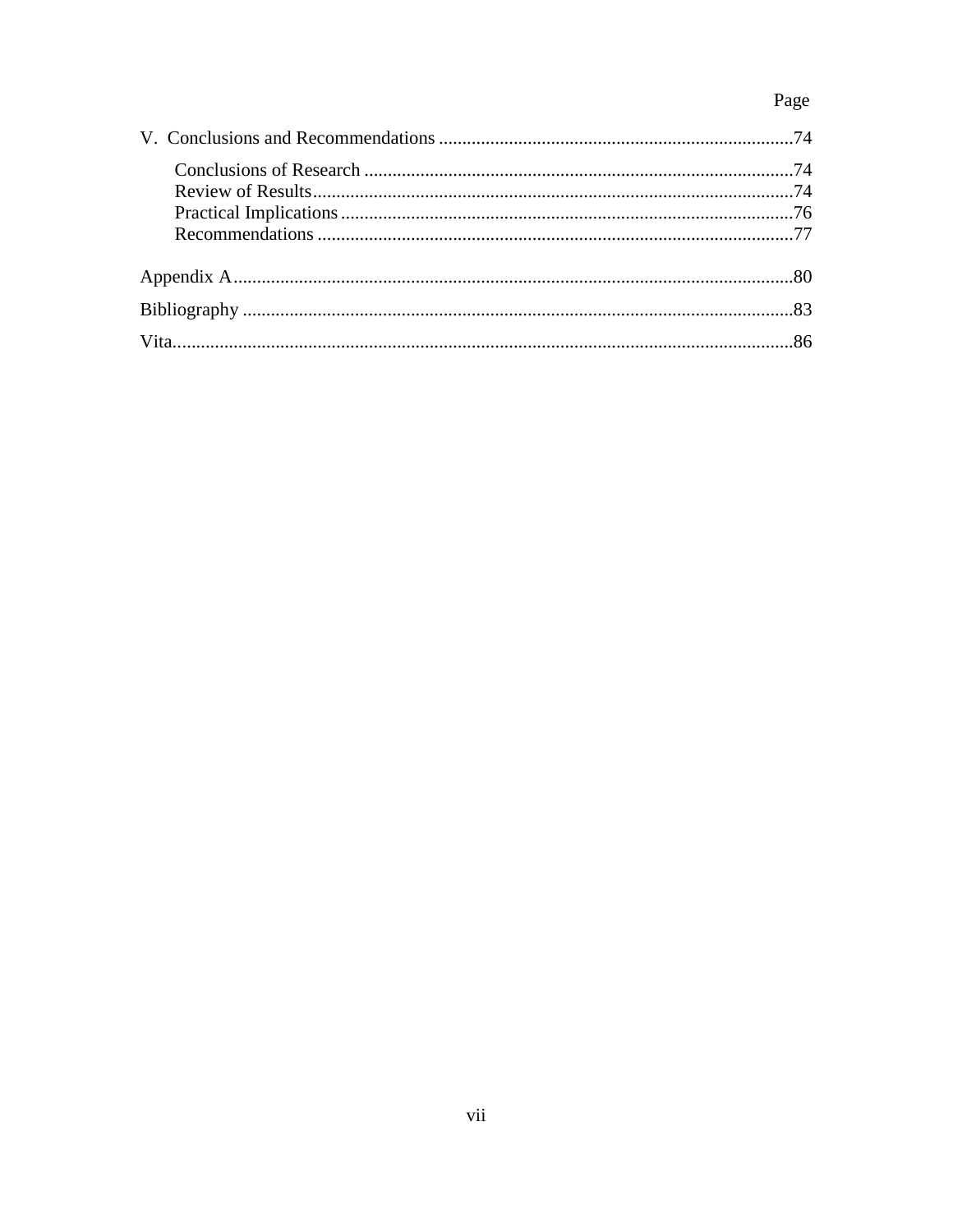## **List of Figures**

| Page<br>Figure                                                                  |
|---------------------------------------------------------------------------------|
| 1. Monthly NetDefense statistics on Incidents Reported from January 2002 though |
| 2. Attack Sophistication vs. Intruder Technical Knowledge (CERT/CC, 2003) 4     |
| 3. Internet domain survey host count (Source: Internet Systems Consortium, Inc. |
|                                                                                 |
|                                                                                 |
|                                                                                 |
|                                                                                 |
|                                                                                 |
|                                                                                 |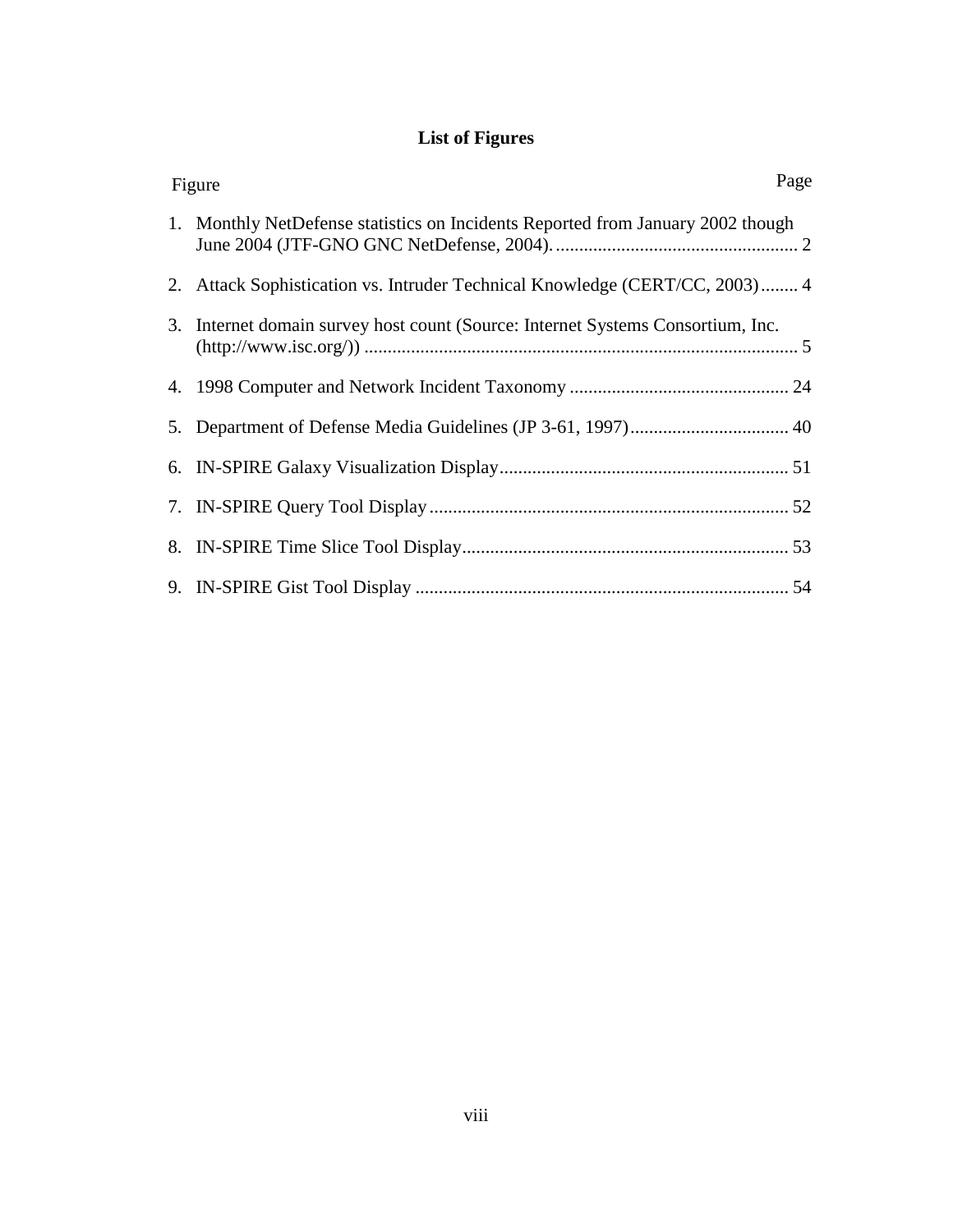#### **List of Tables**

|    | Table<br>Page                                                                                                                                            |
|----|----------------------------------------------------------------------------------------------------------------------------------------------------------|
| 1. |                                                                                                                                                          |
|    | 2. Statistics on the Number of FBIS Foreign News Media Reports for Each Region                                                                           |
| 3. | Statistics on the Number of DoD Network Incidents for Each Category 47                                                                                   |
|    | 4. Results of Spearman Rho Test for Each Region and DoD Network Incident<br>Combination for All Media Reports from Jan 2002 Through Jun 2004 65          |
|    | 5. Results of Spearman Rho Test for Each Region and DoD Network Incident<br>Combination for Military Media Reports from Jan 2002 Through Jun 2004 65     |
| 6. | Results of Spearman Rho Test for Each Region and DoD Network Incident<br>Combination for All Media Reports from Jan 2002 Through Jun 2004 in Six         |
|    | 7. Results of Spearman Rho Test for Each Region and DoD Network Incident<br>Combination for Military Media Reports from Jan 2002 Through Jun 2004 in Six |
|    | 8. Results of the Media Content Analysis for All Media Reports from Jan 2002                                                                             |
|    | 9. Results of the Media Content Analysis for Media Reports with Military Content                                                                         |
|    | 10. Results of the Six Month Timeframe Media Content Analysis for All Media                                                                              |
|    | 11. Results of the Six Month Timeframe Media Content Analysis for Media Reports                                                                          |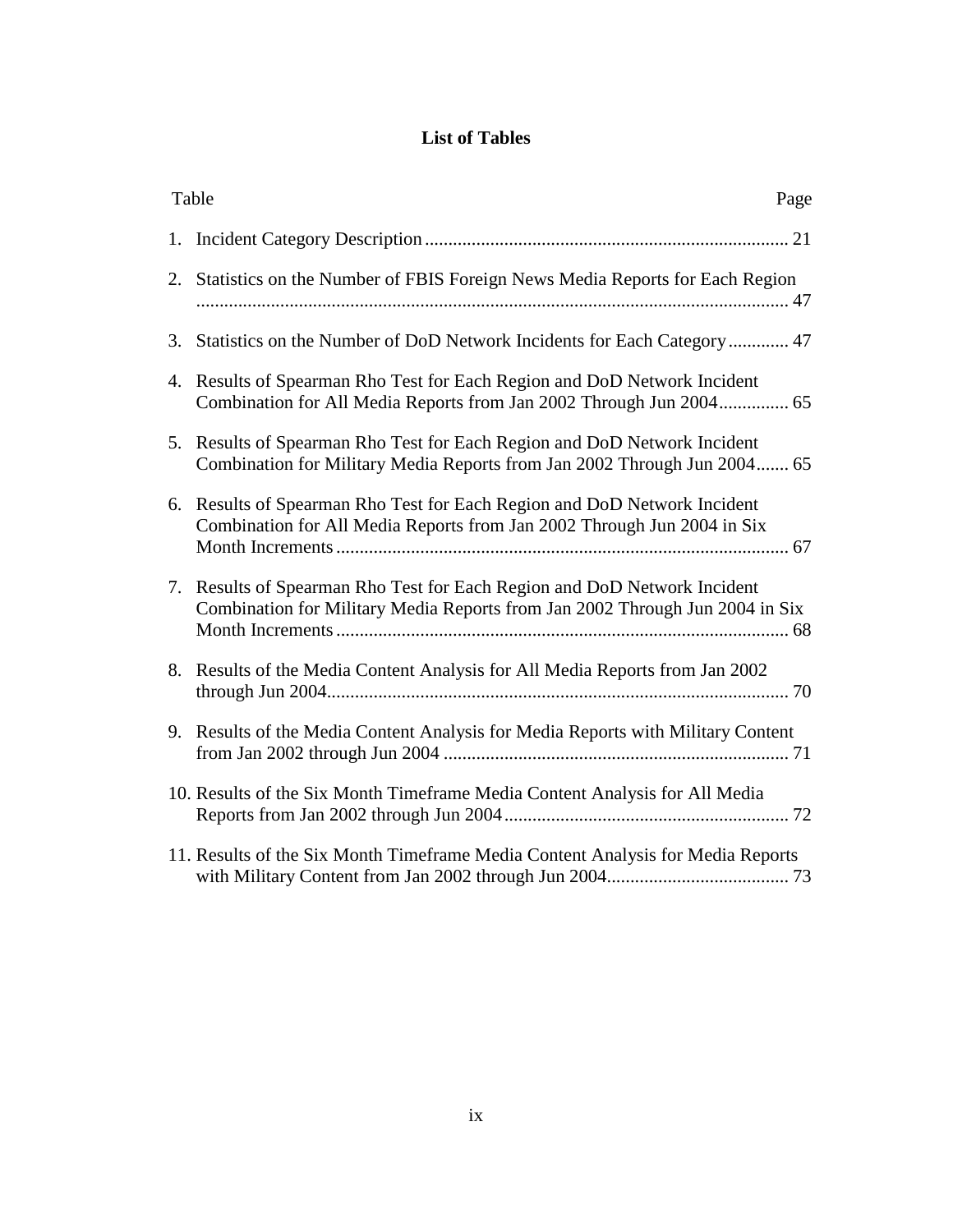# **DETERMINING A RELATIONSHIP BETWEEN FOREIGN NEWS MEDIA REPORTS COVERING U.S. MILITARY EVENTS AND NETWORK INCIDENTS AGAINST DOD NETWORKS**

#### **I. Introduction**

#### **Background**

 Used for storing, processing, or transferring data, information systems are heavily relied upon by U.S. military forces for successful operations, such as aerial attacks, payroll, peace missions, and training. This reliance on information systems is a result of the advantages of real time information acquisition and processing. Information superiority is now a core competency of the U.S. Air Force and a necessary attribute of all military operations. Information superiority is defined in Joint Publication 3-13 (1998) as the capability to collect, process, and disseminate an uninterrupted flow of information while exploiting or denying an adversary's ability to do the same. The DoD accomplishes information superiority through the implementation of information operations (IO).

Joint Publication 3-13 (1998) defines IO as actions taken to affect adversary information and information systems while defending one's own information and information systems. Defensive IO guarantees timely, accurate, and relevant information access while denying exploitation of friendly information and information systems through policy and procedures, operations, personnel, and technology. A further subset of defensive IO is information assurance (IA). IA is the protection and defense of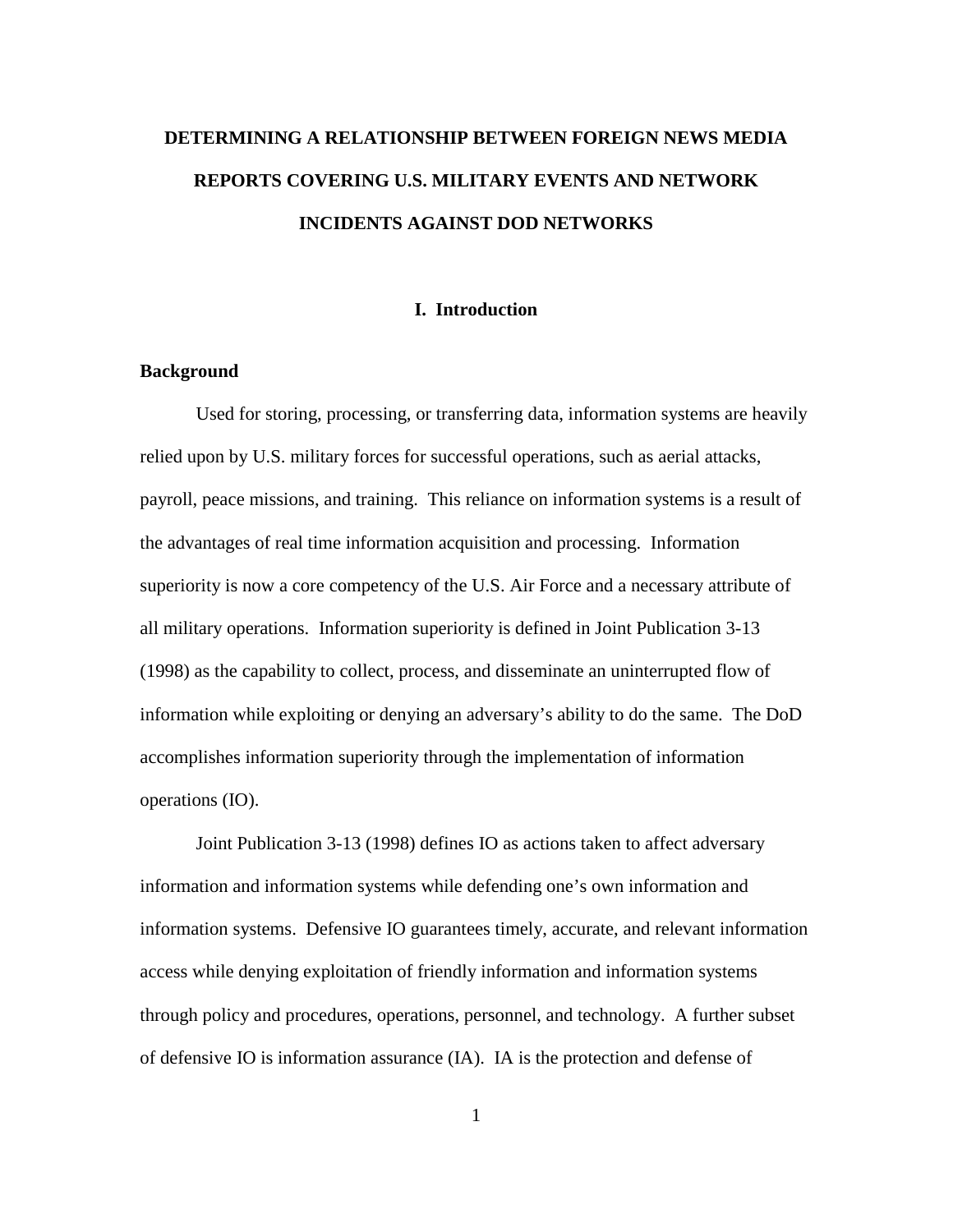information system availability, integrity, authentication, confidentiality, and nonrepudiation.

IA is carried out for the DoD by NetDefense, also known as the DoD Computer Emergency Response Team (CERT). NetDefense assesses incident data collected from the Joint CERT Database (JCD) which is populated by all DoD organizations. An incident is one network attack or several network attacks related to each other through significant similarities in attackers, techniques, victims, and timing (Howard, 1997). A network attack is an unauthorized attempt to access a computer, regardless of whether or not the attempt was successful. Figure 1 illustrates the number of incidents per month against DoD networks for the past two years.



Figure 1: Monthly NetDefense statistics on Incidents Reported from January 2002 though June 2004 (JTF-GNO GNC NetDefense, 2004).

IA is necessary because of the numerous vulnerabilities inherent in information

systems. These vulnerabilities include a lack of reliable intrusion detection tools,

insufficient security manpower, information system complexity and size, and a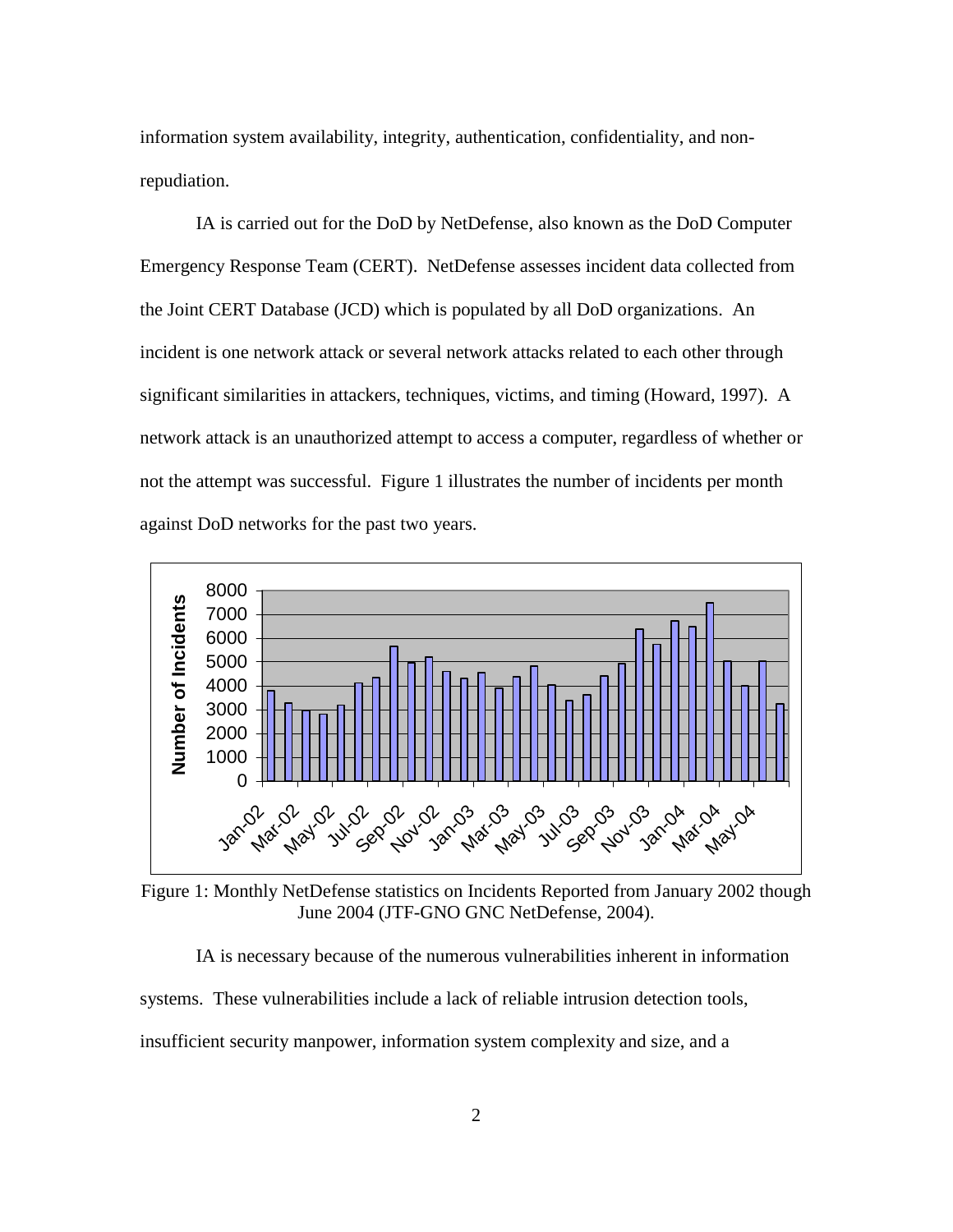monoculture of tools operating on the information systems (CERT/CC, 2003). Intrusion detection systems (IDS) are unable to analyze all network traffic because data transfer rates are too fast and IDS processing speeds are too slow (Allen, Christie, Fithen, McHugh, Pickel, Stoner, 2000). Furthermore, IDS methods for detecting new types of intrusions are unreliable because the primary detection method compares old intrusion data with current data. The more variation between a new attack and older attacks, the less likely the new attack will be detected. To compensate for the lack of reliability in IDS, manual detection techniques are also used. However, the increasing number of attackers and amount of data to be analyzed is a growing burden for a limited security workforce. The burden on security is further increased because of the size and complexity of information systems (CERT/CC, 2003). Networks include numerous users and multiple connections to the internet along with remote servers; each new component adds to the complexity of the overall system. The complexity is minimized in the DoD by implementing standardized equipment and procedures for each network. The use of similar equipment, however, creates a less complex environment for an adversary to plan an attack against. It is simpler because the attacker would otherwise have to employ separate attack techniques against different types of operating systems, network routing equipment, software applications, etc. Regardless of the employment of IDS tools and improved security procedures, the number of incidents per year has increased steadily for the past several years.

Some of the reasons for the reported increase in incidents may include the use of better intrusion detection tools and practices and increased participation in incident

3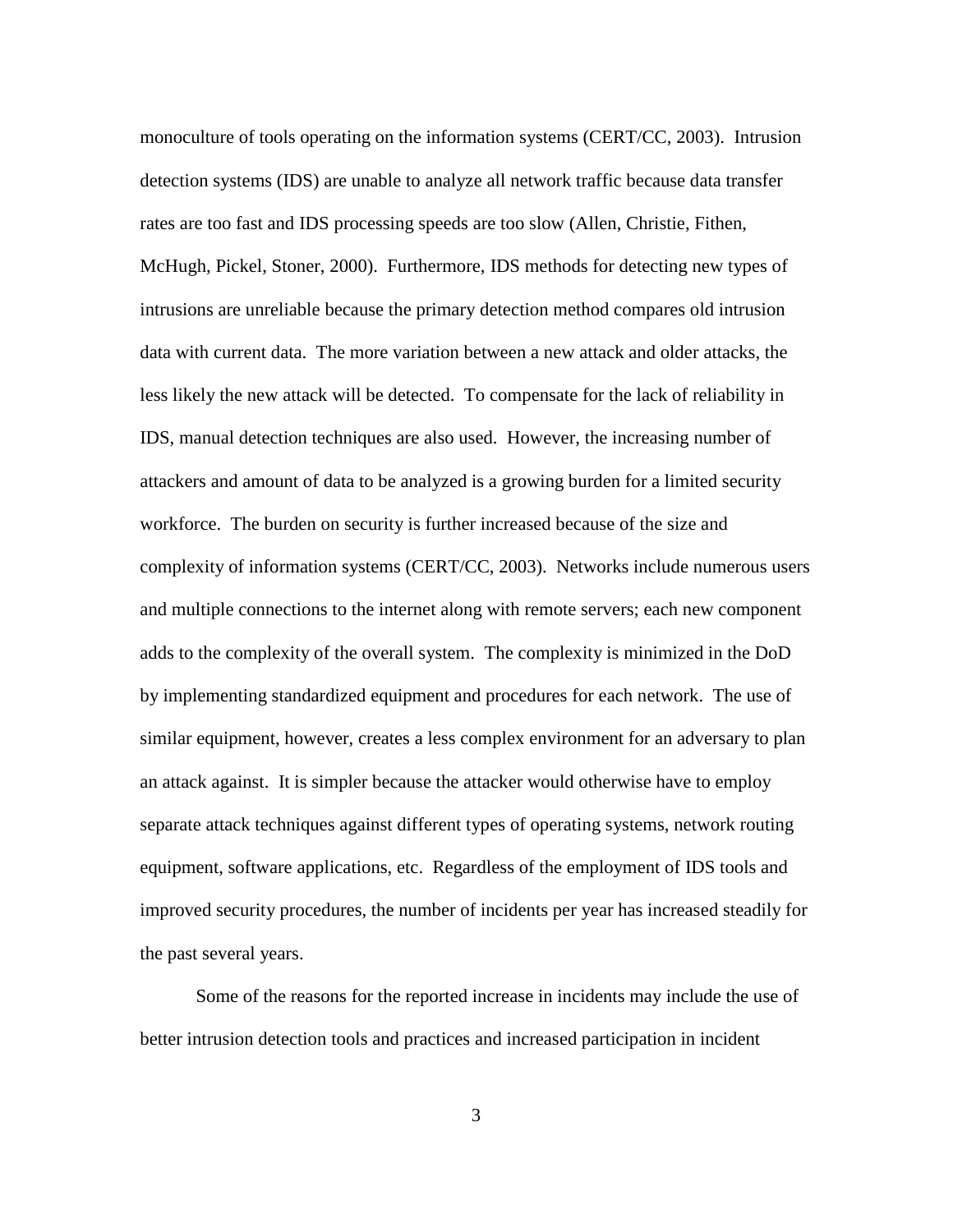reporting (CERT/CC, 2003). These factors suggest a greater incident volume unaccounted for in previous years. Increased participation in incident reporting was due to the benefits each contributor gained in understanding attack methods by combining their incident information. This information was used to create better procedures and tools to detect and deny attacks.

Other reasons for the rising number of network incidents are attacker's use of better network attacking tools (Allen, et. al, 2000), the proliferation of the internet, and an increasing number of potential attackers. User friendly software tools simplify the ability for an individual to perform a network attack so minimal knowledge of information systems is needed by the attacker. Figure 2 illustrates the different types of attack tools created from 1980 through 2000 and the relative amount of intruder knowledge required to use these tools (CERT/CC, 2003).



Figure 2: Attack Sophistication vs. Intruder Technical Knowledge (CERT/CC, 2003) Because it is easy to become an attacker, as more people and organizations connect to the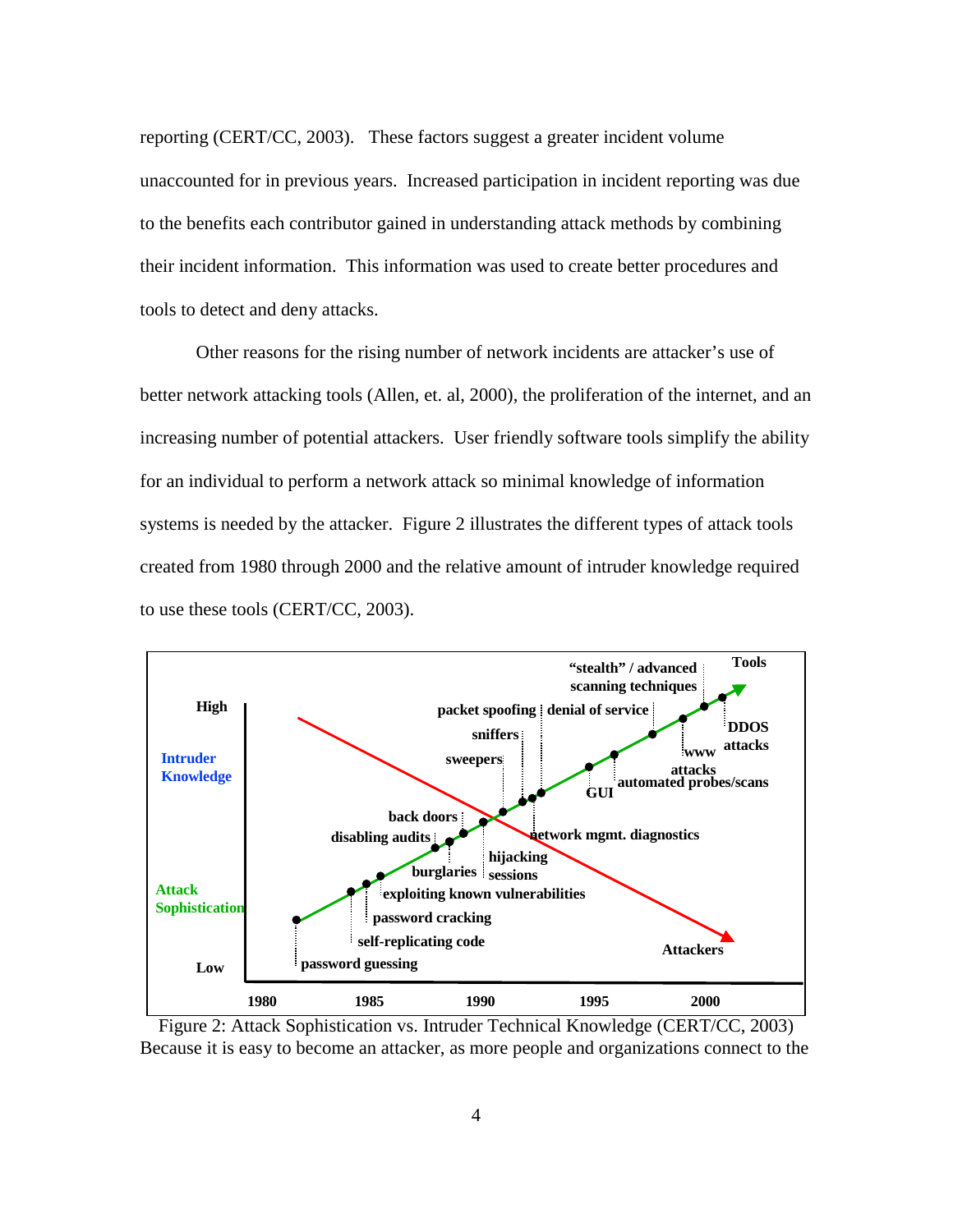internet so does the number of potential attackers. Figure 3 shows how the growth of the Internet has increased exponentially for the past decade.



Internet Domain Survey Host Count

Figure 3: Internet domain survey host count (Source: Internet Systems Consortium, Inc. (http://www.isc.org/))

Several motivations exist for people to conduct network attacks. Howard and Longstaff's (1998) taxonomy clarifies the possible objectives for network attacks as "challenge, status, thrill," "political gain," "financial gain," and "damage." These motivations have been further validated by Diagle (2001). "Challenge, status, thrill" groups three similar motivations together. They are combined because in each case the point of the attack is to do no more then gain access to an information system or bypass its security. An incident is considered "damage" motivated when unauthorized modifications or destruction is done to an information system. Some individuals use their computer skills to gain unauthorized control of an information system and hold it ransom, destroy it, or steal information in hopes of gaining a market advantage. These types of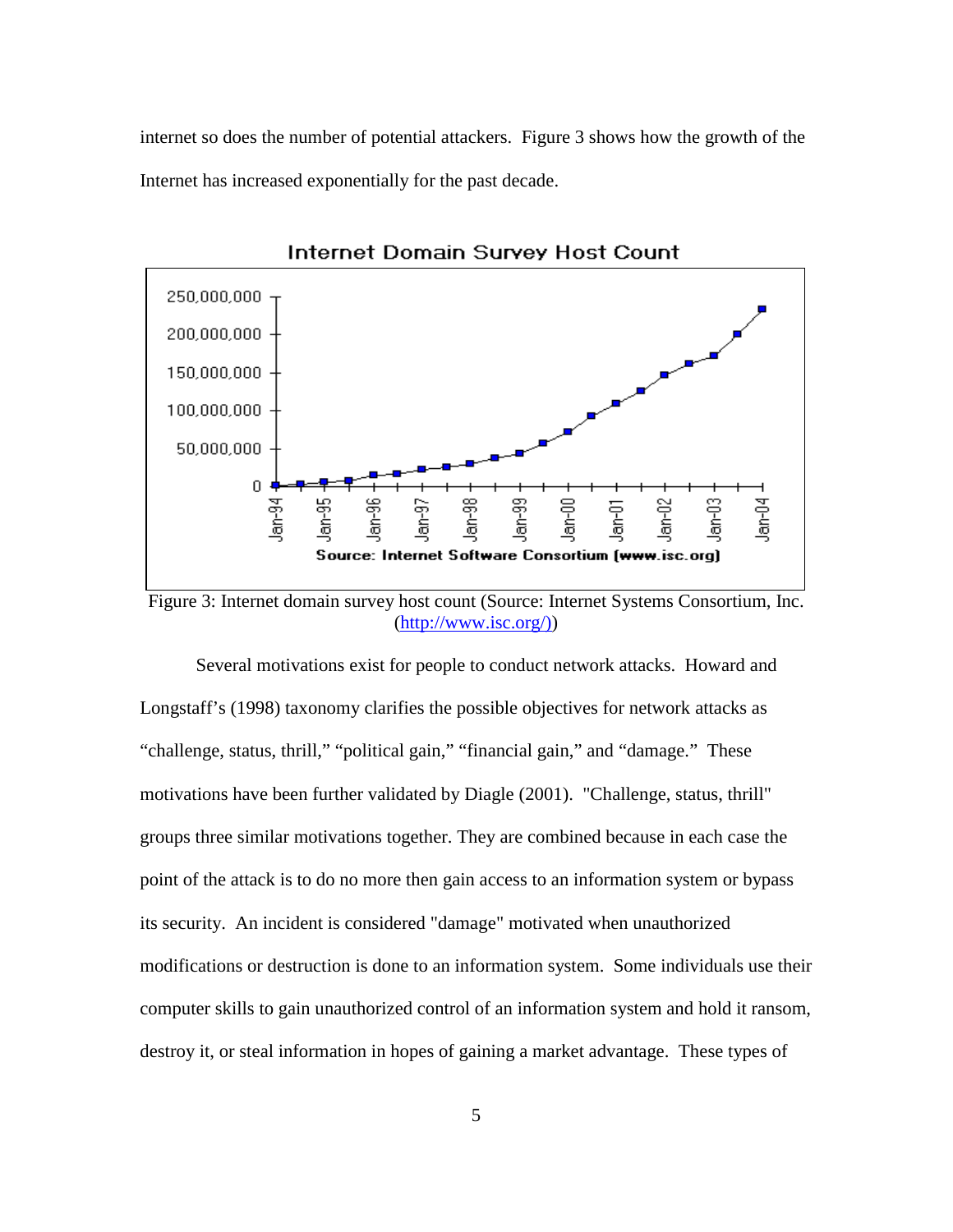attacks are done for "financial gain." "Political gain" motivations are similar to financial ones except the results benefit an attacker's government or hinder the victim's government. The public was made aware politically motivated attacks were occurring against the U.S. when in 1998 the CIA director, George Tenet, stated other nation's governments are funding network attacks against the United States (Yurcik, Loomis, and Korzyk, 2000).

The news media has been the public's primary source for information on government actions since the time of the revolutionary war (McHugh, 1997). The information supplied by the news media gives the American public the knowledge of the U.S. government to make necessary decisions or take actions concerning the U.S. government. Therefore, media reports may have a direct influence on the actions of the public (Hill, 1997). Both the U.S. government and its adversaries have taken advantage of the effects the media has on public opinion to gain political advantage (Snyder, 2003). Furthermore, media reports may contain sensitive DoD information which our adversaries could use to their advantage (McHugh, 1997).

DoD public affairs policy has been created to supply the news media with the support it needs for effective reporting and counteract the potential threats created by the news media. Within the policy are guidelines on how to include the media when planning military operations so the public remains well informed, but not give up sensitive information. When the news media gains access to sensitive information it is expected to be secured through self controlled reporting guidelines held by the media (Snyder, 2003). Censorship is still used, but its use is minimized because of the lack of

6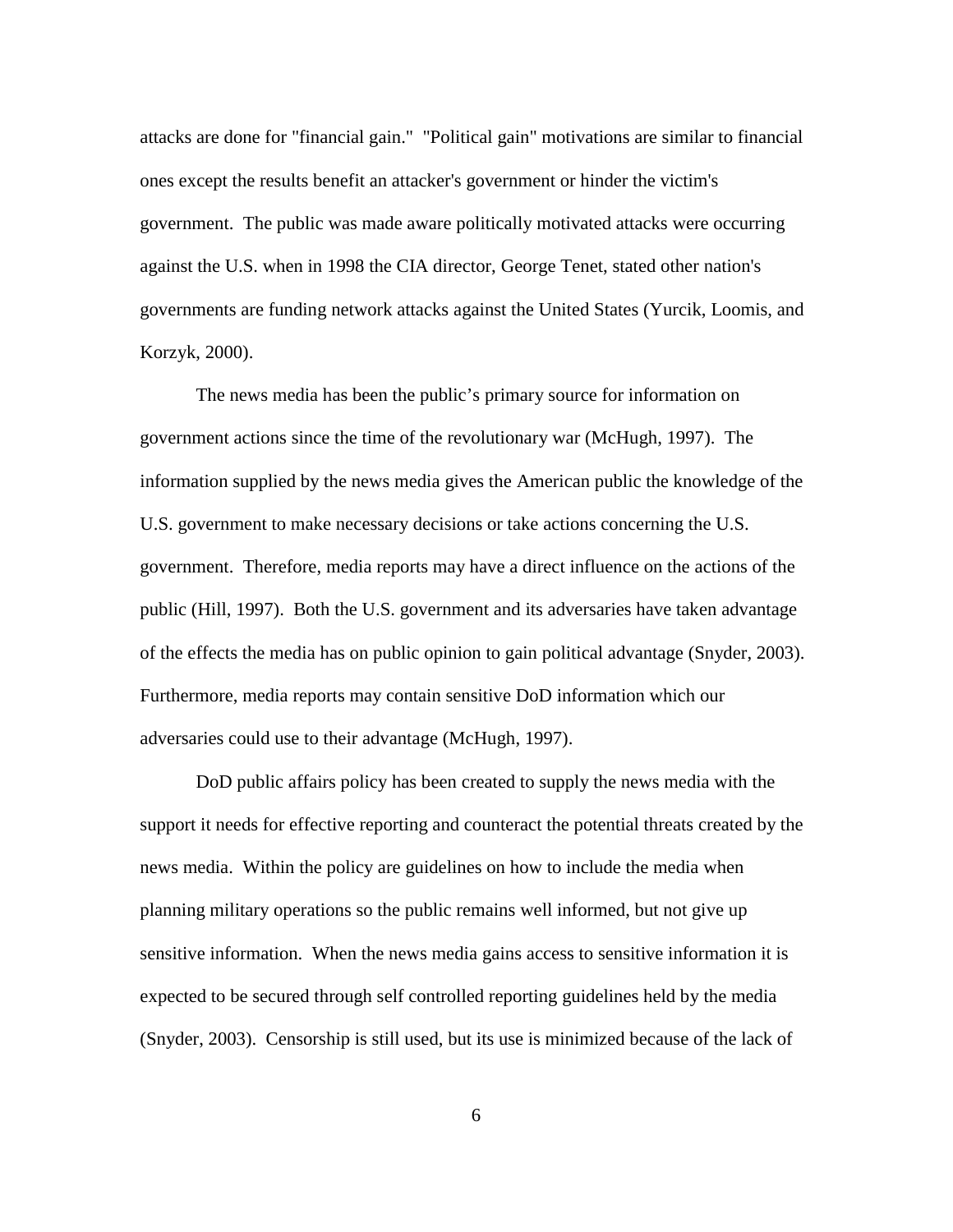trust it generates between the government and the public (McHugh, 1997).

It is possible there may be sensitive information being reported not yet known to the DoD. The DoD needs a better understanding of what information should be considered sensitive if this is true. In addition, the number of effects media reports have on public opinion is not fully understood. A better comprehension for the effects media reports have on public actions could lead to improved policy and guidance to reduce negative results.

#### **Problem Statement**

 DoD officials need to know whether media reports involving military events influence the number of incidents occurring on DoD systems. Network operators need to better prepare DoD information systems against network attacks and DoD officials need better media relationship policies if a relationship is determined to exist. The purpose of this research is to determine what relationships exist between foreign news media coverage of military events and DoD network incidents through qualitative codification and quantitative statistical analysis of data collected by NetDefense and the Foreign Broadcast Information System (FBIS) for the same time period. The hypothesis being tested is whether or not a correlation exists between the frequency of foreign news media reports of military events and the frequency of DoD network incidents. The null hypothesis is that no correlation exists.

#### **Research Questions**

 What is the nature of the relationship between foreign news media reports covering U.S. military events and network incidents against DoD networks?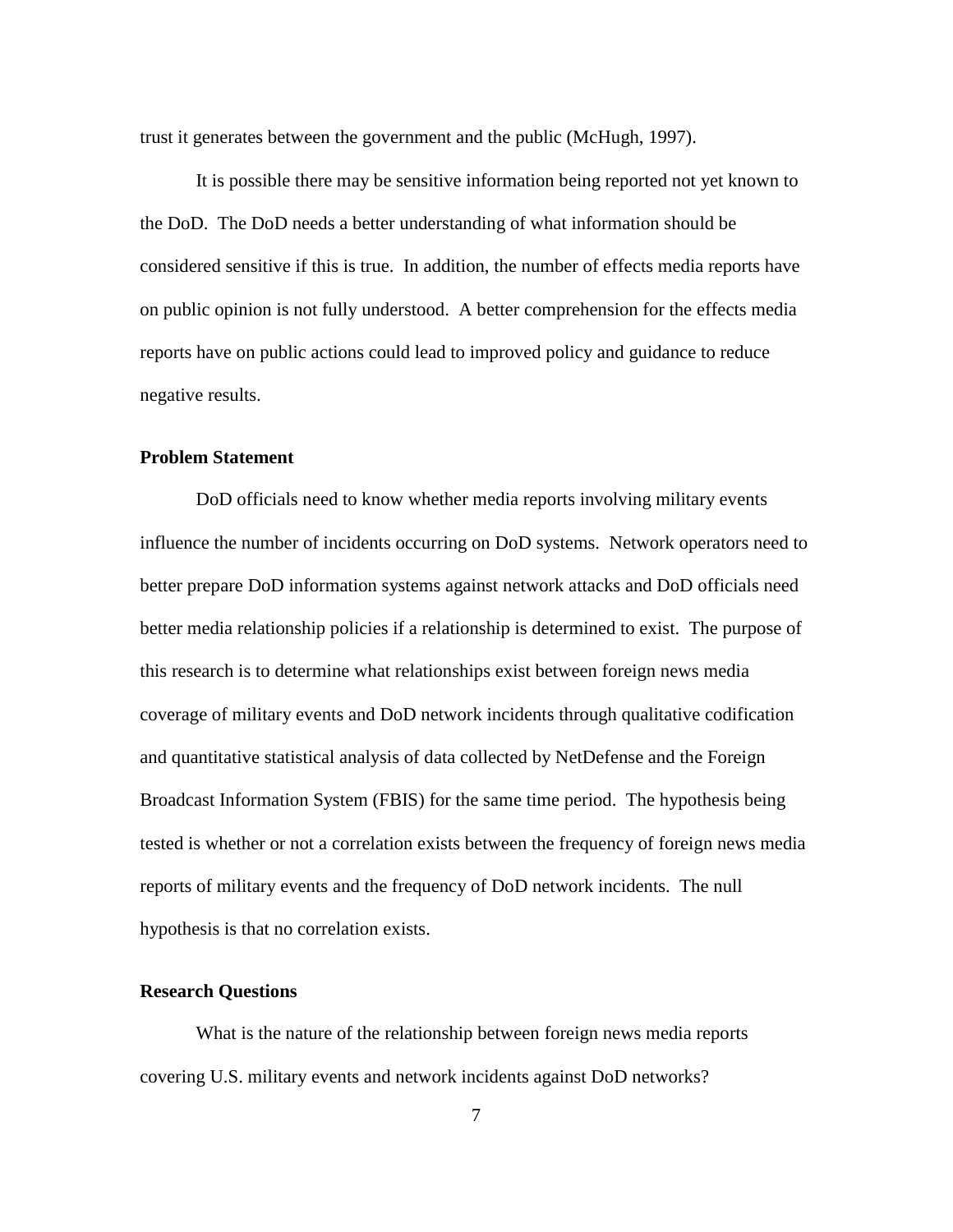#### **Investigative Questions**

 To better answer the research question, this research proposes to answer the following investigative questions:

- 1. Do statistically significant correlations exist between different foreign regions of news media reports involving U.S. military events and different categories of DoD network incidents?
- 2. During what timeframes do the most statistically significant correlations occur?
- 3. What is the content of the news media reports for the timeframes that are most significantly correlated?

#### **Problem Approach**

 Data for this research was gathered through the collection of the most recent historical incident data available within the timeframe of this research maintained by NetDefense and a qualitative analysis of eight regions of foreign news media reports maintained by FBIS from January of 2002 to June of 2004. The relationship between each category of incident and news from each foreign region is explored separately to take into account the different possible types of correlations the media may have with DoD network incidents, both positive and negative. The qualitative analysis of media reports was done through the use of a data mining tool, IN-SPIRE. The IN-SPIRE software is used to quantify the number of foreign news media reports containing military events for each day of the study. By using the JMP 5.1 statistical software to perform the Spearman's Rank Test for correlation, the foreign news media and DoD network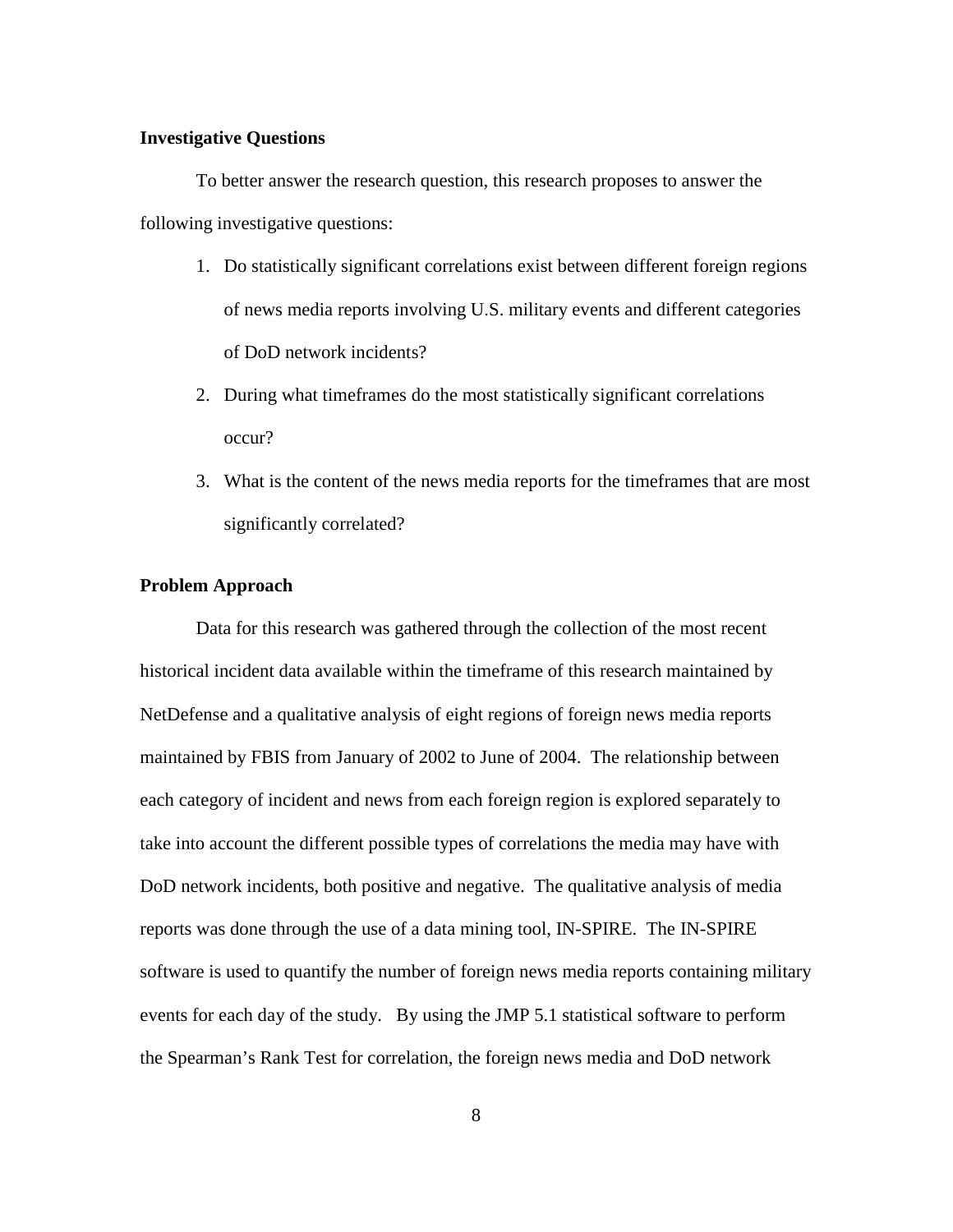incident data were analyzed to determine the existence of any correlations. IN-SPIRE was then used to determine the most significant content of the media reports.

#### **Scope**

The point of this research is to find attributes in foreign media reports correlated with network incidents against DoD networks. This research will utilize the most recent daily DoD incident data collected on the JCD attained from NetDefense along with daily foreign media reports acquired from the FBIS for the time period of January 2002 to June 2004. The two and a half year time span will provide a thorough sample of recorded DoD incident data and foreign news media reports. This research does not attempt to suggest what security policy or procedures should be implemented, but investigates the possible correlation between foreign news media reports involving military events and DoD network incidents.

The growing expansion of the internet has made geographical boundaries irrelevant. Because of the internet, network attackers are able to assault any network connected to the internet from virtually anywhere on earth. Therefore, a complete collection of foreign media reports is used for the same time period as the network incident data in this research. Once any significant correlations are found to exist and the content of the news media ascertained, or if no correlations exist, the research will be completed. The practitioner may therefore be able to use the information and determine how the results affect their operations.

Each service, and some individual agencies, maintain a separate network emergency response team to track and repair incidents against their systems. The

9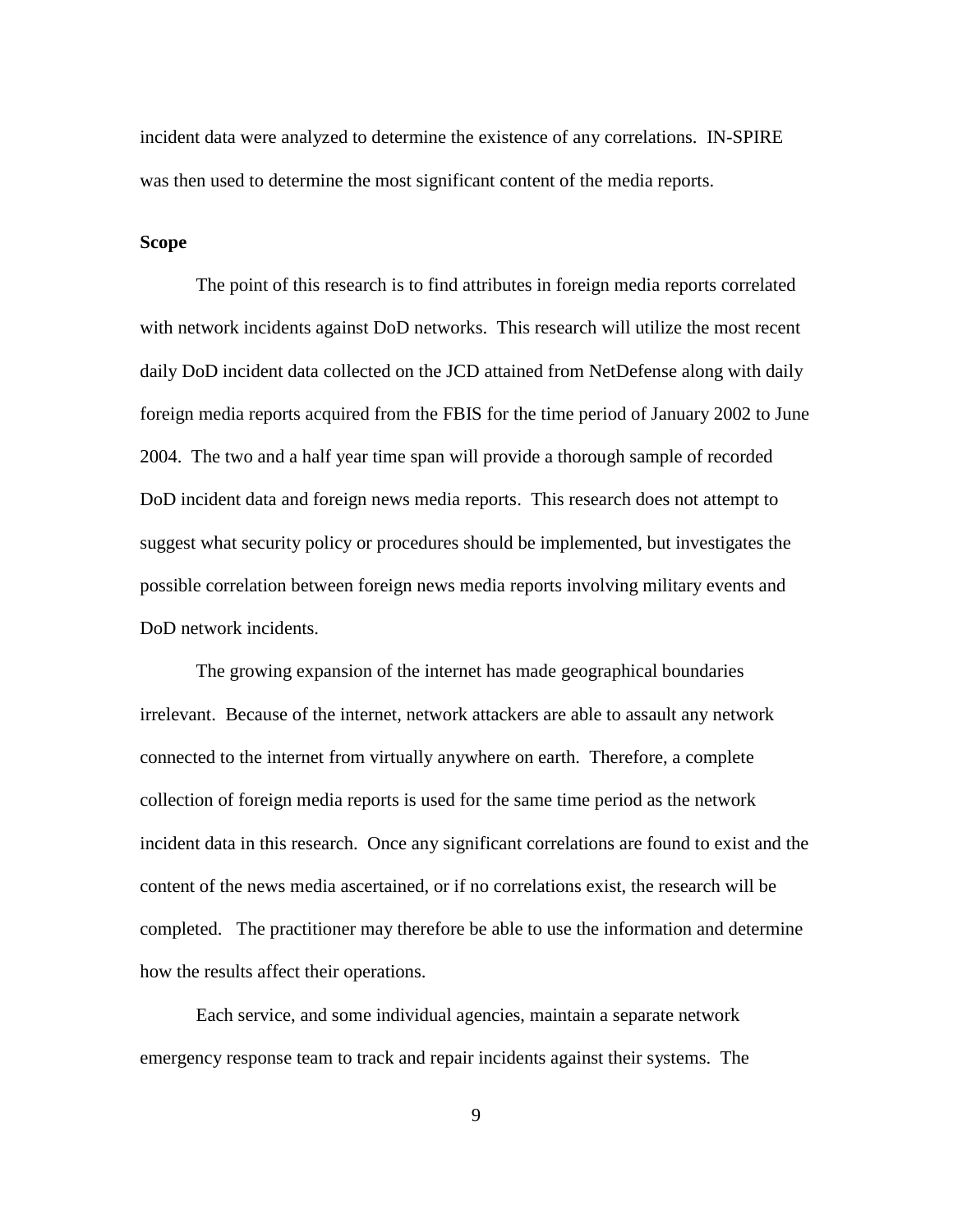incident data from each service is collected on the JCD for further analysis and reporting. For this research the combined data from the JCD attained from NetDefense is used rather than data for each service. One service may have a higher correlation than the other services, but first a correlation should be determined to exist. Data exists for civilian incidents, but it is excluded because this research focuses on information relevant to DoD operations and civilian incident reporting procedures are not as well established as in the DoD.

This research encompasses six of the eight categories of network incidents tracked by the DoD. Of the two categories not employed, incidents classified as "unknown" are excluded because they have yet been properly understood and put into a more meaningful category. Incidents in the category "poor security practice" are also excluded because they are the result of user error. In other words, "poor security practice" incidents are the result of actions not taken to properly secure an information system and fall outside the scope of this research. The remaining six categories (unauthorized access, unauthorized user access, unsuccessful attempted access, denial of service, unauthorized probe, and malicious logic) will be analyzed against the media reports.

#### **Assumptions & Limitations**

This research hopes to discover a relationship among DoD network incidents and foreign news media reports covering military events by comparing existing DoD network incident data and foreign media archives. Due to the extremely irregular nature of network incidents, several other factors that affect the number of incidents on DoD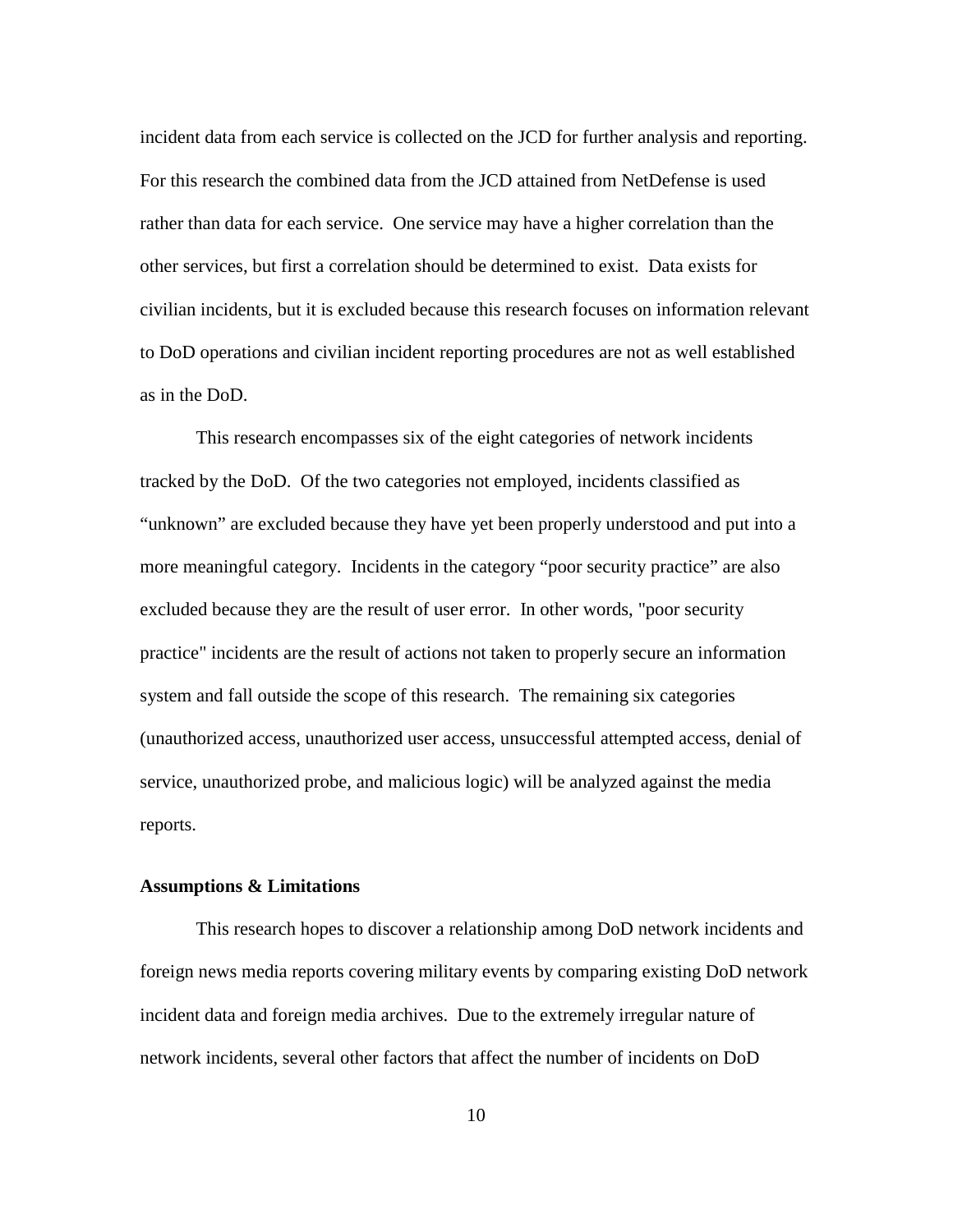systems could create enough interference to conceal any correlation. As an example, one of the tools used to determine if an incident has occurred, intrusion detection systems (IDS), are far from being a truly accurate measurement device of network incidents (Allen et. al, 2000).

While an abundant number of foreign news media archives exist, it is beyond the abilities and resources of this research to consider every national and international source of media. Rather, this study assumes the over 3000 sources of foreign news media collected and archived by FBIS will be a sufficient sample of foreign news media. The exclusion of media reports from within the United States is assumed not to be a contributing factor to any correlations with other international regions, but may be a consideration for follow-on research.

Because the data are non-parametric, Spearman's Rank test is required to determine a correlation. One potential problem with Spearman's Rank test is when the data have a large number of tied data points relative to the entire data set. When a tie occurs each number is given the same rank based on the amount of numbers with the same value. The result may skew the results of this research. In addition, the values for some of the data sets may fail to reflect a continuous distribution of the two variables being measured. Category I, II, IV incident data and the military related media reports per week data have small values for the samples making this assumption less then ideal. Several more ties may occur as a result. However, the vast accumulation of data within the databases and the large amounts of data for each week seems to satisfy the assumptions required for the Spearman's Rank test. Furthermore, Spearman's test uses

11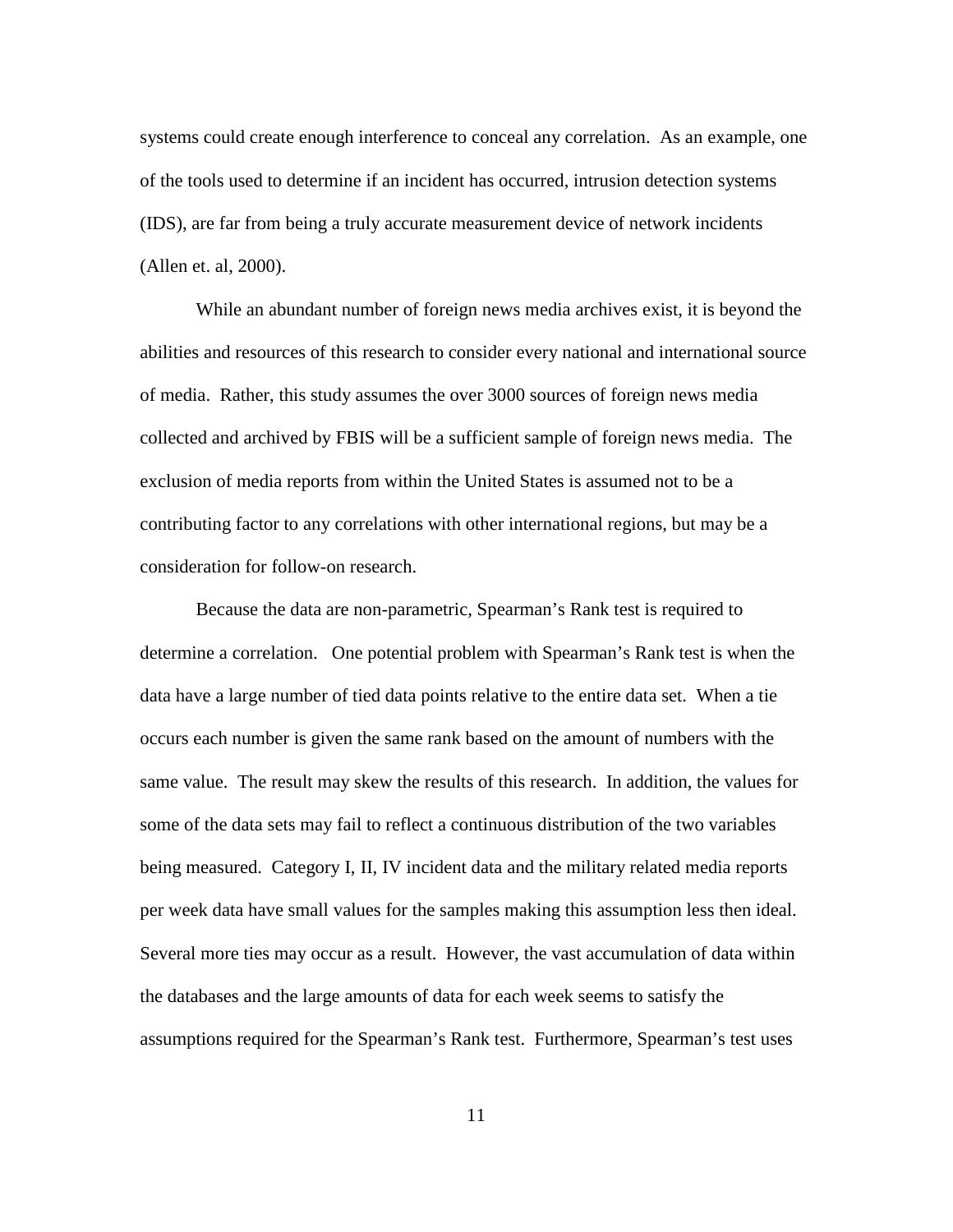the t-distribution to determine the significance of any correlations. Therefore the validity of a Spearman Rank test depends on a normal distribution of correlation values for the population.

A final limitation is the use of IN-SPIRE to determine the content of media reports. The ability of the IN-SPIRE tool to separate and extract media reports containing U.S. military events from the collection of foreign media is also a potential limitation to this research. Various forms of military operations exist with vague definitions making it difficult to perform a query accurately extract the entire collection of military related news reports. This is especially difficult when the number of news media reports is extremely large, such as the thousands of documents used for this research. Furthermore, while the techniques used to determine the primary content of correlated media reports will be effective and provide valuable insight, they are far from validated with this being the first time IN-SPIRE will be used for research in this manner.

#### **Research Overview**

The remaining chapters of this thesis provide the details of this research. Chapter II contains the literature review, which explores the existing body of knowledge pertinent to this research topic. Chapter III describes the method used and assumptions made to analyze the data. Chapter IV provides the findings of the analysis performed on the data. Finally, Chapter V discusses the finding, presents conclusions, and makes recommendations for further research.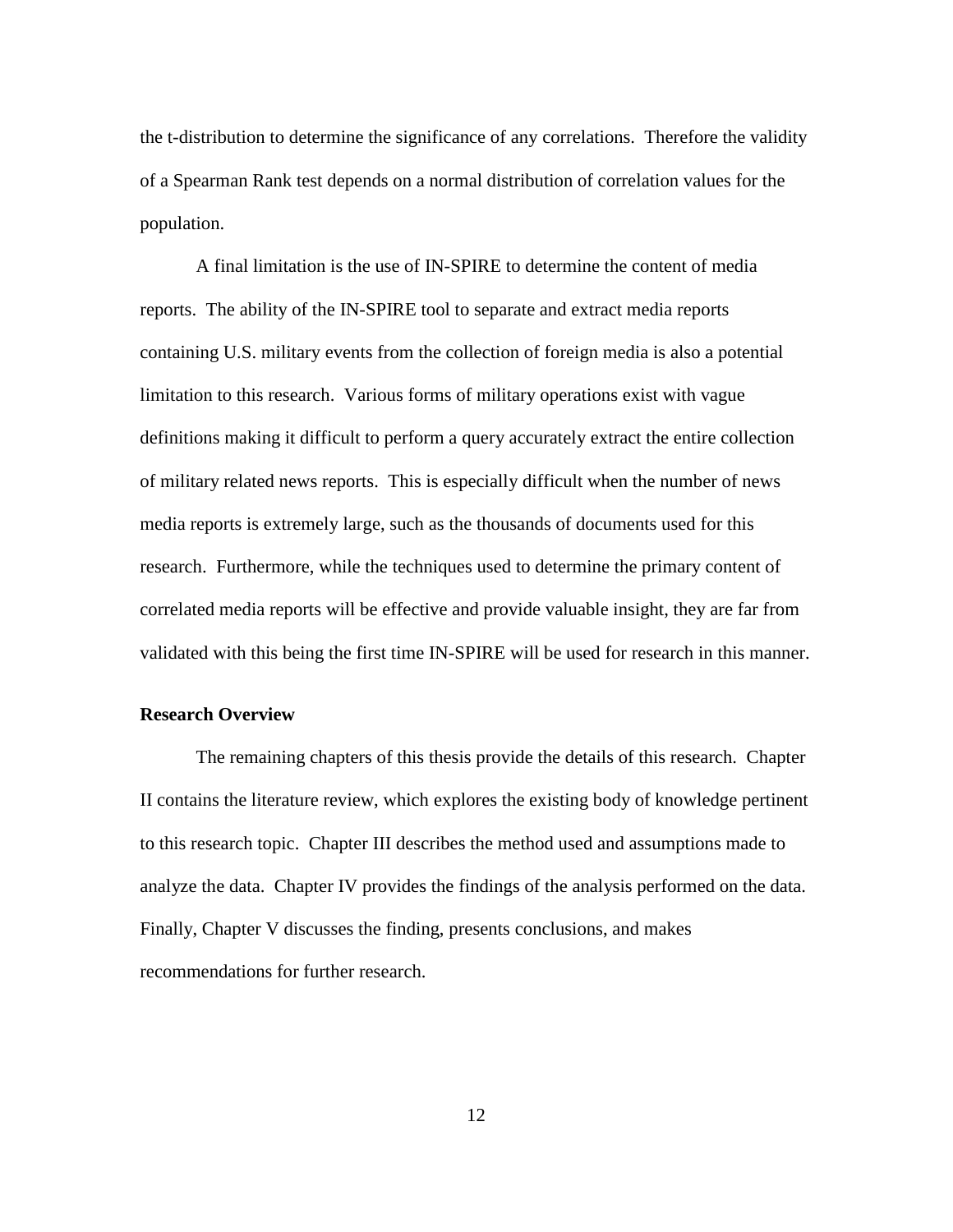#### **II. Literature Review**

#### **Chapter Overview**

The intent of this chapter is to give the reader a brief review of relevant material concerning the two factors of this research: foreign news media reports covering military events and network incidents against DoD systems. The problem of determining a correlation among the news media's coverage of military events and network incidents is specific yet includes a wide range of topics. Consequentially, only a few research papers exist to use as the basis of this research. The majority of information relating to this research problem consisted of a historical review of network security, the past and present relationship between the news media and the military, DoD network and news media policy, and the effects the media can have on the public.

 For the purpose of this thesis the terms "media coverage," "network incident," and "military events" need to be clarified. "Media coverage" is any form of publication or broadcast widely distributed throughout a region. Media coverage can therefore take many forms: radio, magazines, newspapers, television, and so forth. The term "network attack" is defined as the unauthorized attempt to view, change, or corrupt information contained on a computer system. A "network intrusion" is a successful attack that results in an attacker having gained access to a network system. A "network incident," however, is a collection of attacks that share some commonalities, such as a particular victim or goal. Incidents can be distinguished from other incidents because of the sites attacked, techniques used, and individuals performing the attacks. Incidents range from a simple probe of a computer system to the complete destruction of all contents of several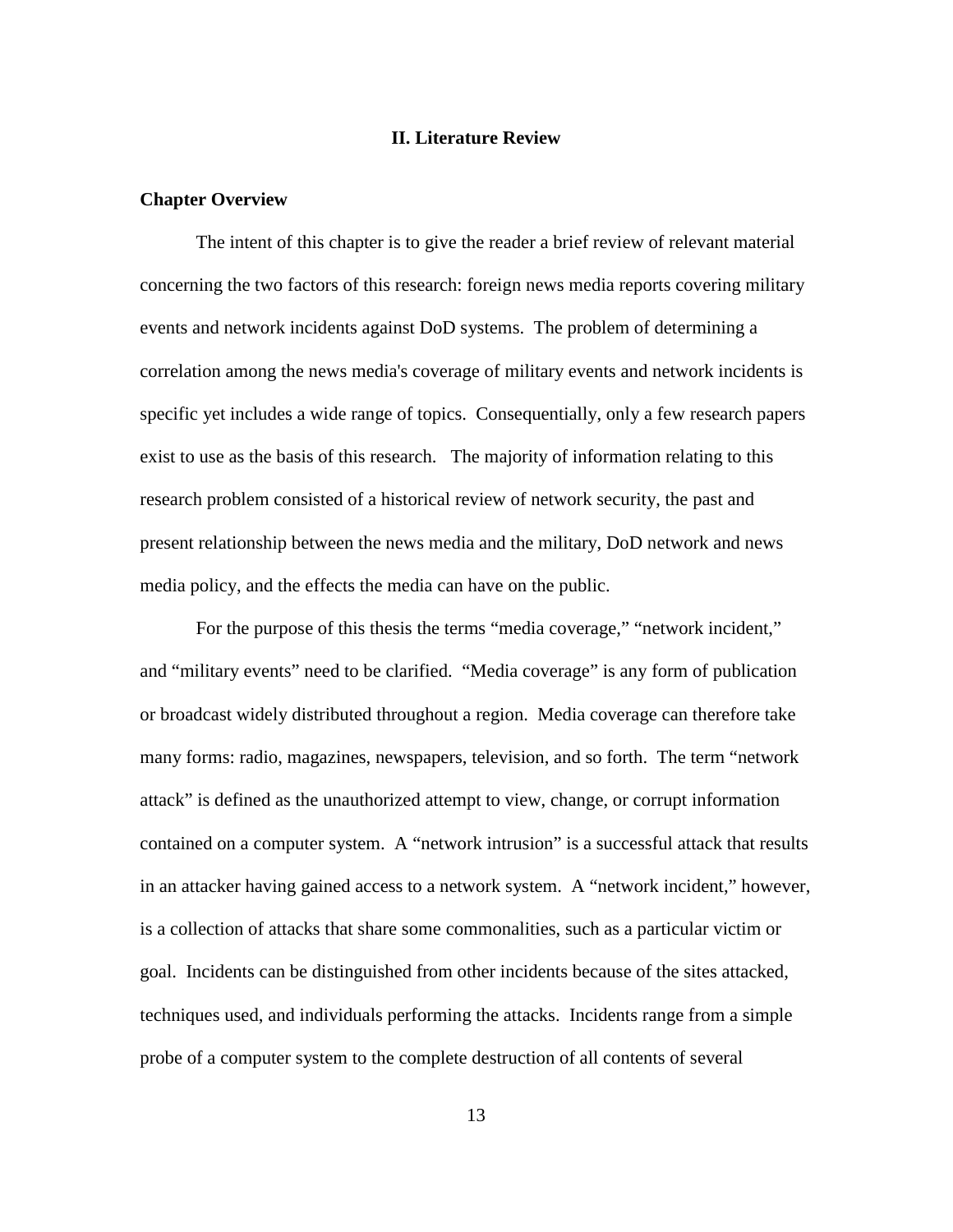computer networks. Finally, "military events" is defined as any action conducted by the U.S. military.

#### **Computer and Network History**

 This section presents an overview of relevant history concerning information systems, the Internet, and reasons these systems are vulnerable to network attacks. Within this history it is shown how security and distribution of information are inversely proportionate to one another. This section concludes with a brief review of IDS history and its usefulness as a tracking tool for network attacks.

#### Information System Technology

Information systems have always proven to be more of an asset then a risk, but as technology has progressed the level of risk compared to the benefits of information systems has increased. Security measures for information systems thirty years ago, such as the mainframe computer, were not as big a concern as they are today. Physical measures were more then capable of handling potential attackers because the information could only be accessed from a single location. Once physical security wasn't sufficient manual auditing became the primary source for ensuring the availability and integrity of information system assets (Witkin, 1995). As the amount of data stored on information systems increased manual auditing became too labor-intensive to be effective. However, the small number of skilled individuals capable of performing a successful attack on information systems minimized the chances an attack would occur on any one system. The advantages of worldwide data communication outweighed the threats of using information systems.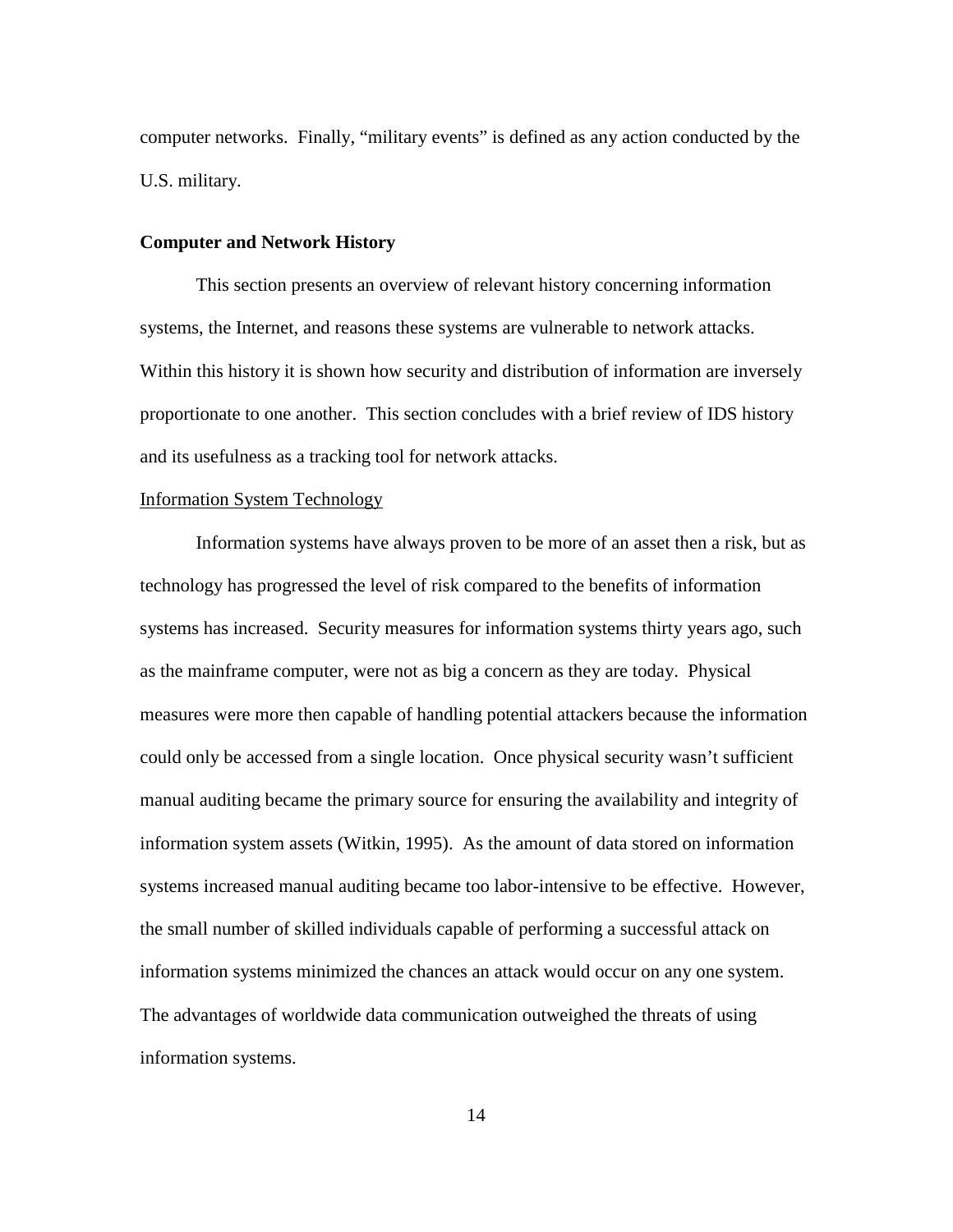At this point in time security wasn't a large concern. Because of its size the information system, called a "mainframe," was centrally located within an organization. The central location simplified maintenance and the security of the mainframe computer, only the rooms containing a mainframe computer needed to be secured (Witkin, 1995). Security was even less of an issue because access to the mainframe was only allowed by a small group of computer operators. An attack would have to be initiated by one of the few employees who had access to the system.

 In the late 1970s the computing process was decentralized by smaller and cheaper information systems, called PCs (Witkin, 1995). More people now had access to information processing, but it was at the cost of reduced security. More information systems meant increased vulnerability. Security was no longer centralized to a single physical location and accountability became increasingly difficult with the growing number of PC users. Internal threats, such as disgruntled employees, were the largest threat to an information system.

Initially, the only way to share data between PCs was physical media, such as a floppy disk. As PCs became more dispersed throughout an organization users wanted an efficient way to share data (Witkin, 1995). Physical media was a threat to system security, but a bigger threat occurred when user demand led to the interconnection of multiple information systems to form networks. This allowed transfer of information directly between information systems. The addition of each new connection added another potential vulnerability or threat to the overall system. Manual auditing became increasingly difficult because of the amount of information on a system plus the amount

15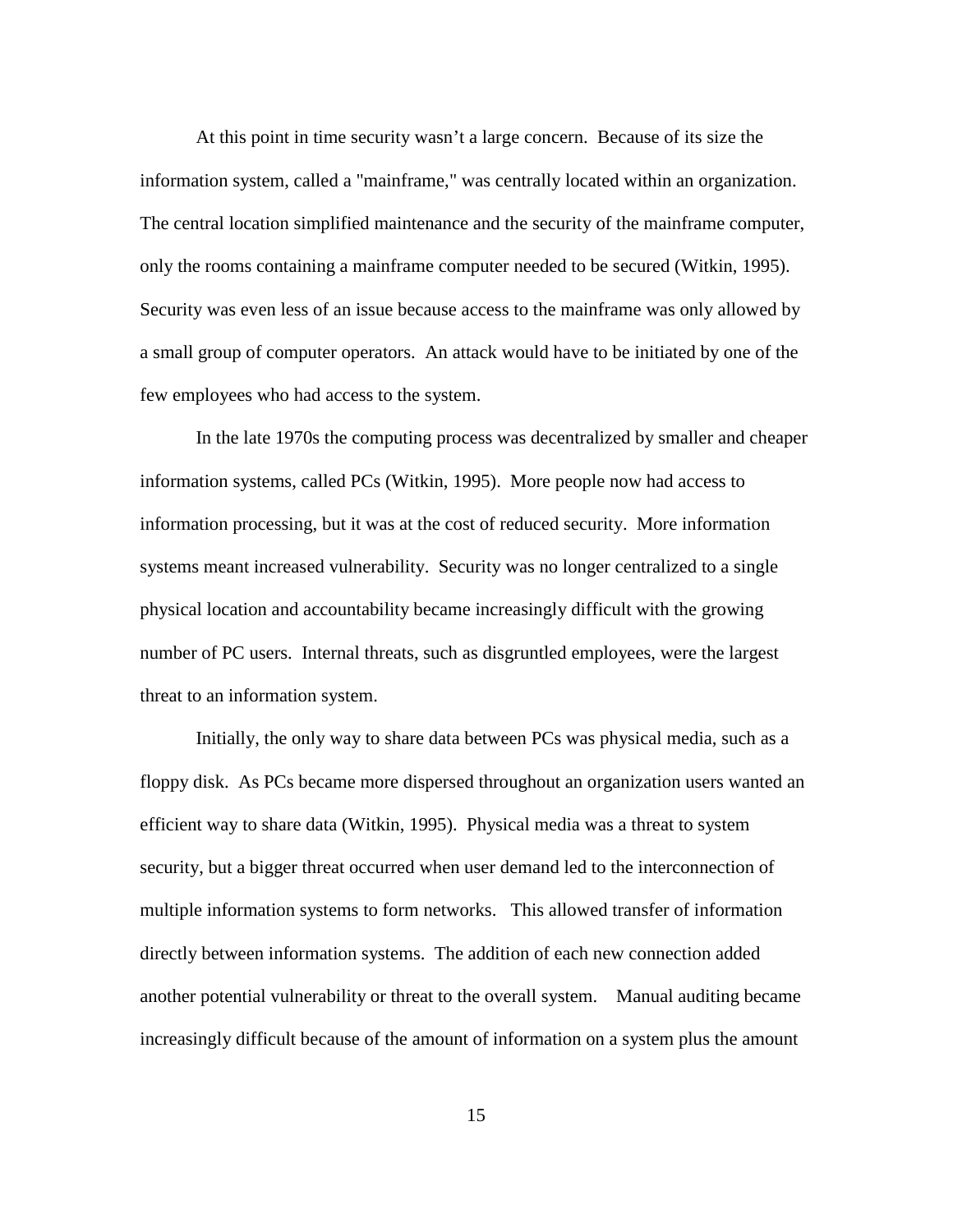of information being passed between systems.

 Network security was again degraded when the geographical limitations of potential attackers were removed through distributed architectures which allowed more users access to information systems from vast distances. The initial distributed architecture was called a local area network (LAN) which encompassed an area no larger than the size of a city block. The use of LANs eventually led to the development of a network that permitted communication within an area the size of an entire city. These types of networks were called Metropolitan Area Networks (MAN) (Witkin, 1995). Eventually global communication networks were developed, called Wide Area Networks (WAN). Communication protocols for the WANs, MANs, and LANs were not standardized, separate phone lines were leased to handle the data transfer for each network. Therefore an attacker would have to know what type of communication was being used on a network and also be able to gain physical access to the network communication lines.

#### Internet Technology

The goal of the Advanced Research Projects Agency Network (ARPANET) in 1969 was to develop a common communications protocol to increase the speed and robustness of government digital communication networks. The security for ARPANET wasn't a primary concern because only U.S. government agencies had access to it. In 1986 the ARPANET was handed over to the National Science Foundation (NSF) and expanded to include users from the private sector forming what was called the "Internet."

The Internet expanded quickly as organizations realized its benefits. Many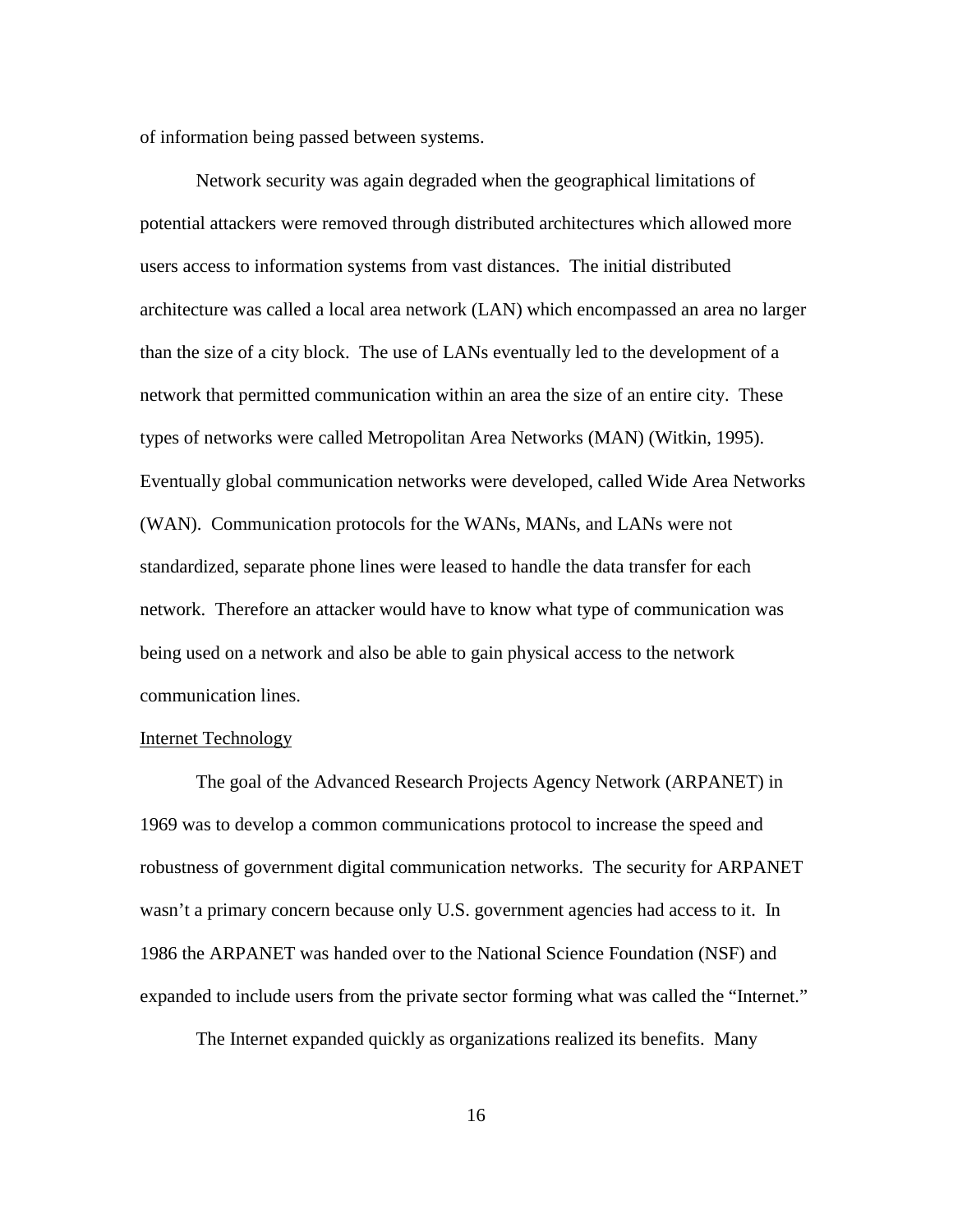advantages exist for using the Internet over a WAN, such as cost and convenience, the primary disadvantage being security. A connection to the existing internet is considerably cheaper than leasing the communication lines necessary for a WAN, but this meant openly sharing communication lines. The Internet is also more durable then a WAN because of the multitude of interconnections message traffic can be routed through, yet the interconnections threaten security since all other users are connected to the same communication lines (Lipson, 2002).

In late 1988 the first reported major incident occurred on the Internet. The incident was a computer program called a worm which caused information systems to lockup fooling them into attempting to connect to nonexistent IP addresses. This effectively shut down use of the Internet. Even with the devastating effects caused by the single malicious attack the advantages of using the Internet outweigh the risk. This is true even as the number of users grew and the potential for malicious activity became more of a concern. To make matters worse, security was difficult to improve upon because Internet standards had already been well established (Lipson, 2002).

#### Intrusion Detection

 Intrusion detection became necessary in the early 1970s when network connectivity began to threaten information security (McHugh, 2001). Intrusion detection was initially done through manual auditing of computer logs. Manual auditing worked well during the 1970s because computer systems could be accessed only by a small group of users and computer logs were small enough to be manually inspected. However, as the amount of data increased and the number of connections grew the task of manual

17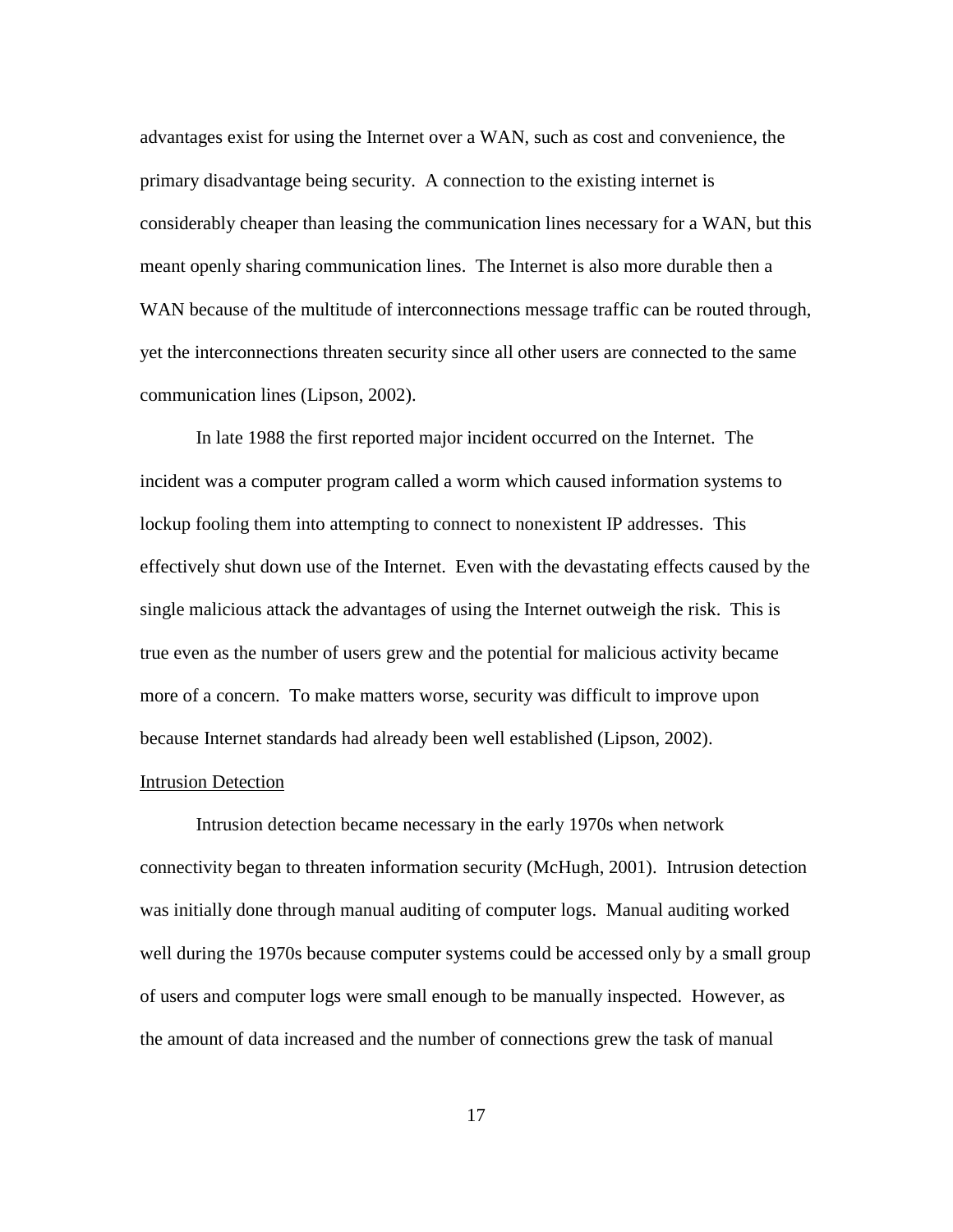auditing became effectively inconceivable (McHugh, 2001).

As the threat of network attacks grew, organizations began to implement additional security measures in addition to manual auditing to counteract the threat. A prevalent tool used to counteract the threat of attacks was the intrusion detection system (IDS). IDSs are automated auditing tools used to collect and sort data such as logs or transmissions from a network or computer system then alert administrators when that data contain characteristics of an intrusion (McHugh, 2001). The fundamental method of comparing known attack data with current network traffic data for intrusion detection, around since the early 1980s, is still the primary basis for intrusion detection today. Unfortunately, IDSs are too slow to keep up with network traffic and unreliable when distinguishing new types of attacks (Allen et. al, 2000). Because of there limitations, attacks detected by an IDS on an information system can only be considered a portion of the actual number of attacks.

#### **Past Incident Prediction Research**

The problem of determining a correlation among foreign media coverage of military events and network incidents is specific yet includes a wide range of topics. Though most information relating to this research problem did not pertain to correlation analysis the few existing research articles found using incident data to predict future incidents were the basis of this research.

There are three research documents that address incident analysis as a method to reduce future incidents: Ginn, 2001; Yurcik, Loomis, and Korzyk, 2000; and Korzyk, 1998. This is understandable considering how narrow the topic is and the lack of valid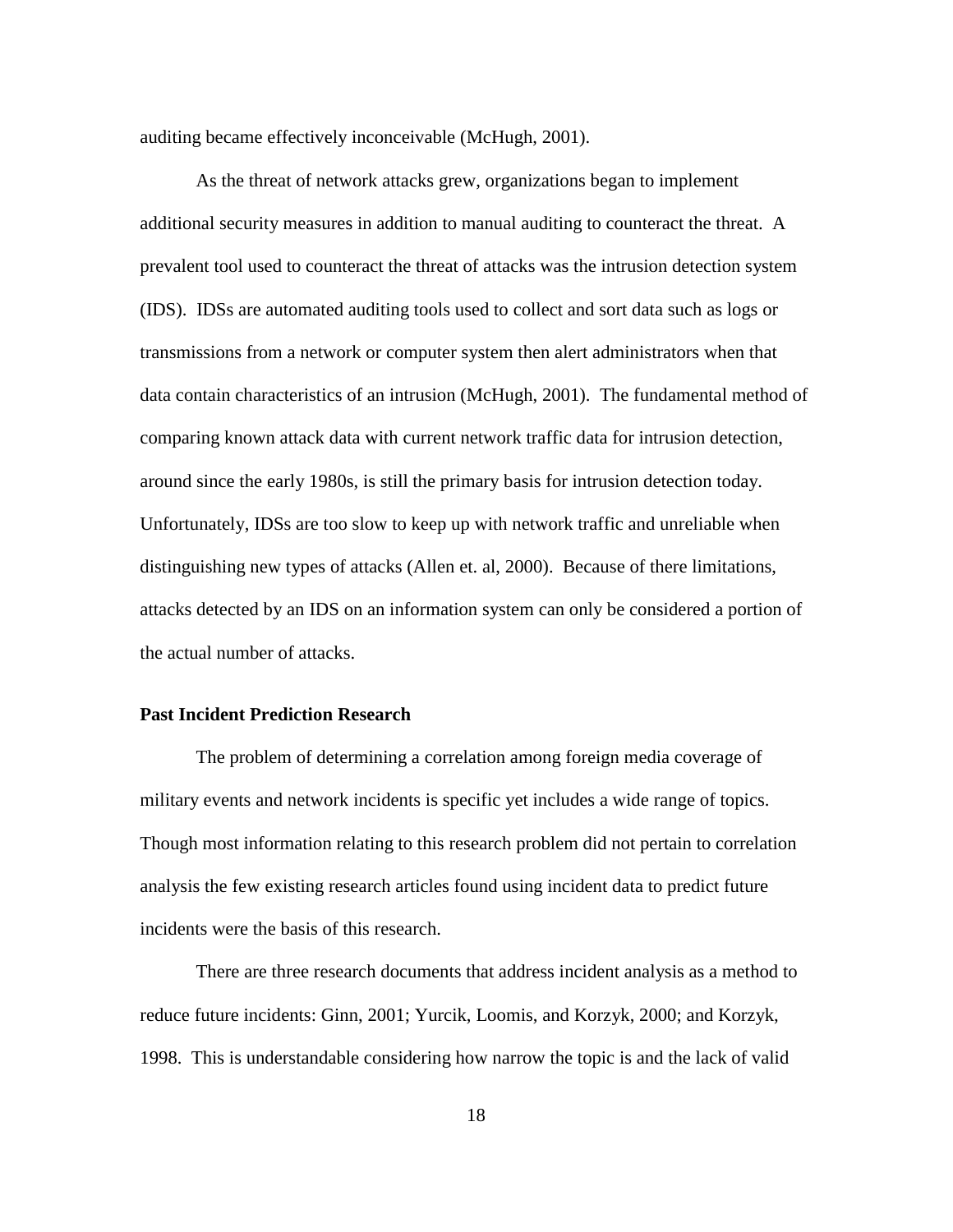and reliable metrics in the past. Each paper focused on the reactive nature of network security and the desire to create more proactive security tools and procedures. Although this research considers a much wider range of potential effects of the foreign media and incident data then attempted before, the existing research provided a solid basis for this study.

Korzyk (1998) developed a forecast model using historical incident data to predict future incident volume. A forecasting model has many similarities to a correlation analysis, both require use of statistical analysis to compare past data and find trends or similarities. Once significant trends are discovered the data can be used to create a model and predict future trends or determine the causes of the trends. Korzyk's (1998) research found a slight seasonality correlation and additional trends in the incident data. He used several forecasting models to find the best fit for predicting incident data, but none were successful enough to be of significant use. Korzyk's notice of incident trends did show evidence some types of correlations and predictions may exist for incident data.

Yurcik, Loomis, and Korzyk (2000) focused their research on how incidents were detected and reported. Several problems exist with analyzing incident data: growth of the Internet, changing technology, low reporting rates for security incidents, false alarms rates, and the changing nature of Internet attacks (Yurcik, et. al, 2000). The problems can be minimized if proper metrics are used. The following is a list of metrics suggested by Yurcik et. al (2000):

- Type of Internet attack based on a common taxonomy
- Number/percentage of Internet attack frequency growth
- Number/percentage of detected/undetected Internet attacks
- Number/percentage of successful/unsuccessful Internet attacks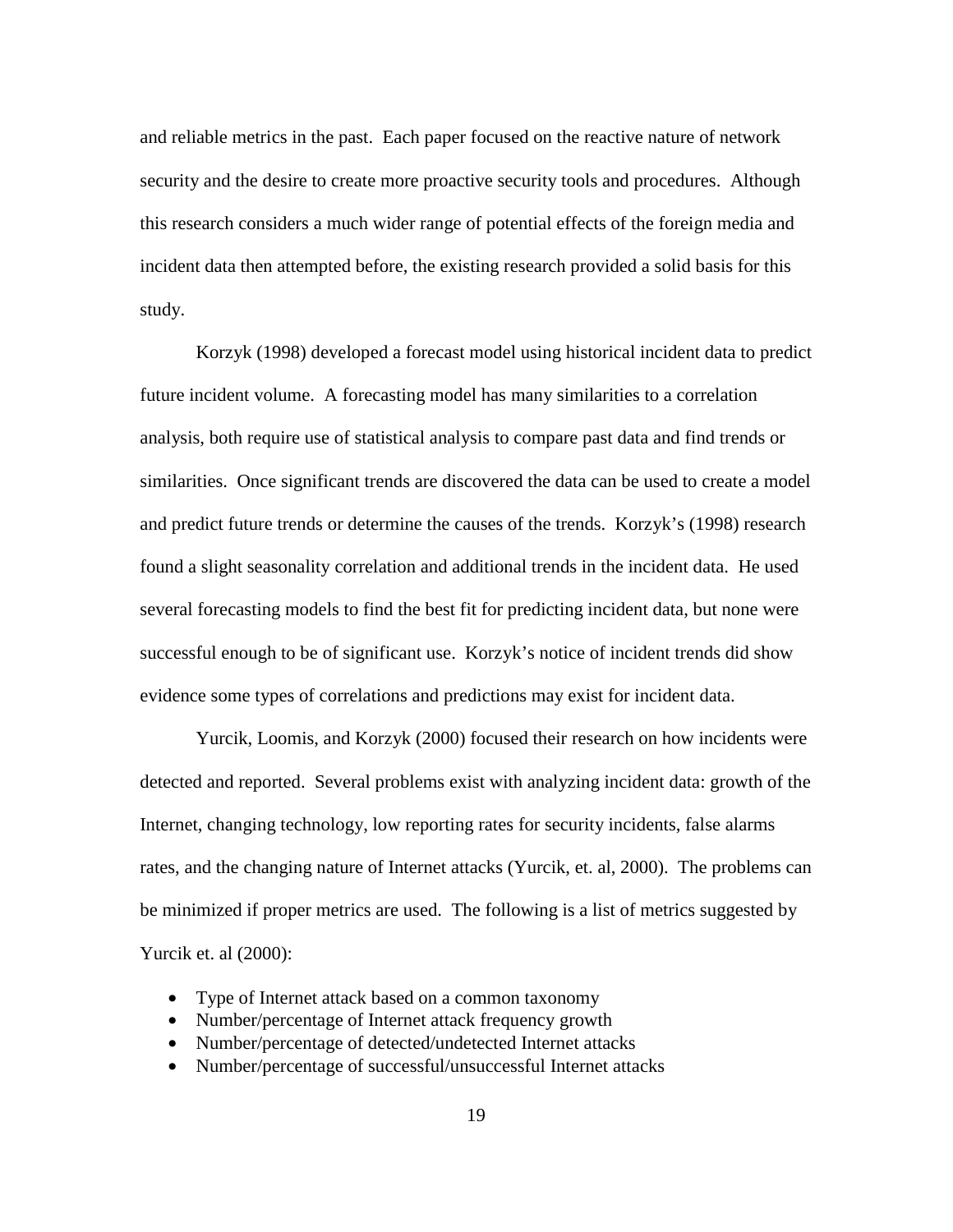- Number/percentage of reported/unreported Internet attacks
- Number/percentage of automated Internet attacks
- Types of automated Internet attacks tools used/ports probed
- Stationarity of Internet attacks over time (day/day of week/month/year/season)
- Duration of Internet attacks (day/month/year)
- Number of hosts involved in Internet attacks
- Damage Cost estimate for distinct Internet attacks
- Geographical location (physical and virtual mapping) of Internet attacks
- Targeted systems (location/organization/vendor/operating system)

This is a list of potential metrics that would help prevent incidents, not an actual list of current metrics. Most organizations have different lists of metrics which depends on their methods of incident reporting (Yurcik et. al, 2000). The lack of a standard set of network incident metrics hinders the ability to determine if correlations exist among the combined incident data. Furthermore, advanced intrusion tools and distributive attack techniques allow attacks to be performed in a chaotic manner in which a correlation would be harder to discern (Yurcik et. al, 2000).

Patrick Ginn (2001) did a regression analysis and discovered no correlation between incidents tracked by the Fleet Information Warfare Center and United States foreign media exposure for the year 1999. He used the IN-SPIRE software to quantify the number of media reports per week related to the United States. However, a regression test does not work well when determining a correlation with highly fluctuating data sets. Also, Ginn (2001) only used foreign media documents that contained the exact phrase "United States" and combined the incident data from categories I, II, III, IV, VI, and VI for his analysis. Incident analysis methods and intrusion detection techniques during this time were not well established. As a result incident data were not as well documented. Fortunately for this research, the methods used by the DoD to analyze and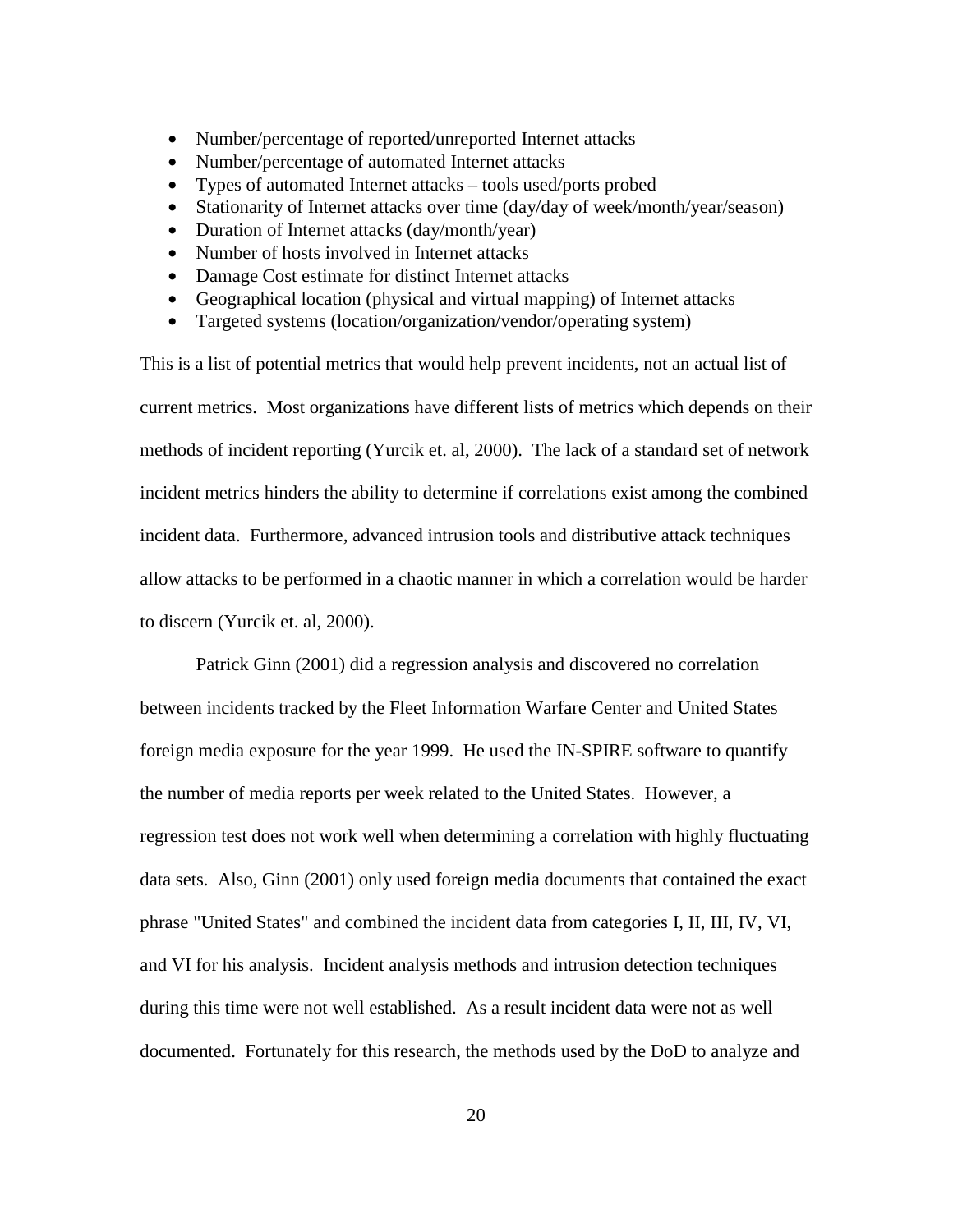categorize intrusions have become much more consistent in recent years.

#### **DoD Network Incident Metrics**

 Network incident data used in this research was attained from the Joint CERT Database (JCD). The JCD is a collection of various defense agency incident data used by NetDefense. NetDefense is also known as the Department of Defense Computer Emergency Response Team (DoD CERT) who falls under the Joint Task Force Global Network Operations (JTF-GNO) agency which works to protect, defend, and restore elements of the global information grid. The JCD incident data contains eight categories: unauthorized access, unauthorized user access, unsuccessful attempted access, denial of service, poor security practices, unauthorized probe, malicious logic, and unknown (Table 1).

| Table 1: Incluent Category Description |                                 |  |  |
|----------------------------------------|---------------------------------|--|--|
| Category                               | Description                     |  |  |
| T                                      | <b>Unauthorized Root Access</b> |  |  |
| Н                                      | <b>Unauthorized User Access</b> |  |  |
| Ш                                      | <b>Attempted Access</b>         |  |  |
| IV                                     | Denial of Service               |  |  |
| V                                      | Poor Security Practice          |  |  |
| VI                                     | Probe or Scan                   |  |  |
| VII                                    | <b>Malicious Code</b>           |  |  |
|                                        | Unknown                         |  |  |

Table 1: Incident Category Description

Each category is specific to a type of network incident described as follows.

Unauthorized root access and unauthorized user access describe the type of privileges an attacker gains for an information system. They encompass a range of incidents from improperly logging into a user's account, such as a hacker logging into a legitimate user's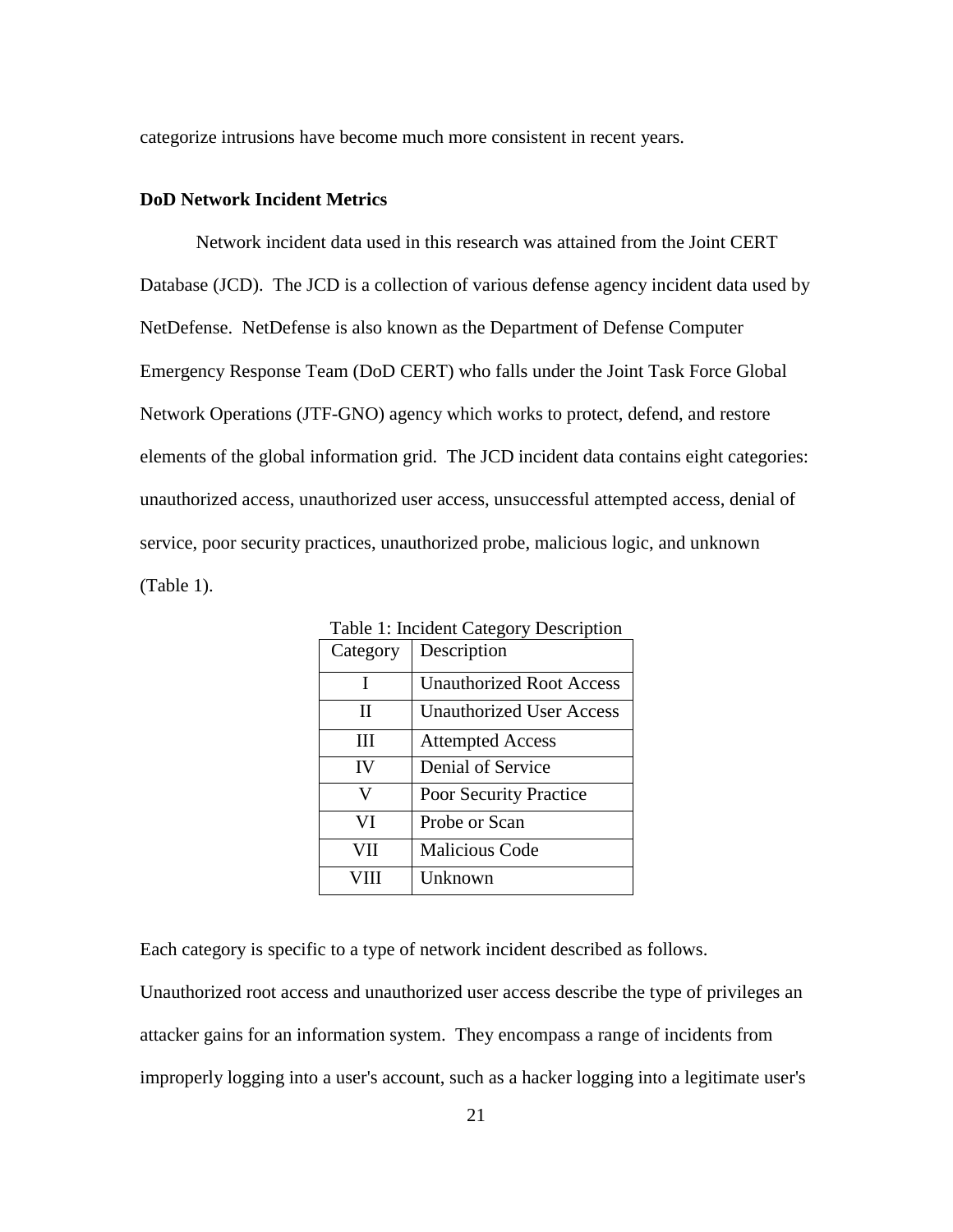account, to obtaining unauthorized access to files and directories. Unauthorized root access incidents occur when access is gained to a system with root privileges without authorization. Unauthorized user access incidents occur when access with user privileges is gained to a system without authorization.

 Unsuccessful attempted access is the next type of network incident tracked by the DoD. Unsuccessful attempted access is defined as repeated attempts to gain access as root or user on the same information system from the same source. Tracking these types of incidents shows how successful safeguards of DoD systems are in incident prevention and produce information on attacks volume.

 Successful disruptions of network operations are labeled "denial of service" incidents. More specifically, denial of service incidents are unauthorized actions which preempt or prevent any part of an information system from functioning properly, such actions include destruction, modification, or degrade performance of a system or network affecting the mission, business, or function of an organization.

 An unauthorized probe is any attempt to gather information about an automated information system or its users on-line by scanning a site and accessing ports through operating system vulnerabilities. Probes can be used by attackers to find out information about a network for a future or ongoing attack.

 Finally, the category of malicious logic incidents are the most obvious and disruptive attacks caused by hidden hardware, software, or firmware that is intentionally included in an information system for an unauthorized purpose. Malicious logic software is self-replicating and disseminated by being attached to or mimicking authorized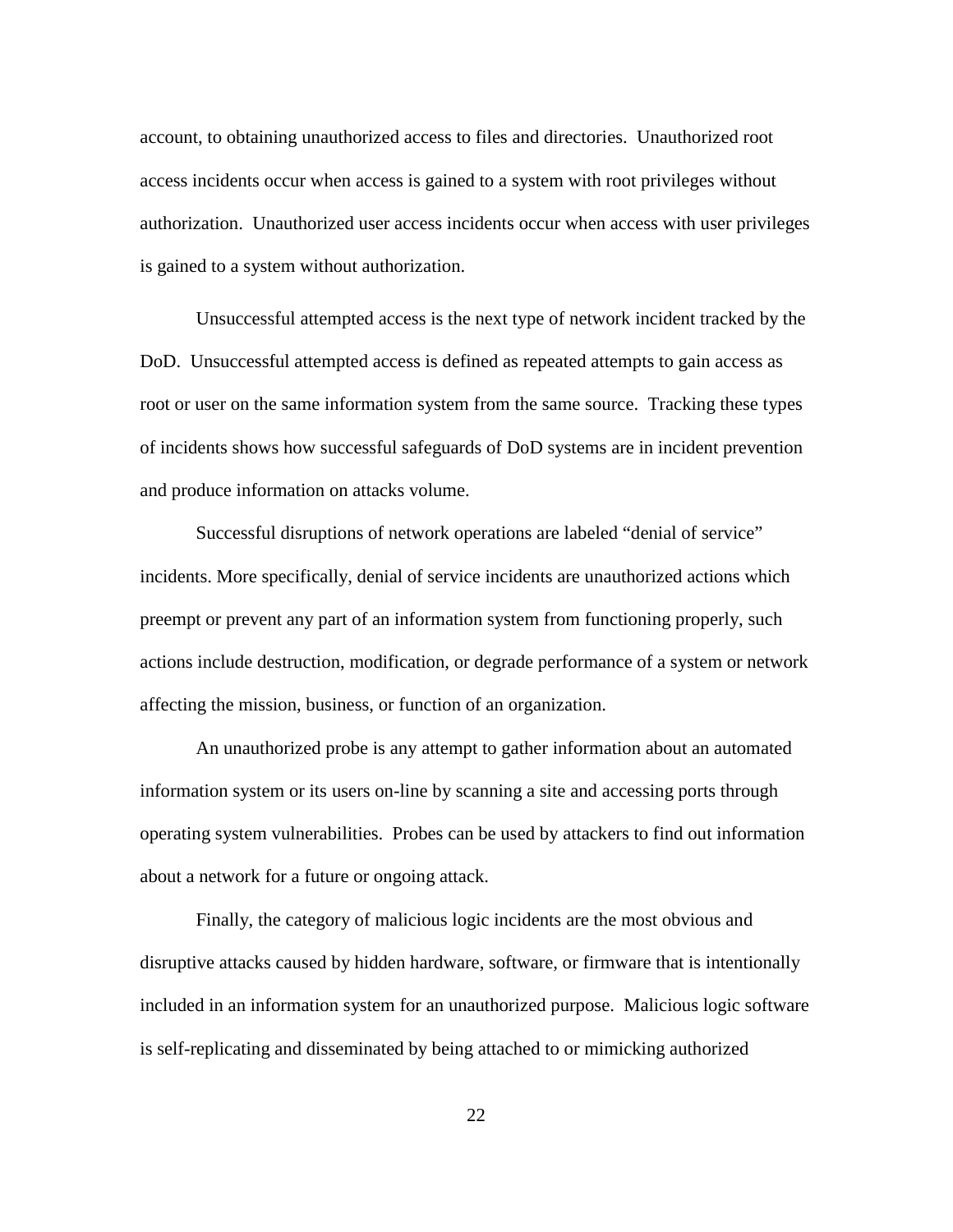computer system files, such as a Trojan horse, worm, malicious scripting, or a logic bomb. The effects of malicious logic attacks include but are not limited to simple monitoring of traffic, corruption of information, disclosure of information, theft of service, and automated backdoors with full system rights.

 The two categories "poor security practice" and "unknown" can be separated from the other six categories for the following reasons. "Poor security practice" metrics are actions of the victim not the attacker, such as uninstalled software security patches. "Unknown" incidents are yet to be classified into one of the other seven categories, therefore "unknown" is not an actual incident category itself. However, most "unknown" incidents are later reclassified into "denial of service" incidents (Svetlev, 2004). Therefore, because neither poor security practice nor unknown incidents can be, at least yet, considered direct actions of an attacker the data from these categories are not included in this research.

 Howard's (1997) original taxonomy of network attacks divides the method of access to a network into two groups of users, those that are not authorized access and those that are not authorized use. However, Howard and Longstaff's 1998 taxonomy (Figure 4) does not directly distinguish between these two categories. Rather, Howard and Longstaff (1998) eliminate the access category and refer to attacks as having unauthorized results. This improves the mutually exclusive and collectively exhaustive properties of their taxonomy but fails to address the importance of access metrics, as was verified by Daigle (2001). Knowledge is gained from breaking down access characteristics of network attacks.

23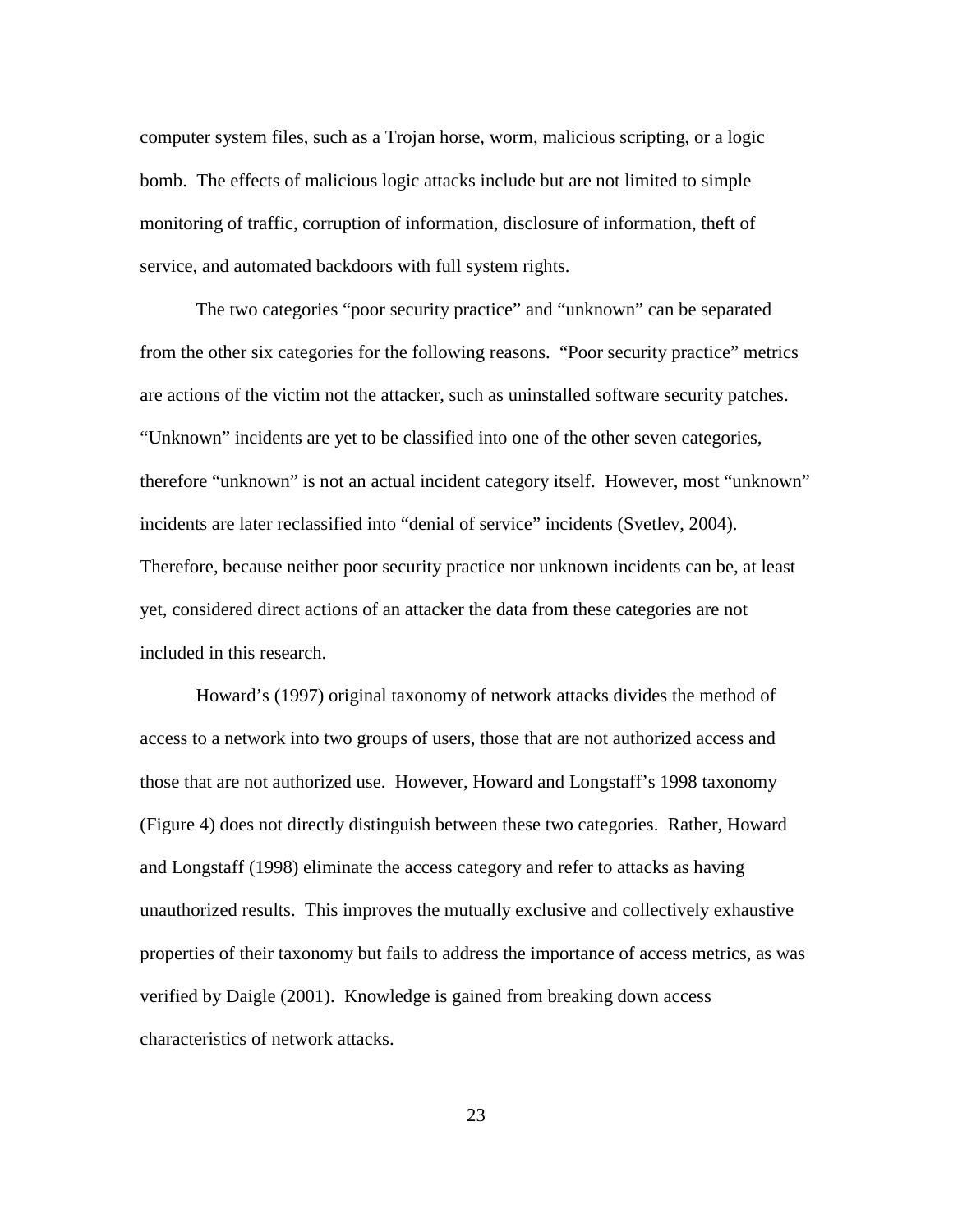Howard and Longstaff's (1998) taxonomy continues to segregate network attacks by their unauthorized results: increased access, disclosure of information, corruption of information, denial of service, and theft of information. One of these results (denial of service) is tracked by the "denial of service" DoD incident metric. Unauthorized root access, unauthorized user access, and attempted access DoD incident metrics track the level of increased access addressed in the taxonomy. Unfortunately, DoD incident metrics do not break down further which category of incidents address the disclosure, corruption, or theft of information. While this does limit the scope of this research, it is not necessary to determine if a relationship exists between foreign news media reports of DoD events and network attacks against DoD systems.



Figure 4: 1998 Computer and Network Incident Taxonomy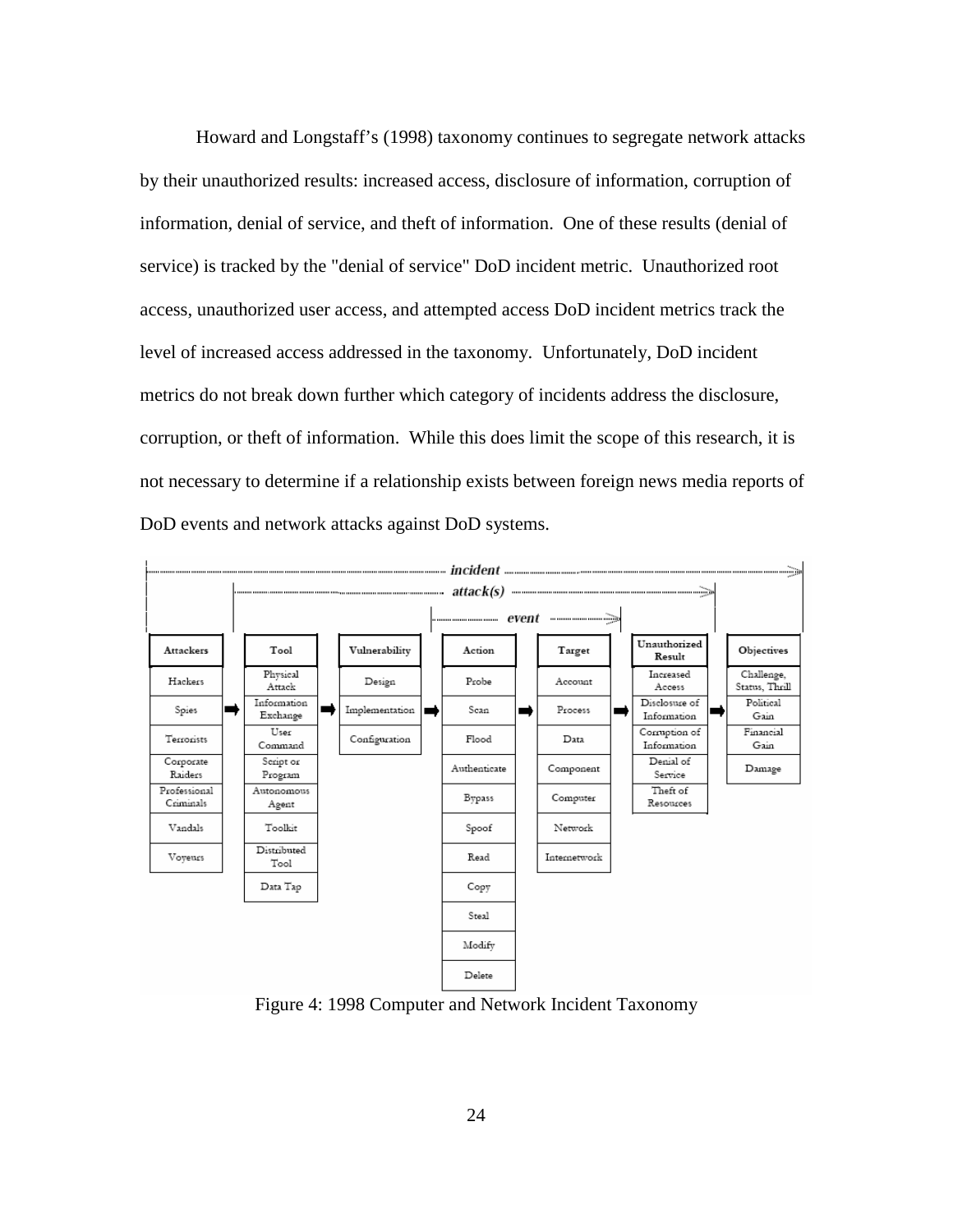#### **The Motivations of a Network Attacker**

 As can be seen in Howard and Longstaff's (1998) taxonomy the objectives for network attacks include "challenge, status, thrill," "political gain," "financial gain," and "damage." "Challenge, status, and thrill" is a very broad category which encompasses attacks that may mean no harm, but are done simply to break through the security of a network system. By contrast, the other motivations are meant to cause either direct or indirect damage to the system under attack. The purpose of political gain is to gather information and at the same time deny that information from opponents for the purpose of gaining an advantage for one's own government. Motivation for financial gain differs from political gain because the objective pertains to wealth. Financial gain attacks can consist of monetary compensation for the safe return of stolen information similar to a ransom, or steeling information for increased competitive advantage or market share. Motivation to cause damage results in the types of events seen readily in the media. "Damage" motivated attacks, such as denial of service or malicious logic attacks are not as focused on specific networks. Rather, these attacks start at any system on a network and can spread to all other systems connected to that network. "Damage" motivated attacks are clarified in depth by Kleen (2001) in her thesis, "A Case Study on Malicious Hackers."

A trend in the categorization of motivations which is taken to an extreme by Jordan and Taylor (1998) is a focus on challenge and status as the primary reasons for network attacks. The type of hackers that perform network attacks for challenge and status consist of individuals with an internet connection and the few tools necessary to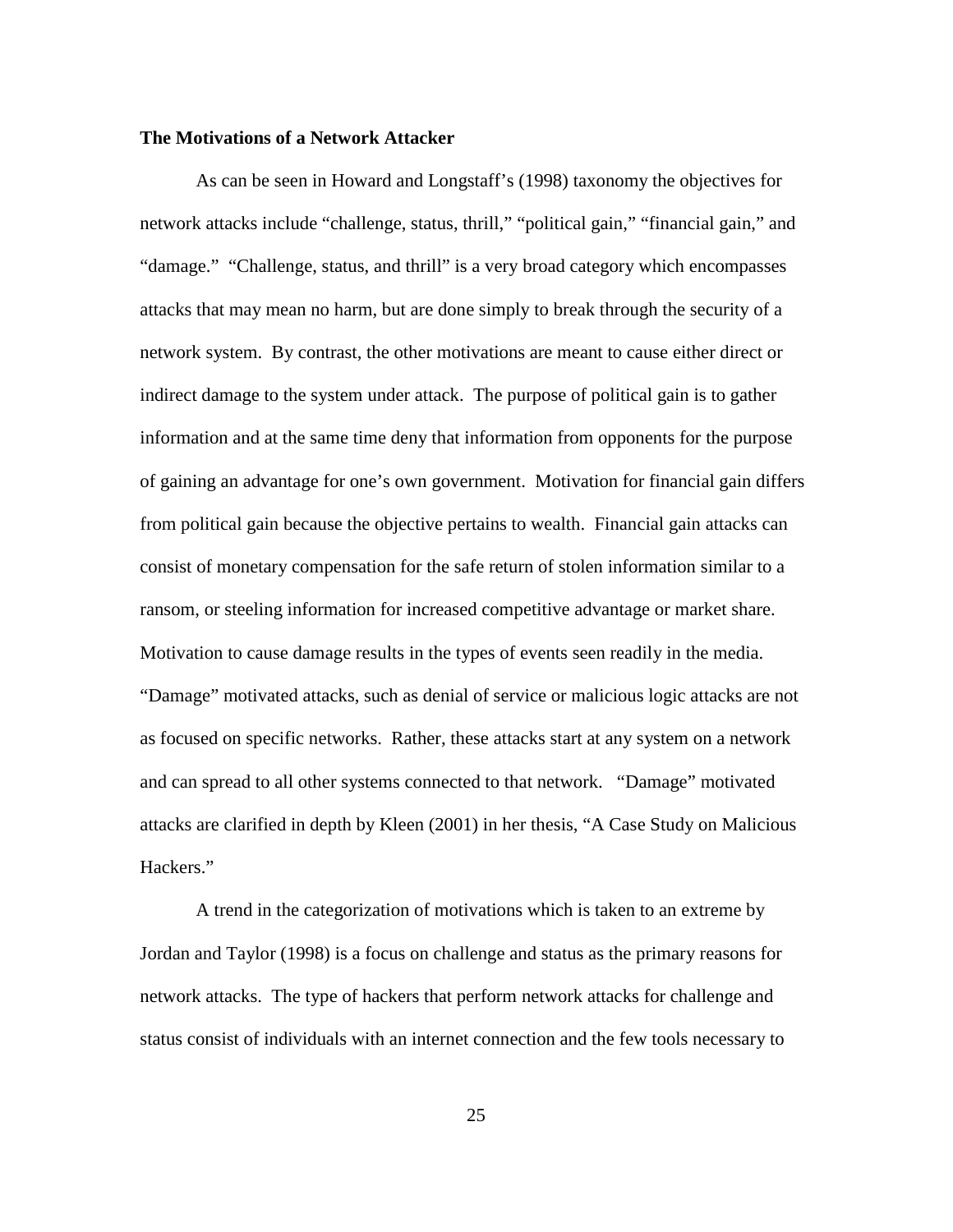connect into an unauthorized network. This class of attacker is composed of members of the general public who take the time to learn about the tools and techniques use to perform network attacks.

Network attack motivations are universal to employees and non-employees. However, non-employees have additional physical or electronic security measures to bypass before they can gain access to a system. Employees already have some access to their organization's network, which is one reason why the majority of successful attacks are perpetrated by employees.

#### **DoD Network Policy**

 There are three forms of policy governing networks within the DoD; they cover access rights to DoD systems by both DoD personnel and authorized non-DoD personnel, security of DoD systems, and network connections to and between DoD systems.

#### DoD Policy on Access to Information

 Because the DoD's function is the security of the nation and its people the information held within the DoD is the property of U.S. citizens. Therefore, this section covers government policy on access to DoD information in two parts, one for the general public, the other for DoD employees.

#### *Public Access to Information*

DoDD 5400.7 Freedom of Information Act (FOIA) states that in order to promote public trust, the maximum amount of information about DoD activities should be easily accessible by any U.S. citizen who requests it. The FOIA allows complete disclosure of DoD information and activities to the general public, with the exception of any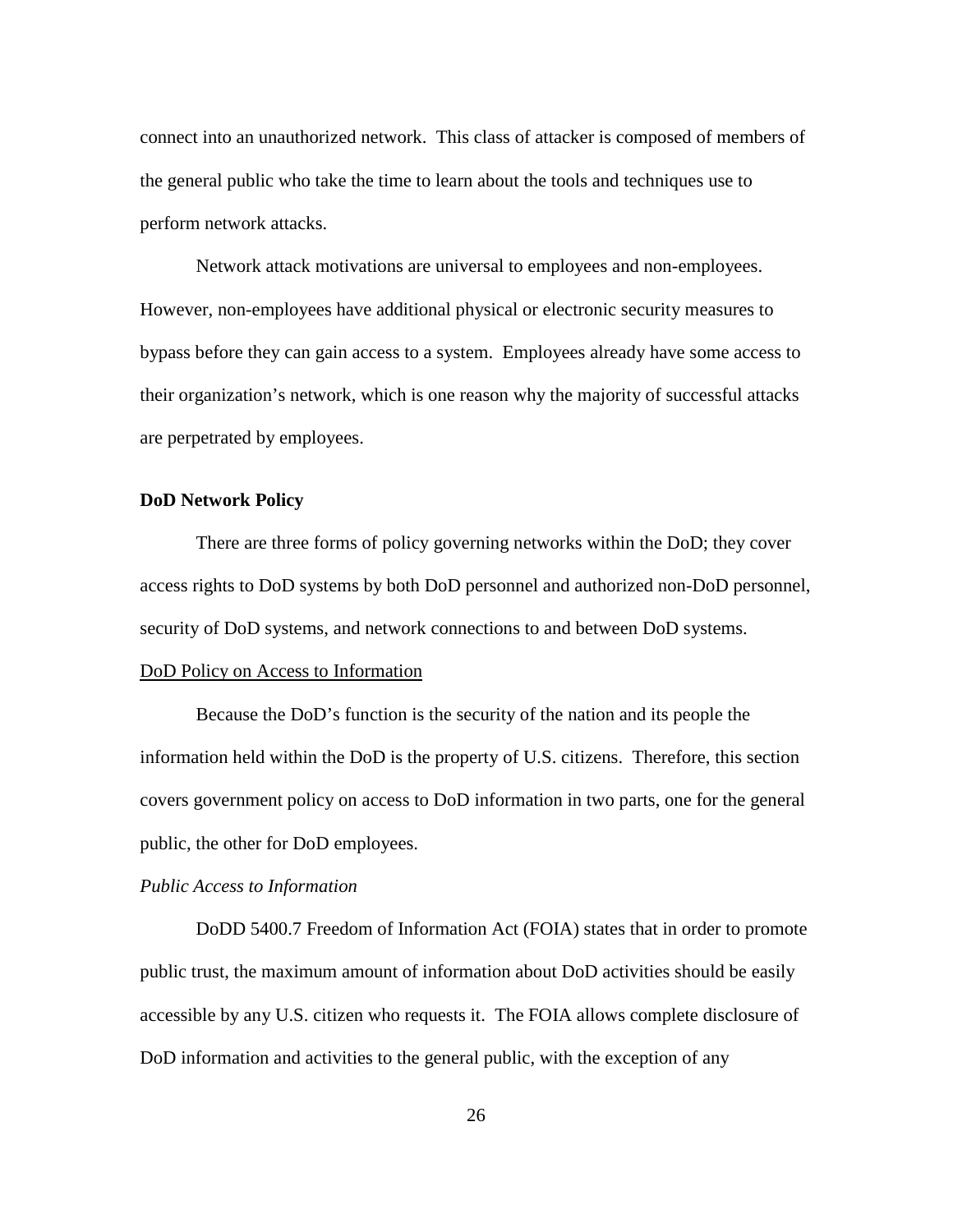information that is private to individuals within the DoD, subject to classification, or deemed sensitive for reasons of national security. DoD Directive (DoDD) 5230.9, which clarifies the procedures for declassifying information for public release, states that clear and accurate information be declassified and distributed as soon as is possible to aid the public's understanding of DoD actions and policy.

DoD policy affirms the public should be allowed access to all DoD information not subject to restrictions for national security. However, DoDD 5230.9 and the FOIA state access to DoD information must be under the control of DoD personnel. Unauthorized access by members of the public to DoD unclassified public information is considered an attack. To avoid any potential problems a request for DoD information must be handled through the proper procedures.

# *DoD Personnel Access to Information*

 DoDD 5200.1 and DoDD 8500.1 require DoD personnel be educated and trained in the protection and classification of computerized classified information and network defense techniques. Education and training also clarify the responsibilities of the individual member in how to prevent unauthorized disclosure of information.

The proper control of information by DoD members is well established in DoD policy. Guidance on who should be allowed access to sensitive information is outlined in DoDD 5200.2, DoDD 5200.2R, and DoDD 8500.1. These directives state that no person should be allowed assess to classified information unless it is in the interest of the nation's security. Finally, DoDD 5200.2R stipulates the requirement for all DoD personnel to have appropriate background checks and training before being granted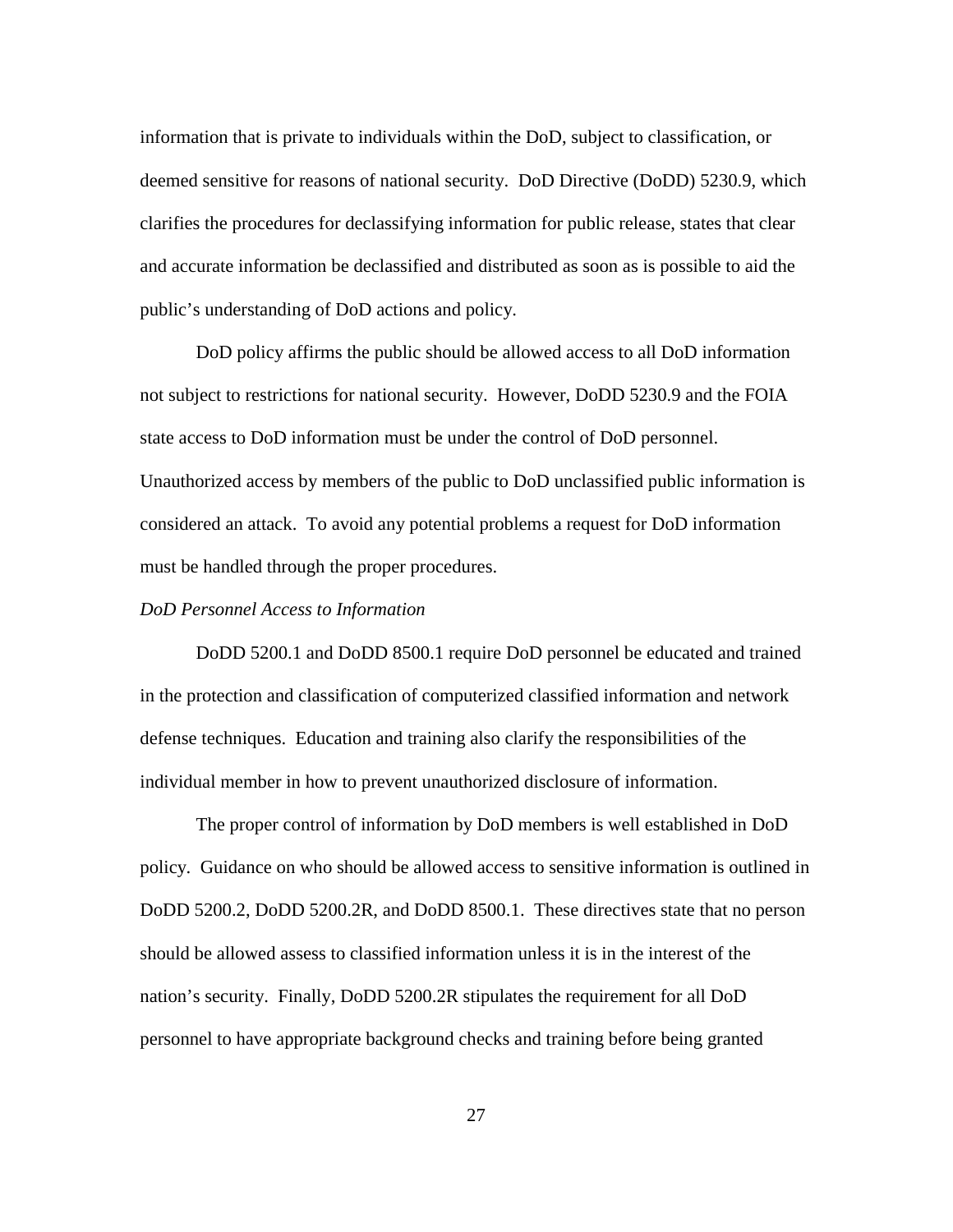access to DoD computer or network systems.

#### Information System Security Policy

DoD Instruction (DoDI) 5200.40 applies directly to the security of DoD information systems. DoDI 5200.40 establishes a process to certify and accredit information systems and verify each one has been checked for security flaws as well as has an acceptable level of risk. The certification and accreditation (C&A) process measures security by assessing the level of risk of each DoD owned computer system and the significance of that system to DoD operations. Tools to measure the significance of each system and determine appropriate security measures are contained in DoDI 5200.40 as well. The C&A process includes annual evaluations for each system to ensure all irrelevant information is removed or new information is included on the most recent C&A.

The C&A process places responsibility on the designated approving authority (DAA). The DAA is an individual who must have the authority to accept responsibility and risk of the system. Usually the DAA is an O-6 grade officer or higher assigned command of an organization which is responsible for the information system. The DAA verifies and signs that a satisfactory C&A was accomplished. When this process is carried out properly the information system is considered secured.

#### Network Connection Policy

DoD networks are allowed connection to outside organizations, such as international allies, other government agencies, and civilian organizations deemed necessary for mission accomplishment. Outside access should only be completed with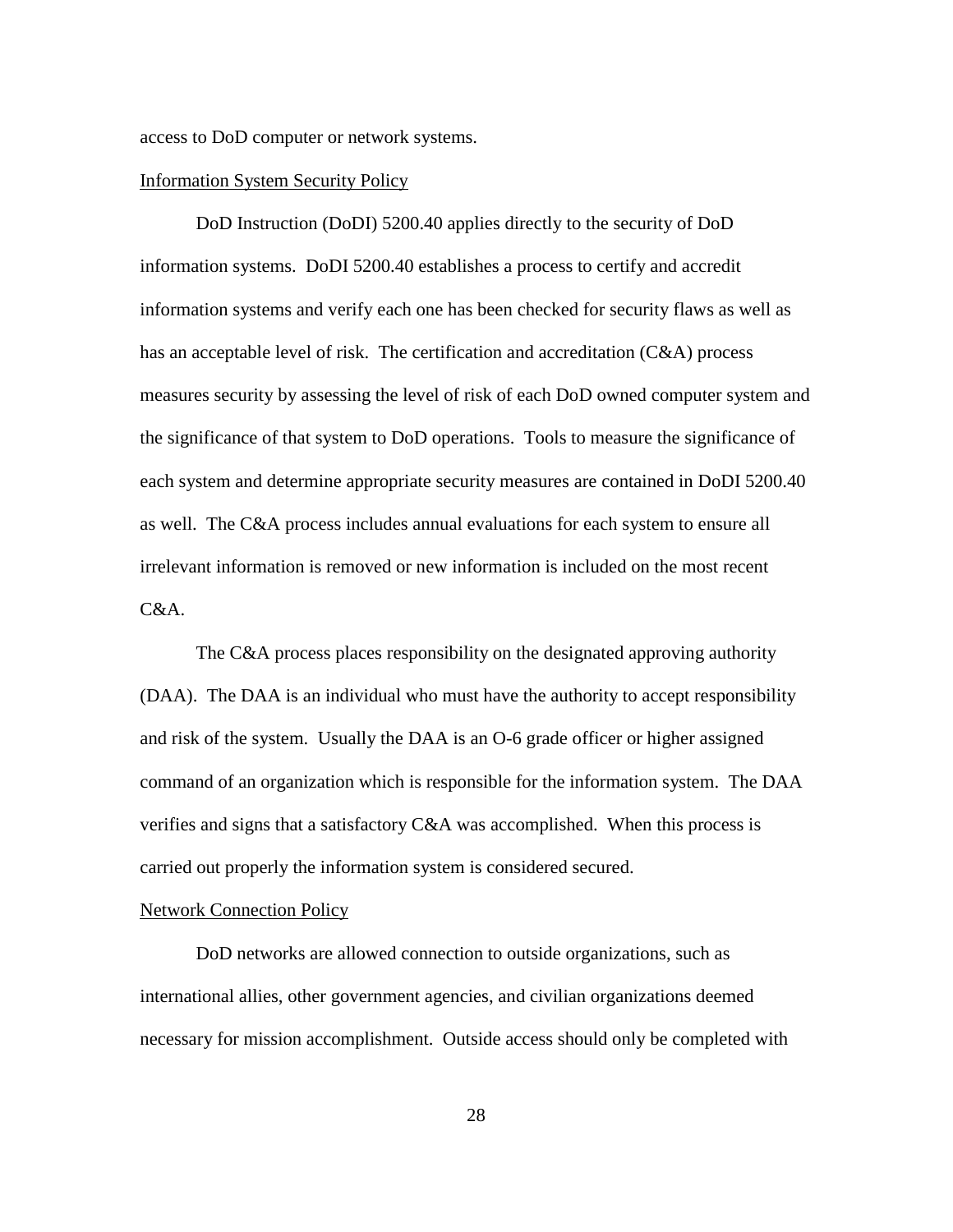the approval of the network DAA who has the responsibility to verify the connection requirements are necessary for mission accomplishment and are within an acceptable level of risk (DoD Instruction 8500.1). The term "acceptable level of risk" is rather obscure for a system connected to an inherently varying level of risk. DoDI 5200.40 and 8510.1M quantify external connection risk by evaluating several factors of both the risk in using a particular system and the criticality of that system in support of DoD operations. The more critical a system is to the DoD, such as saving lives and money, the less risk the DoD will take with that system. Of course, risk can be reduced by increasing security measures, such as minimizing network connections.

## **News Media and DoD Relationship**

 The First Amendment of the U.S. Constitution states, "Congress shall make no law respecting an establishment of religion, or prohibiting the free exercise thereof; or abridging the freedom of speech, or of the press; or the right of the people peaceably to assemble, and to petition the government for a redress of grievances." How much freedom the press is allowed is difficult to interpret. Through time our nation's press, DoD policy regarding the press, and DoD operations have adapted to one another in hope of reaching a happy medium.

#### History of the News Media and the U.S. Military

 Both DoD and media personnel accept their relationship as vital to maintain our nation's freedom (Aukofer and Lawrence 1995). Maj Raymond Hill, Jr. (1997) referred to the media as the vital link between Carl von Clausewitz Remarkable Trinity of the people, their government, and their military. This section overviews the history between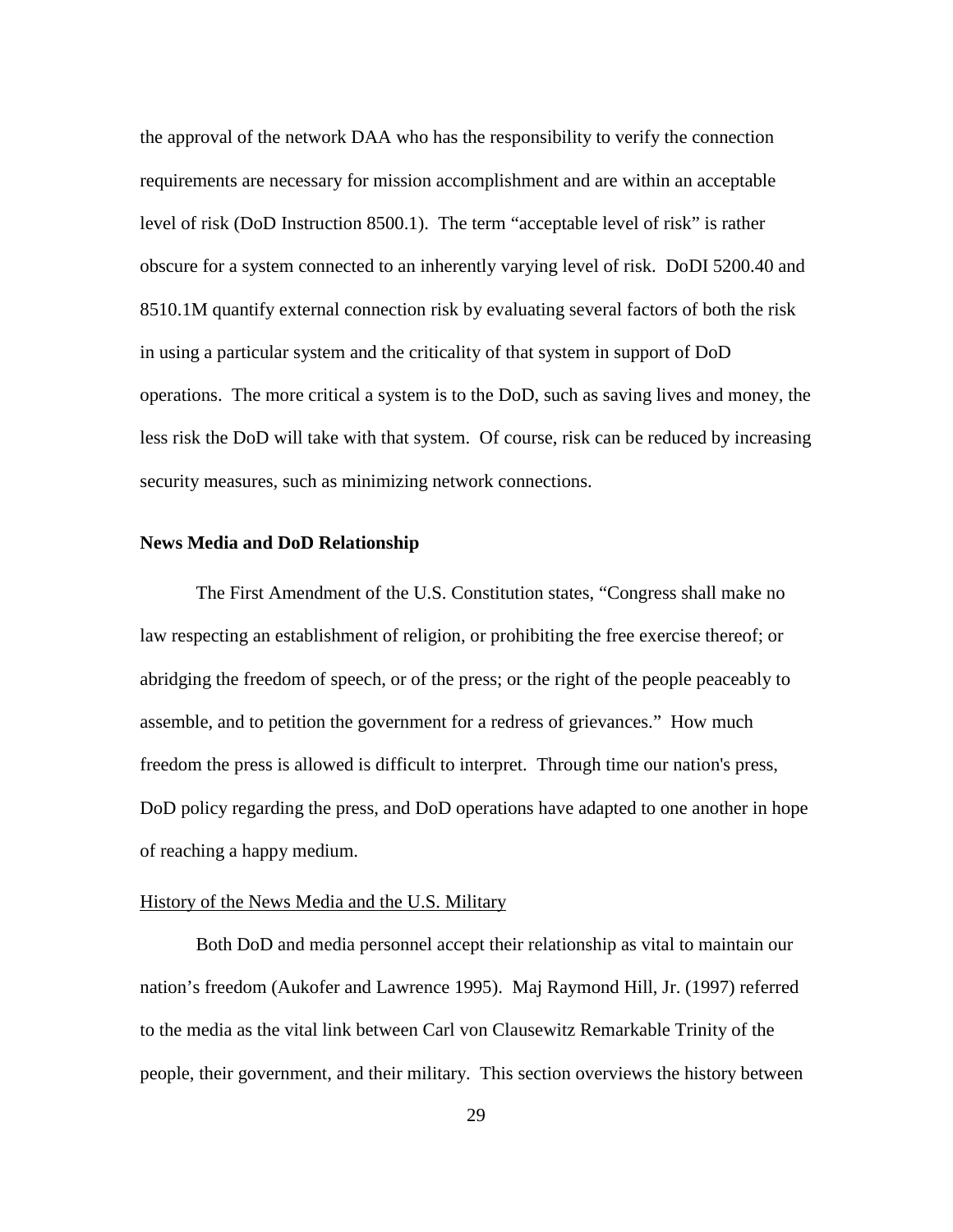the military and its link to the people, the media.

# *The Formation of Today's Relationship*

 For the U.S. the earliest form of mass media was a majority of opinionated articles on a single sheet of paper during the Revolutionary War (McHugh, 1997). These articles didn't have content restrictions, or rules governing content validity. The uses of the press were soon found to be beneficial in spreading information, but also a hindrance when the information was biased or misleading.

 The press was more prominent in the Civil War where reporters were included on the battlefield for the first time in U.S. history. The motivation for the media was the public's growing desire for information on the war. So strong was this desire that the military didn't dare interfere with the media for fear a public uproar. At this point in time the speed news traveled became faster then military movements, meaning opposing forces could gain significant intelligence from public news reports (Hill, 1997). The military had relied on a trusting relationship to keep information like troop movements and battle plans safe from publication. Eventually this trust broke down and the press published vital operational information setting up the need for U.S. Government control of news media actions.

 The media's access to information remained under government control through the first and second world wars. Regardless of the restrictions, at the time the public and the media were extremely patriotic so few protests were ever made. The harmony ended years later during the Vietnam War when censorship was lifted and the media's coverage began including subject matter that supporters of the military believed was biased and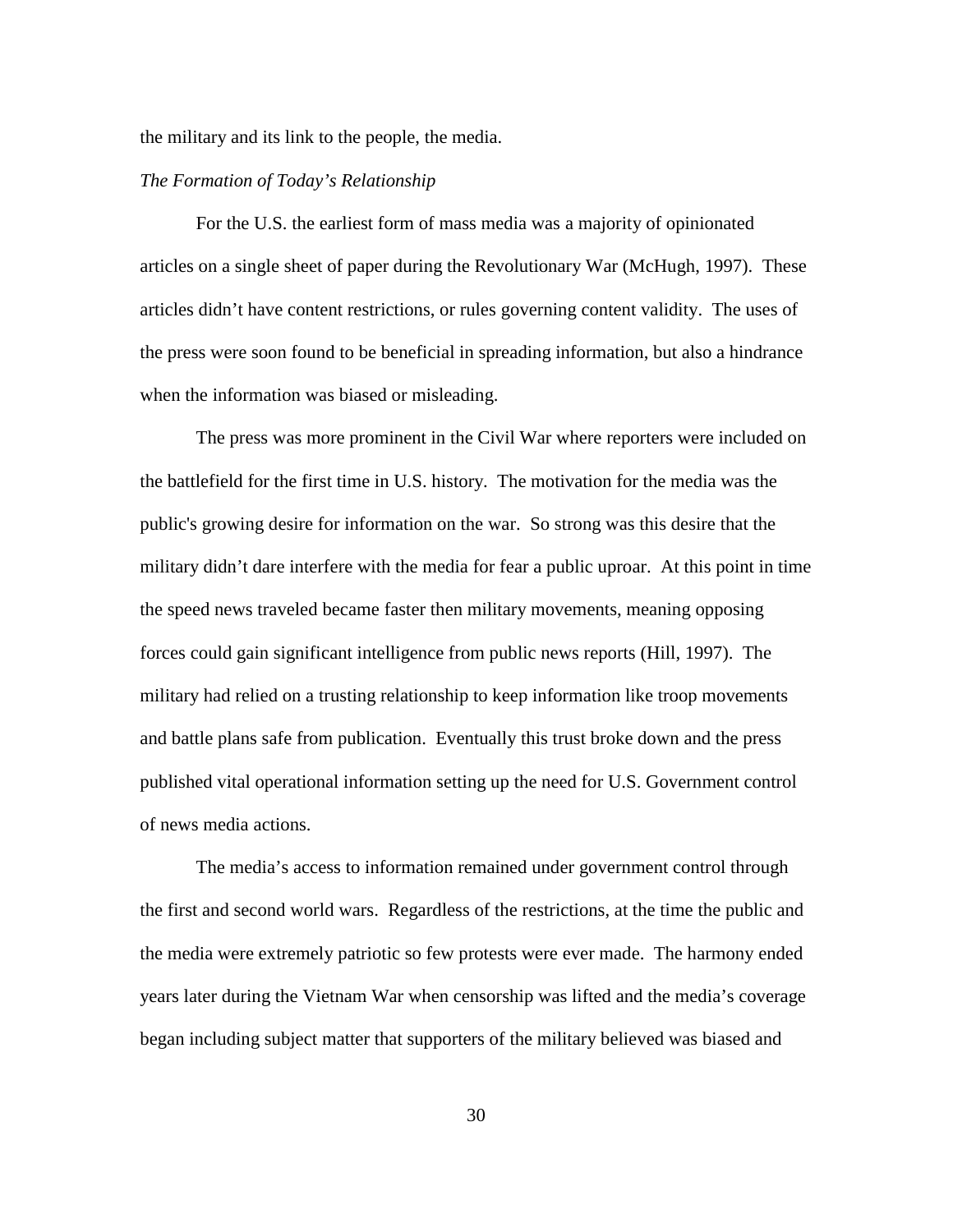meant to persuade the public to force a premature end to the war. The result was a bitter relationship between the media and military, both accusing the other of providing inaccurate or biased information (McHugh, 1997).

 To improve the relationship the military began to set policy where news media involvement became a part of operational planning (Aukofer and Lawrence, 1995). However, most operational planners chose to exclude the media because of their hard feelings caused by Vietnam War coverage. Most plans continued excluding the needs of the media through the 70's and early 80's. During the Gulf War of the early 1990's, military plans began to include the requirements for media coverage, but still failed to completely encompass the needs of the media. The media also failed to fully understand the military. Many military members complained of media reporters' lack of knowledge concerning the military's operations and structure (Aukofer and Lawrence, 1995). The military continues to improving its relationship with the media today by establishing rules and principles for both the military and the media to follow, relying on trust to maintain its effectiveness.

# *Significance of the Media in the United States*

 The early press during the Revolutionary War was rudimentary in its collection of information as well as the reporting of that information. Newspapers were only a page long and took hours to print a significant number of copies (McHugh, 1997). Although news was limited, it was thoroughly read by the public (Snyder, 2003). The news media had difficulty getting information because the slow communication links between where news was made and where it was published. In the next two centuries a revolution took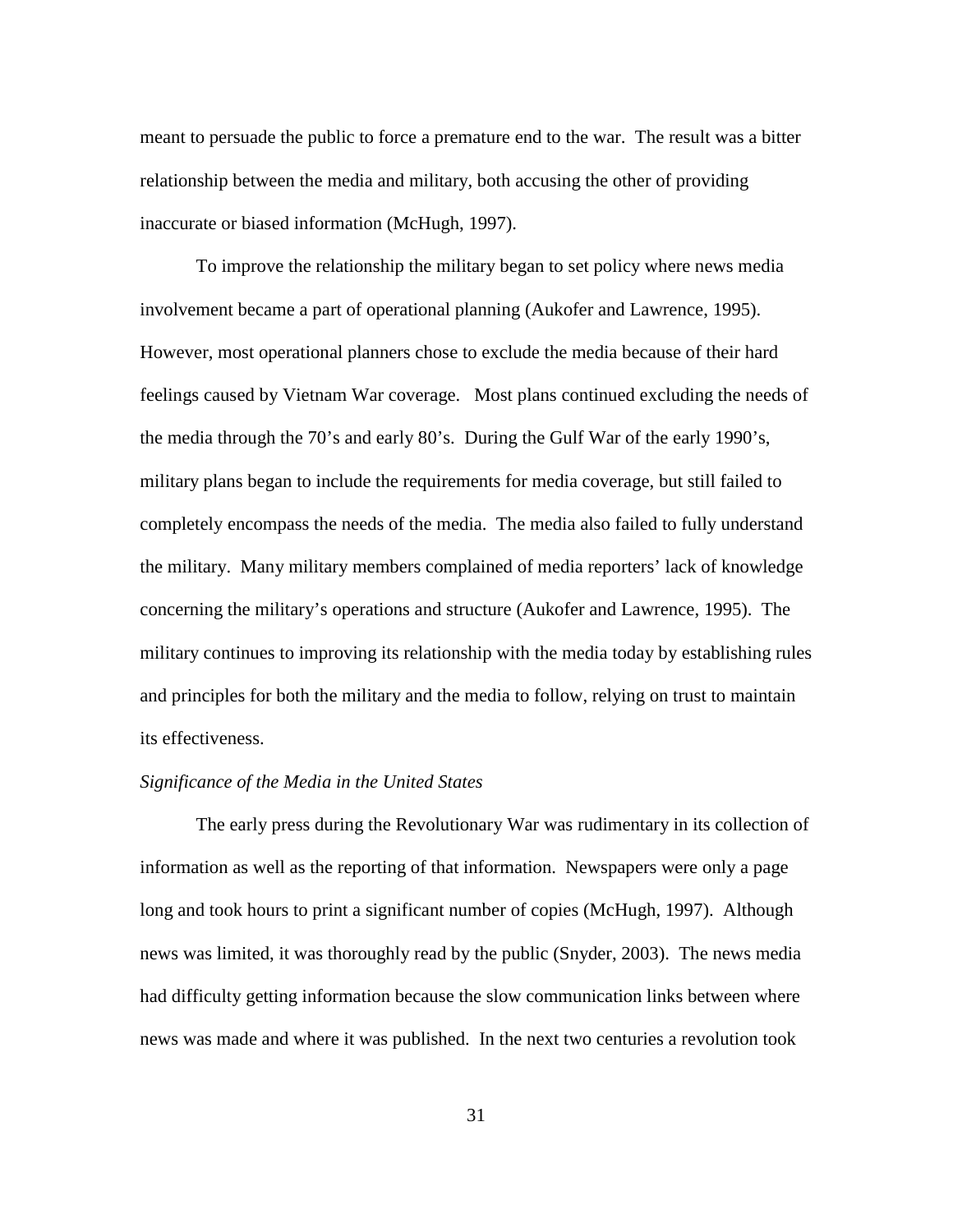place that drastically reduced the amount of time it took news reports to reach the public.

The public's desire for news created commercial competition which pushed advancements in communication and coverage. The media started to use a reporting technique where a network of affiliates across the nation would be used to cover a large geographical area at one time. The telegraph and dedicated pony express sped news across the nation allowing the public to get news of a battle while the battle ensued during the Civil War. Competition between publishers pushed reporters to put accuracy and security below the need to get an article published first (Snyder, 2003) (McHugh, 1997). No controls were in place to prevent reporter bias or inaccuracy until the first and second world wars when heavy censorship was placed on the media. The patriotic news media accepted the censorship as a necessity of war (Snyder, 2003).

The speed of reporting was greatly increased with the invention of the radio, which became the primary source of news during WWII providing live war coverage from across the globe. News coverage traveled ever greater distances through a robust radio communications system providing faster coverage of ongoing events. However, the visualization of the news coverage was still primarily limited to the imagination of the public and the restrictions placed on the reporters.

Television coverage of war began with Vietnam and eliminated the need for the public to imagine what war looked like. In addition, most restrictions were lifted and reporters were free to cover events as they saw fit. Live news coverage was still restricted to radio, but video taken from earlier in the day made that night's evening news broadcast. The American public was not ready for the realities of war and was shocked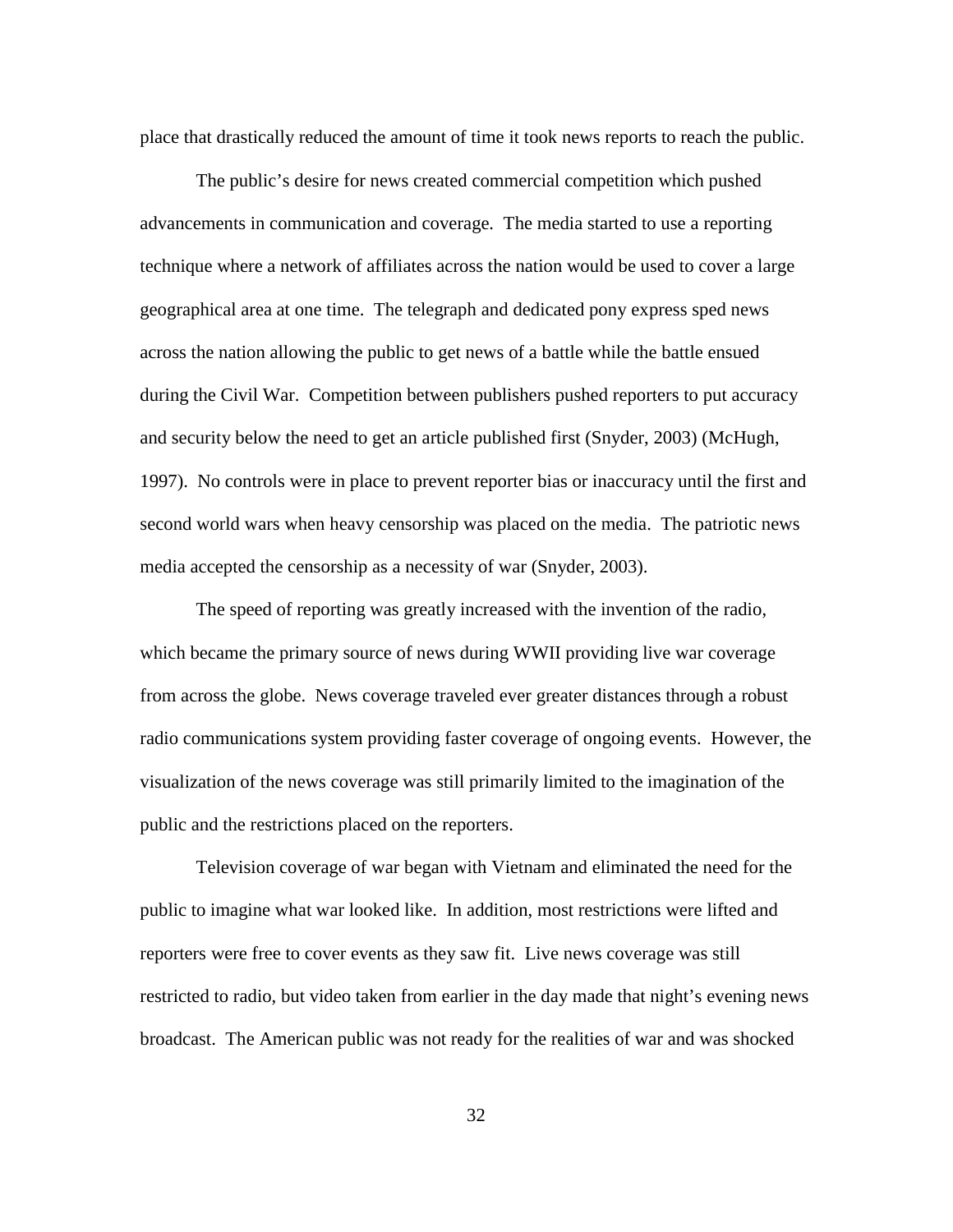by what they saw (Snyder, 2003). Eventually the graphic depictions of war and inconsistencies between media reports and government statements resulted in a decline in public support for the Vietnam War (Snyder, 2003). Events like Vietnam demonstrated the use of the media as a tool in asynchronous warfare. Public opinion was affected by news media coverage which resulted in a U.S. withdraw, in effect allowing the adversary to win a battle.

The amount of information readily accessible by the public continued to increase as television coverage became live with satellite technology and internet coverage during the early 1990's in the Gulf War. Technology and reporting techniques successfully brought the war into the American home.

As a result of decreased time for information to reach the public, the amount of time the DoD has to make decisions is reduced. Public outcry is a major influence on DoD operations and media reports can affect the public's opinion on DoD operations. When media reports do not include all the facts or distort the truth the DoD may not have the time to successfully educate the public on the nature of an operation, which may result in an operation being prematurely cancelled (O'Boyle, 2000). Once the public has a set view of a situation it becomes increasingly difficult to change that view. Many myths have resulted in the misuse of the media to include the effect the Vietnam War has had on Vietnam veterans. In this example several reports state Vietnam veterans are more likely to commit suicide then the rest of the population, which is incorrect and based on false statistics (O'Boyle, 2000). Even though the statistics are not substantiated the myth remains, so the DoD must remain cognizant of news media effects.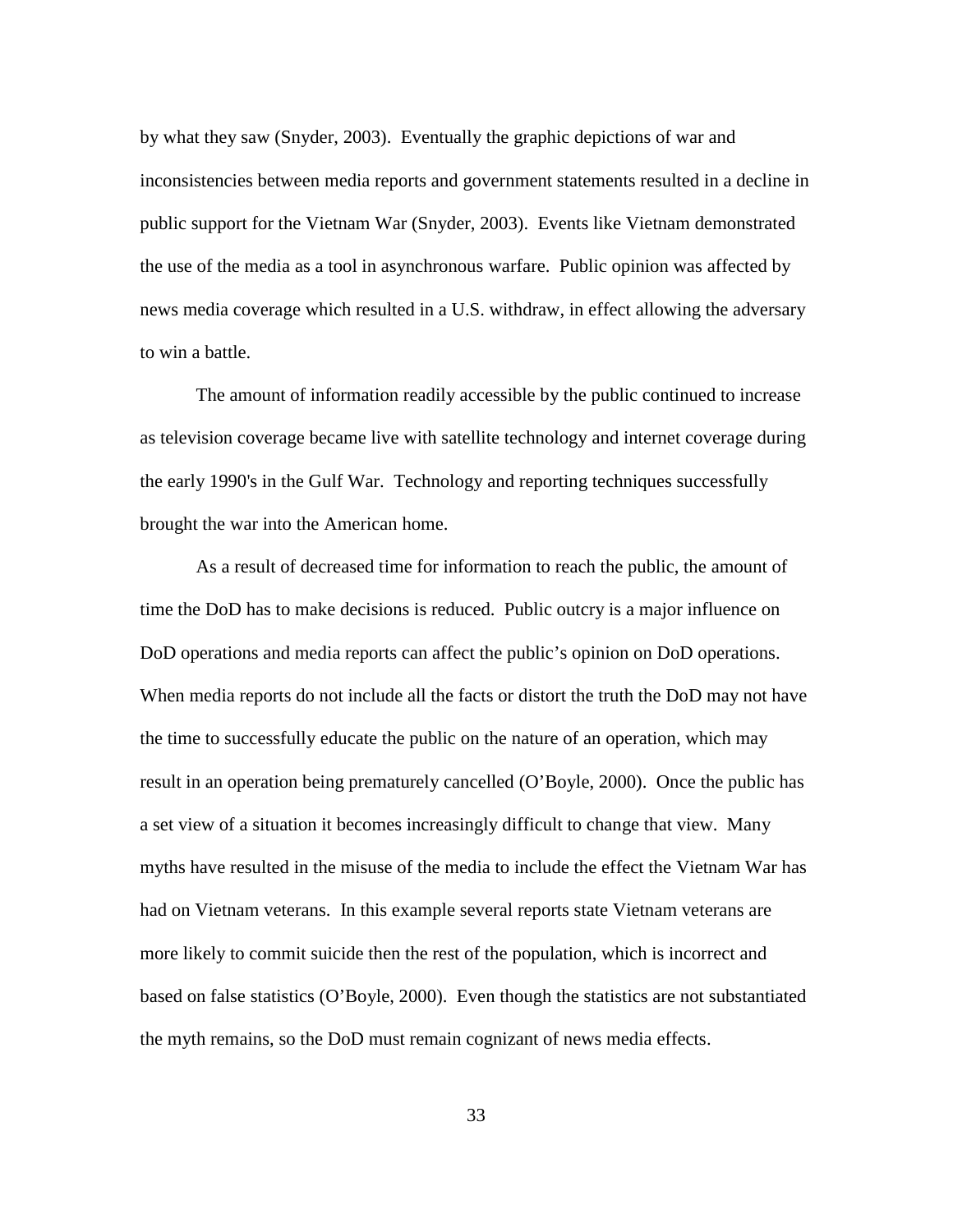## *How the Military Adapted to News Media*

 During the time when colonial America was fighting for its independence, military leaders began to see the use of the media as a tool to influence public opinion, including the opinions of military personnel (Snyder, 2003). The colonial military took control of any press who didn't support their cause thus enforcing a positive influence on public and troop support.

The luxury of news media control was diminished by a more substantial media during the Civil War. As a result the military attempted to contain the flow of information by controlling telegraph lines, restricting the media's access to military information, and physically shutting down any publisher who chose to distribute sensitive or classified information (Snyder, 2003). During the Civil War military leaders realized their lack of guidance on how to deal the media. After the Civil War military policy was written on how military members should deal with the media. In addition, training was provided to standardize interactions military members had with the news media. Further efforts in dealing with the media and community resulted in the creation of a public affairs office whose responsibility was relaying information between military leaders and the media, or public.

WWI became a war that was covered under massive censorship. The Espionage Act in 1917 and Enemy Sedition Act of 1918 made reporting disloyal information illegal. President Woodrow Wilson issued executive orders which gave the military control of the media. The military used this control to add a requirement for war reporters to gain accreditation before being allowed access to the field. The accreditation ensured the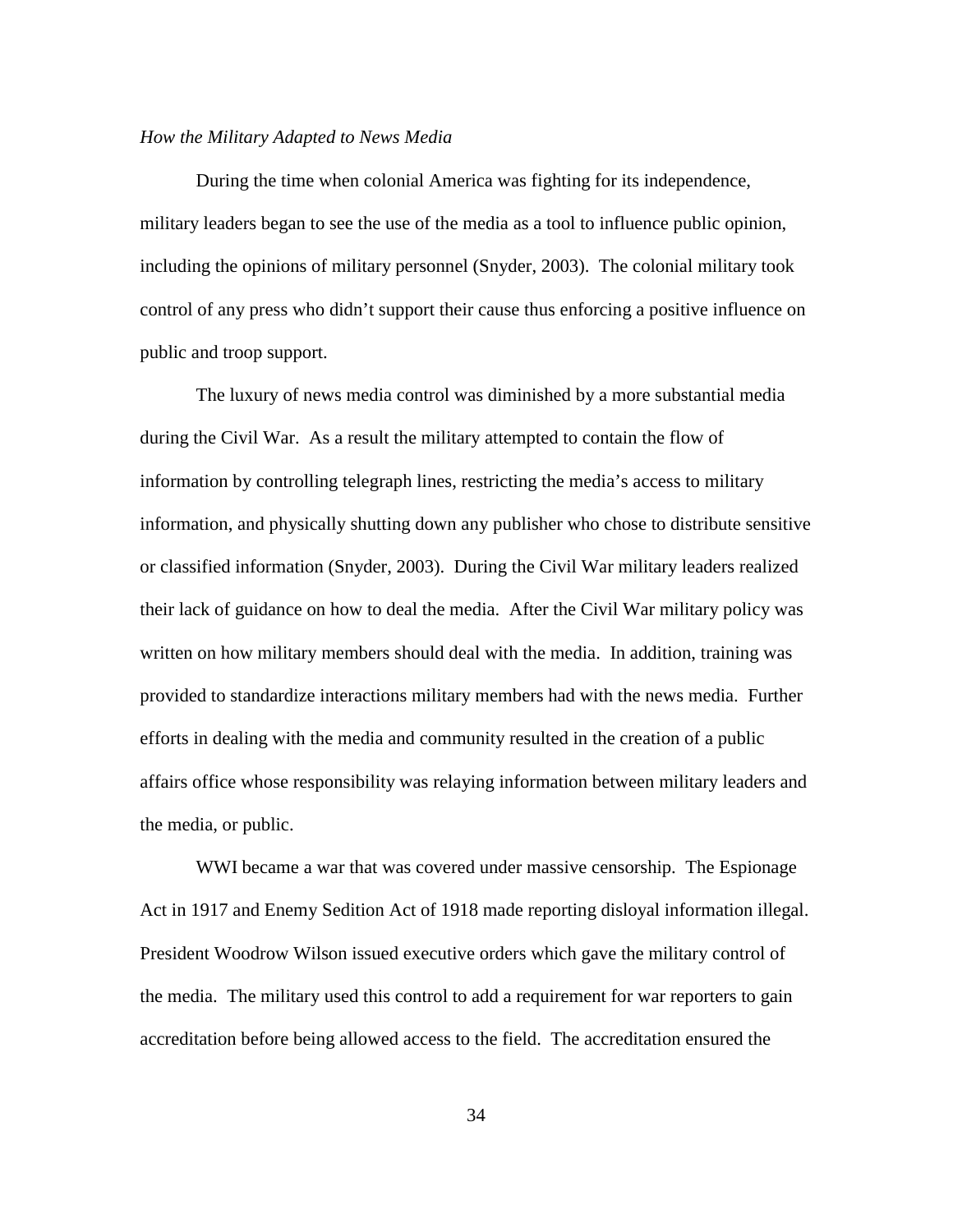reporter practiced nonbiased reporting and kept sensitive information from being published. The government also used the media to increase public support for the war producing a massive propaganda campaign against Germany (Snyder, 2003). Together, media censorship and anti German propaganda ensured public support throughout WWI.

During WWII, self imposed censorship was employed. The self-imposed censorship worked well due to the high level of patriotism (Aukofer and Lawrence, 1995). Due to some of the restrictions on reporters, during WWII the concepts for media pools and imbedded reporting were created. Media pools came about because of the limited availability of radio transmission facilities and abundance of media reporters (Aukofer and Lawrence, 1995). One reporter's transmission would be broadcast by several networks. Imbedded reporting came about with combat correspondents. Combat correspondents were journalists who volunteered to enlist in the Marines and report as a member of a military unit. Even with the new developments in war reporting, every report was run through a censorship board before publication throughout the Second World War.

The military initially gave in to the demands of the public and decided to eliminate all forms of censorship during the Korean War, but eventually went back to heavy censorship. Censorship for the Korean War included information that hindered the security of military operations and military members, deteriorated moral, or embarrassed the military or its allies (Aukofer and Lawrence, 1995). The latter two restrictions were eventually eliminated in later wars because they were found to prevent free speech.

The Vietnam War, on the other hand, did not impose censorship throughout the

35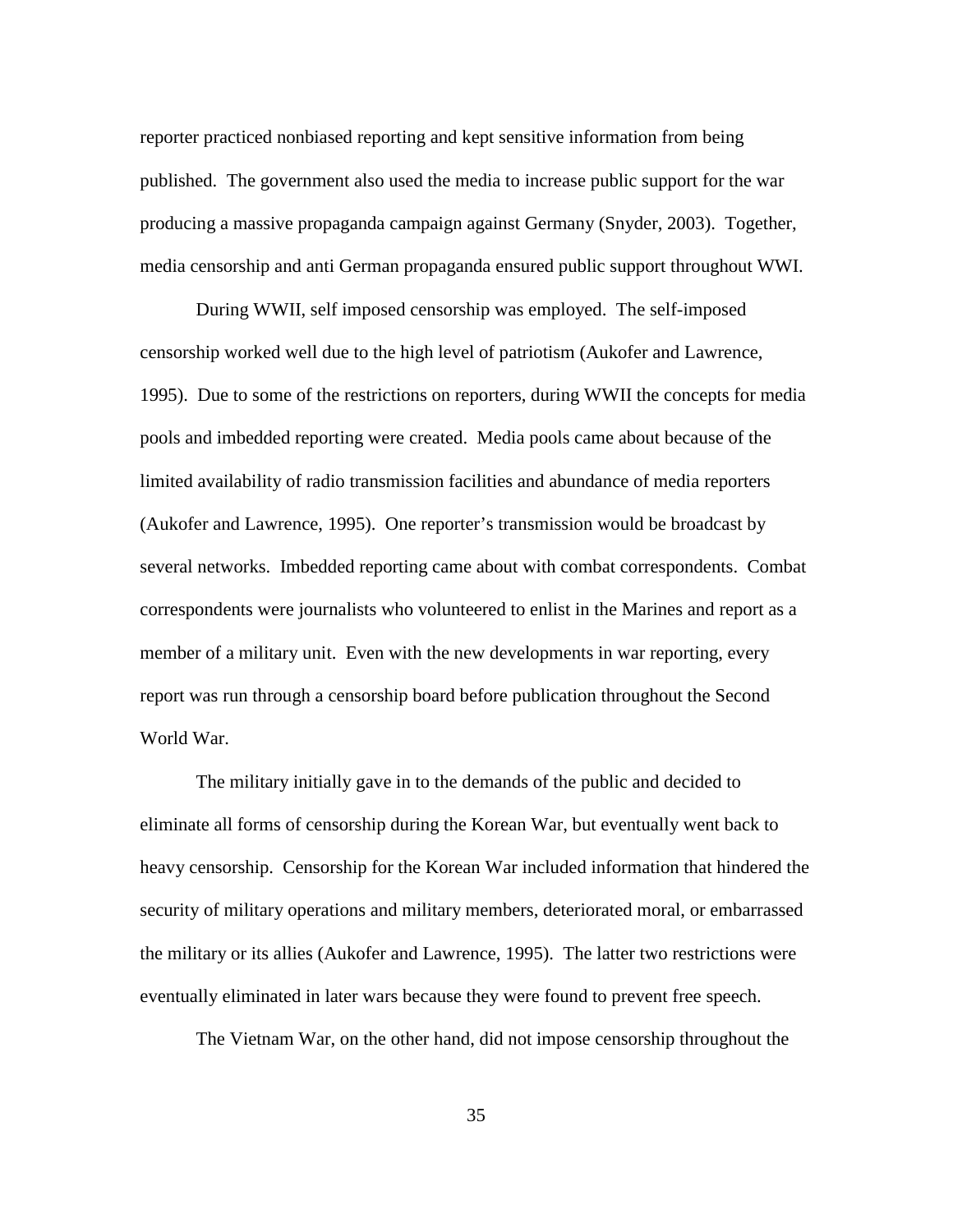war. The media's coverage of the Vietnam War resulted in a severe reduction in public support and consequentially resulted in the United States backing out of the war. Not so much because of how the news media reported the war, but how the public realized the cost of the war (Aukofer and Lawrence 1995). Public support was continually degraded as government reports of progress in the war failed to coincide with news reports of enemy actions. After the Vietnam War several DoD directives were developed concerning the need to enhance public affairs. The media was to be given maximum support in their efforts by the military, and the major combatant commands were responsible for maintenance of this support.

However, the aid to the media was primarily considered a function of Public Affairs personnel. Because of their reliance on the Public Affairs office commanders hardly ever considered the needs of the media when devising military operations and assumed any media needs could be handled independently by Public Affairs personnel (Aukofer and Lawrence, 1995). This resulted in the complete exclusion of all media for the first two days of the Grenada conflict. Afterwards, a DoD National Media Pool (DNMP) first conceived during the WWII was initiated to help ease logistical concerns for including media in war planning. Military commanders misunderstood the intent of the DNMP and thought it would eliminate any need to include the media in military operations. The result was another initial exclusion of the news media from the conflict in Panama.

Currently, DoD policy is better understood so military planners can do a better job including the needs of the news media in military operations. However, new problems

36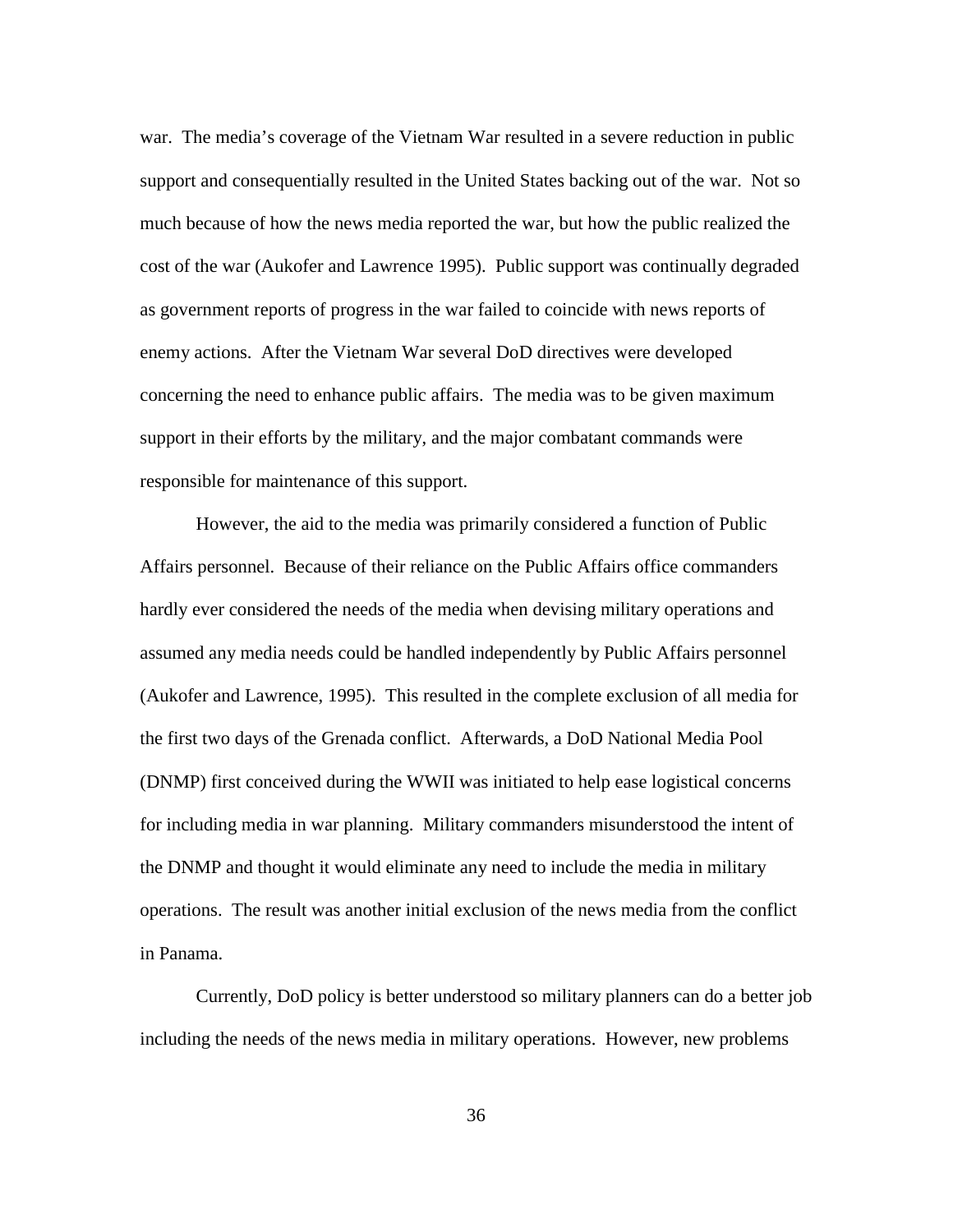have surfaced. Conflicts are harder to cover with round the clock operations and precision warfare. Media reporters can only be assured coverage if they deploy with the military units conducting the attacks. Reporters independently covering a conflict may become a liability to the military or are unlikely to witness any ongoing operations (Aukofer and Lawrence, 1995).

#### DoD Information Disclosure Policy

 One aspect of this research is whether or not too much information is being released to the public causing an increase in network incidents. It is not the focus of this research to determine causation, but it is helpful to review the DoD directives and instructions pertaining to the release information within and outside the DoD. There are three aspects of these documents of concern: U.S. information disclosure, foreign information disclosure, and the process of information classification.

# *U.S. Information Disclosure*

 The discloser of DoD information to the U.S. public involves three key factors: responsibility for the information, methods of disclosing the information, and DoD news media support to ensure effective coverage of the information. Responsibility for information disclosure lies with the Assistant to the Secretary of Defense for Public Affairs (ATSD(PA)), commanders, and Public Affairs personnel.

The ATSD(PA) advises the Secretary and the Deputy Secretary of Defense on matters concerning news media relations, public information, community relations, and public affairs. ATSD(PA) is the final approval for all policies, plans, programs, and actions that have operational implications. ATSD(PA) acts as the sole spokesperson and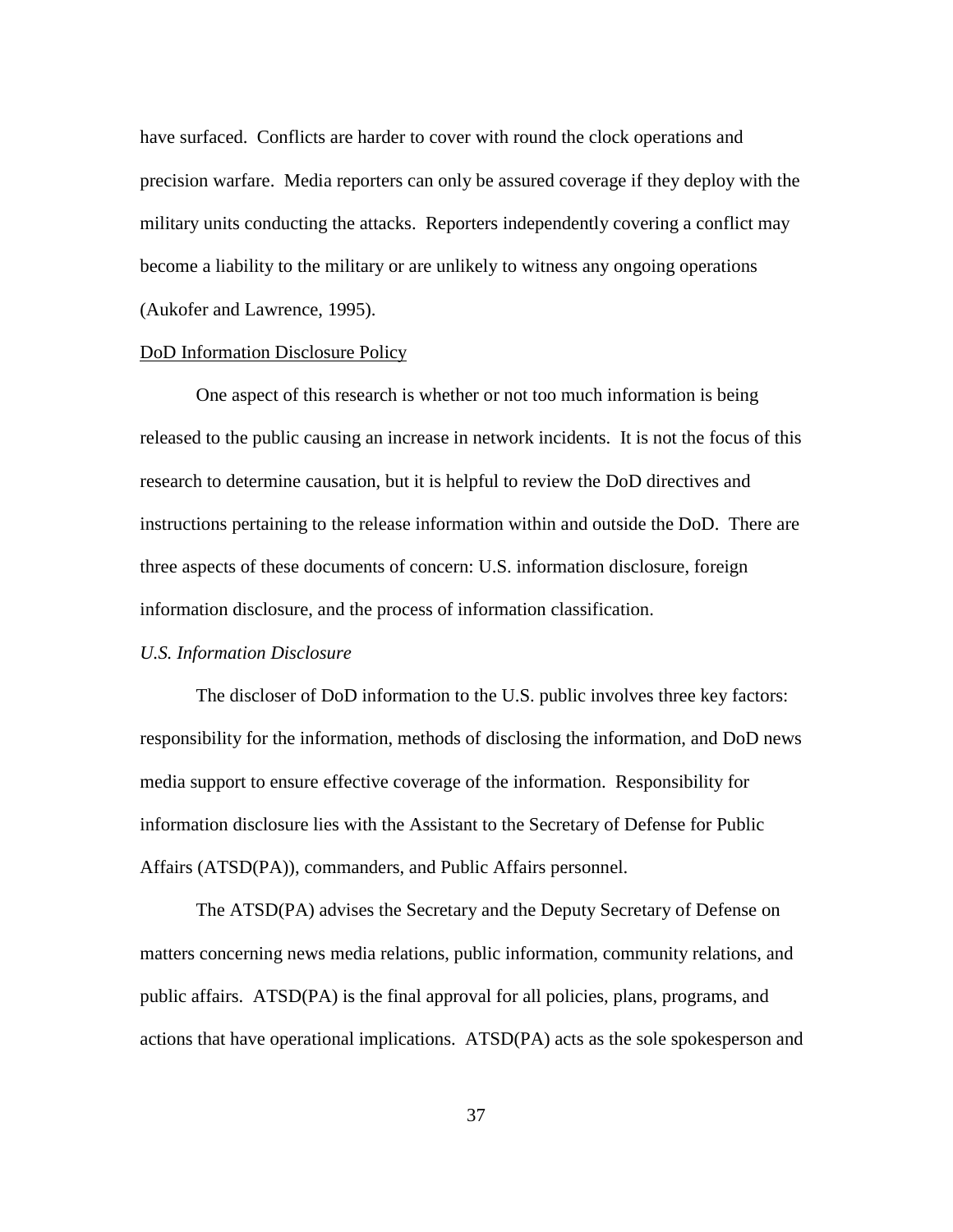release authority for DoD information and audiovisual materials to news media representatives. This includes establishing procedures for the administrative management, activation, and direction of the DoD National Media Pool. Furthermore, the ATSD(PA) supports DoD objectives and operations by developing policies, plans, and programs to ensure free flow of news and information to the news media and general public while maintaining national security constraints laid out in Executive Order 12958, "Classified National Security Information," 1995.

DoDI 5400.14 requires the commander of the combatant command to include public affairs needs in all DoD operations. The needs of the media must be considered from the earliest stages of an operation. DoDI 5400.14 clarifies the needs of the news media which include personnel, transportation, facilities, equipment, and communication assets. With the help of Public Affairs a Joint Information Bureau (JIB) fulfills some of these needs by acting as the interface between the media and U.S. military forces during joint operations. JIBs aid the commander in establishing a healthy relationship with the media and ensuring the media's needs are being met. Public Affairs tasks include preparing reports for anticipated media questioning, setting policy, and preparing news statements. Highest priority in media relations is placed on the training and transportation of public affairs support. This is to ensure effective communication between public affairs personnel and the news media. Support to the media should be a continuous 24 hours a day task. The ultimate goal of Public Affairs actions are to provide the media with as complete a picture of the operation as is possible without hindering operations.

38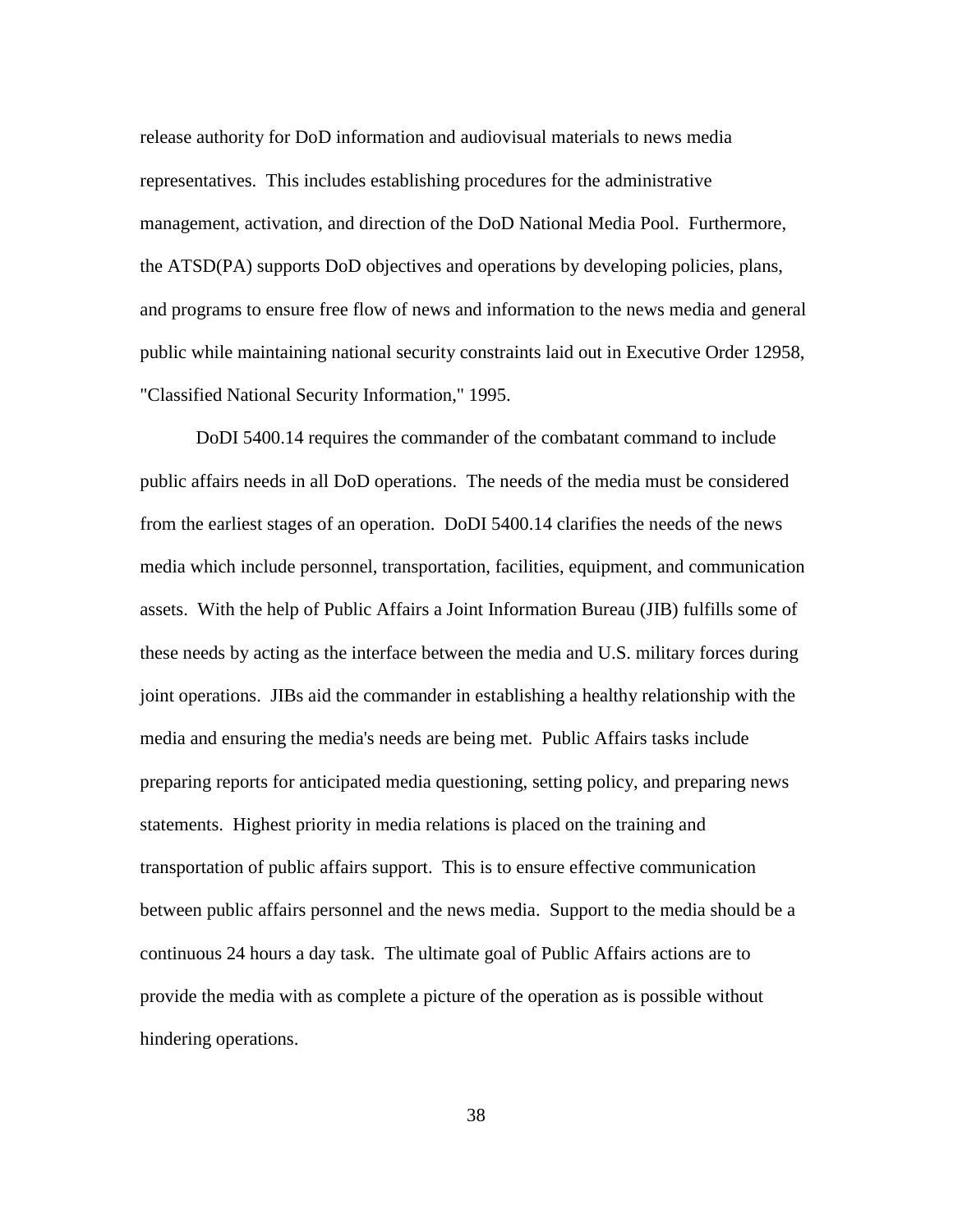The DoD is required to support and cooperate in programs involving relations with the public, national associations, and non-governmental organizations consistent with DoD Directive 5410.18 and DoD Instruction 5410.19. Methods to disclose information include media pools, standard media reporting, written statements, public announcements, and the like. The most direct method of gaining information is directly from the source where the media is also allowed full access to DoD units and personnel involved in an operation. The personal safety of correspondents must be considered when being allowed on the battleground, but it is not a reason for excluding the news media from military operations. Access to personnel does take exception to those DoD personnel who need to remain anonymous for operational safety. In addition to news reports and interviews the DoD also provides documentary products for release to the news media produced by Joint Combat Camera.

Ground rules must be fully developed by the combatant commander and understood for the civilian news media to abide by. The DoD established a set of guidelines to help DoD personnel better understand what the needs of the media are and how to establish a successful relationship. Figure 5 depicts the DoD media guidelines for open and independent DoD operation reporting.

39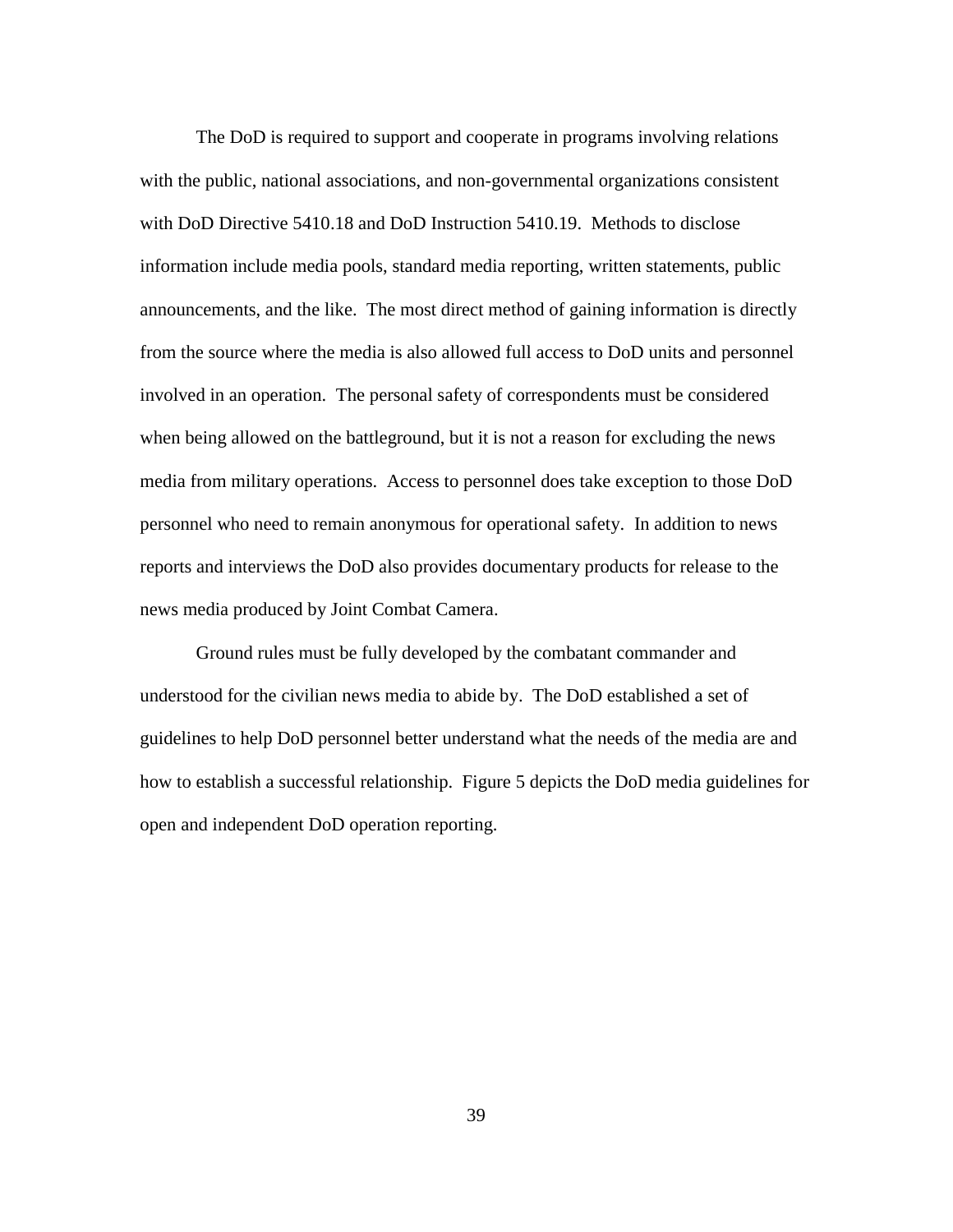

Figure 5: Department of Defense Media Guidelines (JP 3-61, 1997)

# *Foreign Information Disclosure*

 Joint Publication (JP) 3-13 (1998) reinforces guidelines for U.S. media relations as with standard DoD media policy. However, for certain operations foreign media can be an effective way to affect opposition members to include its leadership. This is true because DoD policy regarding the disclosure of information to foreign nations is separate from local policy, such as the ability to conduct information operations. The three forms of DoD information operations which affect foreign media are physiological operations (PSYOP), civil military operations (CMO), and military deception operations. All three forms of operations must work with each other to eliminate or minimize contradictions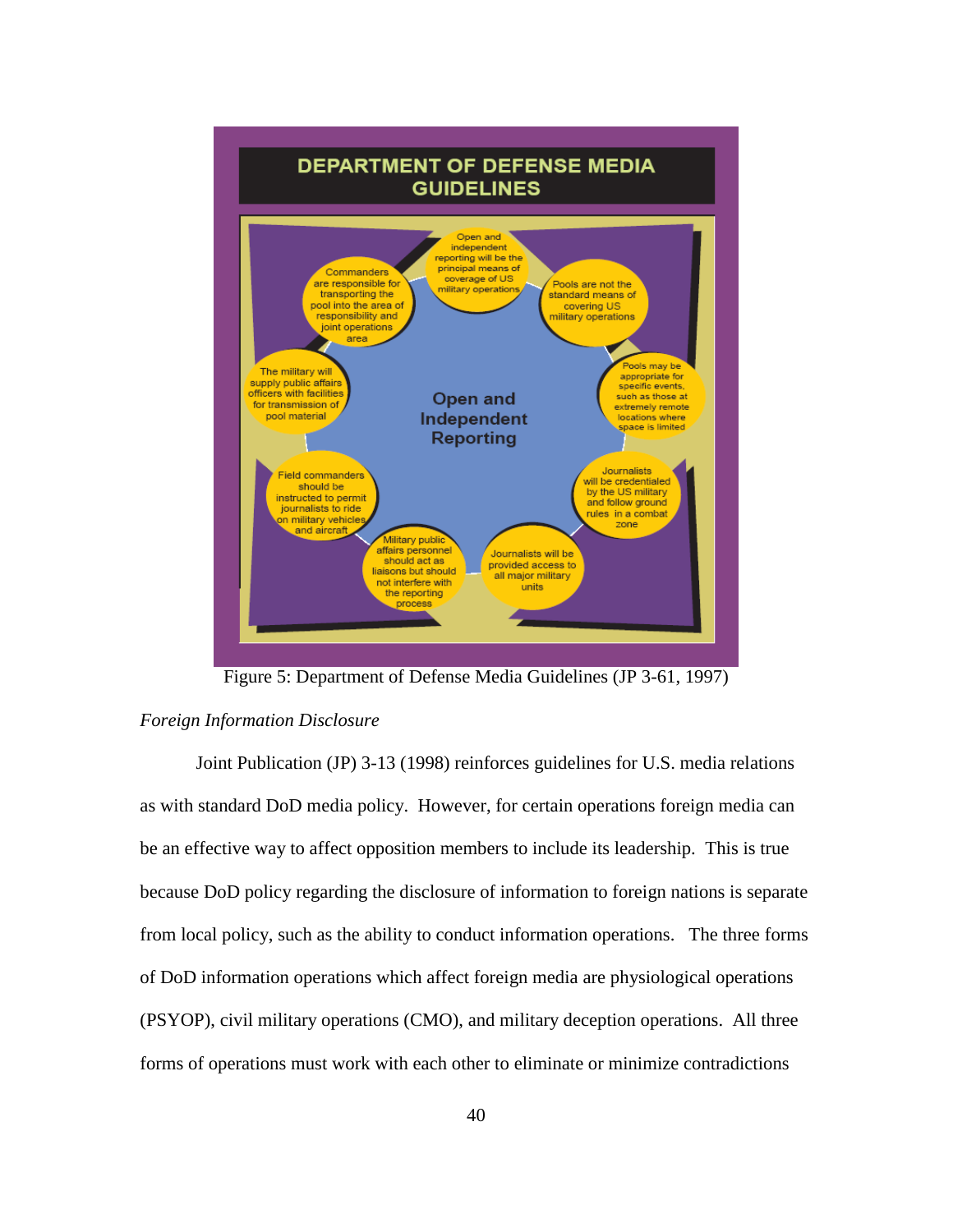and maintain credibility with the agencies and populations of foreign nations and the U.S. (JP 3.61, 1997).

 CMO and PSYOP manipulate information to influence foreign agencies and populations (JP 3-57, 2001; JP 3-53, 2003). CMO is meant only to positively influence foreign populations, whereas PSYOP can have both positive and negative affects and is meant to directly influence foreign governments, leadership, military members. etc. Military deception as a tool used to create an advantage over a military adversary by deliberately misleading their leadership with false information about U.S. forces (JP 3-58, 1996). Deception operations, PA, CMO, and PSYOPS should be coordinated through one another prior to there use to ensure contradictory information isn't released which could discredit the operation. It is against DoD policy to misinform the U.S. public by any means therefore military deception, PSYOPS, and CMO is strictly to be used against non U.S. entities (JP 3-13, 1998).

# DoD Information Classification Policy

The release of official DoD information to the public is limited only as necessary to safeguard information in the interest of national security or other legitimate governmental interest, as authorized by official government directives. It is DoD policy that accurate and timely information is made available to the public, the Congress, and the news media to help the analysis and understanding of defense strategy and national security issues. Any official DoD information intended for public release that pertains to military matters, national security issues, or subjects of significant concern to the Department of Defense shall be reviewed for clearance by appropriate security review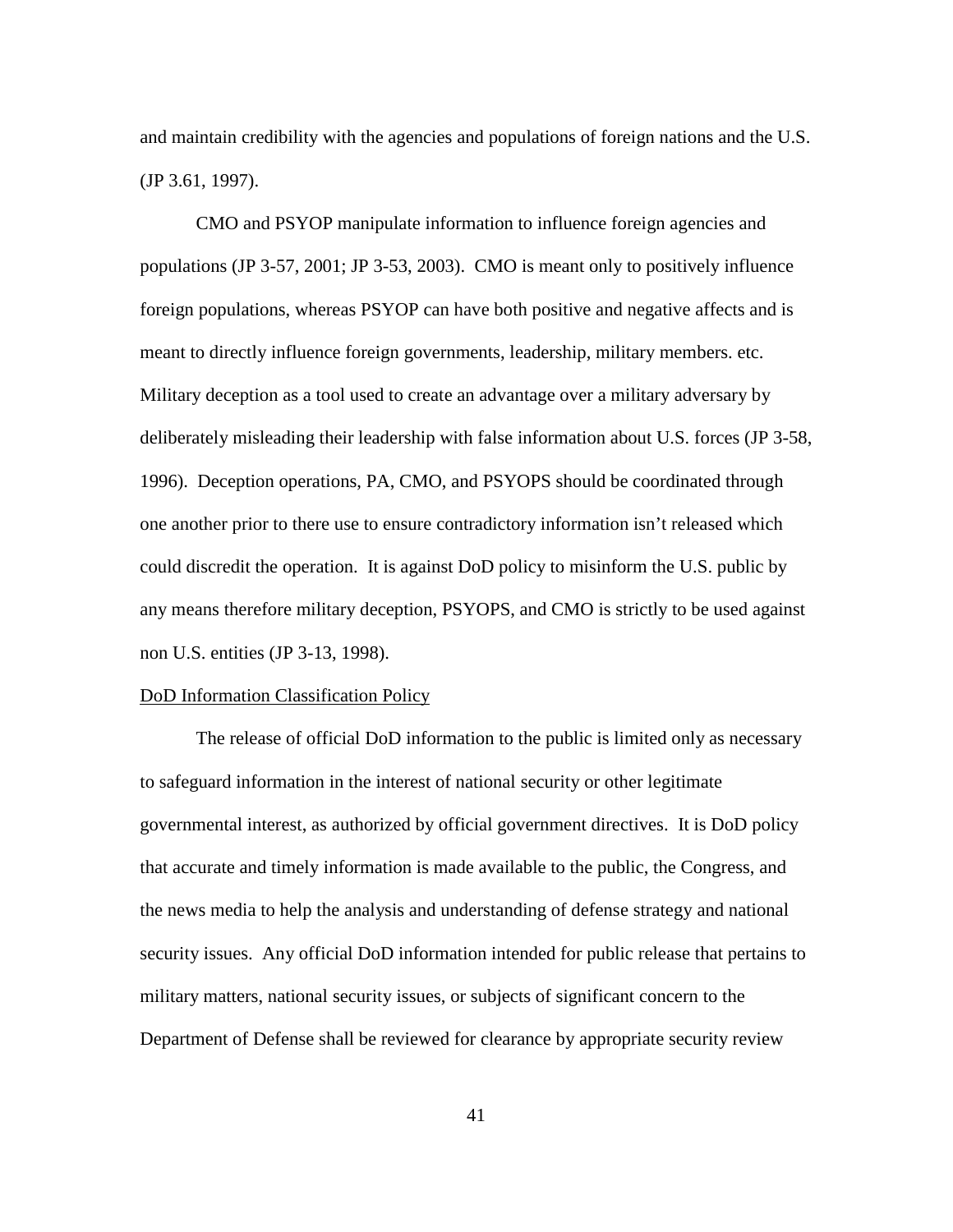and Public Affairs offices prior to release (DODD 5230.9, 1996).

The primary method to prevent classified and sensitive information from being reported is through the practice of "security at the source" where each individual is responsible to ensure no classified information is disclosed. Other safeguards such as media ground rules and formal security reviews are not to be relied upon for safeguarding information (DoDI 5400.14, 1996).

Prior its release any information must be classified either top secret, secret,

confidential, or unclassified. To be considered for classification above unclassified the

information is required to include one or more of the following (Executive Order 12958,

1995):

- 1. Military plans, weapons systems, or operations.
- 2. Foreign government information.
- 3. Intelligence activities (including special activities), intelligence sources or methods, or cryptology.
- 4. Foreign relations or foreign activities of the United States, including confidential sources.
- 5. Scientific, technological, or economic matters relating to the national security.
- 6. United States Government programs for safeguarding nuclear materials or facilities.
- 7. Vulnerabilities or capabilities of systems, installations, projects or plans relating to the national security.

On the other hand, in no case shall information be classified for the following reasons

(Executive Order 12958, 1995):

- 1. To conceal violations of law, inefficiency, or administrative error.
- 2. To prevent embarrassment to a person, organization, or agency.
- 3. To restrain competition.
- 4. To prevent or delay the release of information that does not require protection in the interest of national security.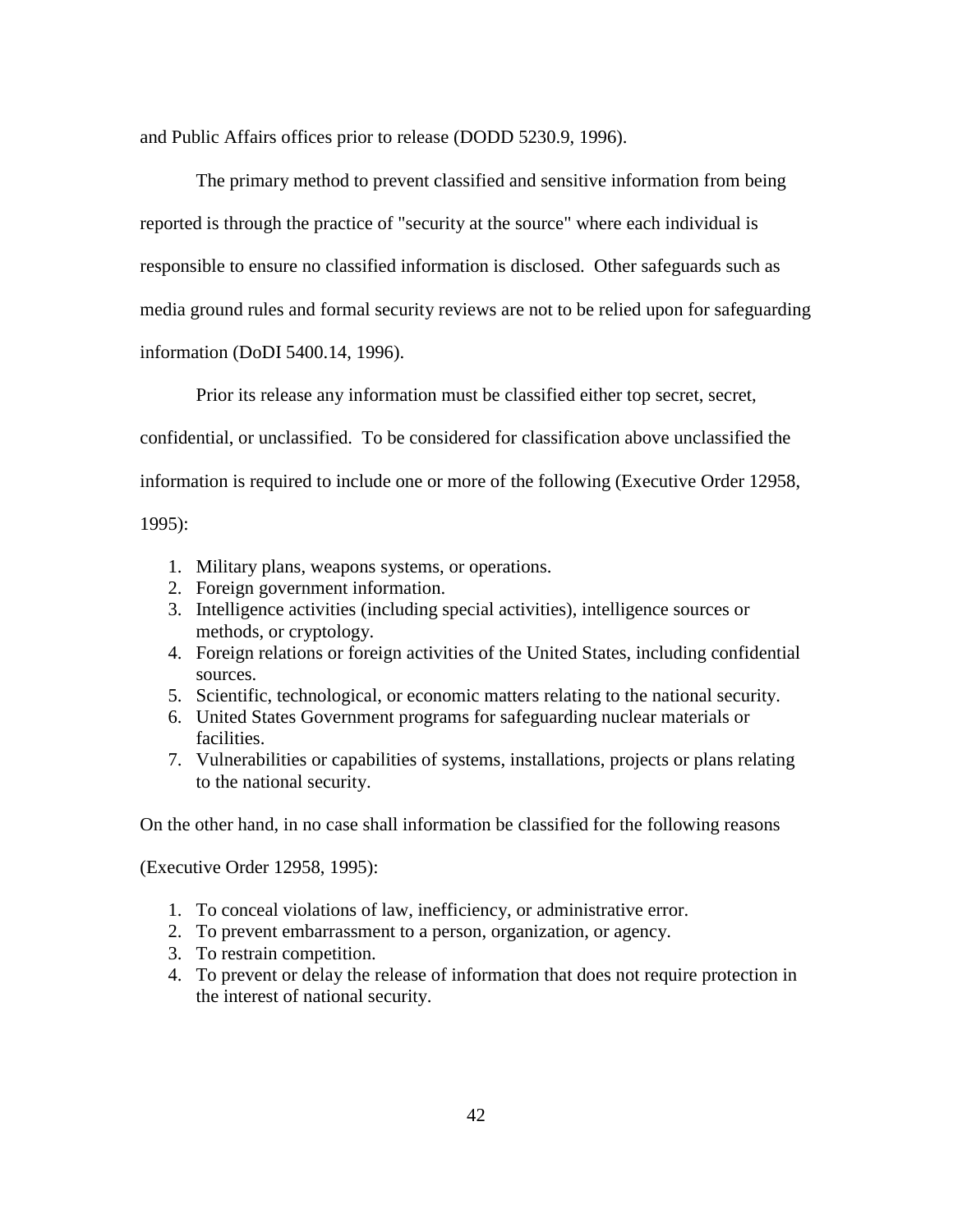Other rules prevent certain information from being classified as well, such as basic scientific research not clearly related to national security may not be classified.

Information may not be reclassified after it has been declassified and released to the public under proper authority. However, if the information has not previously been disclosed to the public, under proper authority information may be classified or reclassified after an agency has received a request for it under the Freedom of Information Act.

 Another aspect of information security is the disclosure of classified information through a collection of unclassified information. Several separate reports of information which are individually unclassified may be classified if the compiled information reveals an additional association or relationship that meets the two following criteria:

- 1. The compilation of information meets the standards for classification under Executive Order 12958, 1995.
- 2. The classified aspects of the compilation of information are not otherwise revealed in the individual items of information.

DoD personnel, while acting in a private capacity and not in connection with their official duties, have the right to prepare information for public release through non-DoD forums or media. Clearance shall be granted if classified information is not disclosed, the DoD interests in non-classified areas are not jeopardized, and the author accurately portrays official policy, even if the author takes issue with that policy. Such activity is authorized if:

- 1. No laws or regulations are violated.
- 2. Ethical standards and compliance with proper conduct are maintained (covered in DoDD 5500.7 and DoD 5500.7-R).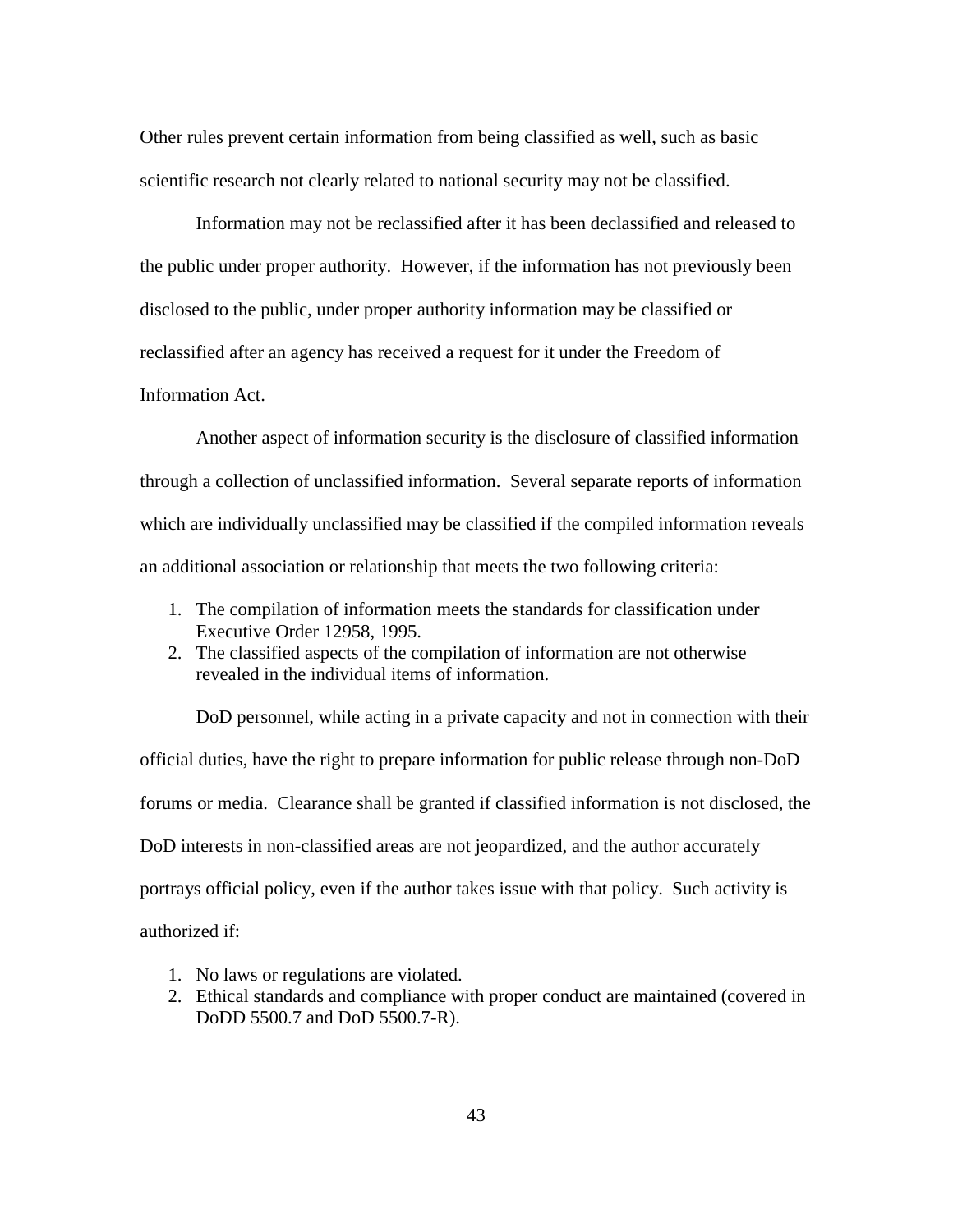- 3. The preparation activities are not done during normal duty hours or with the use of DoD facilities, property, or personnel except as authorized by DoDD 5500.7 and DoD 5500.7-R.
- 4. The author does not use official DoD information generally not available to the public and which would not be released under DoD 5400.7-R.

It is the responsibility of the Director, Washington Headquarters Services in conjunction with the heads of the DoD components to ensure compliance with the above directives. All are needed to provide assistance and recommendations on what policy and security implications may exist for information proposed for public disclosure. Whether or not these constraints are enough to prevent sensitive information from causing network attacks is a part of what this thesis is intended to discover.

# **Summary**

The purpose of chapter II was to review current literature pertaining to network attacks against DoD networks and review aspects of how network incidents could be correlated to foreign news media coverage of DoD events. Computer technology combined with networking technology has spread the ability to attack computer systems from a few knowledgeable individuals with direct access to the system to just about anyone with an internet connection. Currently the advantages of using the internet outweigh the risks of network attacks. The risk of network attack can be reduced through the use of information assurance tools such as IDS. However, attack detection is difficult because networking technology wasn't designed well for security and IDSs are limited in resources and capabilities.

The problem of handling attacks is made worse by the difficulty in classifying network attacks. Not being able to distinguish separate attacks consistently leads to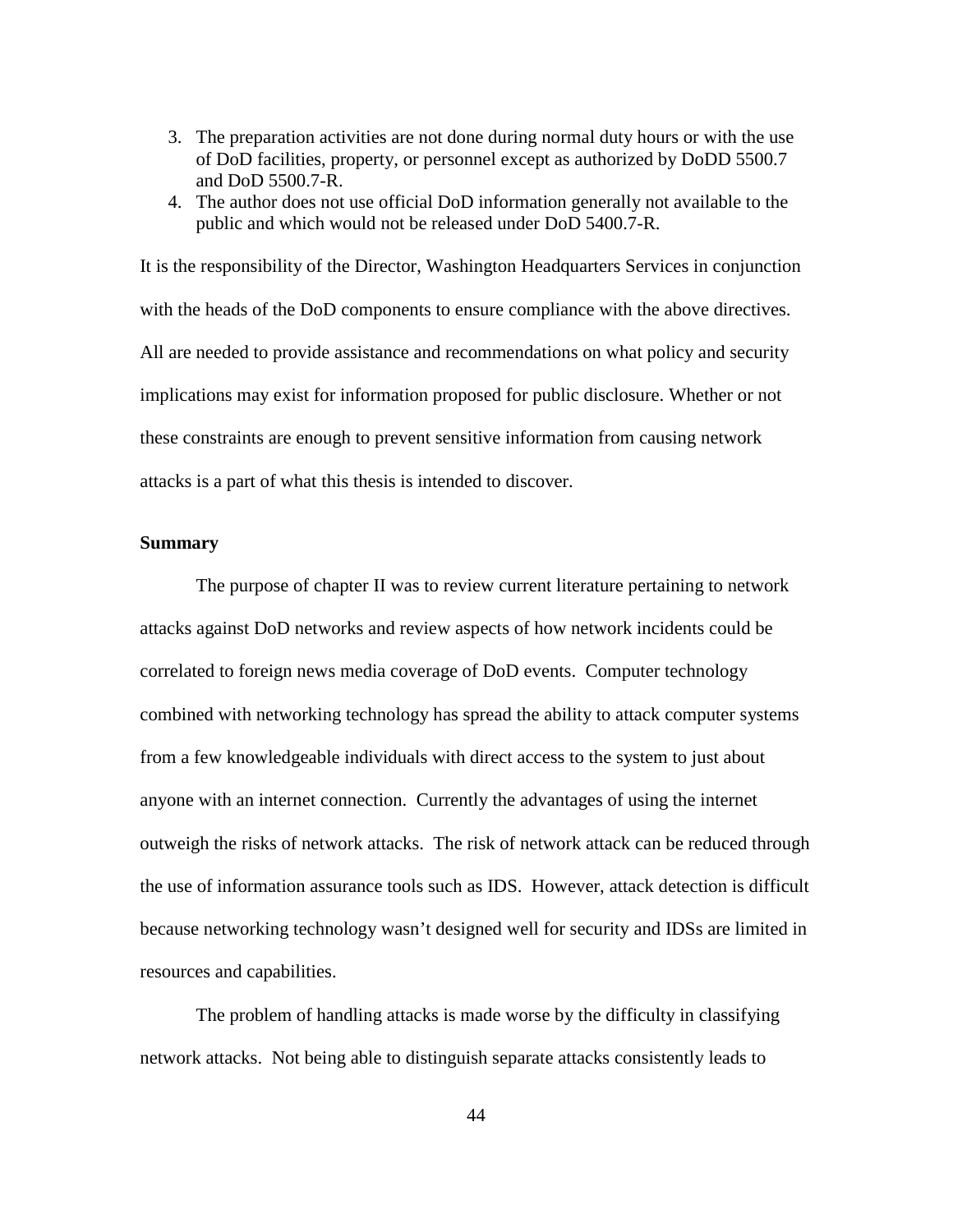misrepresentation of data obscuring possible valuable information. A better understanding of what causes individual to perform network attacks could help create more effective tools or revise DoD policy to reduce the number of attacks. Several motivations exist for attacks conducted against DoD networks. DoD policy should both limit the agitation of any negative motivations and increase the ability of the DoD to react effectively against an attack.

DoD operations already consider the needs and the effect news media reports have on those DoD operations. The extent of the affect media reports have on DoD operations is unclear and under constant ridicule. The public has a right to know the actions being conducted by their military, but the security of DoD assets needs to be weighed carefully against the rights of the public. Similar circumstances revolve around foreign media, however the U.S. military is not restricted in the use of information operations against foreign nations. Therefore it would be possible to manipulate information disclosed to foreign sources in an effort to improve DoD network defenses.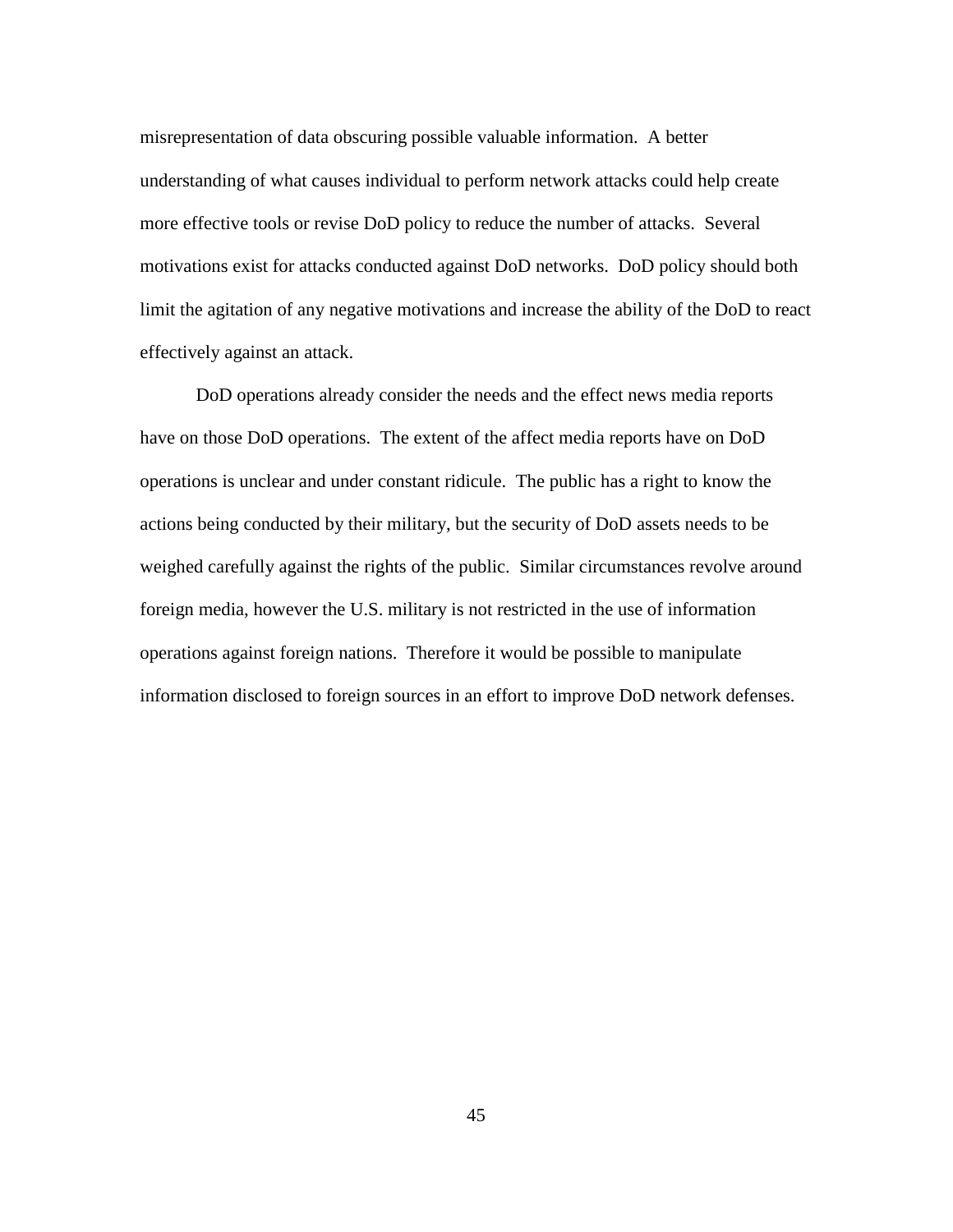# **III. Methodology Outline**

### **Chapter Overview**

This chapter details how the relationship between foreign news media reports covering U.S. military events and network incidents against DoD systems is examined. The first section describes the population of interest, the portion of the population collected for this research, where the data are acquired, and how the data are manipulated for the correlation test to be conducted. Next, definitions and validation of the dependent variable (DoD network incidents) and independent variables (foreign news media reports) are given. This chapter concludes with a description of the procedures used to answer the investigative questions presented in Chapter I.

### **Data Collection**

 All data in this research are obtained from the Foreign Broadcast Information Service (FBIS) and the DoD NetDefense. Each organization maintains an archive of data for the past several years including the dates of this study, 1 January 2002 through 30 June 2004. Data from NetDefense was collected and transcribed into a Microsoft Excel spreadsheet suitable for statistical analysis. As is described below, data from FBIS had to be analyzed and quantified using the IN-SPIRE software data mining tool before being included in the MS Excel spreadsheet as well. The raw data from both sources are considered For Official Use Only (FOUO) and are therefore not readily available to the public.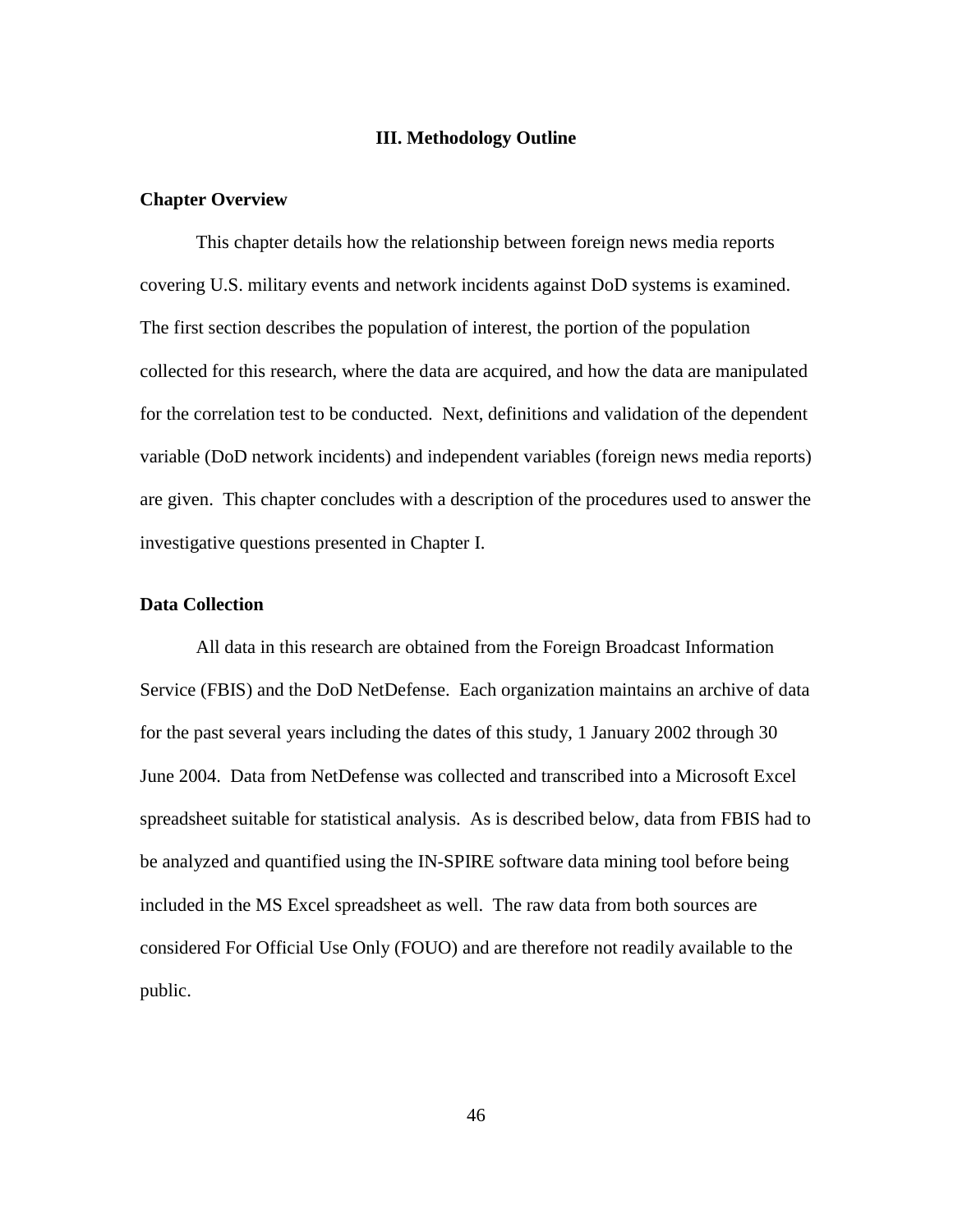| <b>IVALUIT</b> |                    |        |           |                  |                               |                                     |                  |                |  |  |  |  |  |
|----------------|--------------------|--------|-----------|------------------|-------------------------------|-------------------------------------|------------------|----------------|--|--|--|--|--|
|                | Central<br>Eurasia | China  | East Asia | East Europe Asia | <b>Near East</b><br>and South | ISub-<br><b>I</b> Saharan<br>Africa | 'The<br>Americas | West<br>Europe |  |  |  |  |  |
| Total          | 175618             | 140931 | 189773    | 166732           | 339623                        | 1101721                             | 56941            | 141583         |  |  |  |  |  |
| Average        | 1931               | 155    | 208       | 183 <sup>l</sup> | 372                           | 121.                                | 62               | 155            |  |  |  |  |  |
| <b>Std Dev</b> | 105                | 57     | 73.       |                  | 78                            | 401                                 | 23 <sub>l</sub>  | 49             |  |  |  |  |  |

Table 2: Statistics on the Daily Number of FBIS Foreign News Media Reports for Each  $R$ egion

Table 3: Statistics on the Daily Number of DoD Network Incidents for Each Category

|                | `UA | UAIZ | UAIJ                 |     | CA16   | ּוּ A∪ו |
|----------------|-----|------|----------------------|-----|--------|---------|
| Total          | 641 | 584  | 12552                | 115 | 116592 | 3013    |
| Average        |     |      | 14                   |     | 128    | ົ<br>ت  |
| <b>Std Dev</b> |     |      | $\Omega$<br><u>_</u> |     | ∸      | 13      |

## Sample Population

 Two groups of data will be analyzed in this research. The first group consists of eight different regions of foreign news media reports (Central Eurasia, China, East Asia, East Europe, Near East and South Asia, Sub-Saharan Africa, The Americas, and West Europe). Media reports for each region are analyzed separately in an attempt to maximize the scope of this research. Domestic news media reports were excluded due to the lack of a comparable data source for domestic reports. The second group will consist of six different categories of network incidents tracked and recorded by NetDefense (unauthorized root access, unauthorized user access, unsuccessful attempted access, denial of service, unauthorized probe, and malicious logic).

# *FBIS*

 FBIS offers an in-depth collection of translations and transcriptions of open source information monitored worldwide on such diverse topics as military affairs, politics, the environment, societal issues, economics, and science and technology. The information is obtained by monitoring radio, television, press, periodicals, books and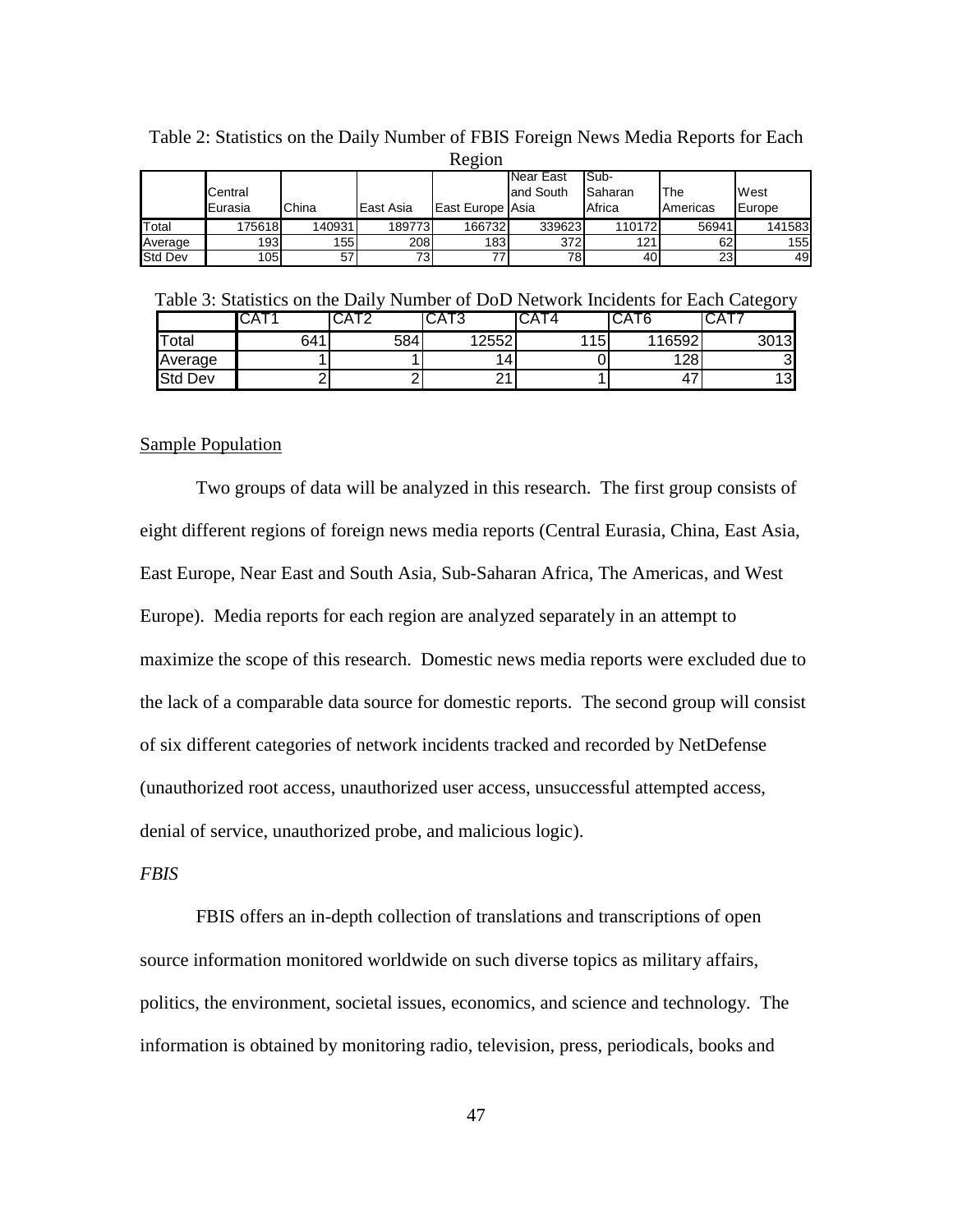other sources of unrestricted information such as databases and gray literature. These translations and transcriptions are known collectively as "FBIS Reporting." Information is collected from over 3000 foreign media sources from all over the world. All collected data is translated and converted into basic electronic text format. The data collected is available daily through the FBIS website, or in a bi-monthly update on CD ROM. The latest FBIS bi-monthly updates for the past 30 months, January 2002 through June 2004, will be used as the data source for the foreign news media reports.

# *NetDefense*

 The DoD-CERT is presently known as NetDefense, a branch of the Global Network Operations Center, a component of Joint Task Force Global Network Operations (JTF-GNO). The JTF-GNO mission is to protect, defend, and restore the integrity and availability of the essential elements and applications of the Global Information Grid. NetDefense works closely with the following government agencies and non-profit organizations on a daily basis to improve incident tracking, technical assistance, and corrective actions:

- 1. Army CERT (ACERT
- 2. Navy CERT (NAVCERT)
- 3. Navy Information Assurance
- 4. Air Force CERT (AFCERT)
- 5. Marine Corps NOSC (MCNOSC)
- 6. DISA CONUS GNSC
- 7. DISA PAC-RCERT
- 8. US CERT
- 9. DISA EUR-RCERT
- 10. DISA CENTRAL-RCERT
- 11. CERT Coordination Center
- 12. NIPC
- 13. CIAC
- 14. FedCIRC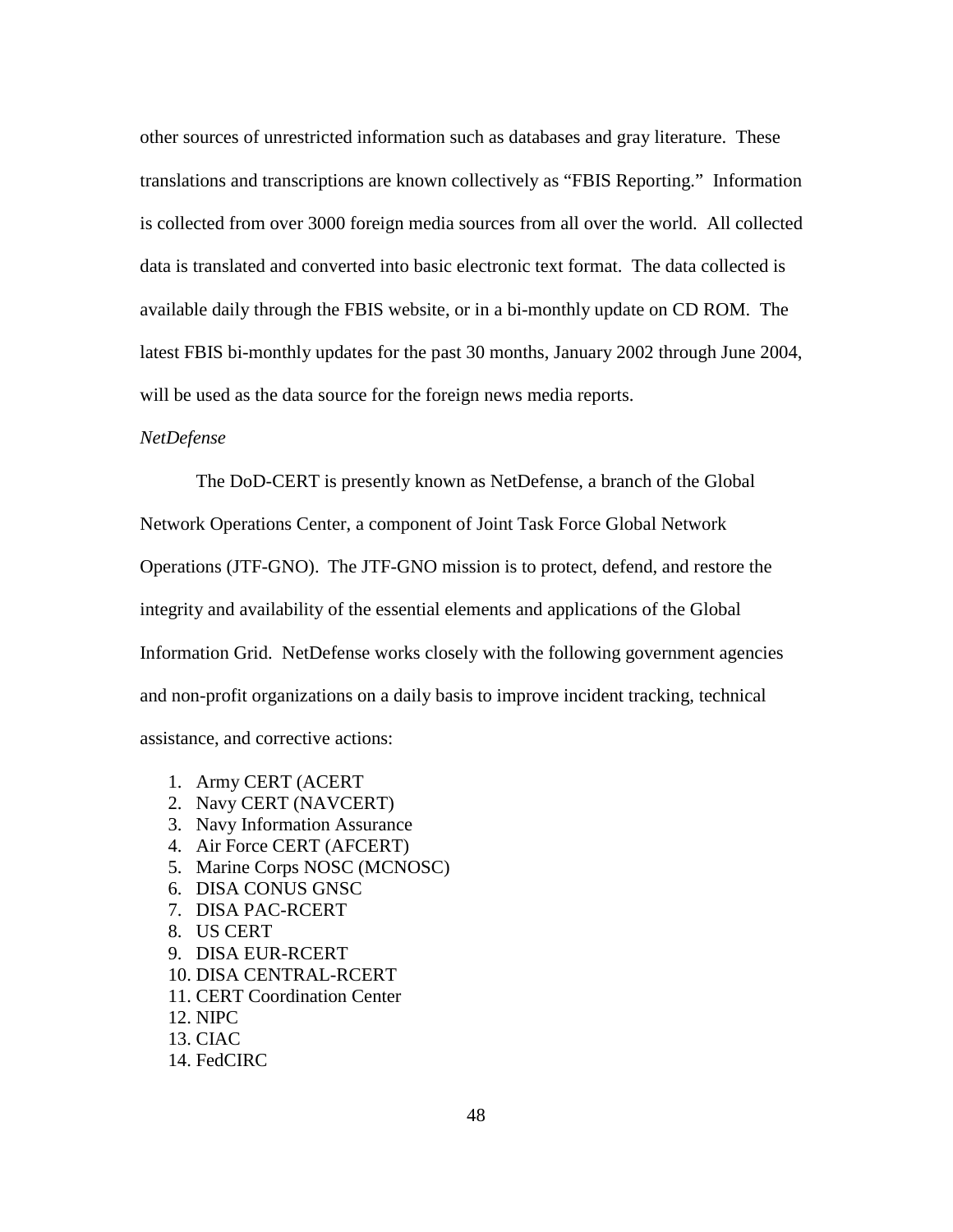The information collected from the above listed government agencies are used to populate the Joint CERT Database (JCD) which supplies the incident data for this research. Each of the 14 offices communicates with the other offices to improve incident response, however the JCD contains only DoD specific incident data.

When responding to an incident the ideal response for an incident response team includes the following actions:

- 1. Dispatch the team to the location of the incident.
- 2. Perform diagnostic tests on the system.
- 3. Preserve relevant data from the incident.
- 4. Restore the system to a reliable state.
- 5. Analyze system security.
- 6. Return the system to operation and review findings.

This process provides a standard method for each agency to both collect valuable incident data and restore the system. In conjunction with the above process the Armed Services CERTs have established guidelines for categorizing network incidents. The categories range from one to eight and are explained in Table 1 on page 20. As was explained earlier, categories five and eight are excluded from this research because they do not pertain to the correlation being analyzed. Incident response is still a relatively new process, however the efforts spent in the past decade has allowed processes and tools used by incident response teams to detect and categorize incidents to improve greatly. The timeframe of this thesis, January 2002 to June 2004, was chosen because the process of catching and categorizing incidents is best during most recent times and it was the largest sample that could be analyzed in the time allowed for this research.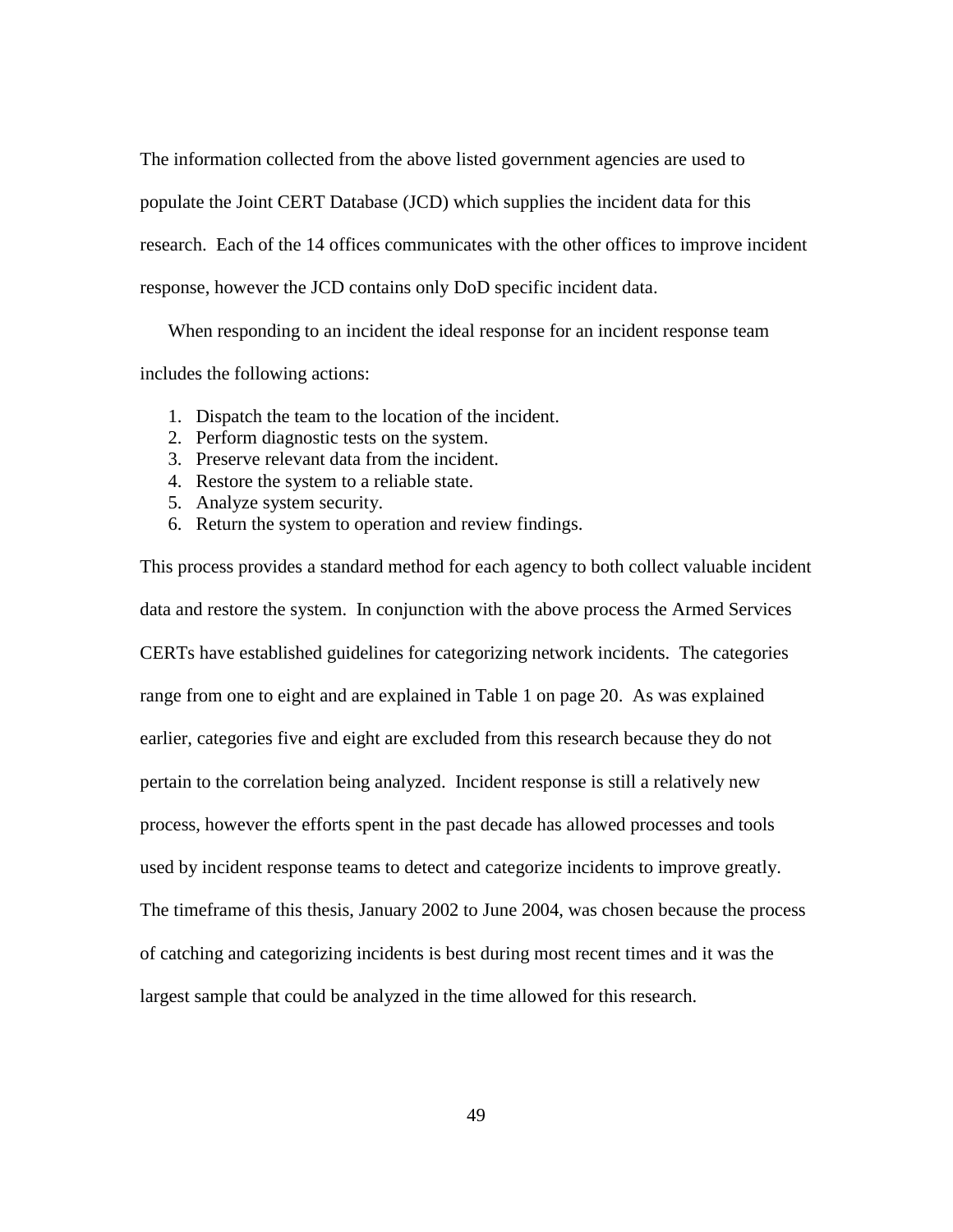#### Data Manipulation

 The amount of data used, a total of 1,321,373 foreign news reports and 137,219 DoD network incidents, in this research is too great to be handled in a reasonable amount of time manually. Therefore two software analysis tools are required. One tool, IN-SPIRE, is used to quantify the total number of media reports and media reports containing military events for each day, and subsequently week, of the study from the FBIS archives. Furthermore, IN-SPIRE is able to analyze multiple documents to find common words between those documents which can be used to determine the general content of a set of reports. The other tool is Spearman's Rank Test performed on JMP 5.1 software to determine the statistical significance of any correlations between the data. *Data mining (IN-SPIRE)* 

 SPIRE stands for Spatial Paradigm for Information Recognition and Exploration. The IN letters are used to distinguish the windows version of the software from the UNIX version. IN-SPIRE software can query multiple documents, group documents by content, view the number of documents by a given timeframe, and retrieve a list of the most frequently used keywords in a collection of documents. The two dimensional "Galaxy" visualization display of the IN-SPIRE software, which visually groups a collection of documents by content, is shown in figure 6. By using these functions of IN-SPIRE the relationships of a collection of documents, that may not be immediately obvious through manual observation, can be thoroughly explored.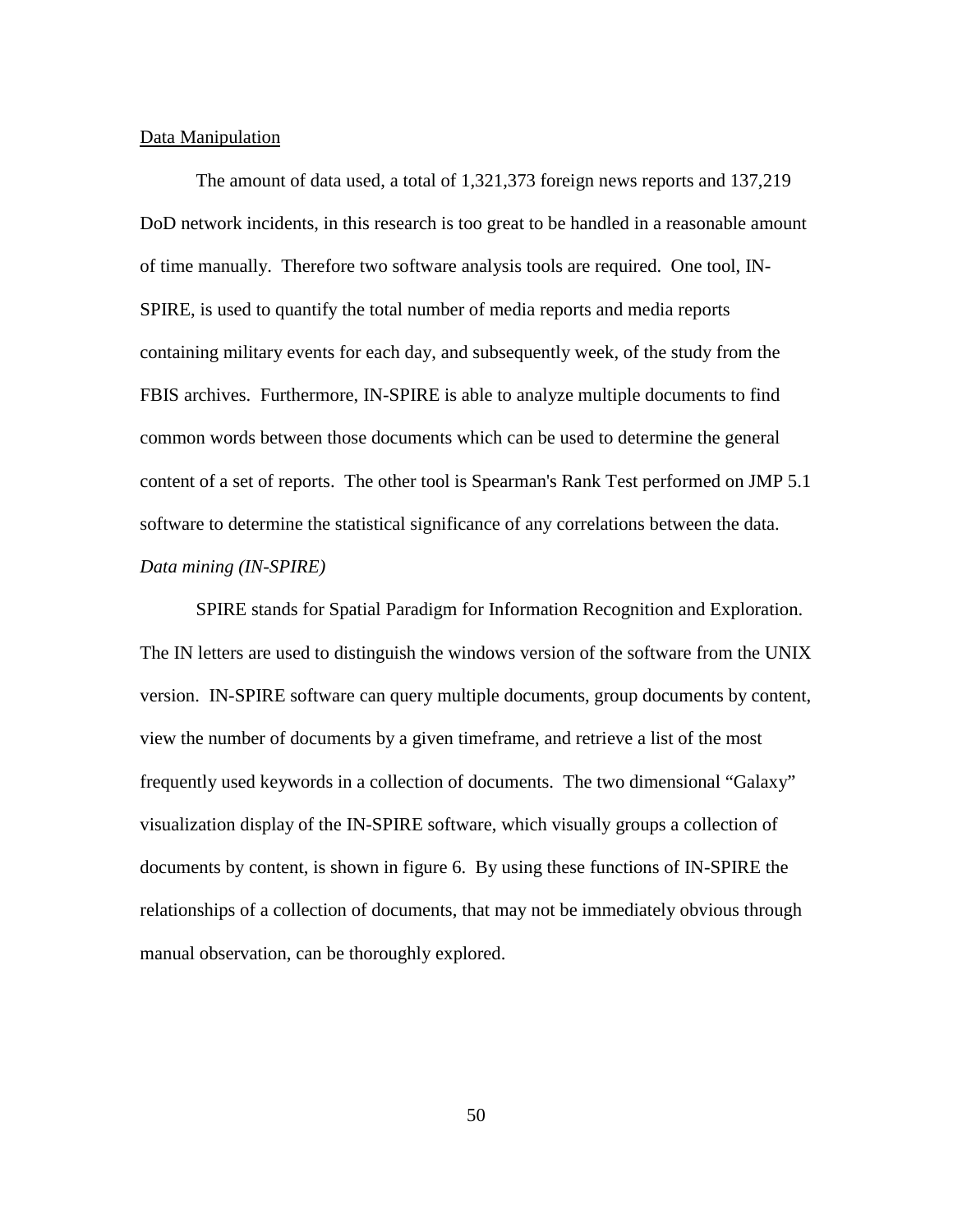

Figure 6: IN-SPIRE Galaxy Visualization Display

 The Query tool (Figure 7) provides the ability to search for documents with certain content in a dataset using three different techniques; Vocabulary Work Queries: applying Boolean logic to vocabulary words, Exact Phrase Queries: searching with controlled scope and case sensitivity, and Queries by Example: measuring proximity of words in high-dimensional space. Using this tool is a good way to begin to locate a group of documents that contain specific information in a dataset. By entering a query, a concentration of documents of interest within a larger set of documents can be found quickly. The Query tool also automatically selects and groups documents located by a query so they can be easily separated and studied apart from the rest of the documents. The Grouping tool is a convenient way to organize sets of documents for analysis. By assigning documents to a group, query results can be rapidly retrieved and set operations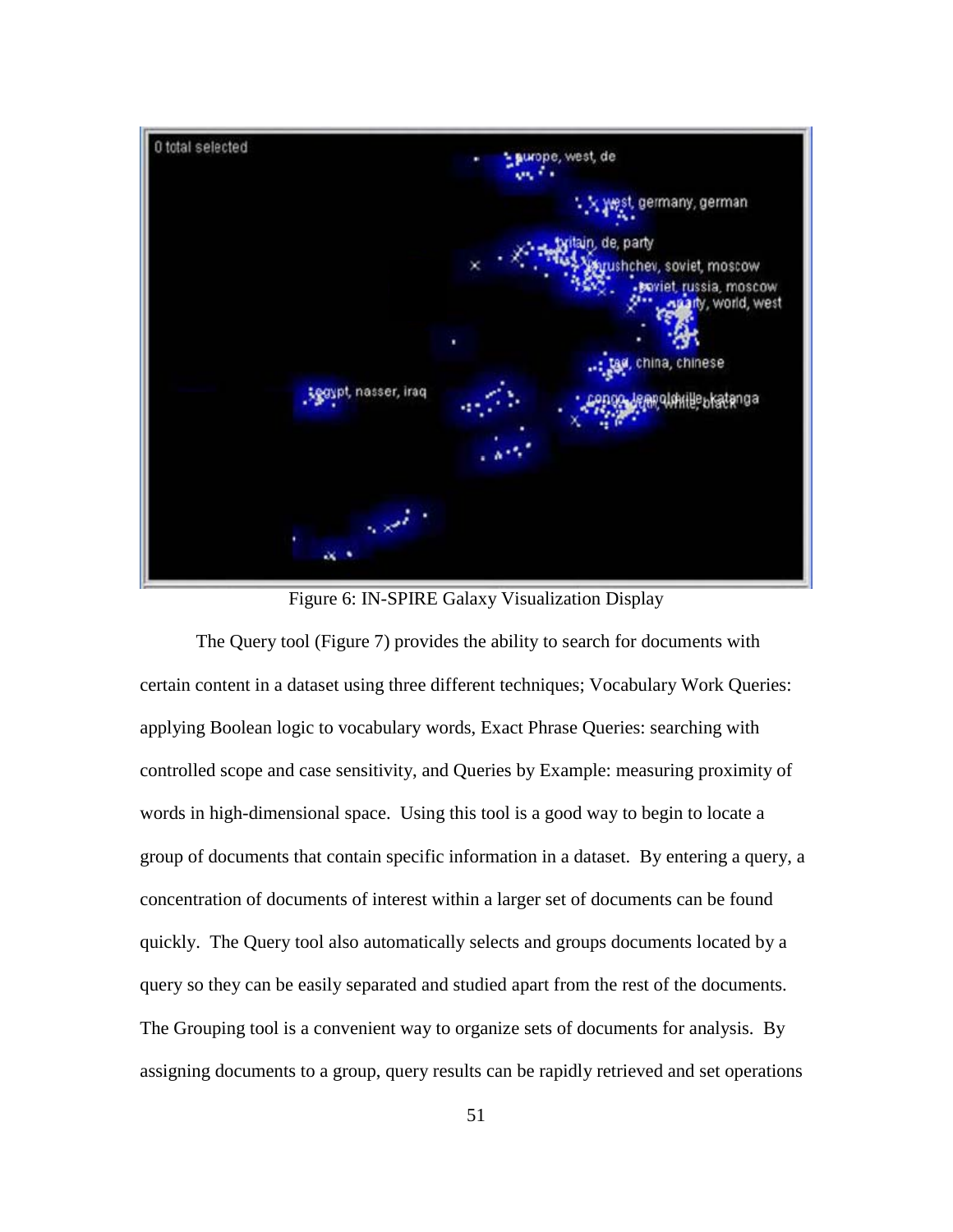can be used to examine the union, difference, and intersection of documents sets.



Figure 7: IN-SPIRE Query Tool Display

With the Time Slicer function (Figure 8) a datasets evolution can be explored over time. The Time Slicer works by examining the timestamp in each document and partitioning the dataset into discrete time slice views based on those timestamps. Document counts for each slice of time, from years to minutes, are depicted in a histogram. By interacting with this histogram, an individual can rapidly "slice" through time and watch the information evolve over time, or simply determine the number of documents at a certain point in time. The Time Slicer can partition a dataset only if timestamps are available when the dataset is initially processed, with the granularity of the time slices dependent on the granularity of the timestamp. In this research the required slices of time will be in days.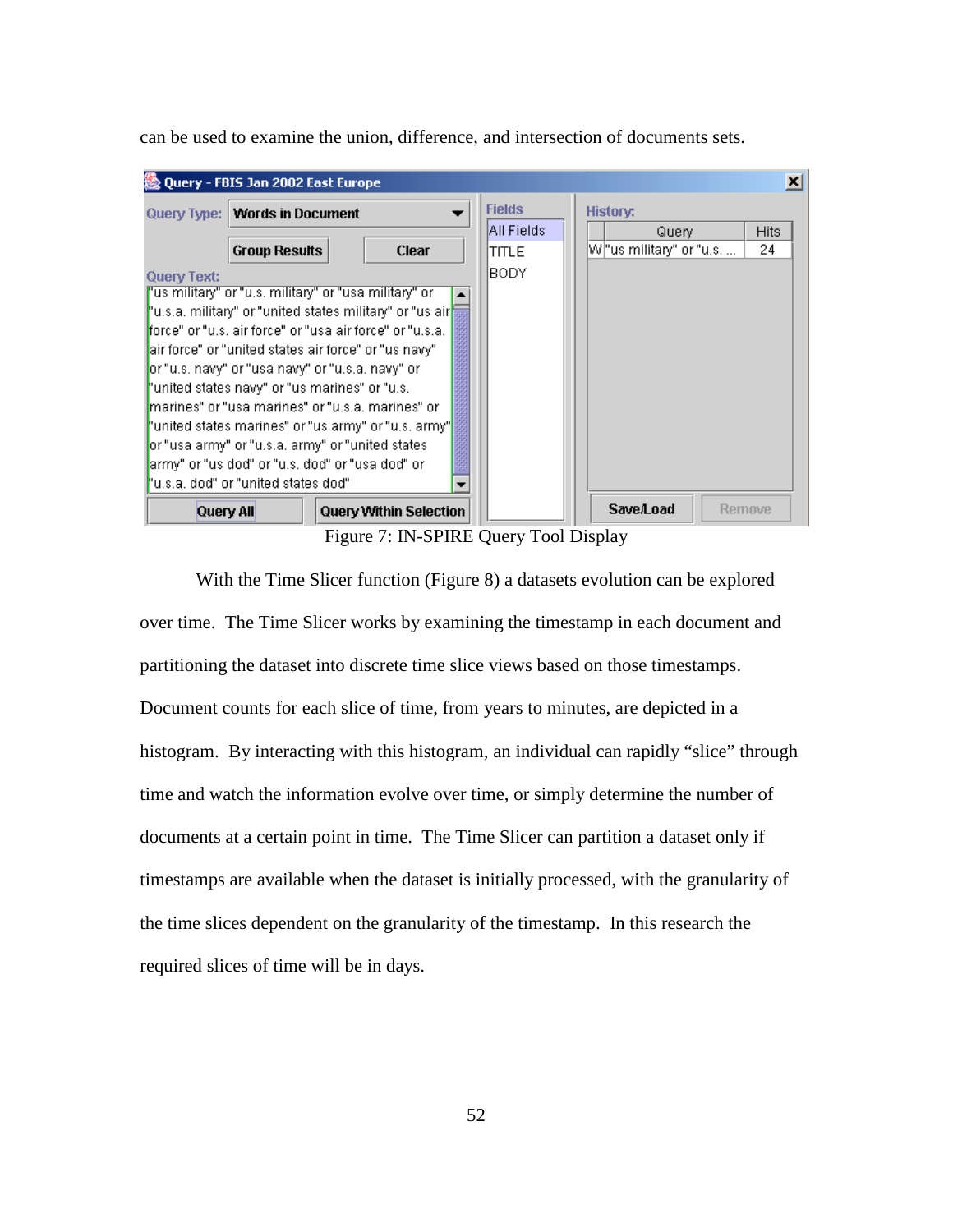

Figure 8: IN-SPIRE Time Slice Tool Display

The IN-SPIRE Gist tool (Figure 9) allows a user to see what words are used most often by a set of documents. The Gist list is a sorting of words in order of the number of documents each word is used in, then alphabetically. The Gist tool can also be used in conjunction with the Query or Stopword tools. The Stopword function is used to remove insignificant words from the analysis of a set of documents. Certain words are already maintained in the Stopword list, such as "the", "and", "it", etc., but additional words determined to be insignificant to a particular analysis can be added with the use of the Stopword tool. With the use of other tools or by itself a Gist is capable of enhancing the exploration and understanding of a set of documents.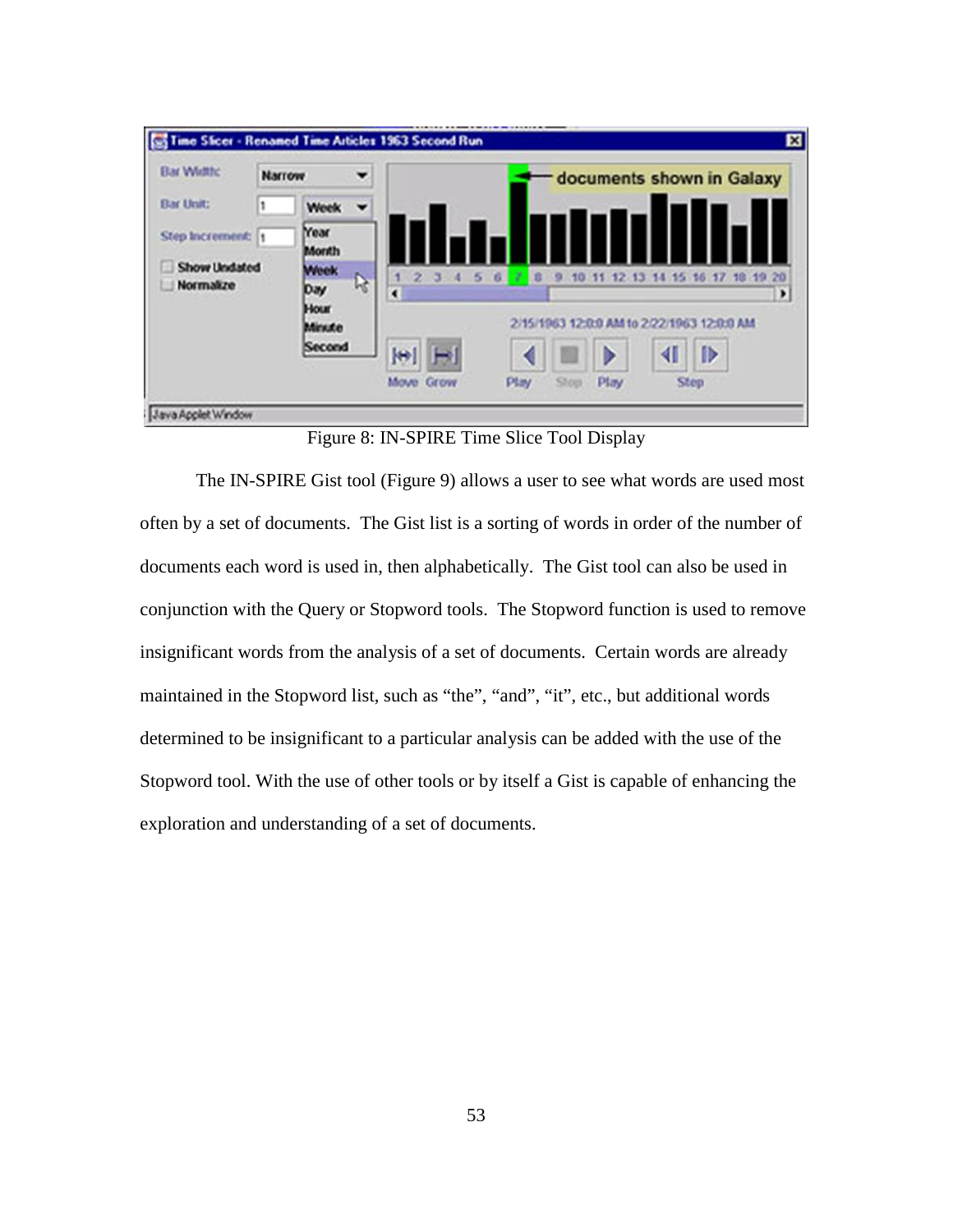

Figure 9: IN-SPIRE Gist Tool Display

# *Spearman's Rank Test*

 The nonparametric correlation test developed by Charles Spearman compares two independent random variables to determine if a correlation exists. Unlike other correlation tools, Spearman's rank test works with data that is ranked relative to the entire set of data for each variable. Spearman's rank correlation coefficient, represented as "r<sub>s</sub>," provides a measure of correlation between each variable's ranked datasets. The formula for this measure of correlation is:

$$
r_s = \frac{SS_{uv}}{\sqrt{SS_{uu}SS_{vv}}}
$$

where

$$
SS_{uv} = \sum (u_i - \overline{u})(v_i - \overline{v}) = \sum u_i v_i - \frac{(\sum u_i)(\sum v_i)}{n}
$$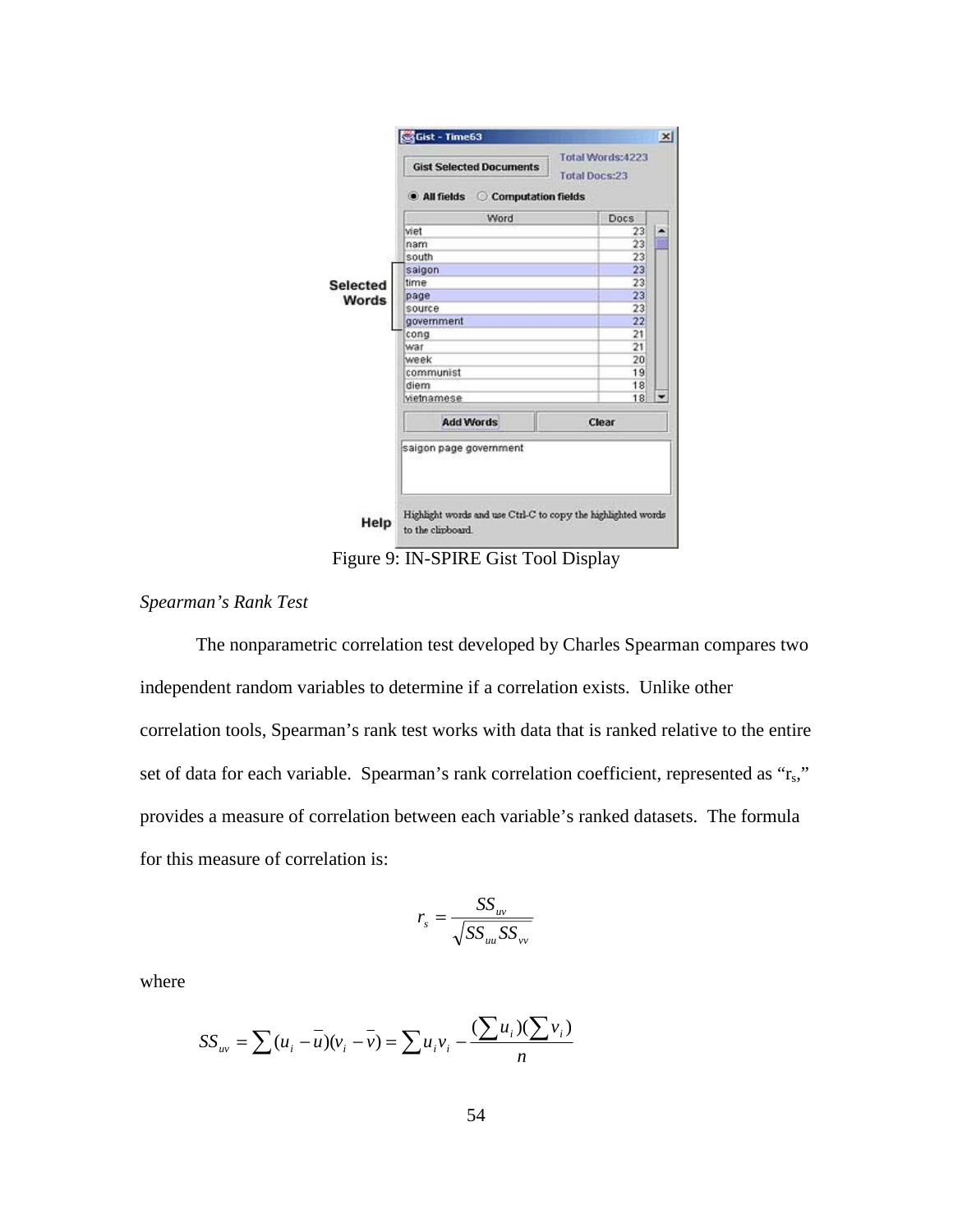$$
SS_{uu} = \sum (u_i - \overline{u})^2 = \sum u_i^2 - \frac{(\sum u_i)^2}{n}
$$

$$
SS_{vv} = \sum (v_i - \overline{v})^2 = \sum v_i^2 - \frac{(\sum v_i)^2}{n}
$$

 $u_i$  = Rank of the *i*th observation in sample 1

 $v_i$  = Rank of the *i*th observation in sample 2

n = Number of pairs of observations (number of observation in each sample) A shortcut can be used to approximate  $r_s$  when the number of ties in rankings for each sample is small compared to n. The shortcut formula is given below:

$$
r_s = 1 - \frac{6\sum d^2}{n(n^2 - 1)}
$$

where

 $d_i = u_i - v_i$  (difference in the ranks of the *i*th observation for samples 1 and 2) Using the shortcut formula it is easy to see when the rankings are identical the differences between the ranks will be zero (note: the example below uses n=10 for demonstration purposes only):

$$
r_s = 1 - \frac{6\sum d^2}{n(n^2 - 1)} = 1 - \frac{6\sum 0^2}{10(10^2 - 1)} = 1 - 0 = 1
$$

Therefore a perfect positive correlation between sample sets of ranks is characterized by a correlation coefficient of  $r_s = 1$ . When the ranks indicate perfect disagreement the result is  $r_s = -1$ , or perfect negative correlation.

 The concept of correlation implies that two responses are obtained for each experimental unit. Rank correlation methods can be used to measure the correlation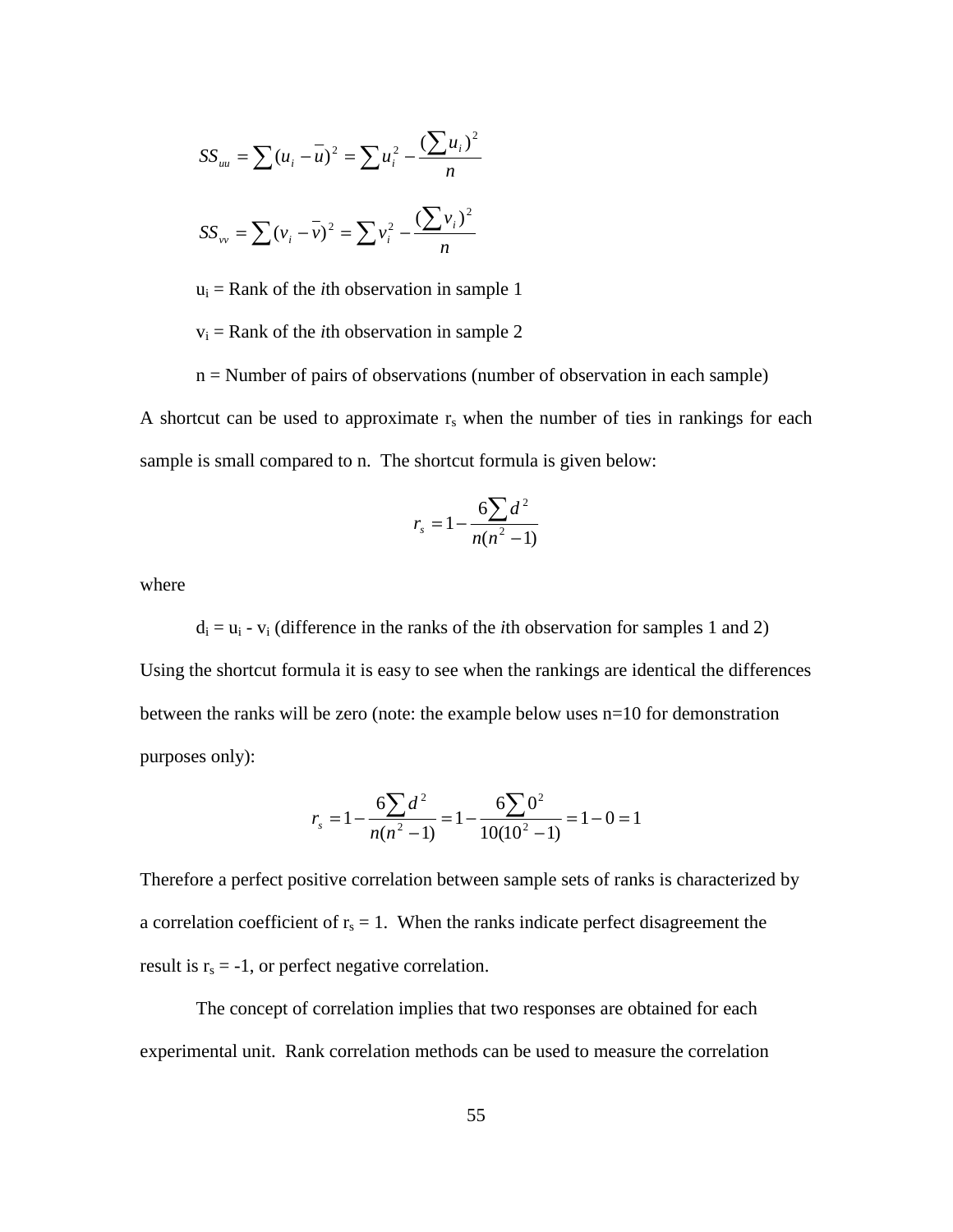between any pair of variables regardless of the difference in measurements in the two datasets. If two variables are measured on each of n experimental units, we rank the measurements associated with each variable separately. When ties in rankings for each sample set are found, each data point is given a value based on the average of the ranks they would receive if they were unequal but occurred in successive order. For example, if the  $12<sup>th</sup>$  through  $15<sup>th</sup>$  ranked measurements are tied each measurement will receive a rank of  $(12+13+14+15)/4 = 13.75$ . After this is done we calculate the value of r<sub>s</sub> for the two rankings. This value measures the rank correlation between the two variables.

 A two tailed test for Spearman's Nonparametric Test for Rank Correlation includes a null hypothesis that there is no correlation between the two sample populations being compared and an alternate hypothesis that a correlation does exist:

> H<sub>0</sub>:  $\rho = 0$  (Null Hypothesis) H<sub>a</sub>:  $ρ ≠ 0$  (Alternate Hypothesis)

The value  $r_s$ , the sample rank correlation, is the test statistics. The rejection region is defined as  $|r_s| > r_{s,\alpha/2}$  where the value of  $r_{s,\alpha/2}$  is determined through the use of the tstatistic when the number of paired observations is greater then 30. The equation used to determine the test statistic,  $r_s$ , for  $\alpha/2$  and n pairs of observations using the t-statistic is given below.

$$
r_s = \sqrt{\frac{t^2}{t^2 + n - 2}}
$$

The assumptions required for using Spearman's rank correlation are:

1. Randomly selected sample of experimental units for each of the two variables being measured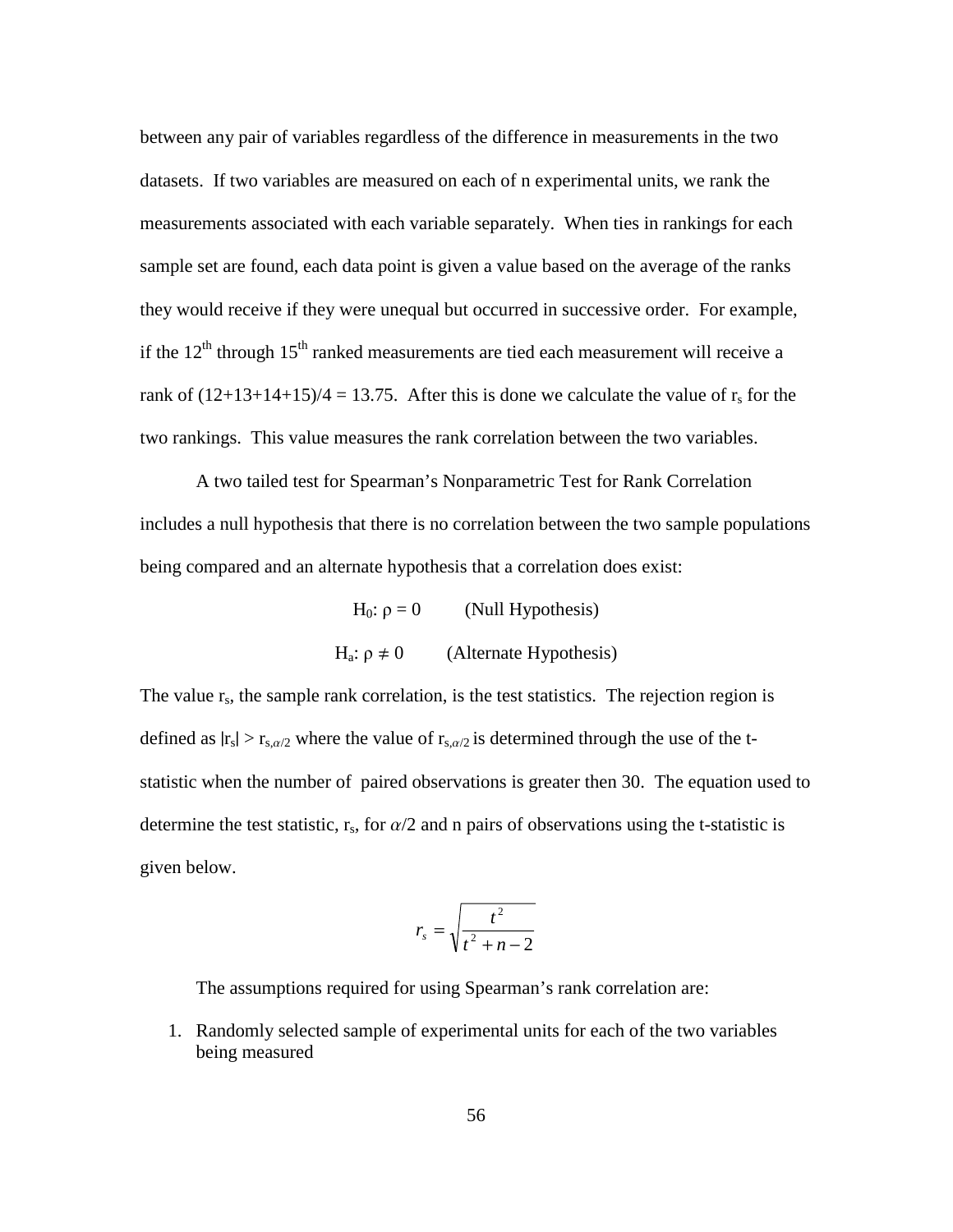2. Continuous probability distribution of the two variables being measured.

# **Variable Definitions**

This section discusses the dependent and independent variables involved in the research. Given the nature of this research, some leeway is required when assessing reliability and validity. Mainly, both variables were taken from existing databases instead of a designed experiment. Therefore, the data includes information that is irrelevant which may conceal potentially significant results.

# Dependent Variable

The dependent variable for this study is the number of incidents per week for the six categories of incidents maintained in the JBS database. The definitions for each of the categories are described earlier in Chapter II. The number of incidents is easily determined from viewing the data separated by date and category in a Microsoft Excel spreadsheet. Category VIII (other) incidents could have been added to category VI (probe or scan) data for this research because category VIII incidents are usually later reclassified as category 6 (Svetlev, 2004). However, to ensure as high a level of validity as possible the combination of category VIII incidents is not done for this research.

The incident data is grouped by the number of incidents per week where each week starts on a Sunday and ends on a Saturday. The first week started on the first Sunday of January 2002 and ended on the last Saturday of June 2004. Weeks are used instead of days to account for any lag in dates assigned to each incident as well as other potential variability in the sets of data. Also, using the more numerous weekly data helps to comply with the Spearman's Rank correlation assumption of continuous data.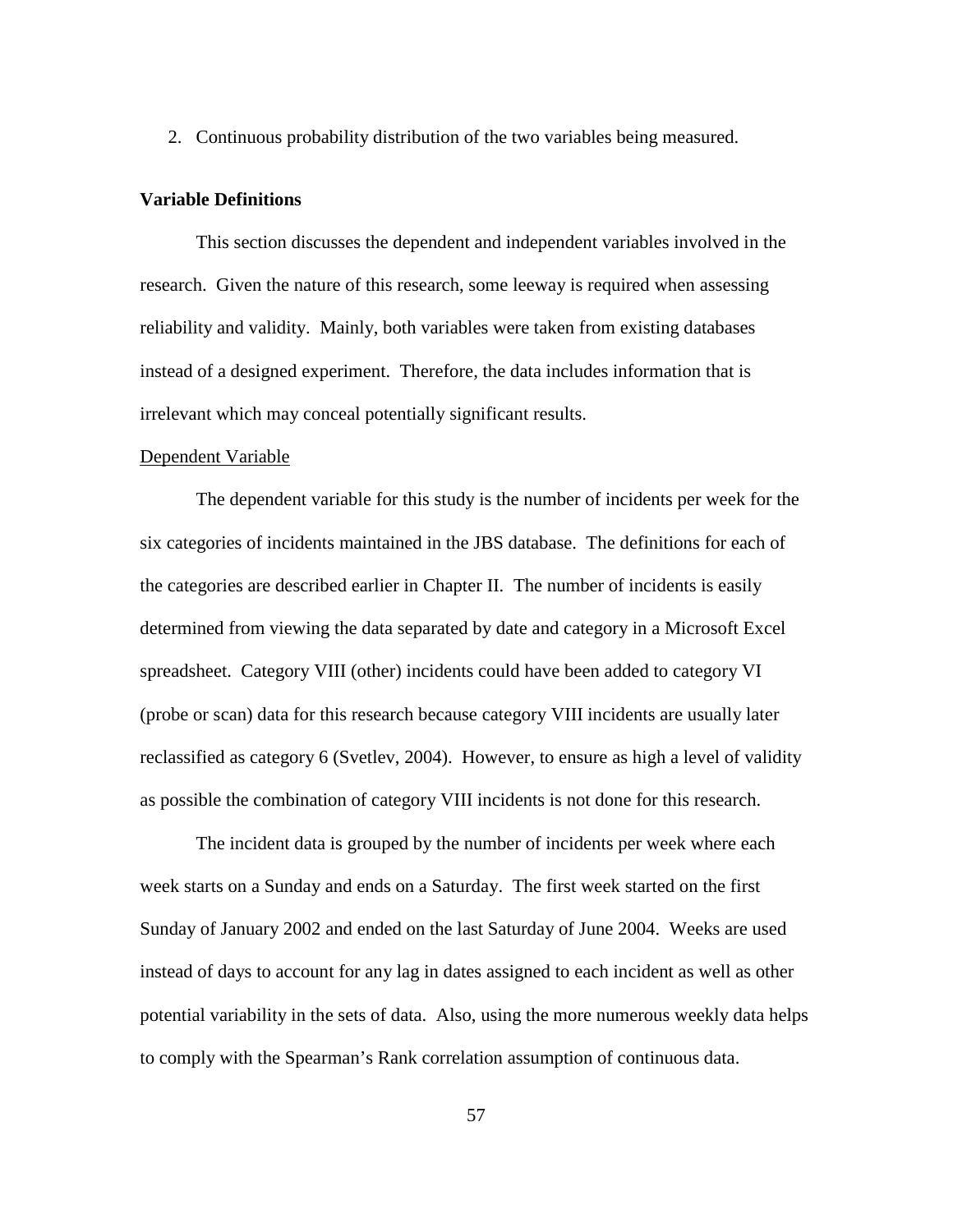### Independent Variable

The independent test group variable is the number of foreign news media reports per week with U.S. military content for each of the eight regions of the world monitored by FBIS. The independent control group variable is the total number of foreign news media reports per week for each of the eight regions of the world monitored by FBIS. The terms used in the query to identify and separate media reports with U.S. military content are extensive but not all inclusive. The news media report data are grouped by week in the same manner as the incident data to minimize possible lapses in the time to produce reports when compared to incident data and other potential variability within the sets of data.

### **Test Development**

The null hypothesis  $(H<sub>o</sub>)$  this research proposes is: no relationship exists between the number of foreign news media reports covering military events and network incidents against DoD systems. The alternative hypothesis  $(H_a)$  this research will either reject or fail to reject is: a relationship does exist between foreign news media reports covering military events and network incidents against DoD systems. The acceptable probability the null will be rejected when it should not, a type I error or  $\alpha$ , is usually at or below 0.01. This means that if an  $\alpha$ =0.01 is used then 1 out of 100 tests should be expected to result in a rejection of the null when the null hypothesis is true. Because there are almost 2500 individual tests performed for this research an  $\alpha$  of 0.01 or higher would make the possibility of a type I error too great. Therefore an  $\alpha$  of 0.001 is a more reasonable figure for this research making it unlikely for a significant amount of type I errors to occur.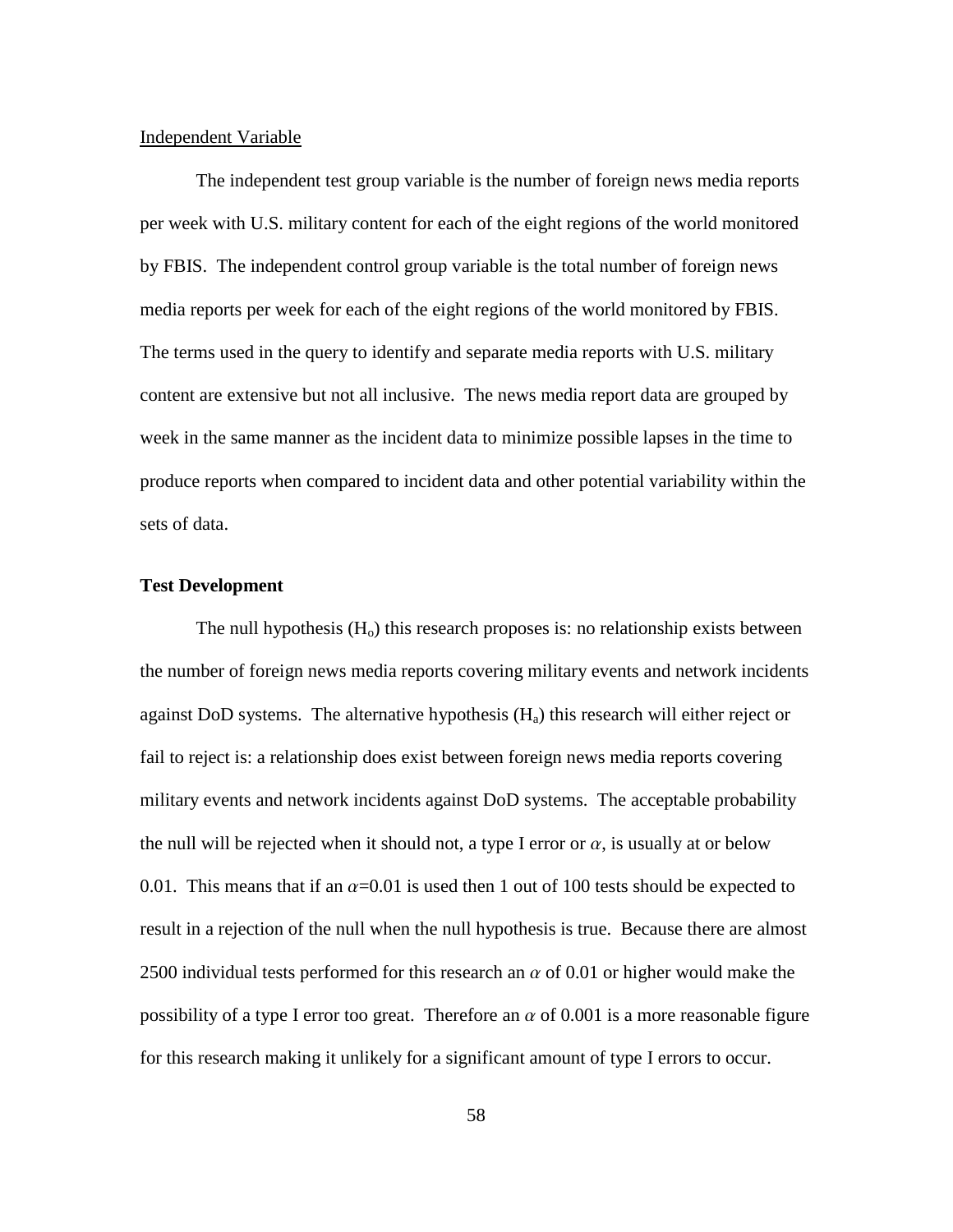#### Research Questions

 What is the nature of the relationship between foreign news media reports covering military events and network incidents against DoD networks?

# Investigative Questions

 To better answer the research question, this research proposes to answer the following investigative questions:

- 1. Do statistically significant correlations exist between different foreign regions of news media reports involving U.S. military events and different categories of DoD network incidents?
- 2. During what timeframes do the most statistically significant correlations occur?
- 3. What is the content of the news media reports for the timeframes that are most significantly correlated?

# Correlation Analysis

 A correlation test requires each dataset to be quantitative, therefore the FBIS data needs to be converted into a quantitative form. The IN-SPIRE tool is able to enumerate the number of media reports by date using the Time Slicer function. This feature quantifies the news media data by enumerating the number of media reports occurring for each day of the two and a half year span. The Time Slicer tool will also be used in conjunction with the Query tool to enumerate the number of foreign news reports that contain military events for each day of the study. A conceptual analysis is done with the Query tool with the following list of terms to identify documents related in some way to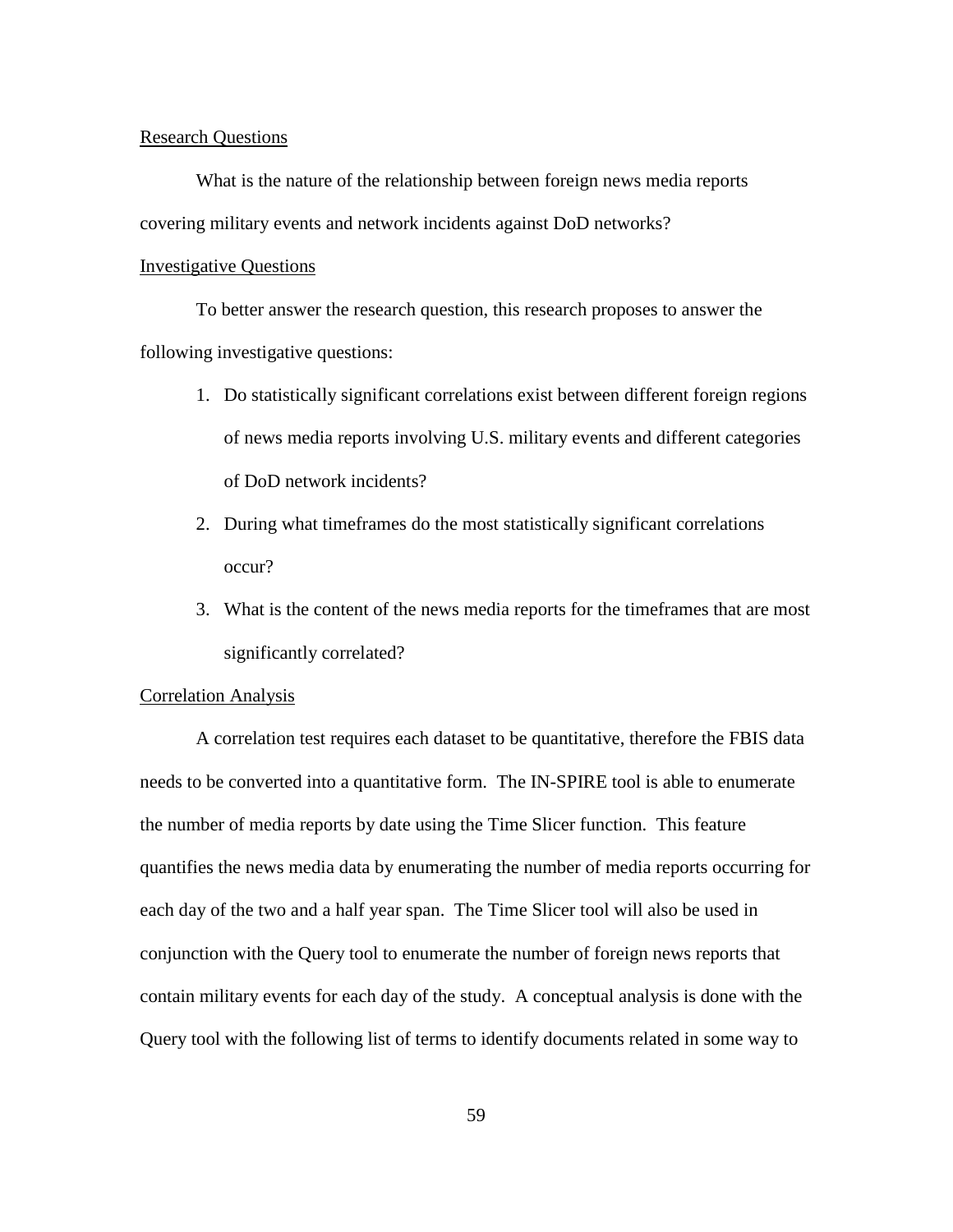#### the U.S. military:

"us military" or "u.s. military" or "usa military" or "u.s.a. military" or "united states military" or "us air force" or "u.s. air force" or "usa air force" or "u.s.a. air force" or "united states air force" or "us navy" or "u.s. navy" or "usa navy" or "u.s.a. navy" or "united states navy" or "us marines" or "u.s. marines" or "usa marines" or "u.s.a. marines" or "united states marines" or "us army" or "u.s. army" or "usa army" or "u.s.a. army" or "united states army" or "us dod" or "u.s. dod" or "usa dod" or "u.s.a. dod" or "united states dod"

The documents found to have military content can then be exported to create a sub-set of media reports. Again the Time Slicer tool is used to enumerate the number of media reports with U.S. military content for each day of the 30 month span. Both the daily news media and incident data sets are transformed into weekly data. The weekly timeframe is used to take into account the variability created by delays in publishing and correctly incident recording. All data, the number of incidents and media reports per week, are consolidated into a single Excel worksheet for visual analysis.

 Several statistical software programs are capable of handling the requirements of this research; JMP 5.1 was the most readily available. The weekly incident data along with the weekly news media data are transferred into JMP 5.1 from the Microsoft Excel spreadsheet. The first tests are accomplished using the entire 30 months worth of weekly data. JMP 5.1 is used to perform a Spearman's Rho nonparametric rank test using multivariate analysis for each of the six categories of incidents against each of the eight regions of media reports and the eight regions of media reports with military content for a total of 96 tests.

 The correlation tests between all foreign news media reports, regardless of military content, will be used as a test group. A comparison of the correlation results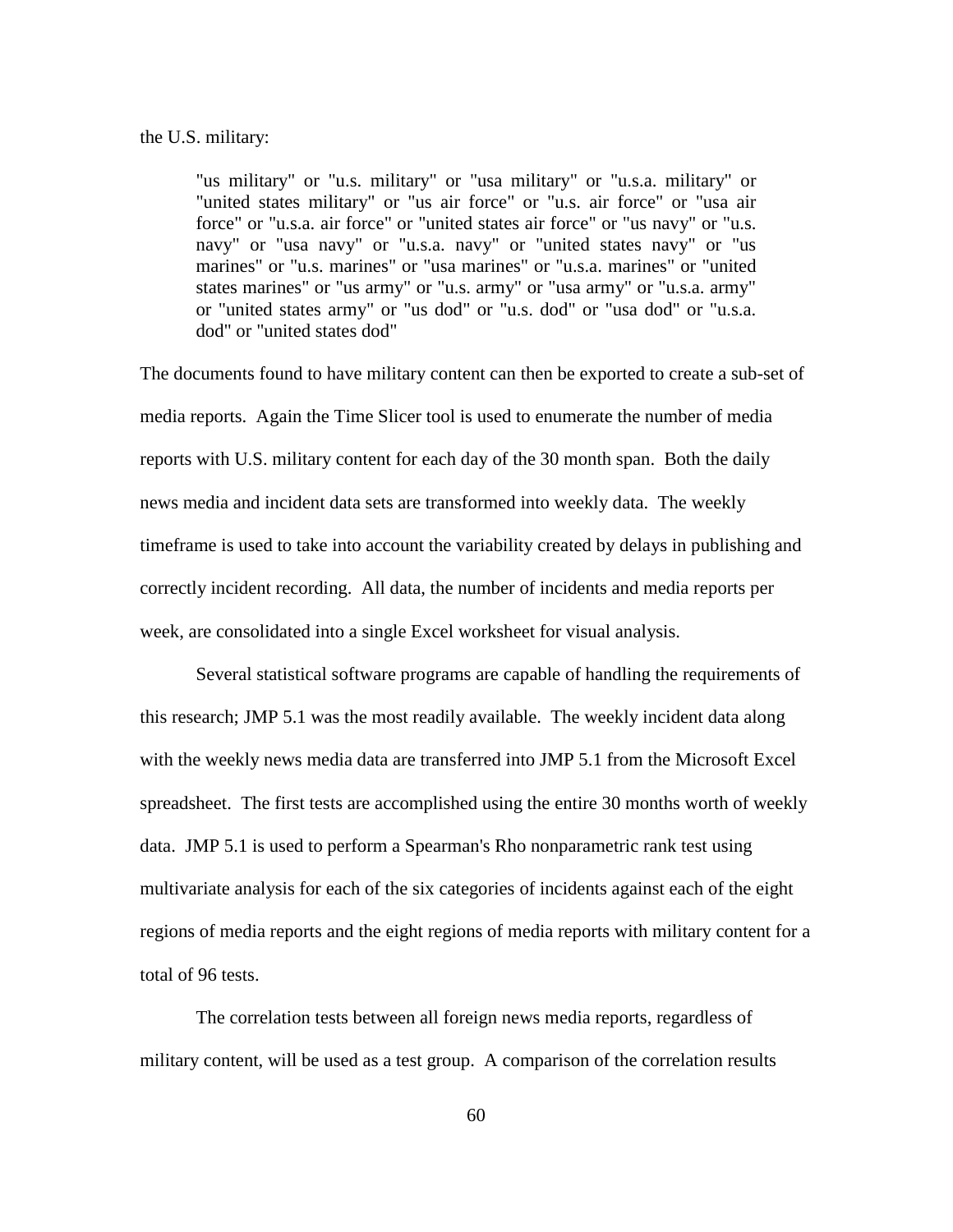between the news reports that did and did not reference the U.S. military will provide insight into whether or not the news media's coverage of military events has a more significant correlation then media reports in general.

 Next, a time series test of the weekly data will be analyzed for each set of consecutive six month timeframes for the 30 months of data. There are 25 six month timeframes for a total of another 2400 tests altogether. JMP 5.1 will be used to perform a Spearman's Rho nonparametric rank test using multivariate analysis for each of the 25 six month datasets comparing the six categories of incidents against each of the eight regions of media reports and the eight regions of media reports with military content. The results of the time series test will be compared with the overall correlation tests to determine which correlations vary over time and by how much those correlations vary compared to previous test results.

 Finally, the IN-SPIRE Gist tool will be used to perform exploratory analyses and find commonly used terms in the media reports for each month of the study by region. The Gist tool will "get the gist" of a collection of documents used in a dataset by listing the words commonly used between documents, ordered by the number of documents each word is referenced in. IN-SPIRE also displays the number of documents each word is found in. The terms found in the Gists of the entire 30 month period will be done for each region for analysis and to use as a baseline to compare against common terms found in each six month timeframe.

 Due to computer speed and IN-SPIRE software limitations the media data could only be analyzed one months and region at a time, so it was necessary to perform two

61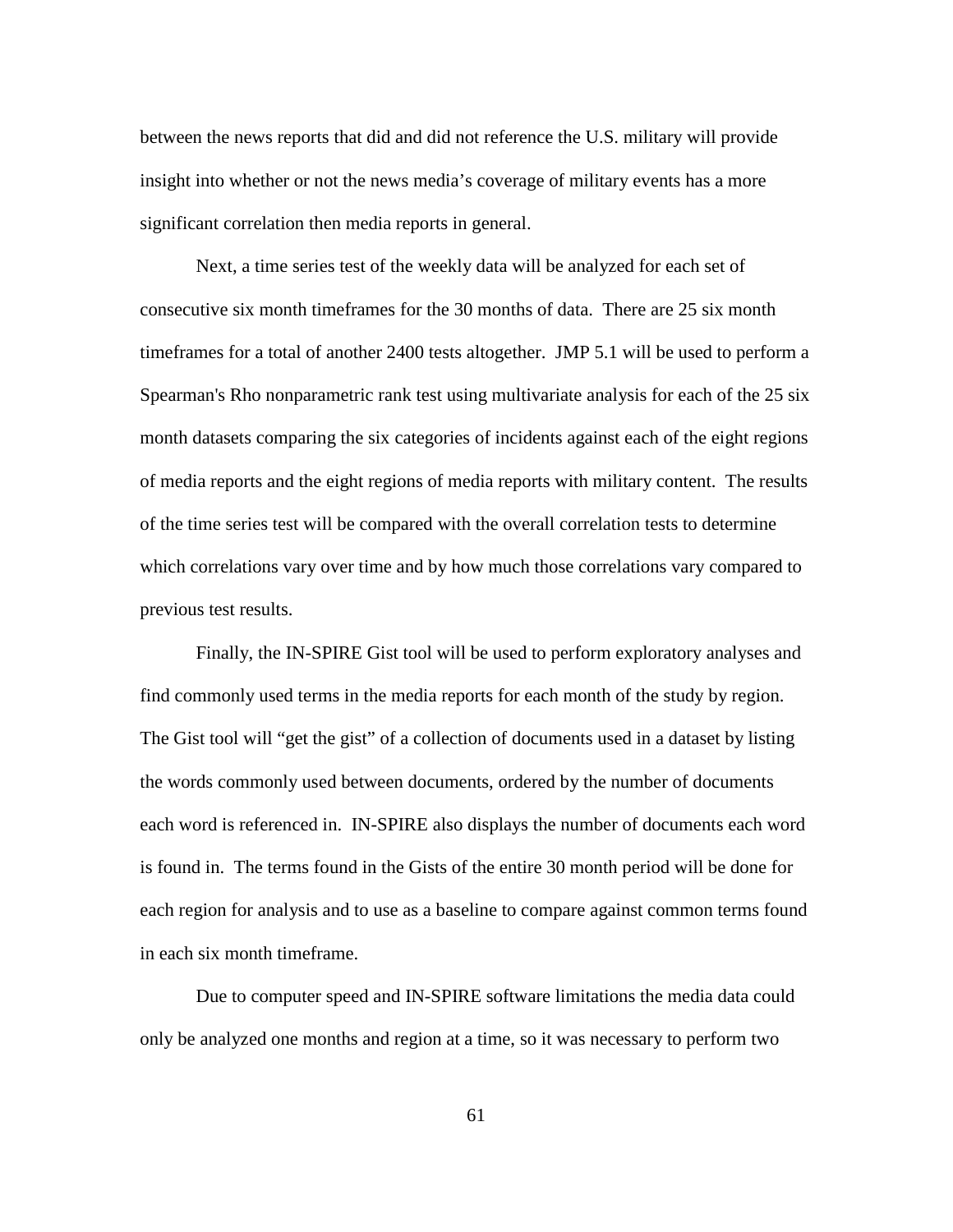successive Gists, as will be described below, to produce a list of common terms rather then a preferable single Gist. Furthermore, several insignificant terms will have to be added to the Stopword list to eliminate erroneous terms from the analysis. The additional Stopwords will be determined by finding common terms from a few random month/region document sets. Non key terms, such as adjectives or verbs, will be manually selected for inclusion into the Stopword list. Once a list is created it will be used for each analysis of news media reports.

 A Gist of each month and region combination will be used to collect words common to at least 90% of the documents for that month and region. The terms will then be used to create a document of common terms for each month of each region. The result will be 30 documents of common terms for each region, for both all inclusive media reports and media reports covering the U.S. military, 480 documents altogether. The documents of common terms can then be viewed with IN-SPIRE for the entire 30 months of this study by region. At this point a regional Gist will be used to find the 20 most common words are in all 30 months of data for each region. The 20 common terms do not have to be common between every month, but the greatest number of months. The result is a regional list of 20 terms common to at least 90% of the documents for each month and region and common to the majority of months of that region.

A similar process is accomplished on only the months and regions found to have a significant correlation using the six month timeframe Spearman's Rank tests. The same documents created above of 90% common terms are viewed with IN-SPIRE for each set of months, by region, where a correlation was found to be significant in the 6 month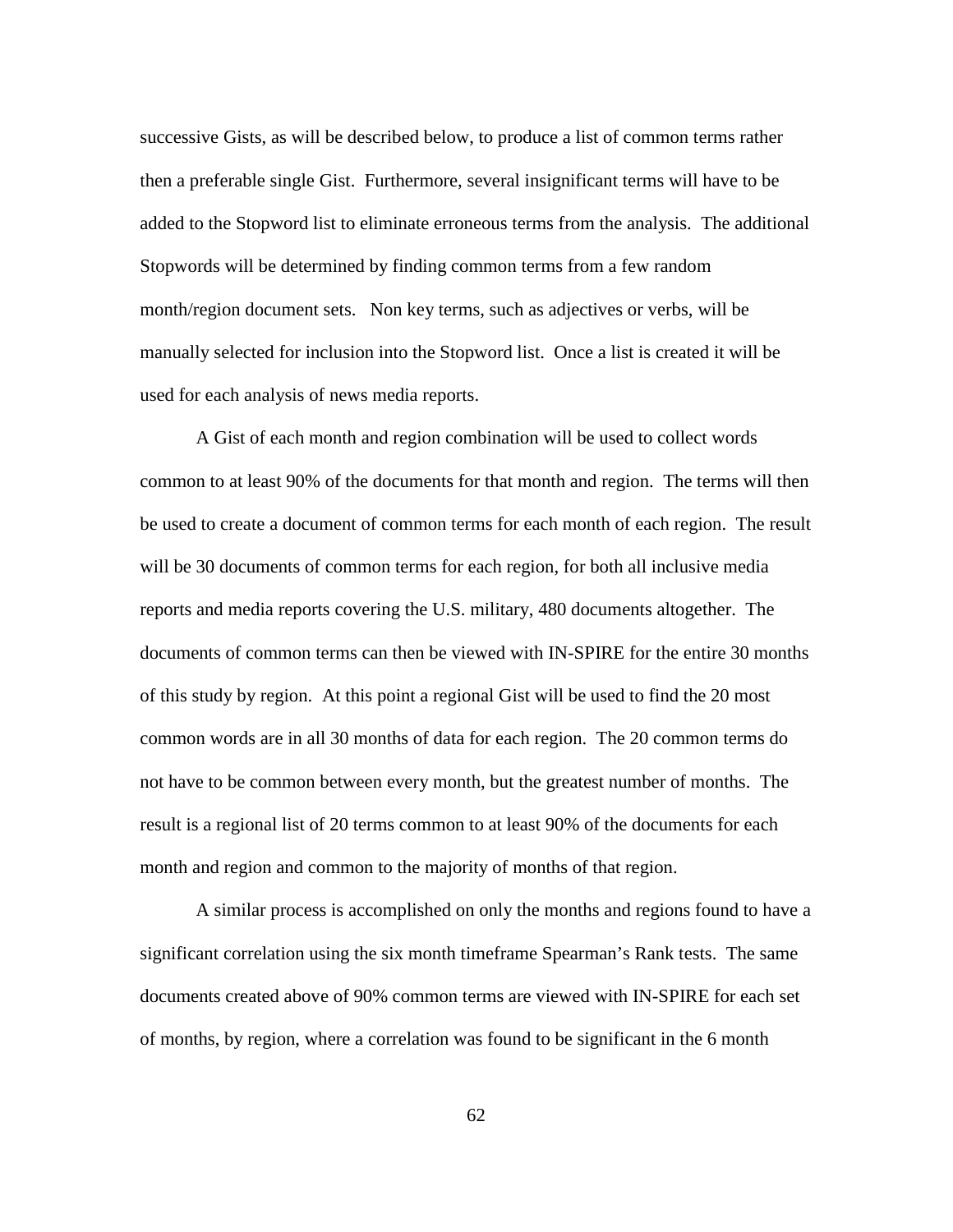timeframe analysis. The significantly correlated timeframes for a region will be combined when they run in succession, are correlated to the same incident category, and have the same type of correlation (positive or negative). Again, the second set of common terms will be limited to the 20 most common key words for each set of months and regions found to be significantly correlated to DoD network incidents. A manual comparison between the 20 word lists and 30 month lists of key terms will be used to better understand potential reasons for any significant correlations.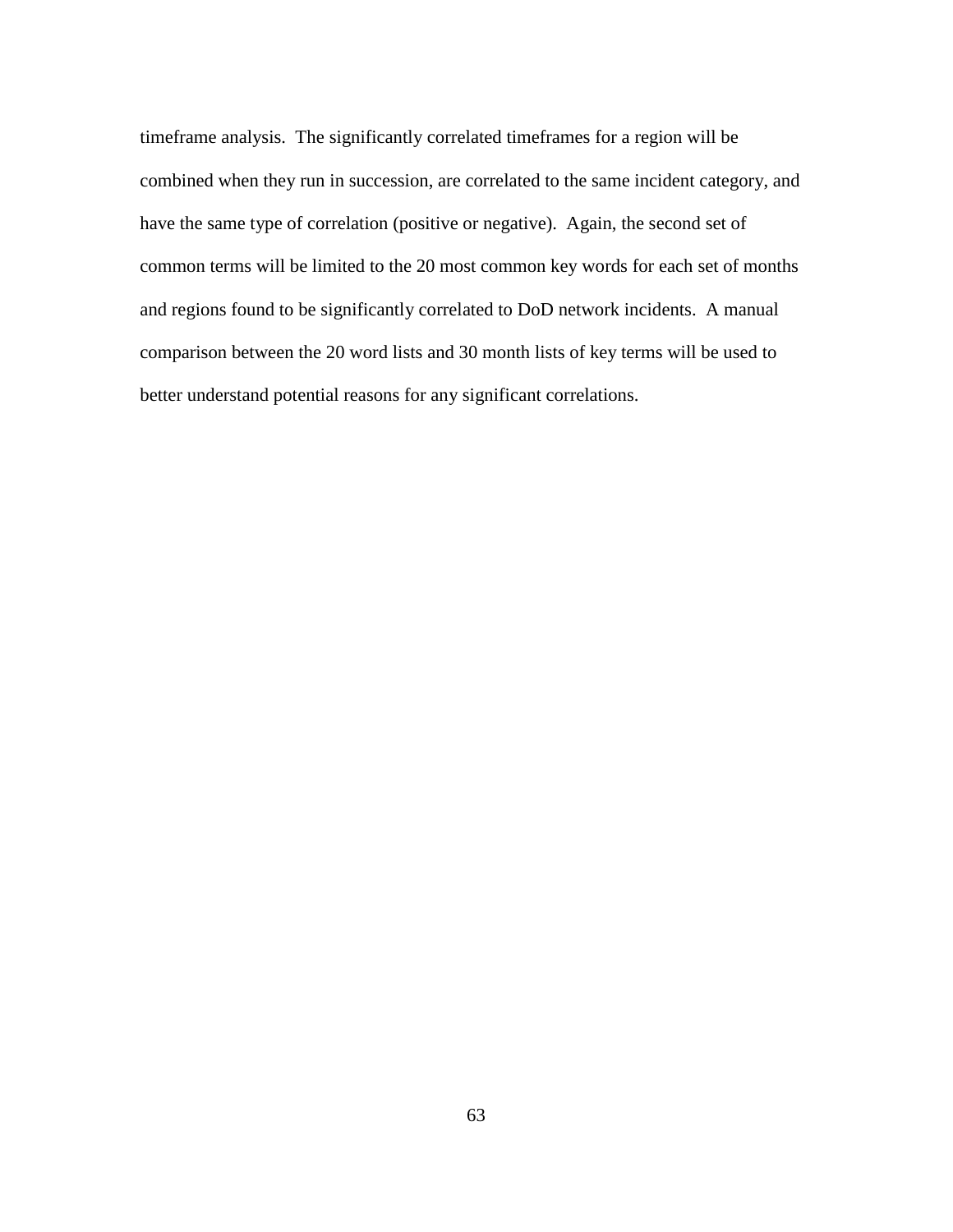## **IV. Analysis and Results**

#### **Chapter Overview**

 The purpose of this research is to determine what relationships exist between foreign media coverage of military events and DoD network incidents through qualitative codification and quantitative statistical analysis of data collected by NetDefense and the Foreign Broadcast Information System (FBIS). This chapter presents the results of the statistical and qualitative analysis to answer the three investigative questions described in Chapter III. The results of the three research questions are presented in their own sections below.

## **30 Month Timeframe Spearman Rho Tests**

Based on a significance level of 0.001 and the 129 weeks of data, the rejection criterion was to reject the null hypothesis if  $|r_s| > 0.2867$ . The results of the individual Spearman tests have been tabulated and are displayed in Table 2 and 3 below. These results indicate the null hypothesis should be rejected for a  $\alpha$  of 0.001 in a two tailed test.

In all, 10 of the 96 rank correlations were determined to be statistically significant with a significance level of 0.001. Six of the ten significant correlations involved media related to military events. The average value of the six significant correlations between network incidents and military related media, 0.4318, was larger then the average r value of the other four correlations of all inclusive media, 0.3631.

Of the six types of the incident categories studied for the full 30 months, III, VI, and VII (attempted access, probe or scan, and malicious code respectively), were found to have at least one significant correlation. In addition, three of the eight regions for all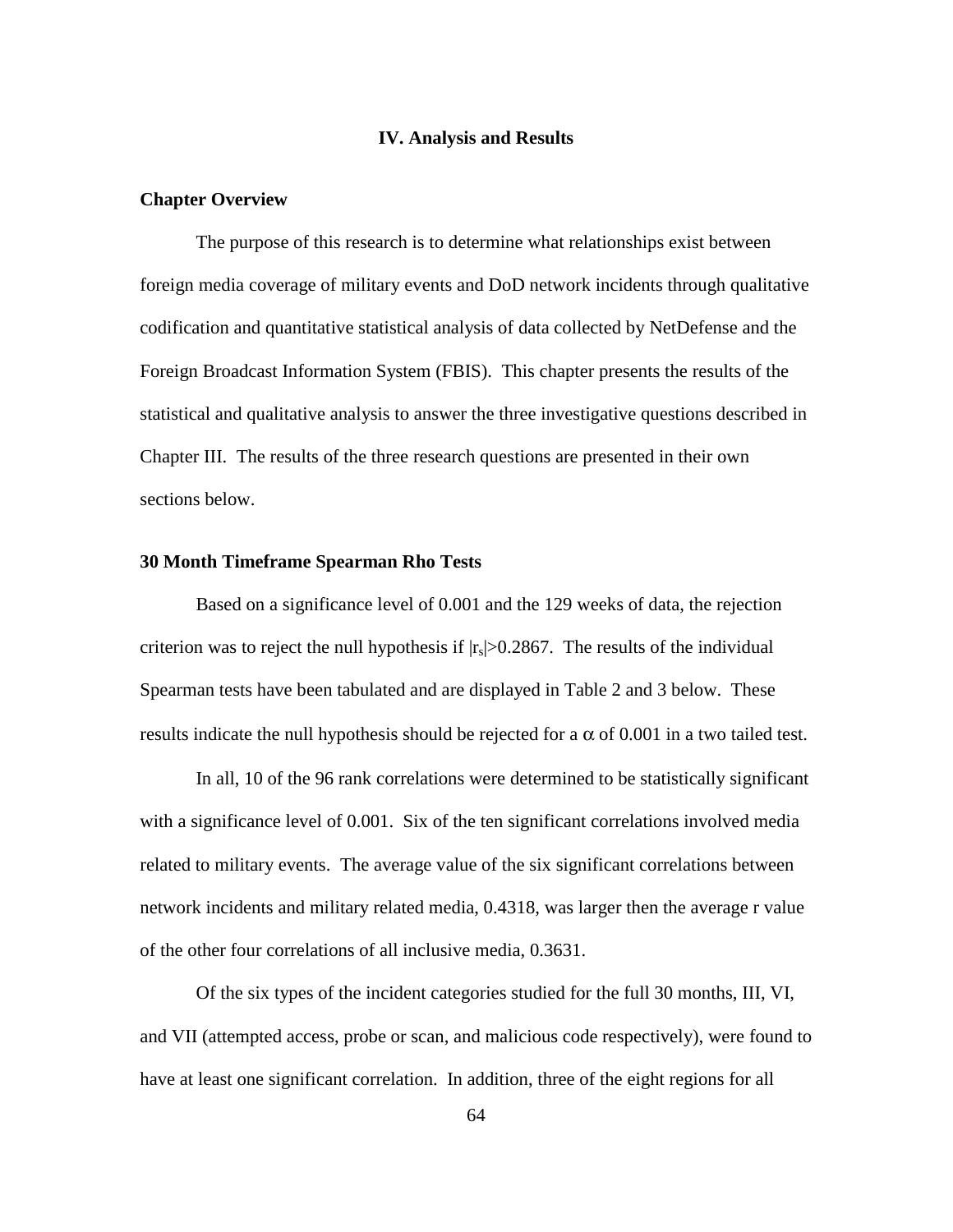inclusive media reports had at least one significant correlation: China, East Europe, and Sub-Saharan Africa. Five regions for U.S. military related media reports had at least one significant correlation: Central Eurasia, East Asia, East Europe, Near East and South Asia, and West Europe. Both positive and negative correlations were found to be significant in the results of the rank tests. With the exception of category VII incidents for all inclusive media, each region or category maintained either positive or negative correlations. Negative correlations were more common with six being negative and four being positive.

Table 4: Results of Spearman Rho Test for Each Region and DoD Network Incident Combination for All Media Reports from Jan 2002 Through Jun 2004

|                      |           | П         | Ш          | IV        | VI        | VII        |
|----------------------|-----------|-----------|------------|-----------|-----------|------------|
| Central Eurasia      | $-0.1216$ | 0.1309    | $-0.0667$  | $-0.0012$ | $-0.0023$ | $-0.1849$  |
| China                | 0.1702    | 0.0116    | 0.1201     | $-0.1559$ | $-0.1760$ | $0.3325*$  |
| East Asia            | $-0.0537$ | 0.0291    | 0.0456     | 0.0973    | $-0.1530$ | $-0.1083$  |
| East Europe          | $-0.0420$ | $-0.0191$ | $-0.4355*$ | 0.1596    | 0.0382    | $-0.2783$  |
| Near East/South Asia | 0.0319    | $-0.0159$ | 0.0497     | $-0.0984$ | $-0.2759$ | 0.0606     |
| Sub-Saharan Africa   | $-0.2524$ | 0.1689    | $-0.3498*$ | 0.2095    | $-0.1980$ | $-0.3345*$ |
| The Americas         | $-0.0611$ | $-0.0802$ | 0.1919     | $-0.0544$ | $-0.0653$ | 0.0823     |
| West Europe          | 0.0975    | $-0.0383$ | 0.0478     | $-0.0090$ | 0.1292    | 0.0082     |

 $*$  r<sub>s</sub> values greater than the critical value 0.2865 at the 0.001 level for a two tailed test

| Table 5: Results of Spearman Rho Test for Each Region and DoD Network Incident |                                                                       |  |
|--------------------------------------------------------------------------------|-----------------------------------------------------------------------|--|
|                                                                                | Combination for Military Media Reports from Jan 2002 Through Jun 2004 |  |

|                      |           | П         | Ш         | IV        | VI         | <b>VII</b> |
|----------------------|-----------|-----------|-----------|-----------|------------|------------|
| Central Eurasia      | $-0.2848$ | 0.1467    | $-0.2502$ | 0.1561    | $-0.0618$  | $-0.5124*$ |
| China                | $-0.0583$ | 0.0560    | 0.1281    | 0.0634    | $-0.2089$  | $-0.1990$  |
| East Asia            | $-0.0561$ | 0.1012    | 0.0215    | 0.1211    | $-0.3143*$ | $-0.3153*$ |
| East Europe          | $-0.1678$ | $-0.0381$ | $0.4535*$ | $-0.0137$ | $-0.0164$  | 0.1381     |
| Near East/South Asia | $-0.0436$ | 0.0983    | $0.4753*$ | $-0.0870$ | $-0.0433$  | 0.1415     |
| Sub-Saharan Africa   | $-0.1135$ | $-0.0780$ | 0.0652    | $-0.0144$ | $-0.0848$  | 0.0352     |
| The Americas         | $-0.0427$ | 0.0511    | 0.1150    | $-0.0152$ | $-0.1057$  | $-0.2137$  |
| West Europe          | 0.0059    | 0.0895    | $0.5198*$ | 0.0025    | 0.0456     | 0.2058     |

 $*$  r<sub>s</sub> values greater than the critical value 0.2865 at the 0.001 level for a two tailed test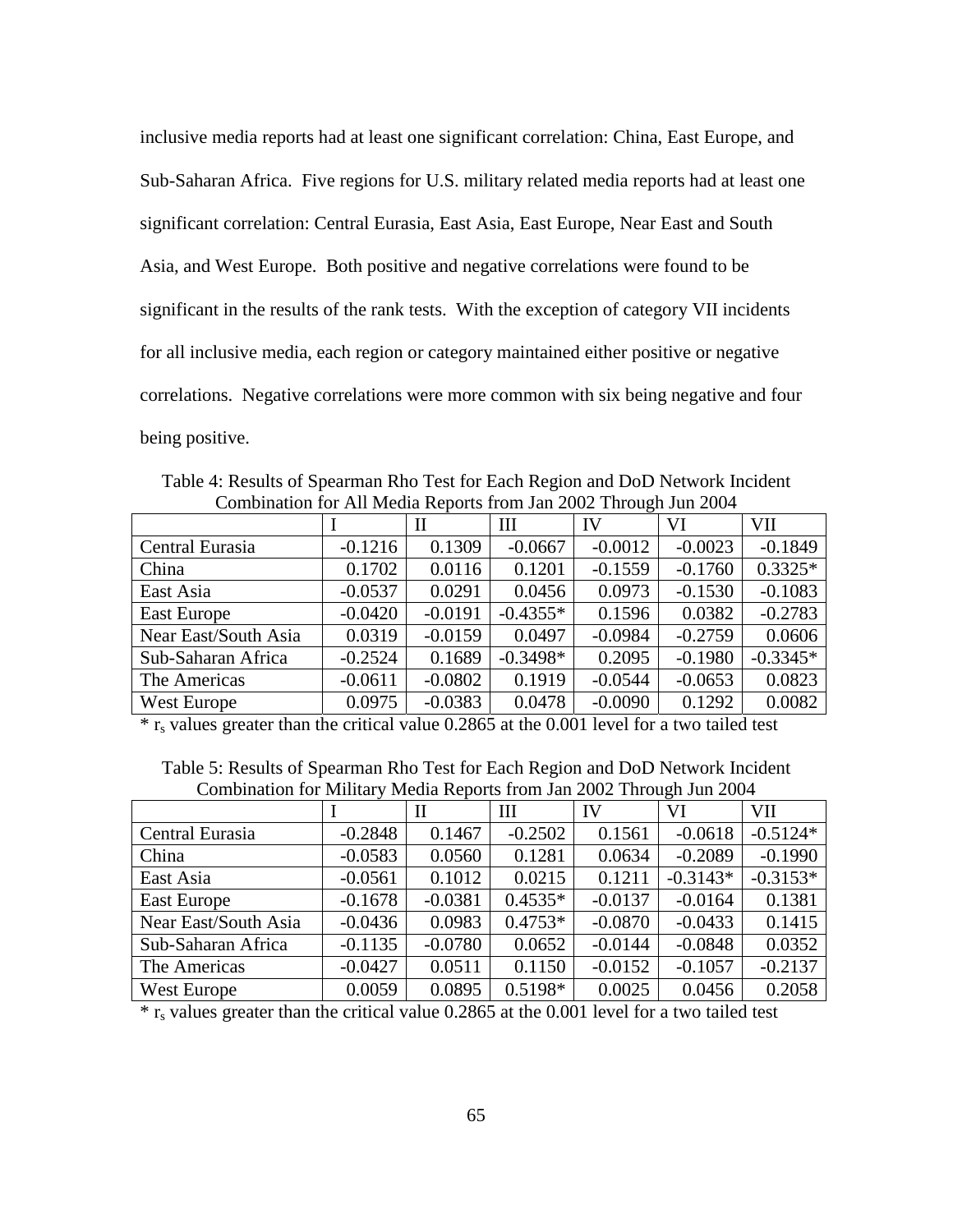#### **6 Month Timeframe Spearman Rho Tests**

Based on a significance level of 0.001 and the 26 weeks of data for each six month correlation test, the rejection criterion was to reject the null hypothesis if  $|r_s|>0.6034$ . The 2400 tests conducted for this part of the research made it inconvenient to list the results of each test. Therefore, the results of the individual Spearman's Rho tests have been consolidated in Table 4 and 5 below to list each significant correlation coefficient found and the months, region, and incident category in which it was significant. None of the media-incident correlations other then those listed in table 4 and 5 for the six month timeframes exceeded the minimum  $r_s$  value of 0.6034 and are therefore not listed in Tables 4 and 5 below. These results indicate the null hypothesis should be rejected for a  $\alpha$  of 0.001 in a two tailed test.

In all, 39 of the 2400 rank correlations were determined to be statistically significant with a significance level of 0.001. 28 of the 39 significant correlations existed within media related to military events. Much like the 30 month correlations, the average value of the 28 significant correlations between network incidents and military related media, 0.6654, was slightly larger then the average r value of the other 11 all inclusive media incident correlations, 0.6513.

Of the six types of incident categories studied for the six month timeframes, I, III, VI, and VII (unauthorized root access, attempted access, probe or scan, and malicious code respectively), were found to have at least one significant correlation. In addition, every region but West Europe was found to have a significant correlation using all inclusive media reports. However, every region but East Asia and The Americas were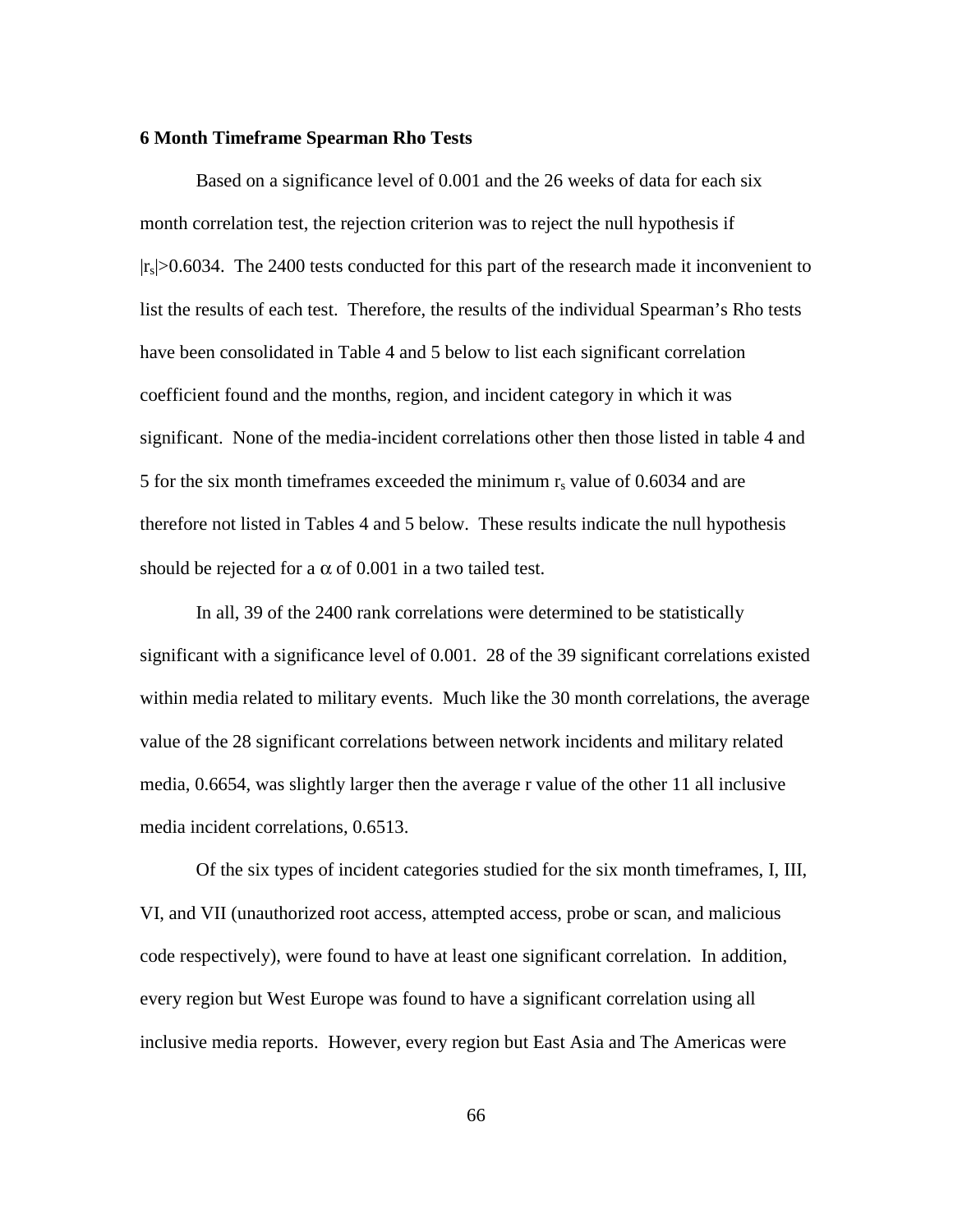found to have a significant correlation using news media reports covering the U.S. military. Both positive and negative correlations were found to be significant in the results of the rank tests. With the exception of category III incidents for military related media correlations in Central Eurasia, each region and incident category correlation maintained either positive or negative correlations. Unlike the 30 month tests, positive correlations were slightly more common with 24 significant correlations being positive and 15 negative ones.

| Cat          | Region                 | $\mathbf{r}_s$ | Months    |
|--------------|------------------------|----------------|-----------|
| T            | East Asia              | 0.6035         | $1 - 6$   |
|              | Sub-Saharan Africa     | $-0.6112$      | 19-24     |
| $\mathbb{H}$ | China                  | $-0.6192$      | $3 - 8$   |
|              | Sub-Saharan Africa     | 0.633          | 4-9       |
|              | The Americas           | $-0.6101$      | $4 - 9$   |
| VI           | East Europe            | 0.6595         | $17 - 22$ |
|              | East Europe            | 0.6194         | 18-23     |
|              | East Europe            | 0.6808         | 25-30     |
|              | Near East & South Asia | $-0.6923$      | $3 - 8$   |
|              | The Americas           | 0.7492         | 25-30     |
| VП           | Central Eurasia        | 0.6857         | 23-28     |

Table 6: Results of Spearman Rho Test for Each Region and DoD Network Incident Combination for All Media Reports from Jan 2002 Through Jun 2004 in Six Month Increments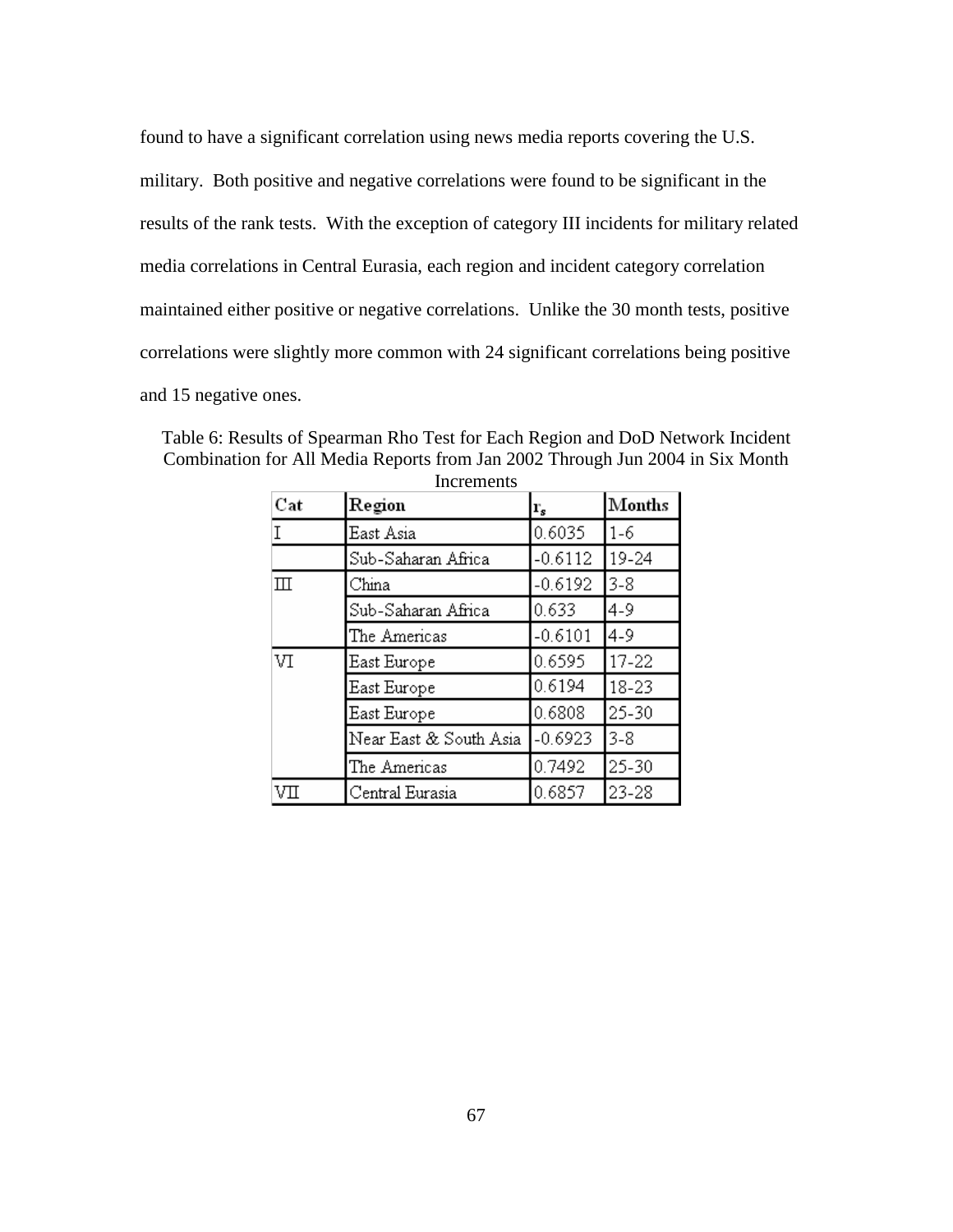| Table 7: Results of Spearman Rho Test for Each Region and DoD Network Incident     |
|------------------------------------------------------------------------------------|
| Combination for Military Media Reports from Jan 2002 Through Jun 2004 in Six Month |
| Increments                                                                         |

|              | Cat Region             | $\mathbf{r}_s$ | Months    |  |
|--------------|------------------------|----------------|-----------|--|
| I            | Central Eurasia        | $-0.6344$      | 22-27     |  |
|              | Central Eurasia        | $-0.6467$      | 23-28     |  |
|              | Central Eurasia        | $-0.6661$      | 24-29     |  |
|              | Sub-Saharan Africa     | $-0.644$       | $16 - 21$ |  |
|              | Sub-Saharan Africa     | $-0.6315$      | $17 - 22$ |  |
|              | Sub-Saharan Africa     | $-0.6801$      | 18-23     |  |
|              | Sub-Saharan Africa     | $-0.6312$      | 19-24     |  |
| $\mathbb{I}$ | Central Eurasia        | $-0.8299$      | $7 - 12$  |  |
|              | Central Eurasia        | $-0.6903$      | $8 - 13$  |  |
|              | Central Eurasia        | 0.7917         | $14 - 19$ |  |
|              | Central Eurasia        | 0.7172         | $15 - 20$ |  |
|              | China                  | 0.6207         | $10 - 15$ |  |
|              | China                  | 0.658          | 14-19     |  |
|              | China                  | 0.7109         | $15 - 20$ |  |
|              | East Europe            | 0.6161         | $10 - 15$ |  |
|              | Near East & South Asia | 0.7165         | $4 - 9$   |  |
|              | Near East & South Asia | 0.7223         | $5 - 10$  |  |
|              | Near East & South Asia | 0.6152         | $10 - 15$ |  |
|              | West Europe            | 0.6509         | 4-9       |  |
|              | West Europe            | 0.6358         | $5 - 10$  |  |
|              | West Europe            | 0.6675         | $10 - 15$ |  |
|              | West Europe            | 0.6662         | $11 - 16$ |  |
|              | West Europe            | 0.6264         | $12 - 17$ |  |
|              | West Europe            | 0.6377         | $13 - 18$ |  |
|              | West Europe            | 0.6411         | 14-19     |  |
| VП           | Central Eurasia        | $-0.6059$      | 24-29     |  |
|              | East Europe            | $-0.6641$      | $17 - 22$ |  |
|              | Near East & South Asia | 0.6119         | 21-26     |  |

# **Significant Media Content**

The results found in the content of the foreign media reports were divided into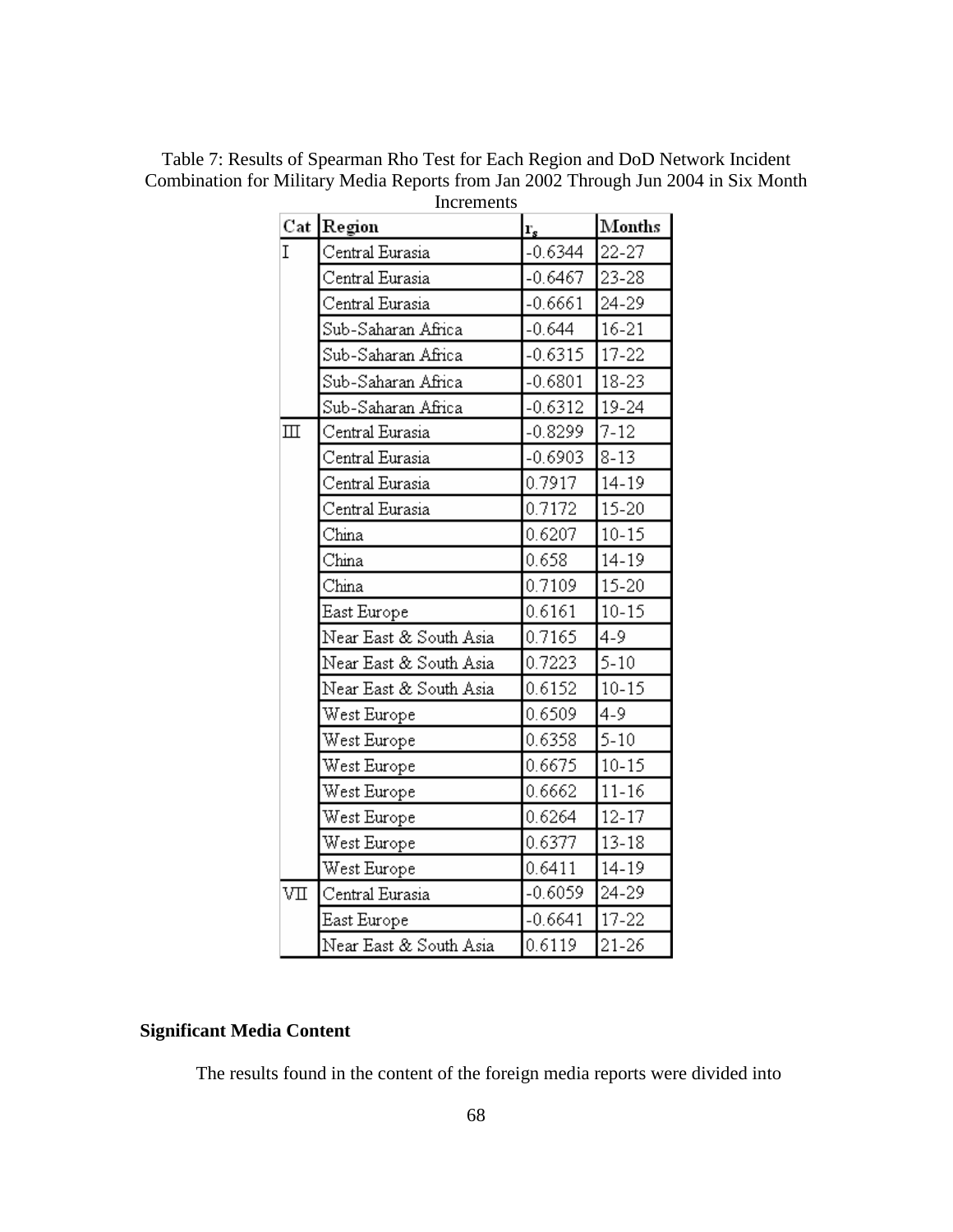two sections. The first section is concerned with the words most significant to each region for all 30 months. The second section displays the 20 most significant key terms for those months and regions found to have the highest correlation significance.

## Regional Exploratory Analysis

A list of Stopwords (Appendix A) was extracted from three test Gists using the data from three randomly selected sets of news media reports: January 2002 Central Eurasia, July 2002 China, and March 2004 The Americas. These reports were combined and used to manually extract words insignificant to the intent of this research not already included in the IN-SPIRE Stopword list. These words were then added to the existing IN-SPIRE Stopword list.

Next a Gist was performed to determine what words were common to at least 90% of the media reports for a given month and region. This list was then used to determine what words, from the lists of terms common to at least 90% of media reports, were most common to all 30 months of media reports for each region. The number of most common terms was limited to 20 to simplify a manual review. Each of the 20 words on a list was in at least 90% of the media reports for a given month and region, and also one of the top 20 most commonly used key terms between those months for the region. The resultant lists are shown in Table 6 and 7 below. Each list is ranked first by frequency then alphabetically, so the most frequently used terms are first on the list in alphabetical order and followed by the second most frequently used terms in a separate alphabetical order.

Through manual review of Table 6 and 7 the common terms suggest the primary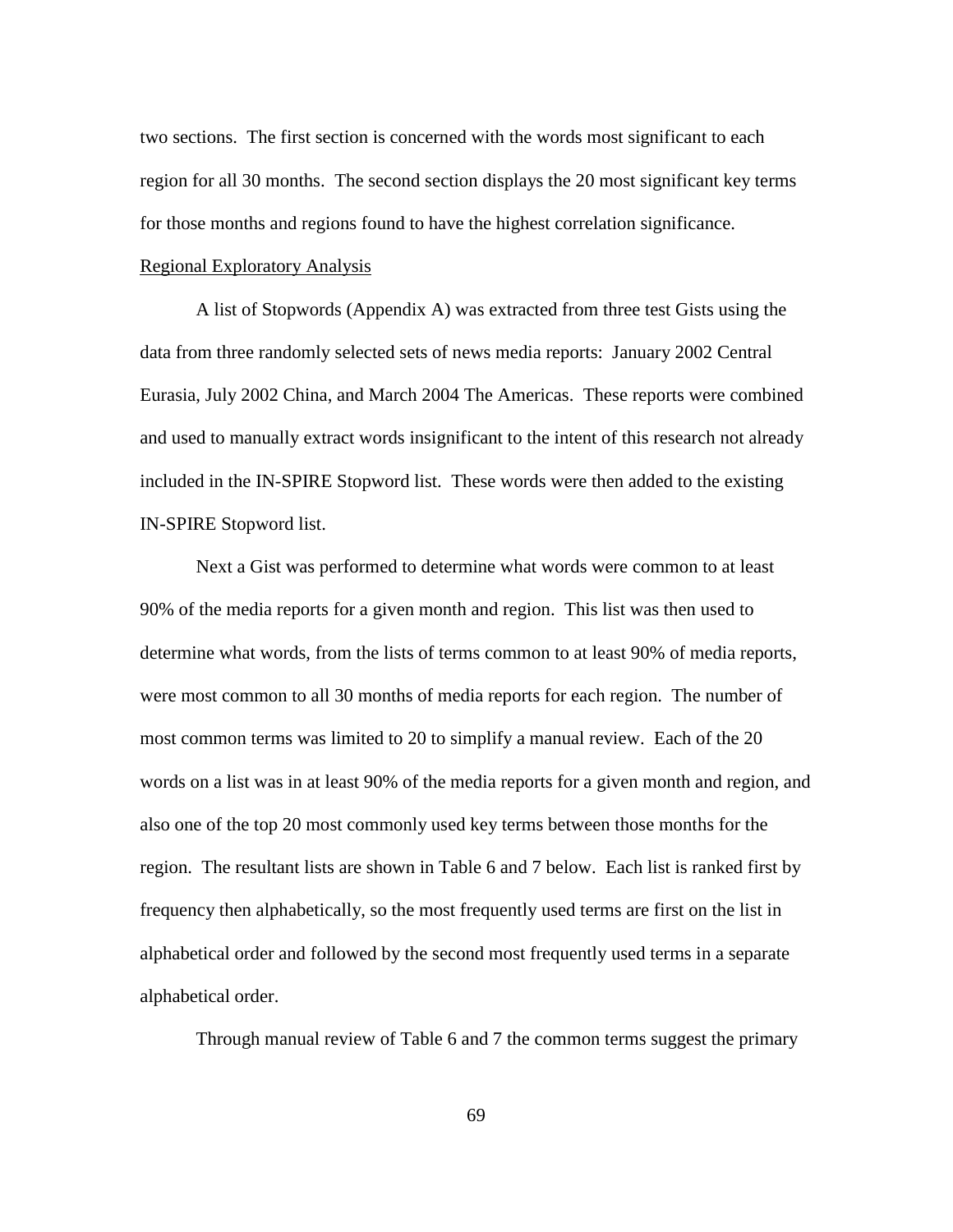content of each region's media are concerned with places within the region, politics, and government. A few words which relate to the research being performed, such as "internet", "army", "terrorism", and "weapons" are present but do not appear to be any more relevant to correlated regions then non-correlated regions.

Table 8: Results of the Media Content Analysis for All Media Reports from Jan 2002 through Jun 2004

| <b>Central</b><br>lEurasia* | China     | East Asia*   | East<br>Europe* | <b>Near East &amp;</b><br>South Asia* | Sub-<br><b>ISaharan</b><br>Africa* | The<br><b>Americas</b> | West<br>Europe* |
|-----------------------------|-----------|--------------|-----------------|---------------------------------------|------------------------------------|------------------------|-----------------|
| cooperation                 | audiences | computer     | belgrade        | economic                              | democratic                         | economic               | english         |
| economic                    | beijing   | domestic     | democratic      | english                               | economic                           | english                | foreign         |
| english                     | chinese   | economic     | english         | foreign                               | english                            | foreign                | internet        |
| foreign                     | economic  | editorial    | european        | internet                              | foreign                            | internet               | minister        |
| leader                      | english   | english      | foreign         | leader                                | french                             | minister               | national        |
| minister                    | filing    | foreign      | minister        | minister                              | internet                           | national               | policy          |
| ministry                    | foreign   | internet     | ministry        | national                              | leader                             | officials              | political       |
| moscow                      | hong      | intervention | national        | political                             | minister                           | political              | president       |
| national                    | internet  | japan        | political       | president                             | national                           | president              | security        |
| political                   | kong      | korea        | president       | security                              | opposition                         | security               | united          |
| president                   | national  | minister     | republic        | war                                   | political                          | spanish                | european        |
| russia                      | prc       | national     | security        | arabic                                | president                          | united                 | french          |
| security                    | president | officials    | social          | iran                                  | security                           | trade                  | paris           |
| authorities                 | root      | president    | union           | islamic                               | war                                | million                | turkey          |
| relations                   | taiwan    | rok          | law             | officials                             | officials                          | american               | union           |
| vladimir                    | xinhua    | seoul        | opposition      | policy                                | republic                           | policy                 | economic        |
| law                         | minister  | tokyo        | economic        | united                                | united                             | ministry               | german          |
| republic                    | officials | ministry     | leader          | arab                                  | police                             | social                 | leader          |
| federal                     | political | united       | internet        | israel                                | talks                              | leaders                | democratic      |
| itar                        | united    | yonhap       | police          | israeli                               | nation                             | police                 | war             |

\* Regions found to have at least one significant correlation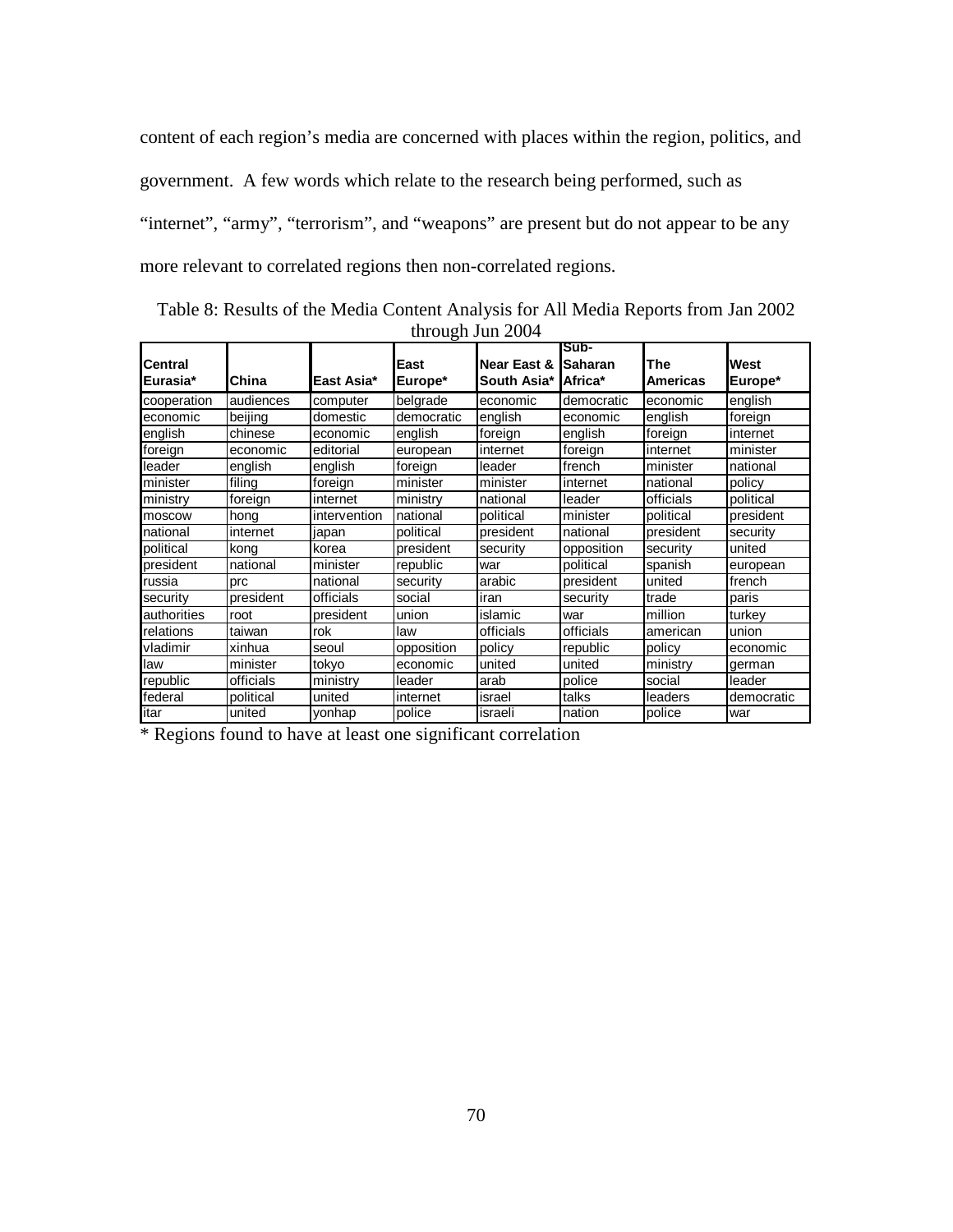| <b>Central</b><br><b>Eurasia*</b> | China     | East Asia*   | East<br>Europe* | Near East &<br><b>South Asia*</b> | <b>Sub-Saharan</b> The<br>Africa* | <b>Americas</b> | West<br>Europe* |
|-----------------------------------|-----------|--------------|-----------------|-----------------------------------|-----------------------------------|-----------------|-----------------|
| moscow                            | beijing   | english      | english         | english                           | president                         | english         | bush            |
| russian                           | chinese   | internet     | minister        | foreign                           | english                           | foreign         | foreign         |
| defense                           | defense   | japan        | political       | internet                          | african                           | internet        | minister        |
| political                         | english   | tokyo        | war             | irag                              | linternet                         | president       | president       |
| president                         | force     | united       | army            | minister                          | minister                          | united          | security        |
| security                          | foreign   | defense      | defense         | political                         | national                          | minister        | united          |
| united                            | internet  | foreign      | european        | president                         | united                            | national        | war             |
| force                             | national  | intervention | foreign         | security                          | american                          | security        | washington      |
| foreign                           | political | korea        | national        | united                            | army                              | war             | internet        |
| minister                          | prc       | national     | nato            | war                               | war                               | washington      | irag            |
| american                          | president | war          | president       | bush                              | french                            | political       | political       |
| ministry                          | security  | korean       | security        | force                             | security                          | army            | french          |
| war                               | united    | officials    | united          | islamic                           | force                             | bush            | national        |
| army                              | war       | security     | force           | american                          | iraq                              | force           | force           |
| cooperation                       | weapons   | computer     | ministry        | afghanistan                       | foreign                           | troops          | policy          |
| national                          | bush      | president    | troops          | armv                              | kenya                             | officials       | armv            |
| armed                             | economic  | troops       | iraq            | policy                            | armed                             | spanish         | english         |
| relations                         | policy    | rok          | commentary      | washington                        | terrorism                         | defense         | american        |
| territory                         | irag      | force        | policy          | arab                              | bush                              | iraq            | iragi           |
| english                           | power     | minister     | internet        | iraqi                             | political                         | terrorism       | weapons         |

 Table 9: Results of the Media Content Analysis for Media Reports with Military Content from Jan 2002 through Jun 2004

\* Regions found to have at least one significant correlation

## Significant Timeframe Exploratory Analysis

 There were 2400 individual tests given the two sets of media reports for 8 regions, 6 incident categories, and 25 six-month timeframes. Below in tables 8 and 9 are the results of the media content analysis for the months out of these 2400 tests found to be significant. Each list contains 20 of the most commonly used key terms for a given region and incident category during the months significant correlations were found. The lists were compiled in a similar manner to the regional exploratory analysis above and are described in Chapter III. Some of the timeframes were combined with one another because they ran concurrently and had the same positive or negative correlation. When this was the case, the most common key terms were found for the combination of months found to be correlated. Because of this method the 39 correlations found for the sixmonth timeframes were consolidated into 21 correlations. Each of the 20 words on a list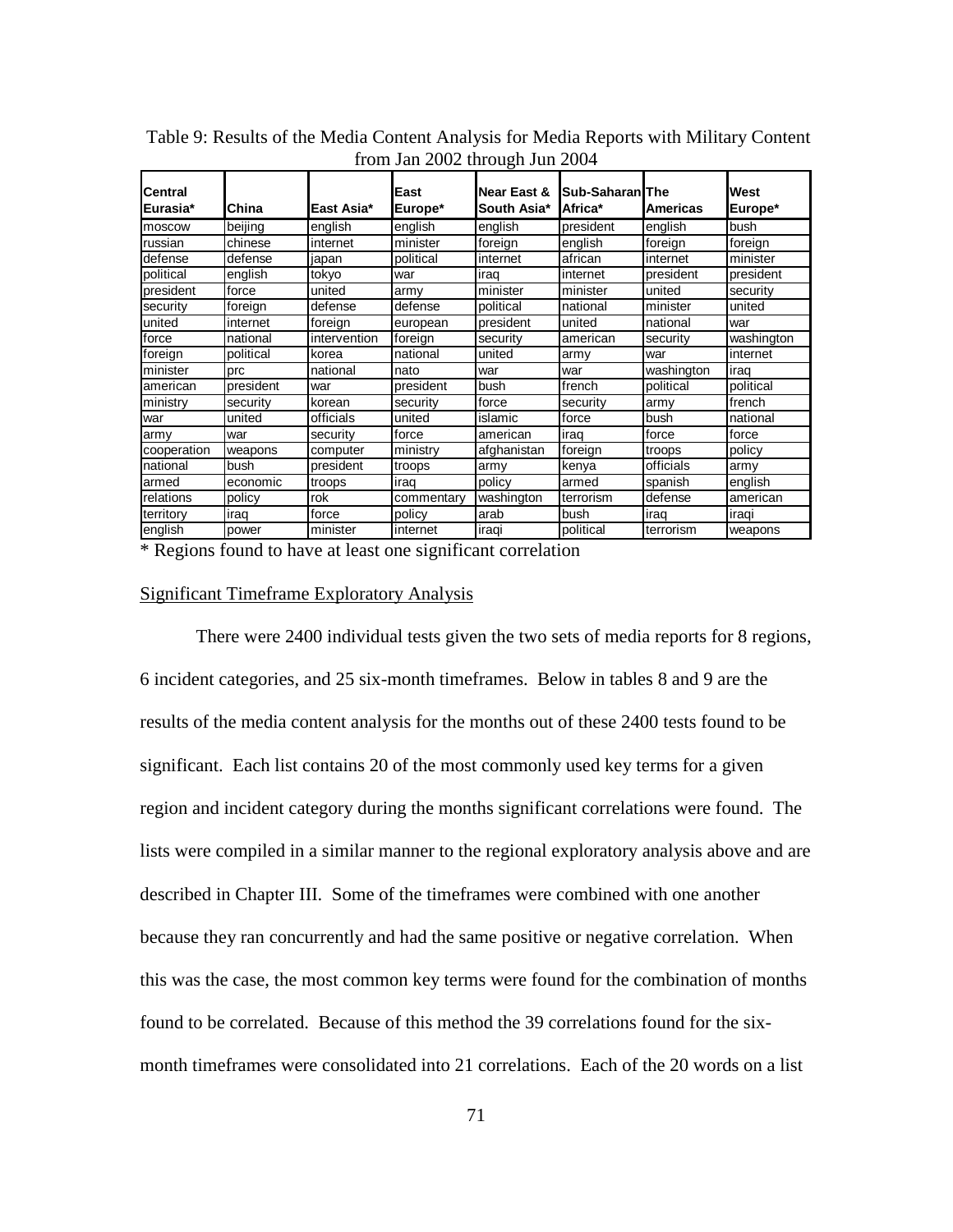was in at least 90% of the media reports for a given month and region, and also one of the top 20 most commonly used key terms between those months and regions. Each list is ranked first by frequency then alphabetically, so the most frequently used terms are first on the list in alphabetical order and followed by the second most frequently used terms in a separate alphabetical order.

The lists were manually reviewed for their content and compared to the regional media content lists in Table 6 and 7 above. No significant terms were distinguished from the lists in Table 8 and 9 below from the lists in Table 6 and 7 above. In the lists of Table 8 and 9 below a few unique terms were identified, but were not consistent throughout the lists.

| Category I   |             | Category III |             |                | Category VI |             |             |                | Category VII |  |
|--------------|-------------|--------------|-------------|----------------|-------------|-------------|-------------|----------------|--------------|--|
| East Asia    | Sub-Saharan | China        | Sub-Saharan | The Americas   | East Europe | East Europe | Near East & | The Americas   | Central      |  |
|              | Africa      |              | Africa      |                | (Weeks 17-  | (Weeks 25-  | South Asia  |                | Eurasia      |  |
|              |             |              |             |                | 23)         | 30)         |             |                |              |  |
| computer     | african     | audiences    | african     | economic       | democratic  | democratic  | arab        | administration | economic     |  |
| disseminated | democratic  | beijing      | democratic  | editorial      | economic    | economic    | arabic      | american       | foreign      |  |
| domestic     | economic    | chinese      | foreign     | foreign        | european    | european    | foreign     | economic       | minister     |  |
| editorial    | foreign     | economic     | french      | internet       | foreign     | foreign     | internet    | foreign        | moscow       |  |
| foreign      | french      | filing       | internet    | minister       | law         | headline    | islamic     | internet       | national     |  |
| internet     | internet    | foreign      | leader      | national       | minister    | minister    | israel      | minister       | political    |  |
| intervention | leader      | hong         | minister    | officials      | ministry    | ministry    | israeli     | national       | president    |  |
| japan        | leaders     | internet     | national    | political      | national    | national    | leader      | political      | russia       |  |
| japanese     | minister    | kong         | officials   | president      | political   | political   | minister    | president      | russian      |  |
| korea        | national    | national     | political   | security       | president   | president   | national    | security       | leader       |  |
| largest      | political   | political    | president   | spanish        | reference   | reference   | palestinian | spanish        | ministry     |  |
| minister     | president   | lprc.        | security    | united         | serbia      | republic    | political   | united         | authorities  |  |
| national     | security    | president    | web         | administration | serbian     | security    | president   | leader         | itar         |  |
| president    | war         | Iroot        | leaders     | colombia       | union       | serbian     | security    | officials      | law          |  |
| rok          | opposition  | taiwan       | opposition  | american       | belgrade    | union       | united      | trade          | putin        |  |
| selected     | privatelv   | xinhua       | talks       | million        | internet    | police      | war         | milion         | relations    |  |
| seoul        | kenya       | minister     | war         | economy        | opposition  | serbia      | iran        | ministry       | security     |  |
| tokyo        | nation      | officials    | economic    | financial      | republic    | social      | officials   | police         | vladimir     |  |
| korean       | power       | trade        | united      | llaw           | police      | election    | lindia      | policy         | cooperation  |  |
| officials    | talks       | cooperation  | police      | lpolicy        | security    | belgrade    | bakistan    | efe            | election     |  |

Table 10: Results of the Six Month Timeframe Media Content Analysis for All Media Reports from Jan 2002 through Jun 2004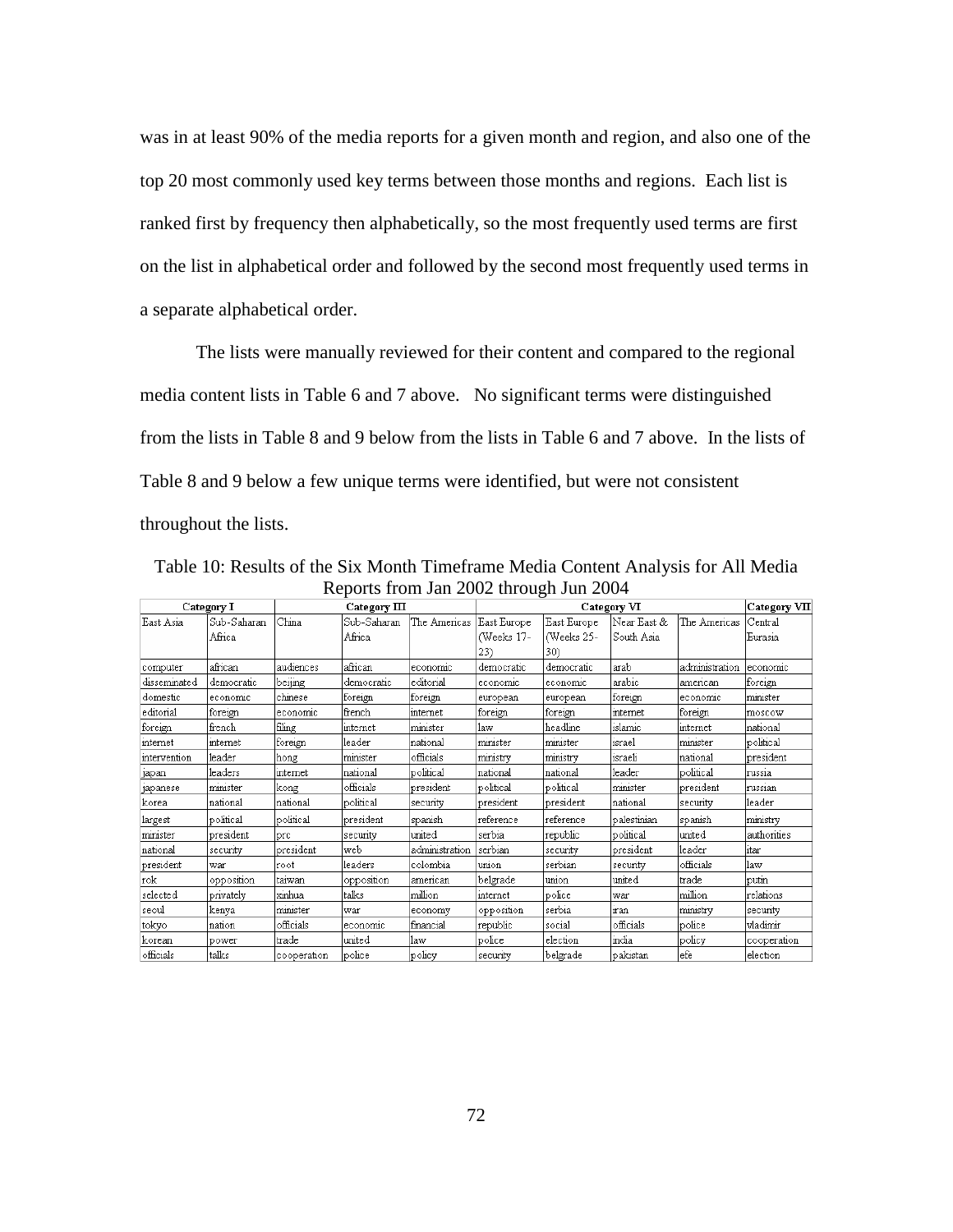|                    | Category I            | Category III                      |                                     |           |             |                           |             |                    | Category VII |                           |  |
|--------------------|-----------------------|-----------------------------------|-------------------------------------|-----------|-------------|---------------------------|-------------|--------------------|--------------|---------------------------|--|
| Central<br>Eurasia | Sub-Saharan<br>Africa | lCentral<br>Eurasia (Pos<br>Corr) | Central<br>Eurasia (Neg<br>$Corr$ ) | China     | East Europe | Near East &<br>South Asia | West Europe | Central<br>Eurasia | East Europe  | Near East &<br>South Asia |  |
| russia             | president             | defense                           | american                            | beijing   | army        | foreign                   | internet    | russia             | army         | army                      |  |
| defense            | united                | iforce                            | defense                             | chinese   | foreign     | internet                  | president   | defense            | commentary   | foreign                   |  |
| foreign            | american              | foreign                           | foreign                             | defense   | iraq        | minister                  | security    | foreign            | defense      | internet                  |  |
| moscow             | internet              | iraq                              | minister                            | force     | minister    | political                 | united      | moscow             | foreign      | iraq                      |  |
| political          | national              | minister                          | ministry                            | lforeign  | national    | president                 | war         | political          | liraq        | iragi                     |  |
| russian            | war                   | ministry                          | moscow                              | internet  | political   | security                  | foreign     | russian            | minister     | minister                  |  |
| security           | african               | moscow                            | political                           | political | security    | united                    | iraq        | security           | Inato        | president                 |  |
| united             | army                  | political                         | president                           | prc       | united      | war                       | minister    | united             | political    | security                  |  |
| american           | force.                | president                         | russia                              | president | war         | afghanistan               | bush        | american           | president    | troops                    |  |
| armed              | french                | russia                            | russian                             | security  | defense     | american                  | european    | armed              | united       | united                    |  |
| bases              | security              | russian                           | security                            | united    | force       | bush                      | lfrench     | bases              | war          | war                       |  |
| cooperation        | bush                  | security                          | united                              | war       | nato        | maq                       | political   | cooperation        | european     | afghanistan               |  |
| minister           | iraq                  | united                            | cooperation                         | weapons   | president   | washington                | washington  | lminister          | bulgaria     | american                  |  |
| president          | minister              | american                          | national                            | economic  | european    | afghanistan               | force       | ministry           | ministry     | attacks                   |  |
| traq               | nation                | war                               | army                                | iraq      | ministry    | american                  | german      | president          | national     | baghdad                   |  |
| ministry           | economic              | national                          | force                               | national  | reference   | bush                      | Inational   | iraq               | reference    | force                     |  |
| americans          | kenya                 | relations                         | iraq                                | bush      | republic    | mag                       | defense     | nato               | security     | killed                    |  |
| force              | liberia               | weapons                           | nato                                | power     | internet    | washington                | policy      | war                | washington   | policy                    |  |
| national           | nairobi               | americans                         | armed                               | troops    | iragi       | arab                      | saddam      | americans          | bulgarian    | political                 |  |
| nato               | nigeria               | armed                             | english                             | Inations  | lun         | policy                    | weapons     | army               | citizens     | soldiers                  |  |

Table 11: Results of the Six Month Timeframe Media Content Analysis for Media Reports with Military Content from Jan 2002 through Jun 2004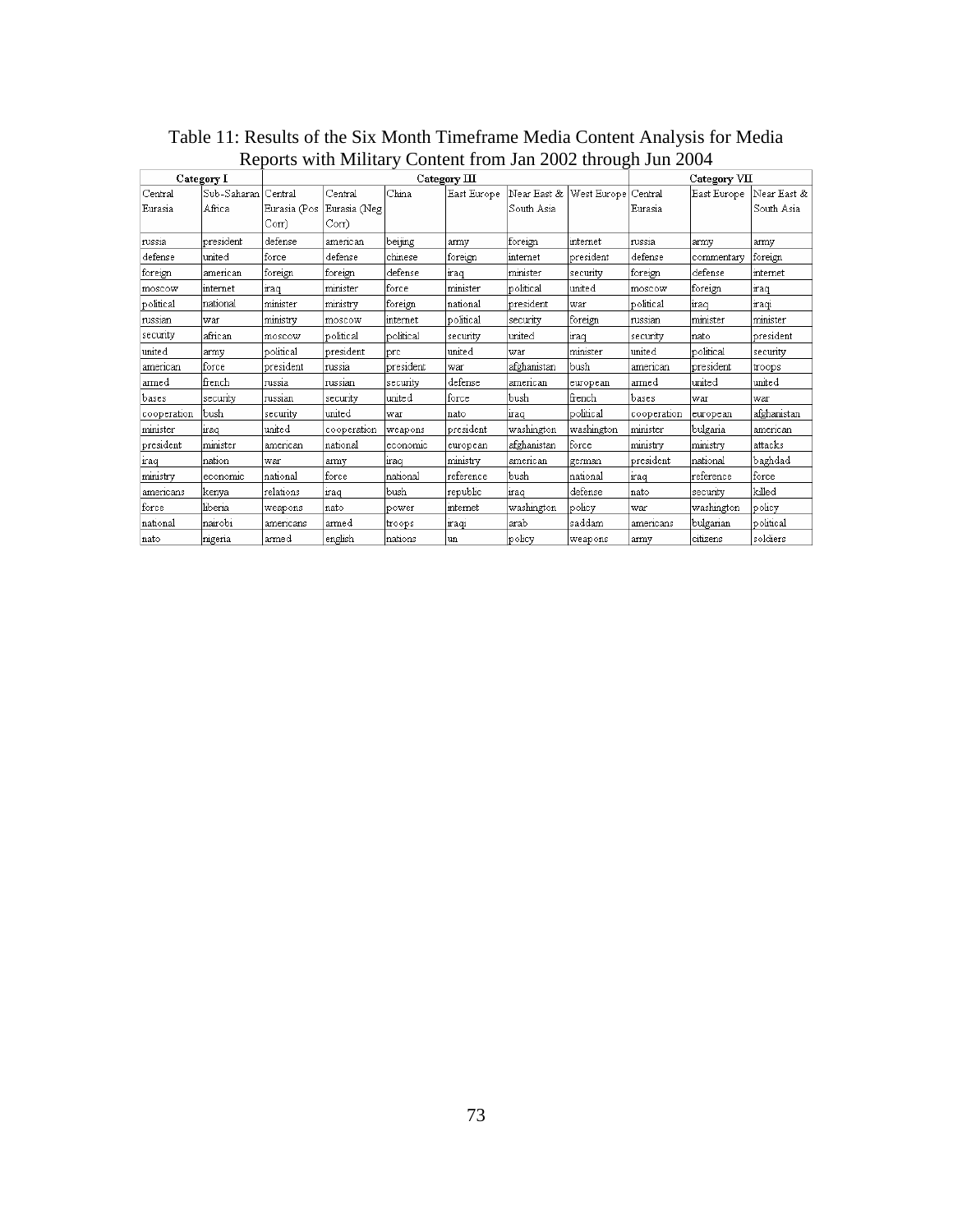# **V. Conclusions and Recommendations**

# **Conclusions of Research**

 This study performs both quantitative and qualitative analysis on a collection of 30 months worth of foreign news media reports from over 3,000 international sources divided into eight separate regions, excluding the United States. The analysis was designed to determine if a correlation existed between foreign news media reports covering U.S. military events and network incidents against DoD networks. It also was meant to help better understand the nature of such a relationship by determining what key terms were used in the contents of the media reports found to be significantly correlated with the news media reports. Significant correlations were found between several combinations of regions and categories of network incidents for both news reports covering the U.S. military and the entire collection of news reports. However, a greater amount of more significant correlations were found when the news reports pertained to military events. To help understand the nature of the correlation the most common terms used within the thousands of foreign news reports were found. Unfortunately, the correlations were only moderate and the key terms only led to a slightly better understanding of such relationships. Therefore a correlation does exist, but a determination of causation is left unanswered.

#### **Review of Results**

 It is obvious a great deal more analysis is required to determine the true nature of the relationship between foreign news media reports and DoD network incidents. The three investigative questions were answered, but resulted in more questions then answers.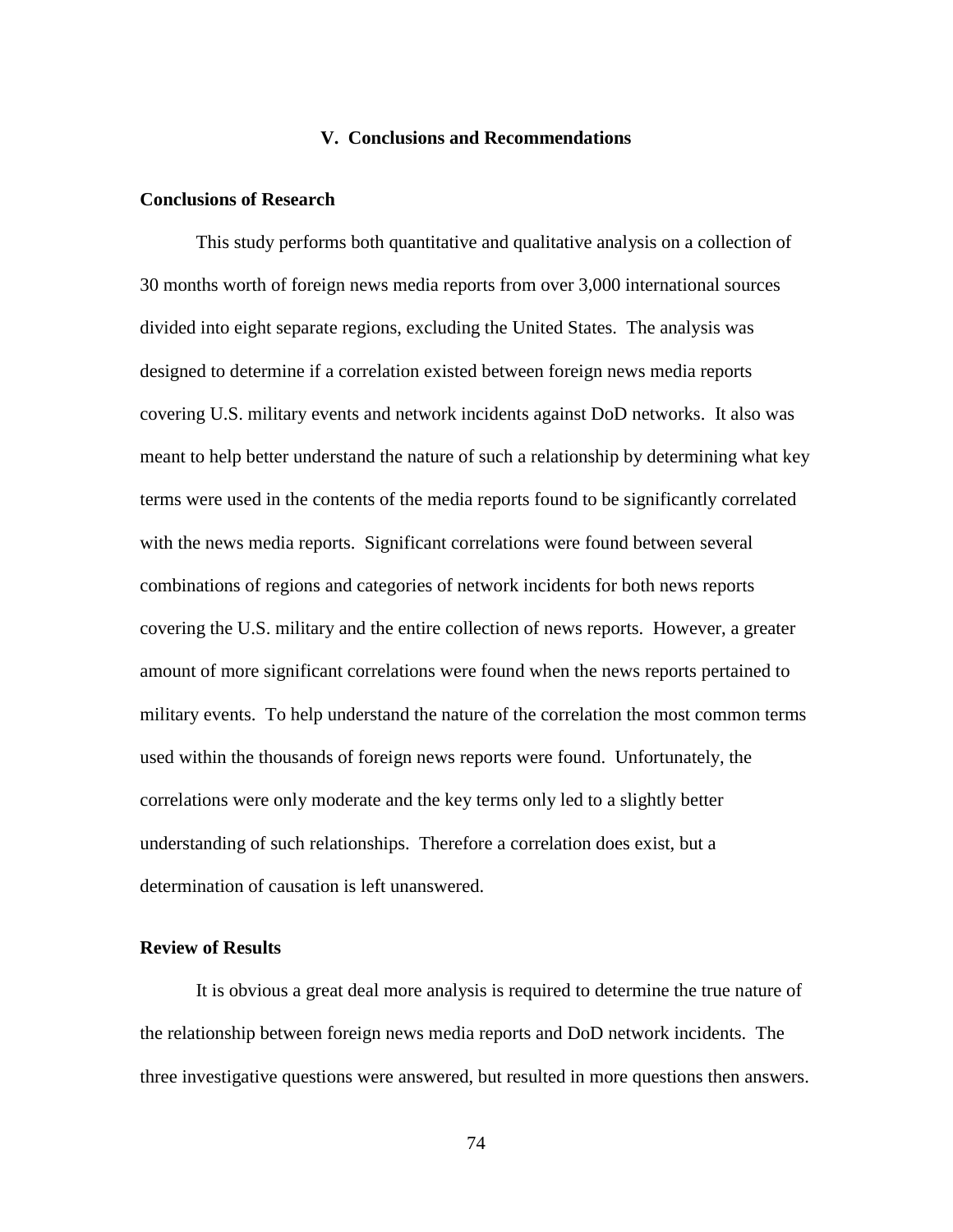The following sections review the results from the two types of tests conducted in this research.

## Correlation Tests

 Clearly the data are not in complete agreement when we look at the results in the differences between the six month timeframes and the regional analysis. I expected any significant regional correlations for a region and incident category to contain a large number of six month correlations for the same region and incident category. However, only a few such cases existed. For military coverage report data there were three cases were significant correlations existed between both the 30 and the 6 month analysis. Only one case was found with all inclusive news data. In all cases the number of months found to be significant through the six month tests did not correlate with the magnitude of the correlation coefficient, at least not relative to each other. For example, Sub-Saharan Africa news reports were found to be correlated with category III incidents positively for the 30 month test and negatively for a six month correlation test. In addition, the number and magnitude of six month correlations were much higher for the Near East & South Asia region then the Central Eurasia region, but the 30 month correlation for Central Eurasia was higher.

The validity of the decision to reject the null is improved when the total numbers of correlations are examined in light of the significance level. I expected to see two or three coefficients within the rejection region because the significance level was 0.001 and there were 2496 test. This means about 2.5 tests should be the result of a Type I error. In all, 49 tests resulted in a rejection of the null far exceeding the bounds of what may put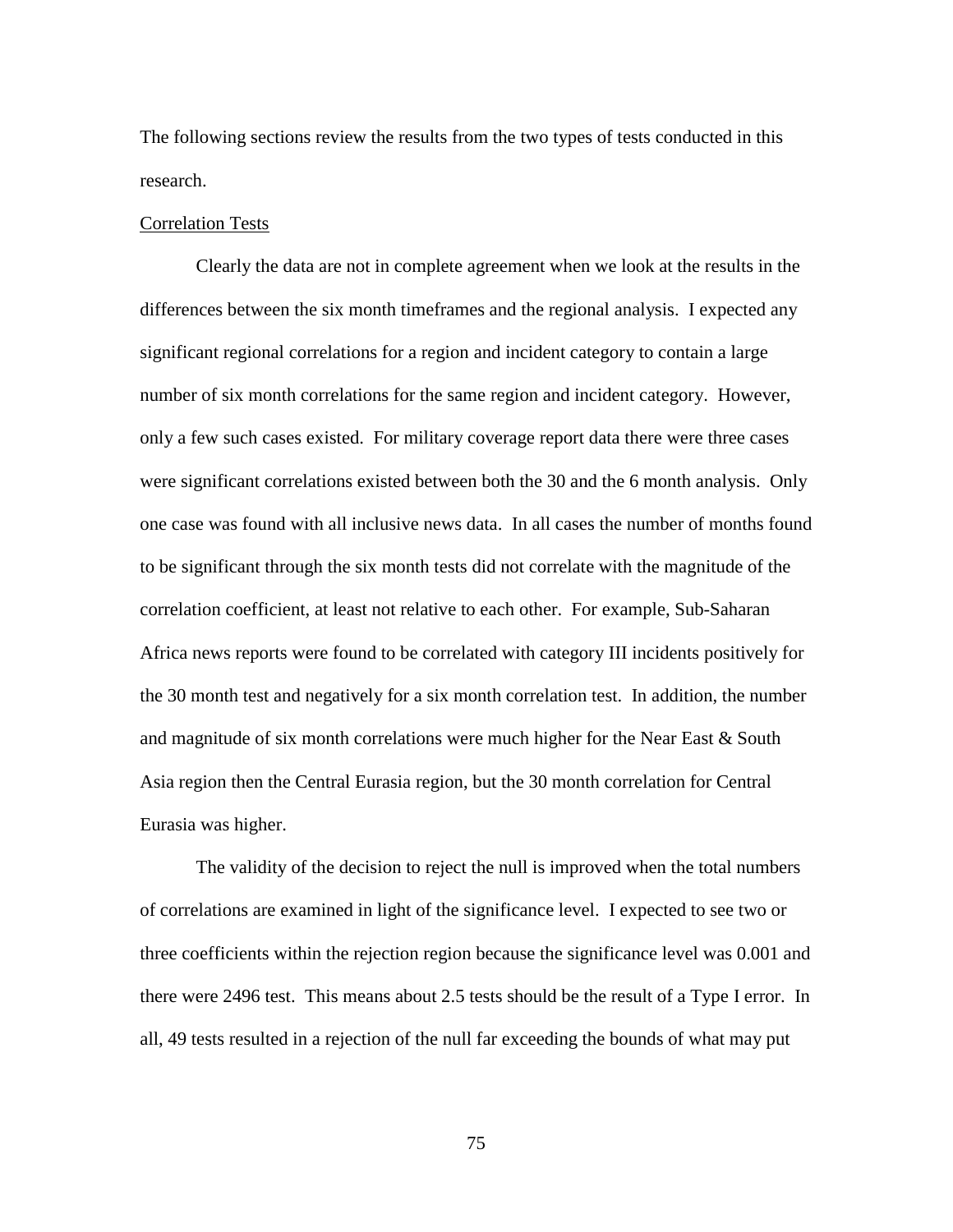the decision to reject the null in question.

Looking back at the data the number of news media reports covering U.S. military events per week for East Europe, Sub-Saharan Africa, and The Americas were quit low and probably not suitable for rank correlation testing. Furthermore, the same case can be made for the number of category I, II, and IV network incidents per week. This is especially the case for category IV incidents were a large amount of zero values created an especially high number of ties in ranking the data. Fortunately few correlations were found to be significant involving the questionable data.

#### Media Content

 The content of the news media reports were mostly of a political nature. There were also several specific places of high interest which coincided with the region of media reports. A few key words did stick out from the lists such as "internet", "army", "weapons", and "terrorism" but do not appear to be relevant to the nature of a correlation. No consistent set of key words were found which might lead to a better understanding of the cause of a correlation. The most significant finding, when looking at the results of the news media content analysis, is the need for further refinement in how the exploratory analyses are conducted.

# **Practical Implications**

 The significance of this research is not only how a correlation was shown to exist between foreign news media coverage of U.S. military actions, but how most of the correlations found were with Category III incidents (attempted access). Category III incidents are one of the most prevalent types of incident, which is not surprising as it is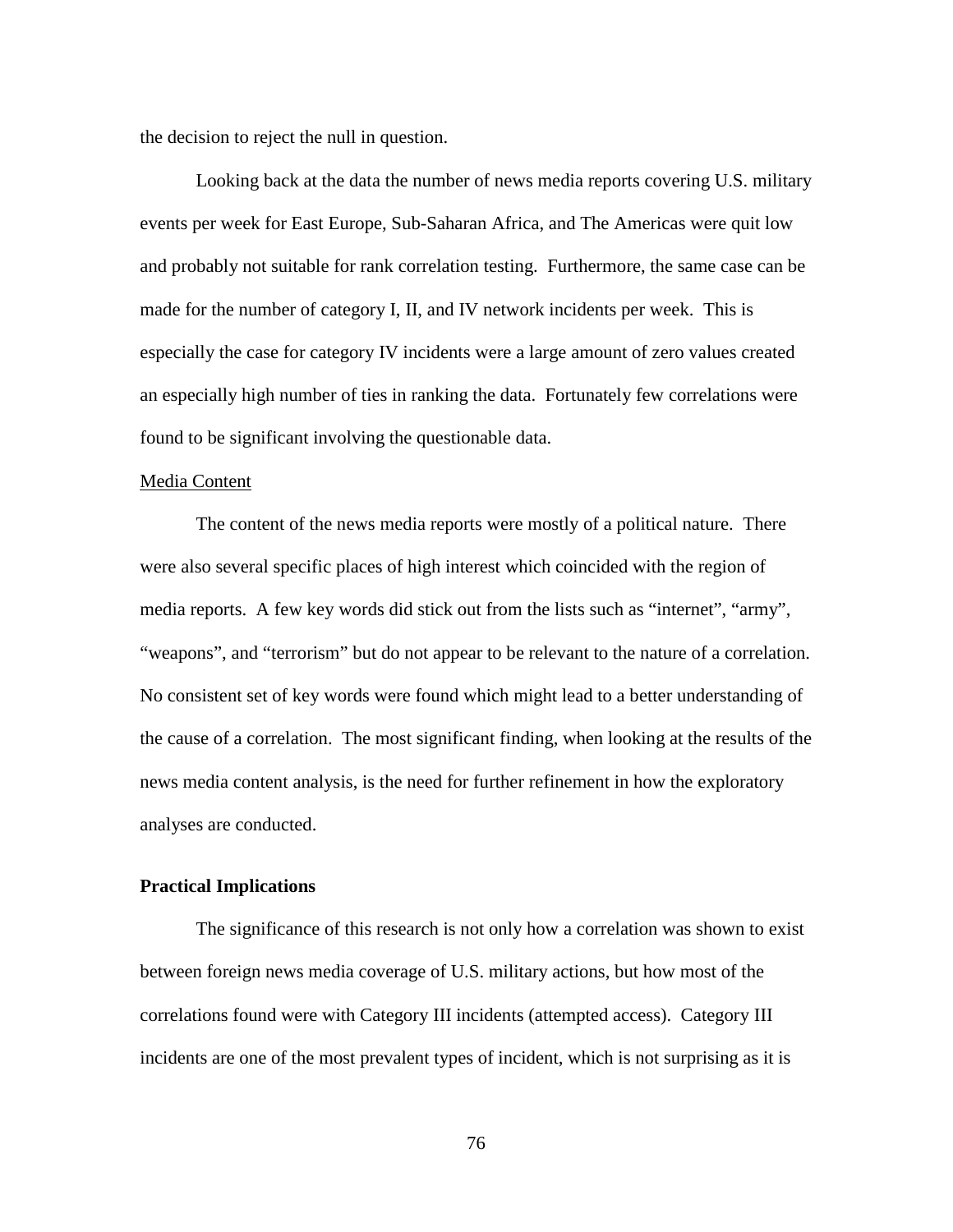the most simplistic for an attacker to perform and get away with. The key issue with this type of attack is how it is used as a way to scope out a network's defenses. Attempts at access are the first step in attaining access to a network and is therefore more likely to be conducted in the same timeframe as a media report which is correlated with it. I am most concerned with the lack of effective IDS in which case the true number of successful attacks isn't being recorded and a significant correlation may go unnoticed. However, this is only a slight concern given this test was based on ranking the data. Even if there were a significant number of successful attacks going unnoticed the relative nature of the tests should have shown a significant correlation if one existed.

 Because no direct causation could be determined, no actions can be made by the DoD to better their defenses against network incidents. Once follow-on research is accomplished and quantifies what the aspects of the DoD and foreign news media relationships are, more direct actions can be specified to minimize network attacks.

## **Recommendations**

 This study was an expansion of previous research into how news media can be used to better predict or defend against future network incidents. The amount of previous research was small and its content was vague and based on somewhat erratic data. There are multiple areas in this field of study for expansion and improvement.

## News Media and Network Incident Relationship

 The most notable recommendation is to narrow the focus of the news media content from all inclusive and U.S. military coverage to several mutually exclusive yet collectively exhaustive types of news content. The fact that significant correlations were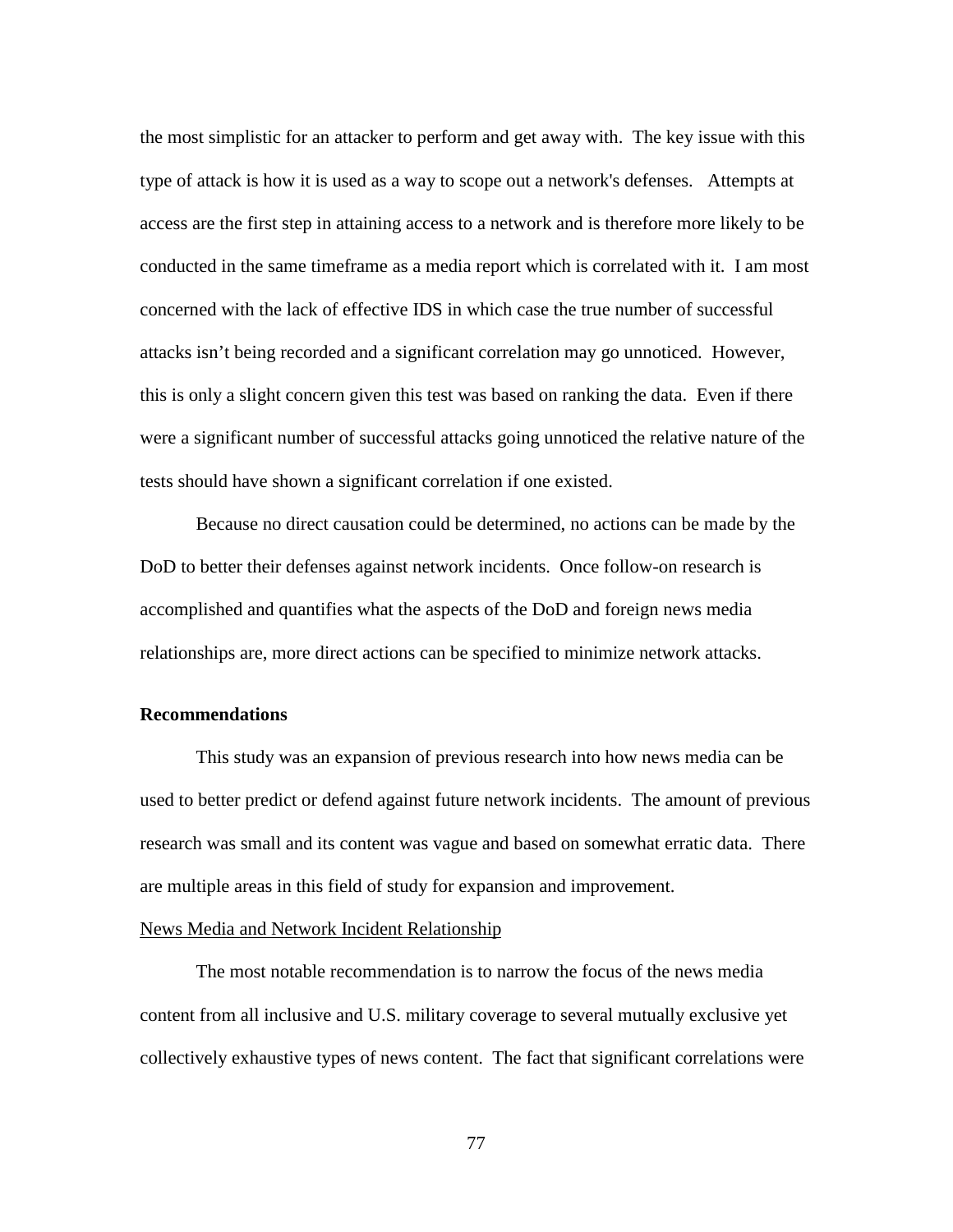found shows a relationship does exist between foreign news media and DoD network incidents and should be explored further. A higher significance level was found in the correlation coefficient with tests of foreign news media reports containing U.S. military events then tests involving all inclusive foreign news media reports. This difference shows how the separation of media reports containing military events has proportionately more significantly correlated media reports then the entire collection of news media reports.

Another consideration is the potential lag between published reports and incident reporting and categorization. The same data could be reanalyzed taking into account lags by matching incident data from each week with the previous week of media data, or vise versa. Such tests would show how time affects the relationship. The lag tests could also be used as evidence to support or refute theories of causation.

Looking at the moderate magnitude of the correlations, using the most common key terms within the news reports was perhaps misleading. The true nature of a correlation was much less common. A better way to go about the analysis would have been to use IN-SPIRE, or a better data mining tool, to quantify the less frequently used terms then use this list of terms to separate the media into meaningful yet separate sections for analysis. A few suggested types of media content more specific to a relationship are: forms of conflict, political viewpoints, methods of network attacks, incident related news, and computer related news. Using this improved analysis technique the relationship could then be further reduced to its true nature and justify reason for a causal-comparative study to be performed.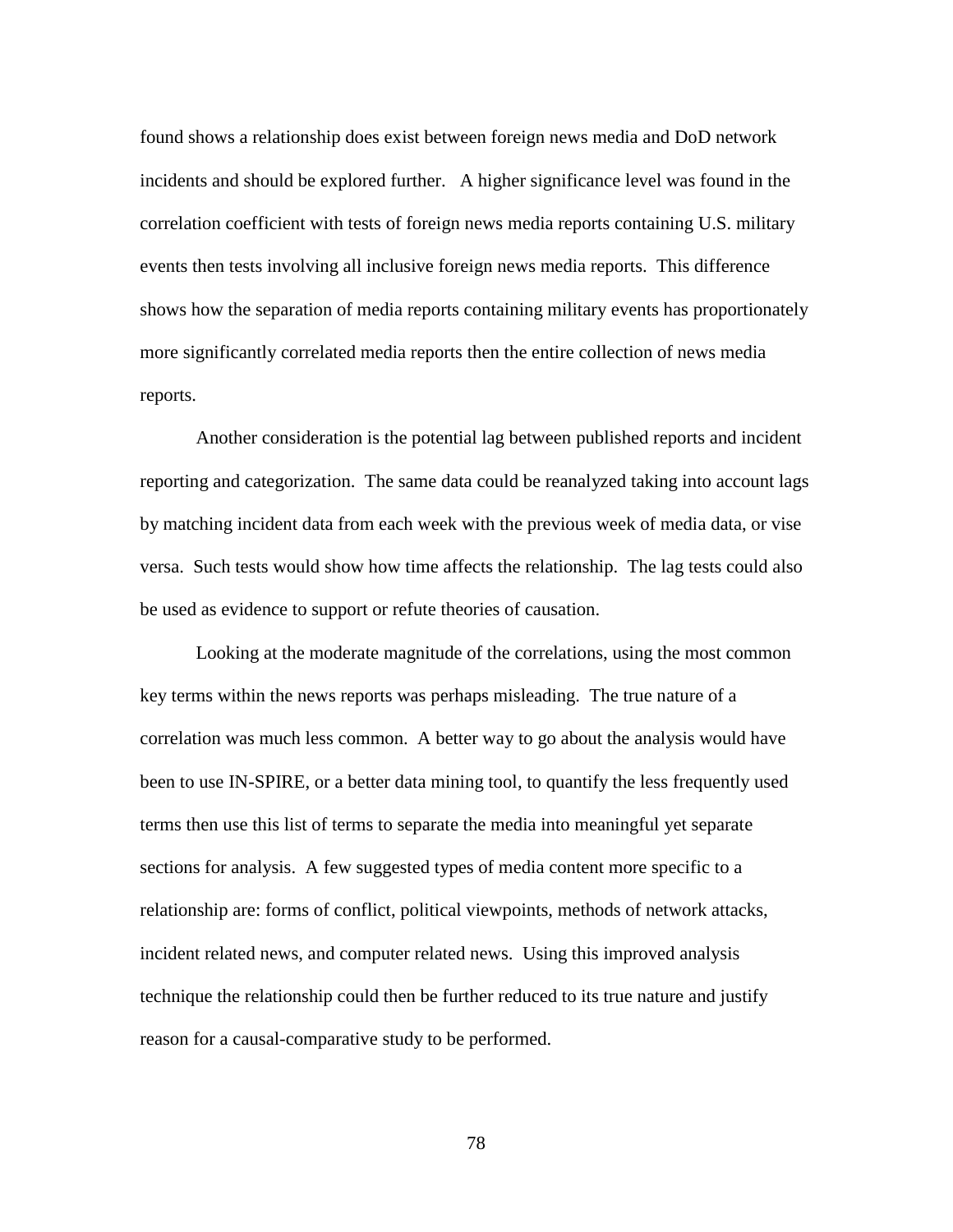One last idea is to perform a more detailed correlation analysis by separating the different DoD agencies network incidents. Such a study may show how an agency is being singled out for attacks, or how certain news media is correlated more to certain DoD agencies. This may, however, prove difficult with limited incident data.

# Text Mining

 The techniques used to extract the news media content in this research were less then ideal. The obvious solution would be to gain access to more powerful data mining tools and computer systems. If this is the case, then it may be possible to view more then a couple months' worth of media reports for a single region at a time. To be able to view the set of reports as a whole would drastically improve the ability to determine how to divide the media into separate meaningful sections. In the absence of such tools, one can learn from the techniques used in this research.

 The Stopwords tool was necessary while using IN-SPIRE software to remove an abundance of insignificant words cluttering the list of key terms found for a set of reports. Several stopword lists could be combined from the months of reports to eliminate the insignificant information and improve the results of the Gist tool. A thorough use of these tools to find less significant key words may prove beneficial when separating a set of documents into separate yet all inclusive sections.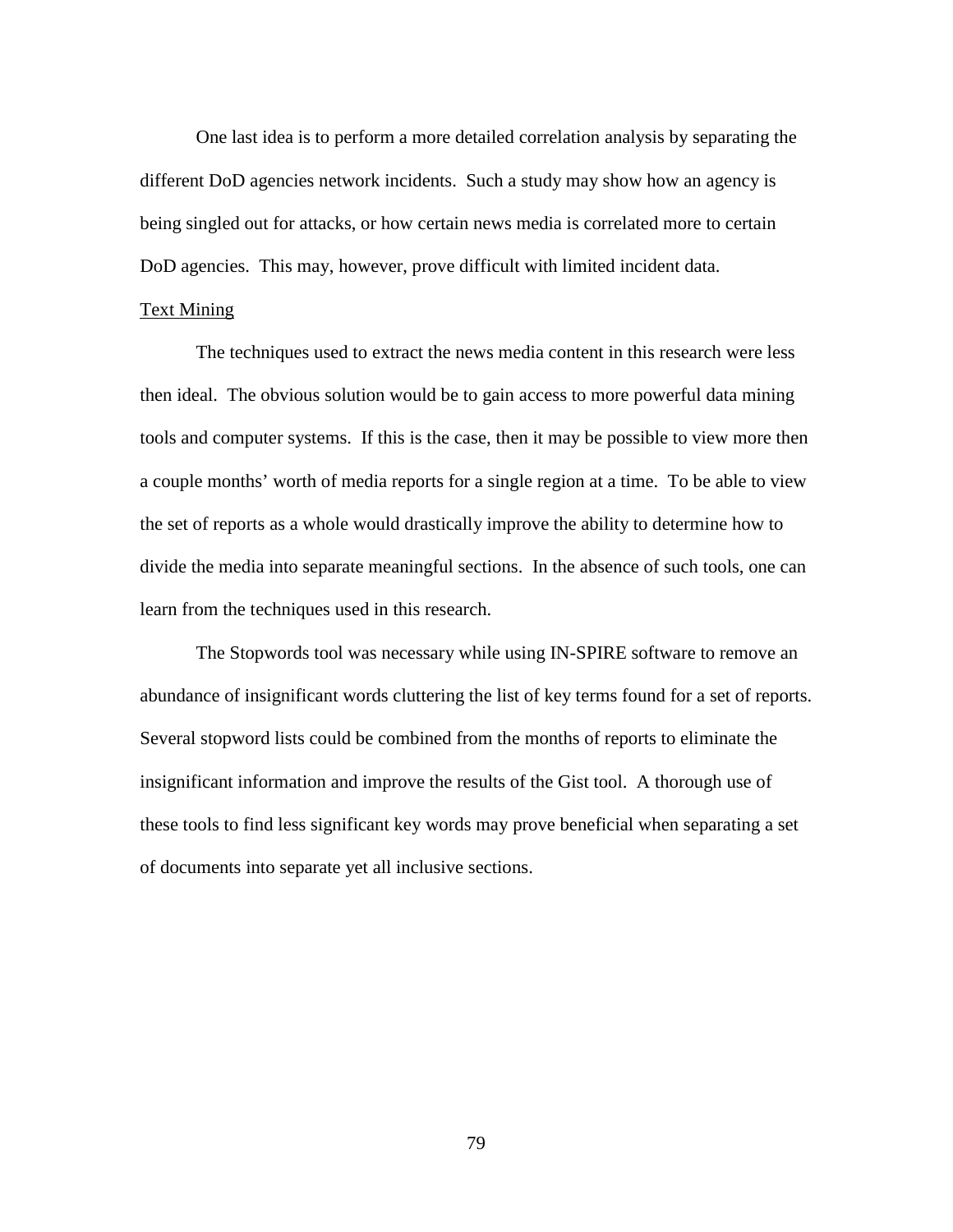#### **Appendix A**

#### **Additional Stopwords used for Media Content Analysis:**

unclassified report prohibited material owners permission contain copyright fbis dissemination copying copyrighted jan feb mar apr may jun jul aug sep oct nov dec text gmt translated source description January February March April May June July august September October November December agency government news information main time told people according country transcribed deputy head situation www affairs service independent international newspaper including countries official meeting press correspondent excerpt provided company region forces means chief development council special interfax office former omitted set held visit world decision website passage department support day version local central tv following television media reports received prime level issue site system presenter devoted district daily operation article signed course party representatives control similar issues result regional agreement results reported called question cent data staff radio current major noted percent discussed director yesterday opinion taking five avn written position intended past days recently process conditions measures prior help interview ago believe air example times plans particular various total start discuss near basis experts organization left purposes speaking actions months session content increase services found serious expected organizations based stressed carried period operations city companies consent decided market secretary reason announced recent soon term six activities believes life paper anti controlled redistribution centre plan view close started programme change difficult reserved half line week holding entitled real planned html sent isp expressly republication currently channel north ready units equipment expressed representative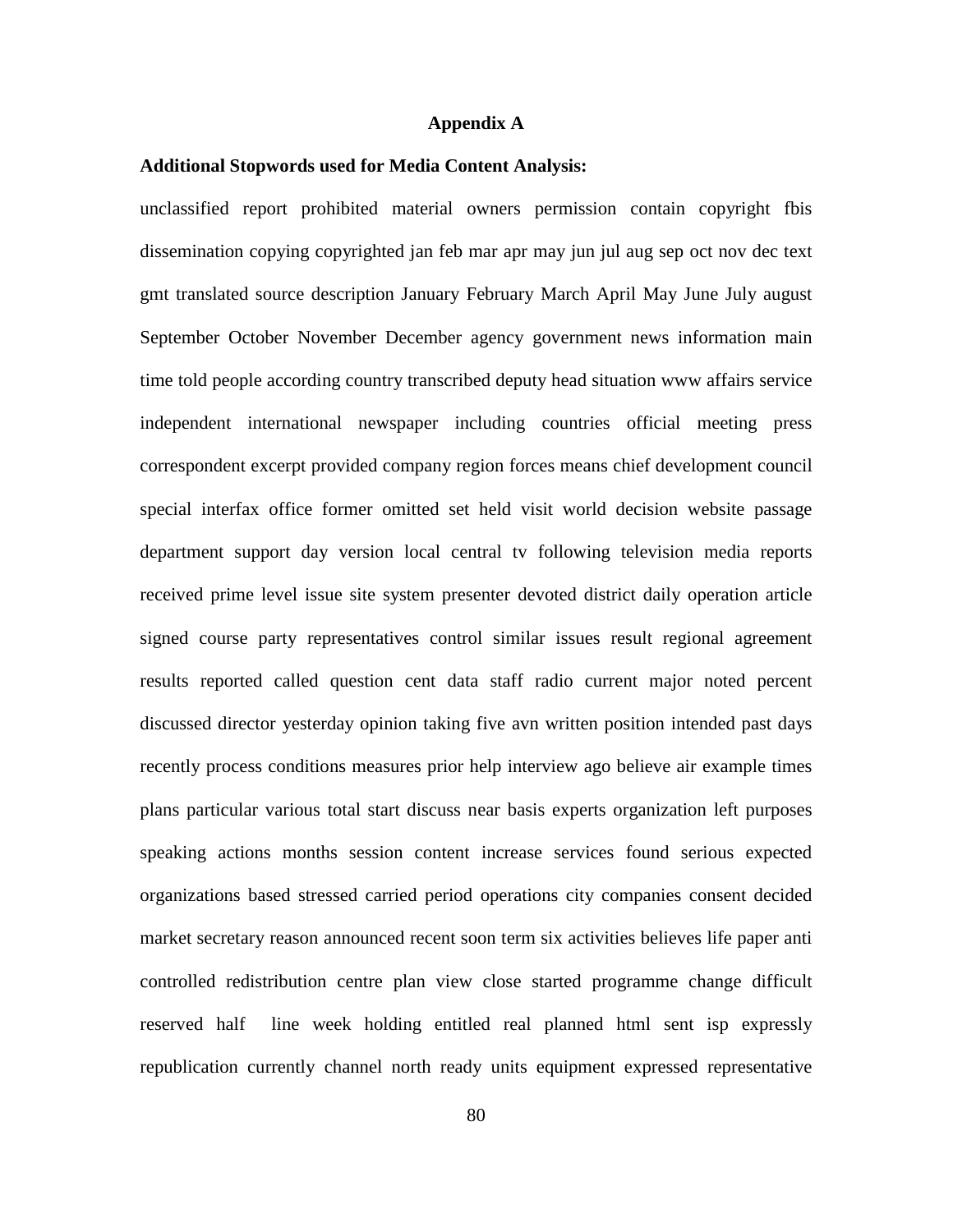sources events statement involved efforts video hold building addition attention station documents terms due meet aimed technical center industry created officers house stated met matter third considered role assembly words prepared added details deputies aid regions adopted mass seen simply hand internal parties changes document earlier amount questions form leave led reached action moreover Wednesday Monday Tuesday Thursday Friday Saturday Sunday especially saying increased beginning entire paid hope bilateral activity despite status personnel using approved true resources return effect brought draft interior remain sector single pro field possibility private month program create connection confirmed premier bodies list provide audience owned live southern established managed spokesman account moment agencies final project speaker arrived receive decisions heads specialists trying plant stock free accordance agreed seven reach reasons name previous person step top board deal natural experience potential specific active scale ensure views immediately organized issued participation sign carrying majority conducted talk settlement developing exchange regard headquarters task complex facilities assistance act implementation training whom carry consider community agree develop reform stage laws executive meetings march figures passed appointed influence resolution investment presence positive closed bring rate understand property agreements idea concerned east discussion demand planning prospects particularly cut registered hours happened growth mean completely remains common leading base headed date space structures run late peace participants coming movement look supreme supply changed viewpoint ties nor operating land developed health lost included industrial northern probably proposed meanwhile declared purpose call concern concerning charge commercial systems towards hard subject respect billion join elite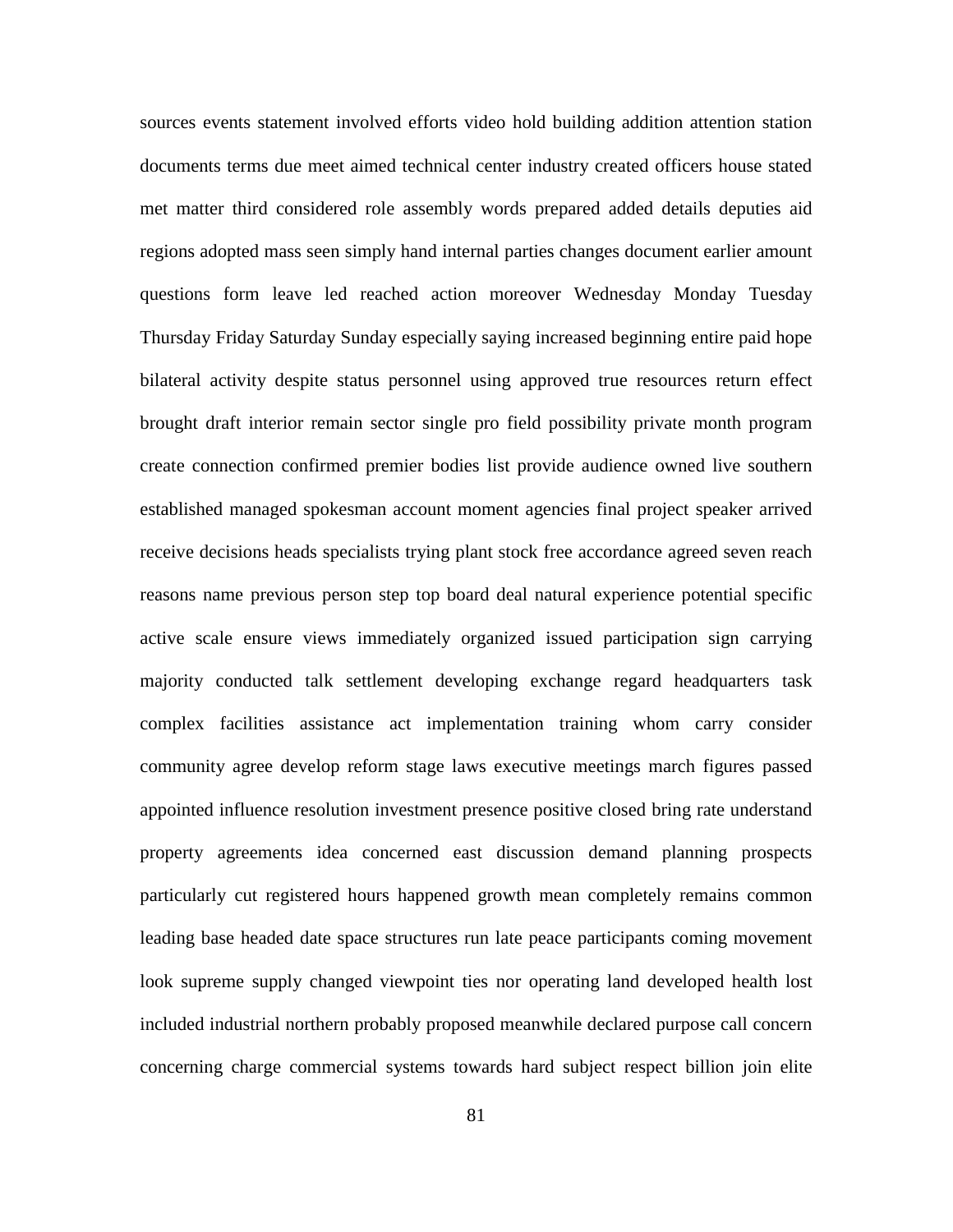event allow speak opportunity makes projects begin rule supported personal finally positions submitted purchased team url vice town proposals significant effective lead pressure tasks completed detained regarding direct attempt try move talking language living additional figure cost progress stop creation launched include calls candidates acts highly structure intends eight ru west south importance worth note formed outside tried ones explained spent impossible described independence mutual incidentally complete located appeal key statements mission built continuing proposal responsible instance unit guard range comment decree existing accused begun extremely steps st via allowed forced informed customs directorate rise principle promised normal related intend responsibility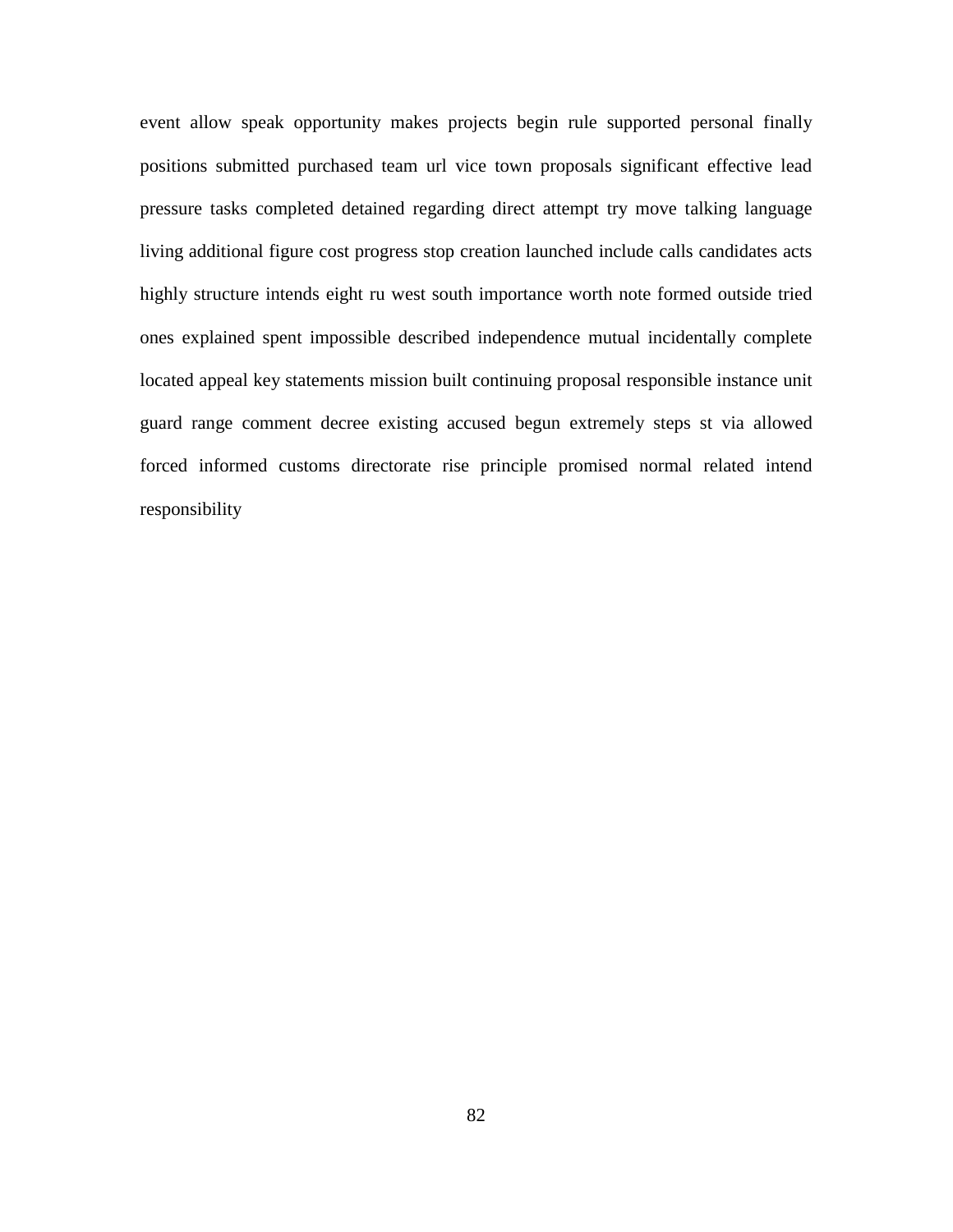## **Bibliography**

- Allen, Julia, Alan Christie, William Fithen, John McHugh, Jed Pickel, Ed Stoner. *State of the Practice of Intrusion Detection Technologies*, Contract C-F1962895-C-0003. Pittsburgh PA: Carnegie Mellon University Software Engineering Institute. January 2000 (CMU/SEI-99-TR-28).
- Aukofer, Frank and William P. Lawrence. "America's Team, the Odd Couple Report on the Relationship Between the Media and the Military." Nashville: The Freedom Forum first Amendment Center, 1995.
- CERT/CC. "CERT/CC Overview." PowerPoint Presentation. CERT Coordination Center Software Engineering Institute Carnegie Mellon University, 2003.
- Computer Fraud and Abuse Act of 1986.
- Daigle, Richard C. "An Analysis of the Computer and Network Attack Taxonomy." MS Thesis, AFIT/GIR/ENV/01M-04. School of Engineering and Management, Air Force Institute of Technology (AU), Wright-Patterson AFB OH, March 2001 (ADA391250).
- Department of Defense (DoD). *Clearance of DOD Information for Public Release*. DoD Directive 5230.9. Washington DC: GPO, Apr. 9,1996. http://sites.defenselink.mil.dd5230\_9.html
- Department of Defense (DoD). *Cooperation with U. S. News Media Representatives at the Scene of Military Accidents Occurring outside Military Installations*. DoD Directive 5419.14. Washington DC: GPO, Oct. 25, 1963. http://web7.whs.osd.mil/pdf/d541014p.pdf.
- Department of Defense (DoD). *DoD Information Security Program.* DoD Directive 5200.1. Washington DC: GPO, December 13, 1996.
- Department of Defense (DoD). *Information Security Program Regulation*. DoD Directive 5200.1-R Washington DC: GPO, January 1997.
- Department of Defense (DoD). *Department of Defense Information technology Security Certification and Accreditation Process (DITSCAP) Application Manual*. DoD Manual 8510.1-M. Washington DC: GPO, July 2000.
- Department of Defense (DoD). *Support to Computer Network Defense (CND).* DoD Instruction 8530.2. Washington DC: GPO, March 9, 2001.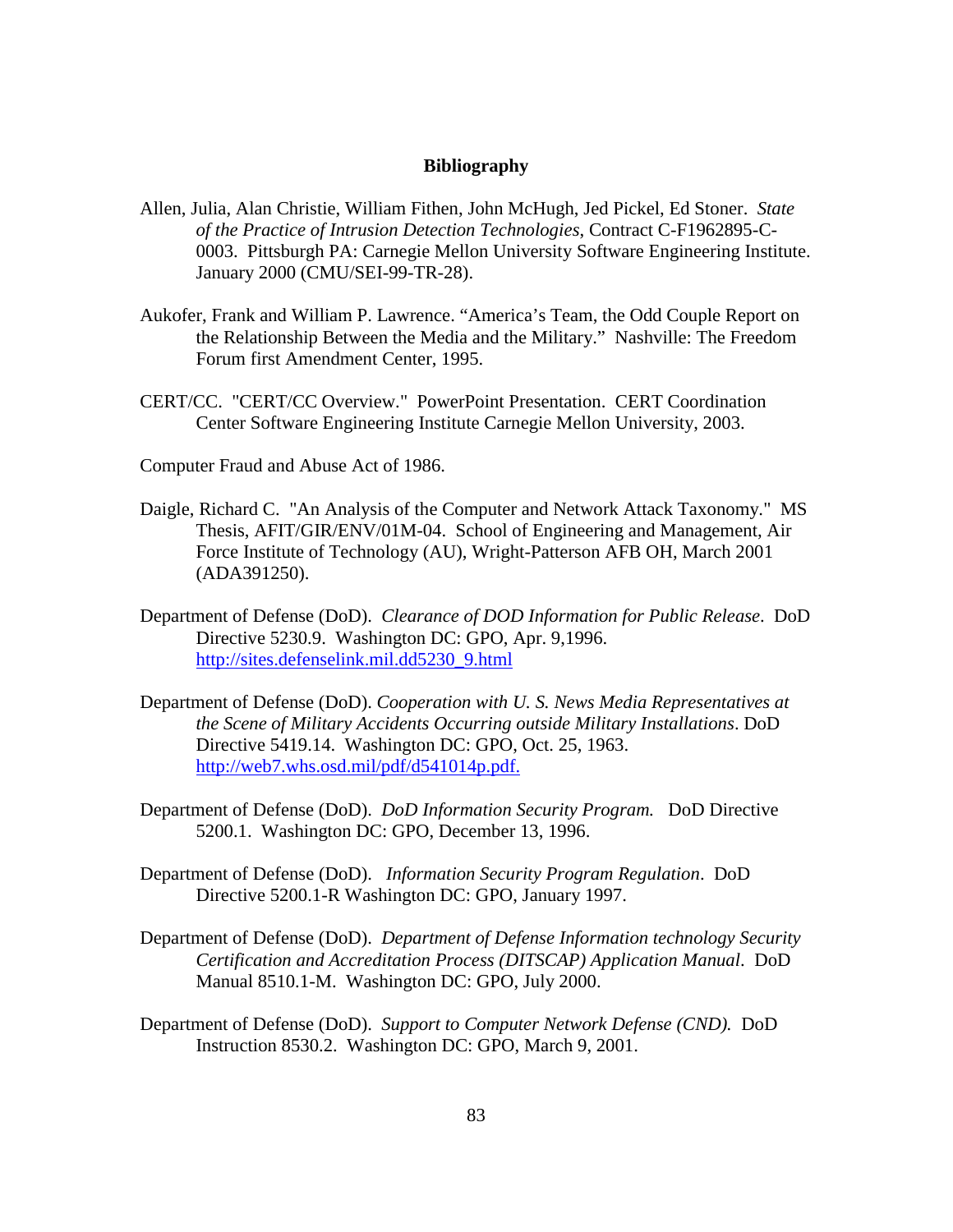- Gibbs, Mark, and Todd Brown. *Absolute Beginner's Guide to Networking* (2nd Edition). Indiana: Sams Publishing, a Division of Macmillan Computer Publishing, 1995.
- Ginn, Patrick W. "Correlation Analysis of Fleet Information Warfare Center Network Incidents". Naval Postgraduate School. June 2001.
- Hill, Raymond R., Jr. "The Future Military-Media Relationship: The Media as an Actor in War Execution." 1997.
- Howard, John D. "An Analysis of Security Incidents on the Internet, 1989-1995, Ph.D. Dissertation, Department of Engineering and Public Policy/Carnegie Melon University, Pittsburgh, PA. 7 April 1997.
- Howard, John D., and Thomas A. Longstaff. "A Common Language for Computer Security Incidents, October 1998 (SAND98-8667).
- Joint Pub 3-13. Joint Doctrine for Information Operations. Oct. 9, 1998. http://www.dtic.mil/doctrine/jel/new\_pubs/jp3\_13.pdf.
- Joint Pub 3-53. Doctrine for Joint Psychological Operations. Sep. 5, 2003. http://www.dtic.mil/doctrine/jel/new\_pubs/jp3\_53.pdf.
- Joint Pub 3-57. Doctrine for Joint Civil Affairs. Feb. 8, 2001. http://www.dtic.mil/doctrine/jel/new\_pubs/jp3\_57.pdf.
- Joint Pub 3-61. Doctrine for Public Affairs in Joint Operations. May 14, 1997. http://www.dtic.mil/doctrine/jel/new\_pubs/jp3\_61.pdf.
- Korzyk, Alexander Sr. "A Forecasting Model for Internet Security Attacks." National Information System Security Conference, 1998.
- Lipson, Howard F. "Tracking and Tracing Cyber-Attacks: Technical Challenges and Global Policy Issues." Carnegie Mellon University Software Engineering Institute. Nov 2002. Special Report CMU/SEI-2002-SR-009.
- McHugh, James J. "The Media Factor: An Essential Ingredient to Operational Success." June 13, 1997.
- McHugh, John. "Intrusion and Intrusion Detection." IJIS, 1: 14-35 (2001).
- Moreau, René. *The Computer Comes of Age* (Original Title Ainsi naquit l'informatique). 1981 translated to English by The Massachusetts Institute of Technology. Massachusetts: The MIT Press, 1984.

National Information Infrastructure Protection Act.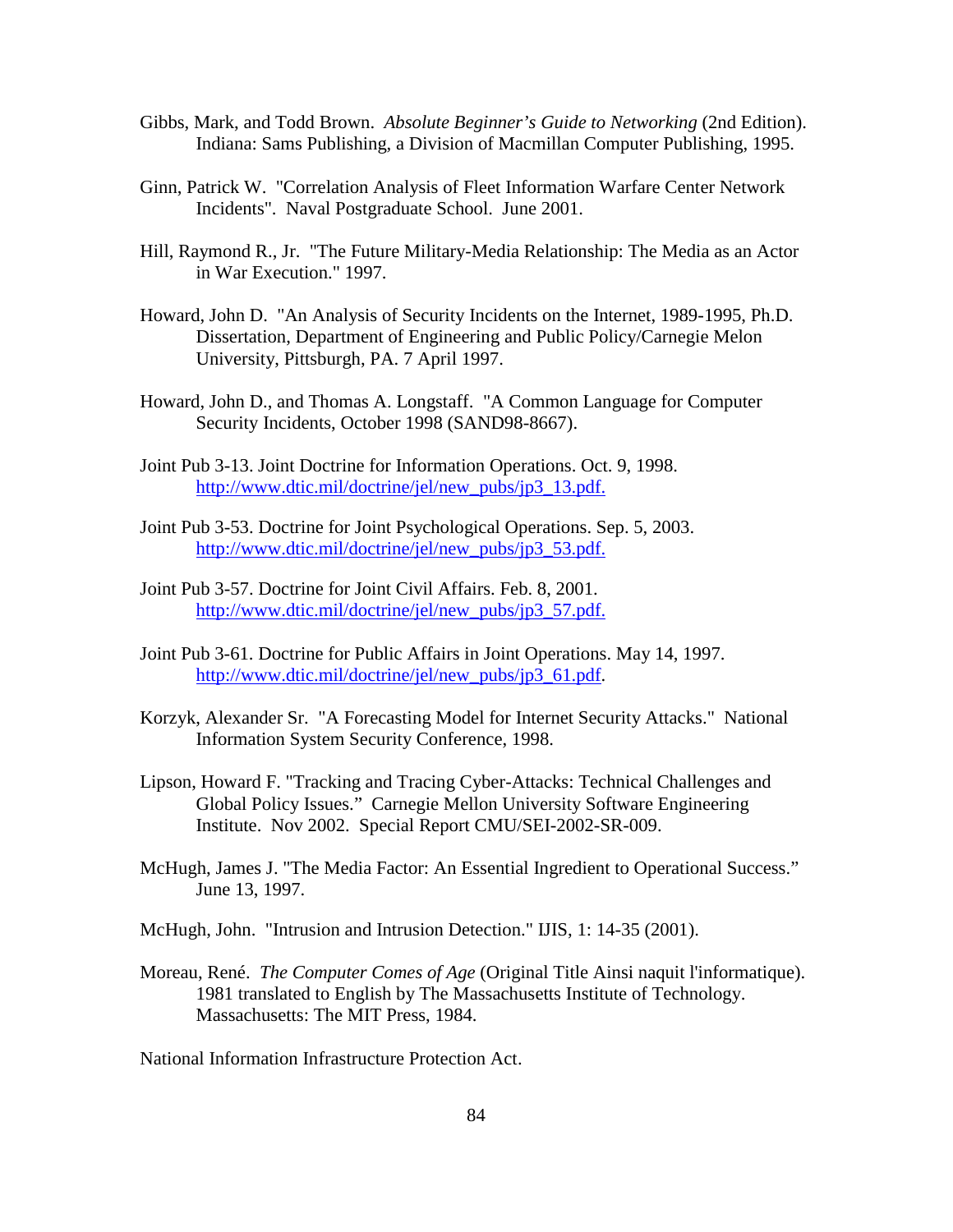- Office of Assistant Secretary of Defense for Command, Control, Communications, and Intelligence (ASD (C3I)) Memorandum, "The Defense Information Systems Security Program (DISSP)," August 19, 1992.
- Snyder, John B. "Seeing Through the Conflict: Military-Media Relations." U.S. Army War College. Jul 2003.
- Svetlev, Alex M. Interviews via e-mail correspondence. 10 Feb 2004 30 Aug 2004.
- Witkin, Norman. *Enterprise Networking for Information Systems Professionals*. New York: Van Nostrand Reinhold, a division of International Thomson Publishing Inc, 1995.
- Yurcik, William, David Loomis, and Alexander D. Korzyk, Sr., "Predicting Internet Attacks: On Developing An Effective Measurement Methodology," Proceedings of the 18th Annual International Communications Forecasting Conference. 1-9. Seattle: ICFC-2000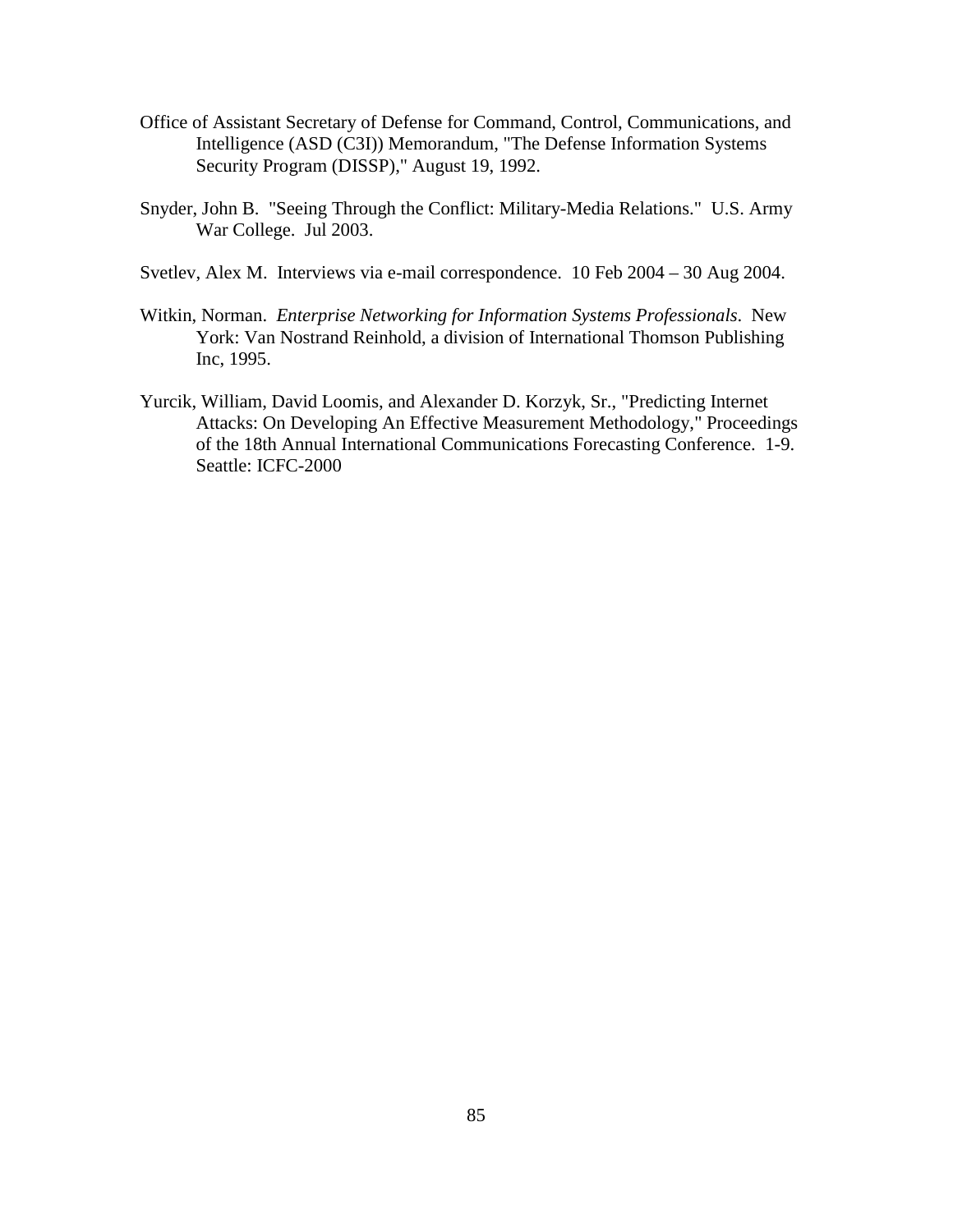#### **Vita**

Capt Jason Dean Jaros was born on 25 January 1975 in Fridley, Minnesota. He graduated from Anoka Senior High School in Anoka, Minnesota in June 1993. He entered undergraduate studies at Mankato State University in Mankato, Minnesota where he graduated with a Bachelor of Science degree in Mechanical Engineering in June of 1997. He was commissioned through OTS program in November 1998.

His first assignment was as an ACE Lt at Altus AFB OK where he was assigned as a Deputy Information Systems Flight Commander, Plans Flight Commander, and Support Group Executive Officer. In January of 2001 he was given his second assignment to the  $17<sup>th</sup>$  Test Squadron, Detachment 3, Patrick AFB FL. During his tour at Patrick AFB he conducted planning and testing of the Range Standardization and Automation program. In August 2003, he entered the Graduate Information Resource Management program, School of Engineering and Management, Air Force Institute of Technology. Upon graduation, he will be assigned to the Resources Branch of the Plans, Programs and Resources Directorate, HQ USAFE/A6 Communications and Information Directorate, Ramstein AB, Germany.